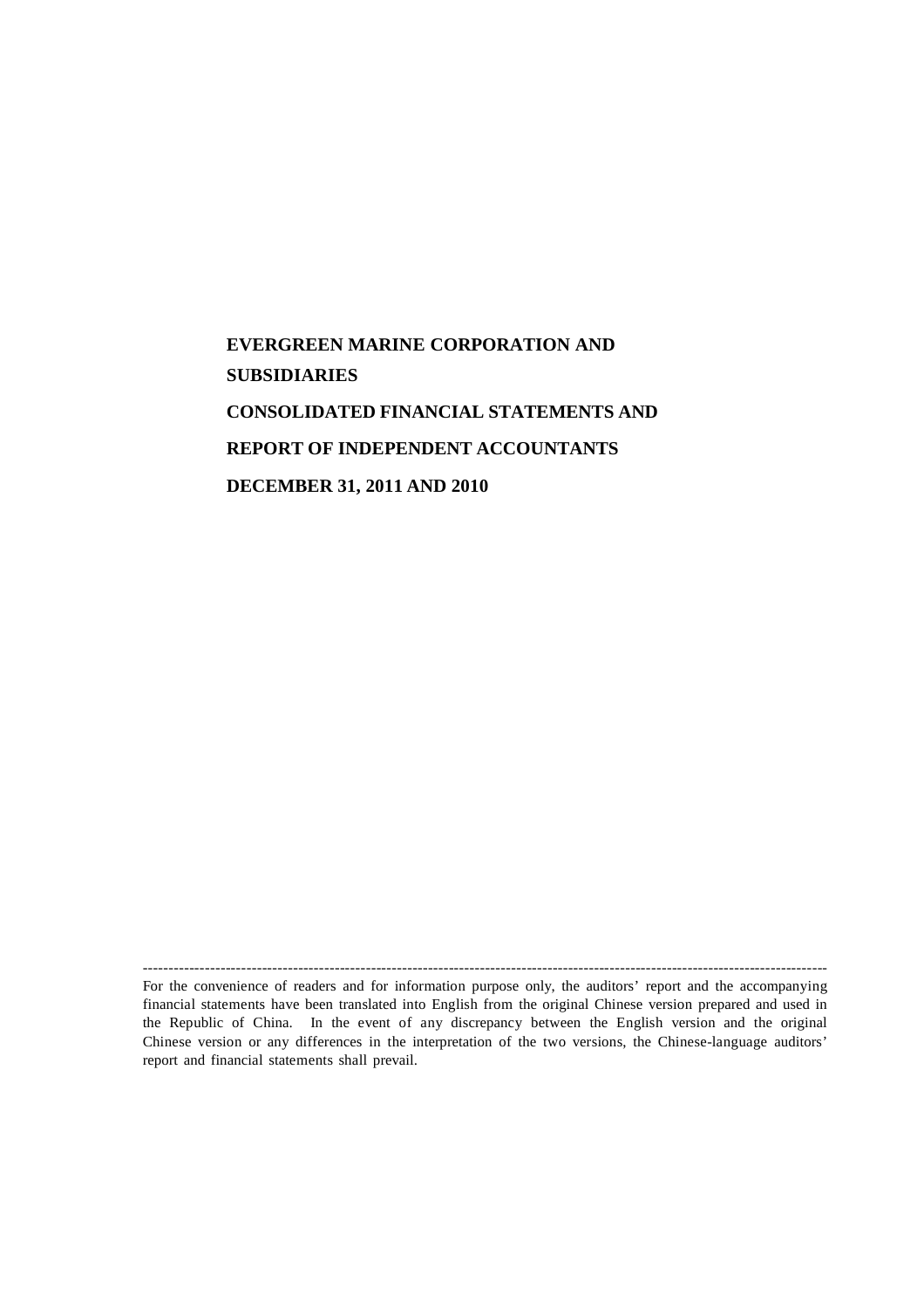#### REPORT OF INDEPENDENT ACCOUNTANTS TRANSLATED FROM CHINESE

To the Board of Directors and Shareholders of Evergreen Marine Corporation

respectively.

We have audited the accompanying consolidated balance sheets of Evergreen Marine Corporation (the "Company") as of December 31, 2011 and 2010, and the related consolidated statements of income, of changes in stockholders' equity, and of cash flows for the years then ended. These financial statements are the responsibility of the Company's management. Our responsibility is to express an opinion on these consolidated financial statements based on our audits. We did not audit all the affiliated companies included in the consolidated financial statements of the Company's wholly owned subsidiary, Peony Investment S.A. and the financial statements of Everport Terminal Services Inc., which statements reflect total assets of 49,203,361 and 48,120,287 thousand New Taiwan dollars, constituting 35.65% and 37.14% of the consolidated total assets as of December 31, 2011 and 2010, respectively, and net operating revenues of 32,773,492 and 37,796,175 thousand New Taiwan dollars, constituting 30.30% and 34.56% of the consolidated net operating revenues for the years then ended, respectively. In addition, we didn't audit the financial statements of all the investee companies accounted for under the equity method. Those statements were audited by other auditors whose reports thereon have been furnished to us, and our report expressed herein, insofar as it relates to the amounts included for those investee companies accounted for under the equity method and information disclosed in Note 11 relating to these long-term equity investments, is based solely on the reports of other auditors. Long-term investments in these investee companies amounted to 14,447,282 and 17,329,990 thousand New Taiwan dollars, constituting 10.47% and 13.38% of the consolidated total assets as of December 31, 2011 and 2010, respectively, and the related investment loss was 2,259,160 and investment income was 3,876,206 thousand New Taiwan dollars for the years then ended,

We conducted our audits in accordance with the "Rules Governing the Examination of Financial Statements by Certified Public Accountants" and generally accepted auditing standards in the Republic of China. Those standards require that we plan and perform the audit to obtain reasonable assurance about whether the financial statements are free of material misstatement. An audit includes examining evidence which is supporting the amounts and disclosures in the financial statements in sampling way. An audit also includes assessing the accounting principles used and significant estimates made by management, as well as evaluating the overall financial statement presentation. We believe that our audits and the reports of other auditors provide a reasonable basis for our opinion.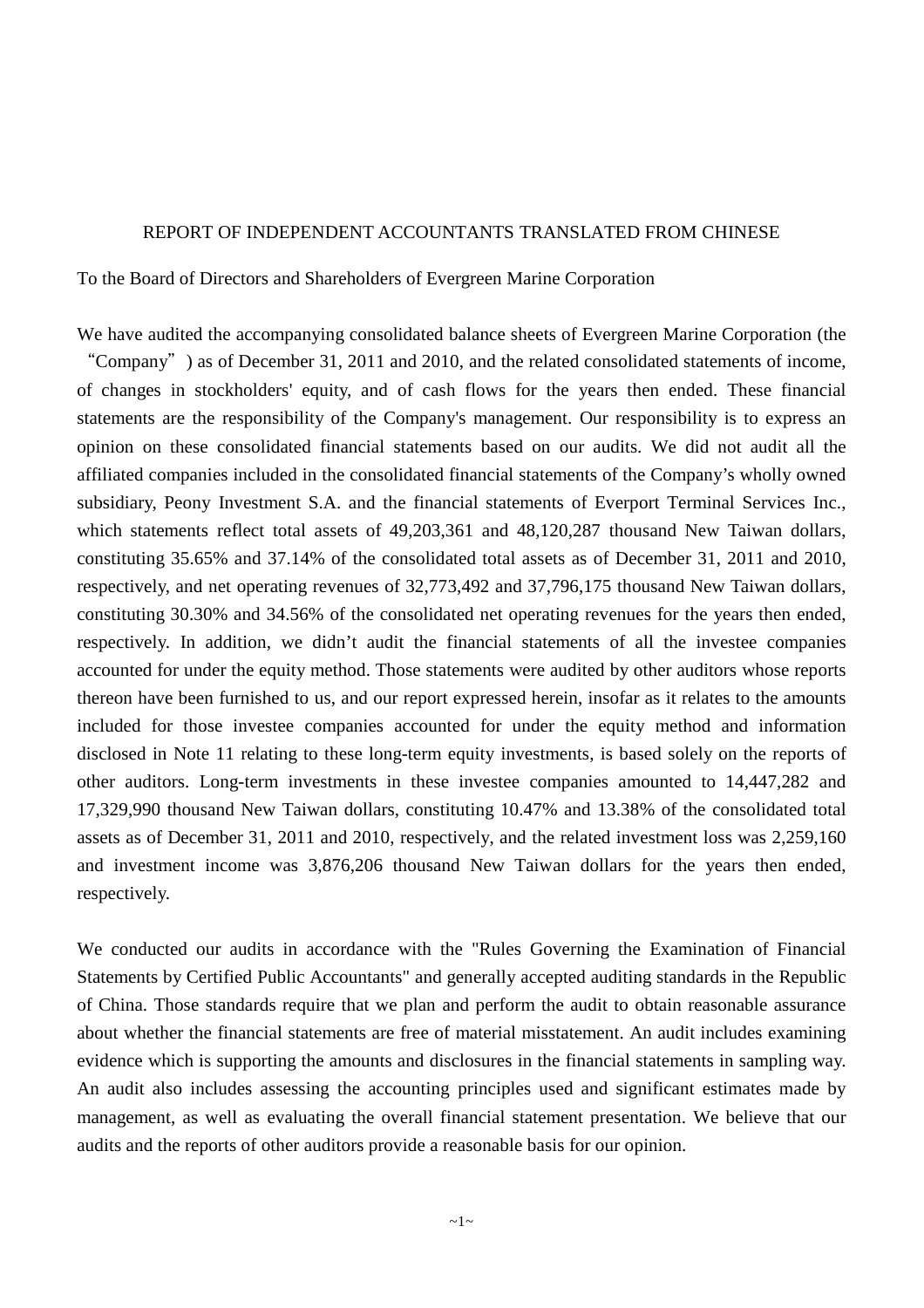In our opinion, based on our audits and the reports of other auditors, the consolidated financial statements referred to in the first paragraph present fairly, in all material respects, the financial position of Evergreen Marine Corporation and its affiliated as of December 31, 2011 and 2010, and the results of its operations and its cash flows for the years then ended in conformity with the "Rules Governing Securities Issuers" and generally accepted accounting Financial Statements by principles in the Republic of China. of Preparation

Anavan AQ<br>S スク ncessater

 $\bar{\chi}$ 

PricewaterhouseCoopers, Taiwan Republic of China March 27, 2012 Taipei, Taiwan

The accompanying consolidated financial statements are not intended to present the financial position and results of operations and cash flows in accordance with accounting principles generally accepted in countries and ju As the financial statements are the responsibility of the management, PricewaterhouseCoopers cannot accept any liability the Republic of China, and their applications in practice.

for the use of, or reliance on, the English translation or for any errors or misunderstandings that may derive from the translation.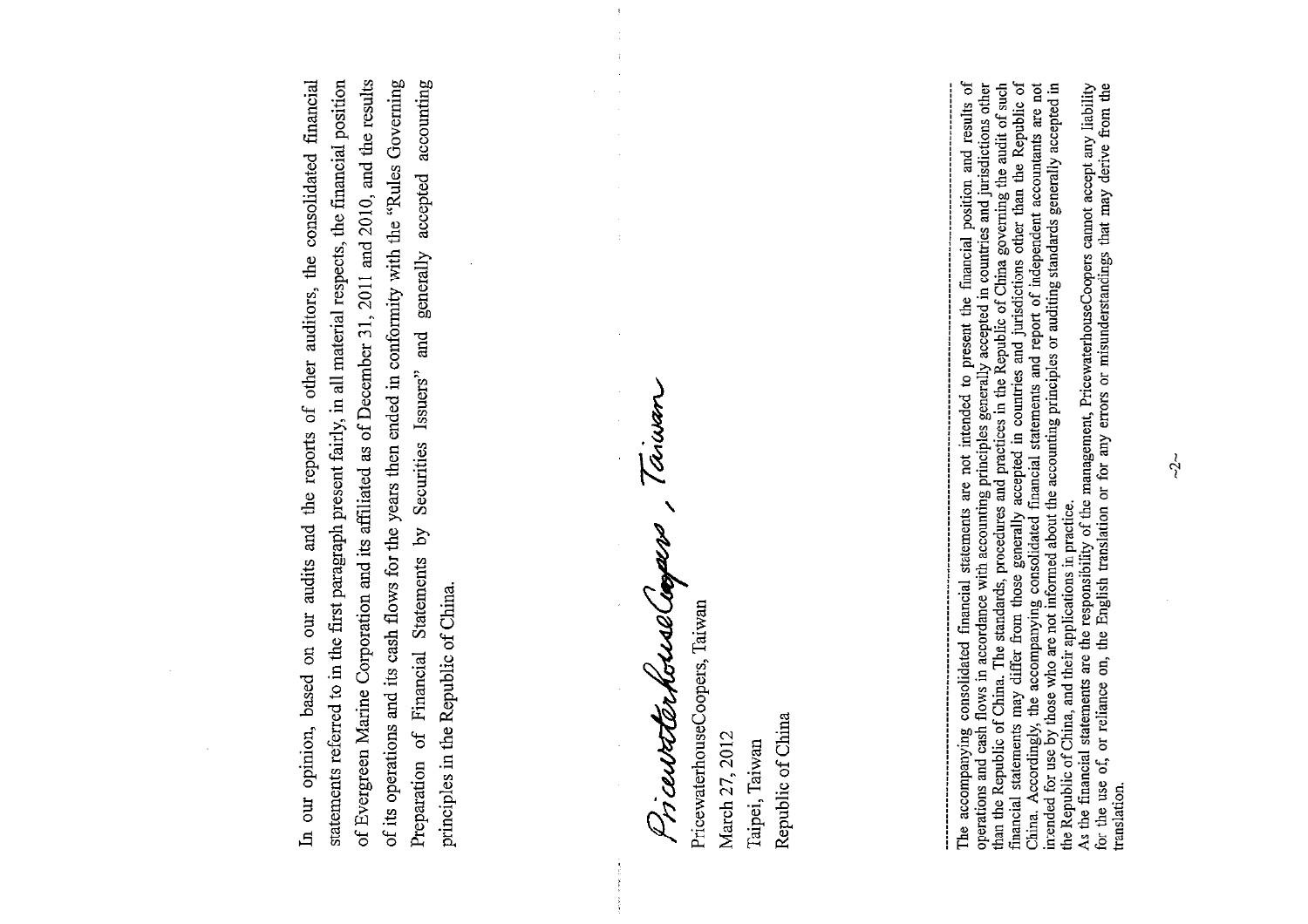#### EVERGREEN MARINE CORPORATION AND SUBSIDIARIES CONSOLIDATED BALANCE SHEETS YEARS ENDED DECEMBER 31

(Expressed in thousands of New Taiwan dollars, except as otherwise indicated)

| <b>ASSETS</b>                                                       | <b>Notes</b>         | 2011 |                 | 2010 |               |
|---------------------------------------------------------------------|----------------------|------|-----------------|------|---------------|
| <b>Current Assets</b>                                               |                      |      |                 |      |               |
| Cash and cash equivalents                                           | 4(1)                 | \$   | 23,006,258      | \$   | 19,716,091    |
| Financial assets at fair value through profit or loss - current     | 4(2)                 |      | 2,232,678       |      | 1,914,301     |
| Held-to-maturity financial assets - current                         | 4(4)                 |      | 951, 382        |      |               |
| Notes receivable, net                                               |                      |      | 93,263          |      | 73,622        |
| Accounts receivable, net                                            | 4(6)                 |      | 7,835,603       |      | 9,613,758     |
| Accounts receivable, net - related parties                          | 5                    |      | 142,525         |      | 297,685       |
| Other receivables                                                   |                      |      | 1,743,448       |      | 1,261,468     |
| Other receivables - related parties                                 | 5                    |      | 591,340         |      | 534,090       |
| Other financial assets - current                                    | 4(7)                 |      |                 |      | 158,383       |
| Inventories                                                         | 4(8)                 |      | 4,814,786       |      | 3,536,327     |
| Prepaid expenses                                                    |                      |      | 482,422         |      | 531,083       |
| Prepayments                                                         |                      |      | 234,790         |      | 175,458       |
| Deferred income tax assets - current                                | 4(22)                |      | 253,930         |      | 315,403       |
| Restricted assets                                                   | 6                    |      | 520,132         |      | 561,663       |
| Other current assets - other                                        | $4(9)$ and 5         |      | 3,419,358       |      | 1,669,374     |
| <b>Total current assets</b>                                         |                      |      | 46, 321, 915    |      | 40, 358, 706  |
| <b>Funds and Investments</b>                                        |                      |      |                 |      |               |
| Financial assets at fair value through profit or loss - non-current | 4(2)                 |      | 62,959          |      | 104,287       |
| Available-for-sale financial assets - non-current                   | 4(3)                 |      | 602,904         |      | 957,108       |
| Held-to-maturity financial assets - non-current                     | 4(4)                 |      | 370,000         |      | 3, 135, 915   |
| Financial assets carried at cost - non-current                      | 4(5)                 |      | 1,515,391       |      | 4,497,128     |
| Long-term equity investments accounted for under the equity         | 4(10)                |      |                 |      |               |
| method                                                              |                      |      | 23, 919, 745    |      | 27, 363, 307  |
| Other long-term investments                                         |                      |      | 312             |      | 3,527         |
| <b>Total funds and investments</b>                                  |                      |      | 26, 471, 311    |      | 36,061,272    |
| Property, Plant and Equipment, Net                                  | $4(11)$ , 5, 6 and 7 |      |                 |      |               |
| Land                                                                |                      |      | 2,177,397       |      | 2, 173, 390   |
| <b>Buildings</b>                                                    |                      |      | 2,898,319       |      | 2,920,953     |
| Machinery and equipment                                             |                      |      | 724,077         |      | 718,259       |
| Loading and unloading equipment                                     |                      |      | 6,420,851       |      | 7,965,773     |
| Computer and communication equipment                                |                      |      | 319,673         |      | 297,946       |
| Transportation equipment                                            |                      |      | 25,093,249      |      | 23, 583, 460  |
| <b>Ships</b>                                                        |                      |      | 53, 534, 978    |      | 49, 271, 864  |
| Office equipment                                                    |                      |      | 507,486         |      | 502,976       |
| Leased assets                                                       |                      |      | 2,489,407       |      | 8,278         |
| Leasehold improvements                                              |                      |      | 16,604          |      | 15,841        |
| Cost and revaluation increments                                     |                      |      | 94, 182, 041    |      | 87, 458, 740  |
| Less: Accumulated depreciation                                      |                      |      | 45, 942, 449) ( |      | 41,500,058)   |
| Construction in progress and prepayments for equipment              |                      |      | 16, 523, 249    |      | 6,771,838     |
| Total property, plant and equipment, net                            |                      |      | 64, 762, 841    |      | 52,730,520    |
| <b>Intangible Assets</b>                                            |                      |      |                 |      |               |
| <b>Deferred pension costs</b>                                       |                      |      | 61,058          |      | 59,300        |
| <b>Other Assets</b>                                                 |                      |      |                 |      |               |
| Refundable deposits                                                 |                      |      | 118,412         |      | 110,902       |
| Deferred expenses                                                   |                      |      | 274,235         |      | 243,506       |
| Other assets - other                                                |                      |      | 2,912           |      | 1,277         |
| <b>Total other assets</b>                                           |                      |      | 395,559         |      | 355.685       |
| <b>TOTAL ASSETS</b>                                                 |                      | \$   | 138,012,684     | \$   | 129, 565, 483 |

(Continued)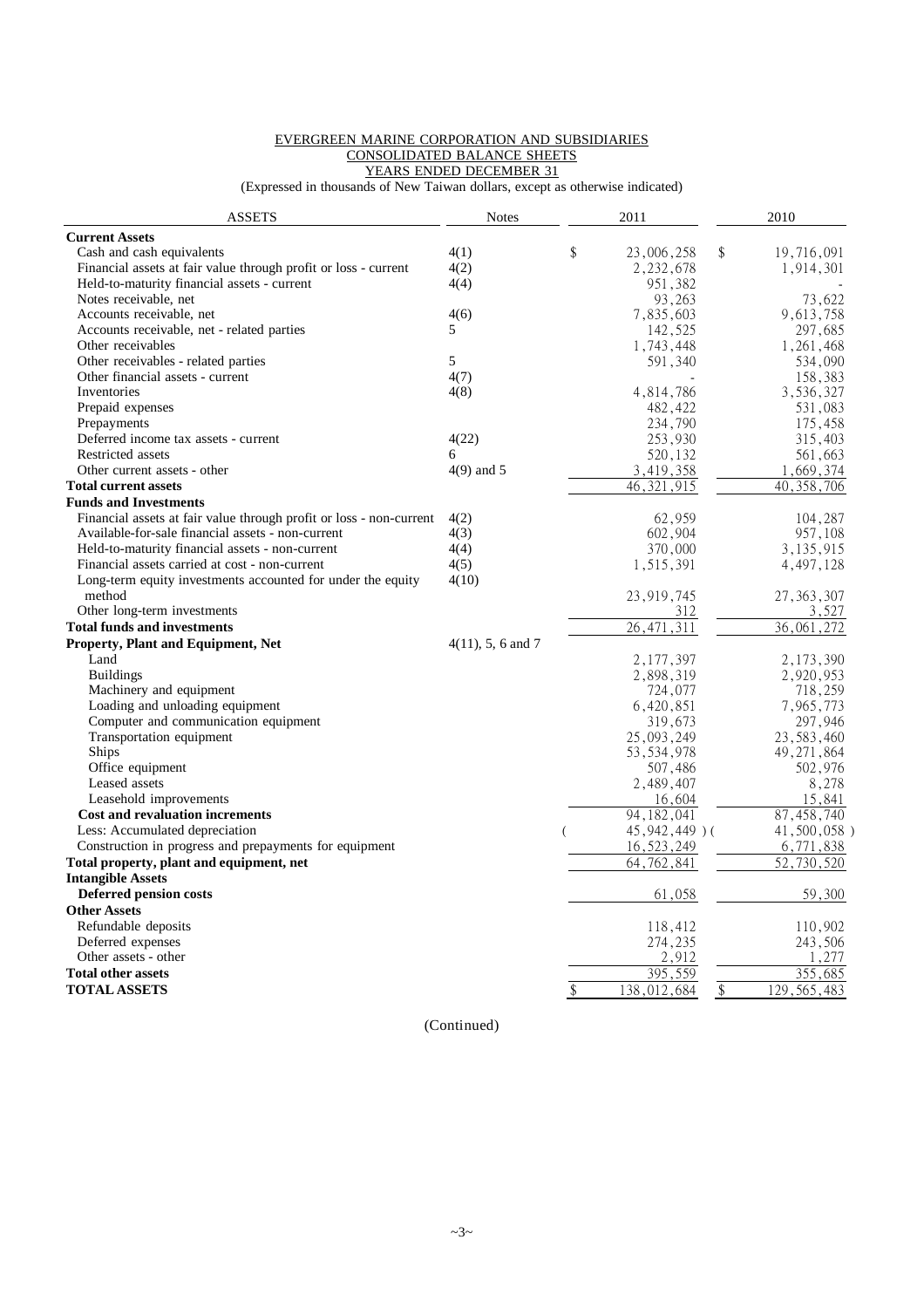#### EVERGREEN MARINE CORPORATION AND SUBSIDIARIES CONSOLIDATED BALANCE SHEETS YEARS ENDED DECEMBER 31

(Expressed in thousands of New Taiwan dollars, except as otherwise indicated)

| LIABILITIES AND STOCKHOLDERS' EQUITY                                 | <b>Notes</b> |               | 2011                    |            | 2010          |
|----------------------------------------------------------------------|--------------|---------------|-------------------------|------------|---------------|
| <b>Current Liabilities</b>                                           |              |               |                         |            |               |
| Short-term loans                                                     | 4(12)        | \$            | 3,910,312               | \$         | 2,603,172     |
| Financial liabilities at fair value through profit or loss - current | 4(13)        |               | 255,246                 |            | 842,874       |
| Accounts payable                                                     |              |               | 4,685,219               |            | 4,750,305     |
| Accounts payable - related parties                                   | 5            |               | 287,538                 |            | 135,028       |
| Income tax payable                                                   | 4(22)        |               | 184,138                 |            | 181,516       |
| Accrued expenses                                                     |              |               | 8,817,050               |            | 10,274,414    |
| Other payables - related parties                                     | 5            |               | 148,623                 |            | 161,416       |
| Other payables                                                       |              |               | 1,140,061               |            | 801,266       |
| Receipts in advance                                                  |              |               | 29,461                  |            | 481,734       |
| Long-term liabilities - current portion                              | 4(14)        |               | 7,102,812               |            | 6,942,992     |
| Other current liabilities                                            | 5            |               | 2, 121, 915             |            | 2,224,936     |
| <b>Total current liabilities</b>                                     |              |               | 28,682,375              |            | 29, 399, 653  |
| <b>Long-term Liabilities</b>                                         |              |               |                         |            |               |
| Bonds payable                                                        | 4(15)        |               |                         |            | 2,218,775     |
| Long-term loans                                                      | 4(16)        |               | 37,863,525              |            | 24, 139, 352  |
| Long-term Leases payable                                             |              |               | 1,953,360               |            |               |
| <b>Total long-term liabilities</b>                                   |              |               | 39,816,885              |            | 26, 358, 127  |
| <b>Other Liabilities</b>                                             |              |               |                         |            |               |
| Accrued pension liabilities                                          | 4(17)        |               | 1,450,813               |            | 1,079,875     |
| Guarantee deposits received                                          |              |               | 40,231                  |            | 32,191        |
| Deferred income tax liabilities - non-current                        | 4(22)        |               | 1,316,628               |            | 1,493,738     |
| Other liabilities - other                                            |              |               |                         |            | 980,334       |
| <b>Total other liabilities</b>                                       |              |               | 1,104,217               |            |               |
| <b>Total liabilities</b>                                             |              |               | 3,911,889<br>72,411,149 |            | 3,586,138     |
|                                                                      |              |               |                         |            | 59, 343, 918  |
| <b>Stockholders' Equities</b>                                        |              |               |                         |            |               |
| Capital                                                              | 4(18)        |               |                         |            |               |
| Common stock                                                         |              |               | 34, 734, 581            |            | 31, 248, 395  |
| <b>Capital Surplus</b>                                               | 4(19)        |               |                         |            |               |
| Paid-in capital in excess of par value of common stock               |              |               | 5,805,861               |            | 5,456,524     |
| Capital reserve from donated assets                                  |              |               | 372                     |            | 371           |
| Capital reserve from long-term investments                           |              |               | 1,606,562               |            | 1,611,003     |
| Capital reserve from stock warrants                                  |              |               | 60,884                  |            | 128,379       |
| Capital reserve - other                                              |              |               | 6,713                   |            | 6,713         |
| <b>Retained Earnings</b>                                             | 4(20)        |               |                         |            |               |
| Legal reserve                                                        |              |               | 9,102,785               |            | 7,586,240     |
| Special reserve                                                      |              |               | 4,579,324               |            | 957,344       |
| Undistributed earnings                                               |              |               | 8,862,023               |            | 23, 407, 874  |
| <b>Other Adjustments on Stockholders' Equities</b>                   |              |               |                         |            |               |
| Cumulative translation adjustments                                   |              | (             | $2,656,053$ )(          |            | 5,055,677)    |
| Unrecognized pension cost                                            |              |               | $1,229,959$ )(          |            | 707,771)      |
| Unrealized gain or loss on financial instruments                     |              |               | 292,733                 |            | 1,184,125     |
| <b>Total Parent Company Stockholders' Equities</b>                   |              |               | 61, 165, 826            |            | 65, 823, 520  |
| Minority Interest                                                    |              |               | 4, 435, 709             |            | 4,398,045     |
| <b>Total stockholders' equity</b>                                    |              |               | 65,601,535              |            | 70, 221, 565  |
| <b>Commitments And Contingent Liabilities</b>                        | 7            |               |                         |            |               |
| <b>Subsequent Evevts</b>                                             | 9            |               |                         |            |               |
| TOTAL LIABILITIES AND STOCKHOLDERS' EQUITY                           |              | $\mathcal{P}$ | <u>138,012,684</u>      | $\sqrt{2}$ | 129, 565, 483 |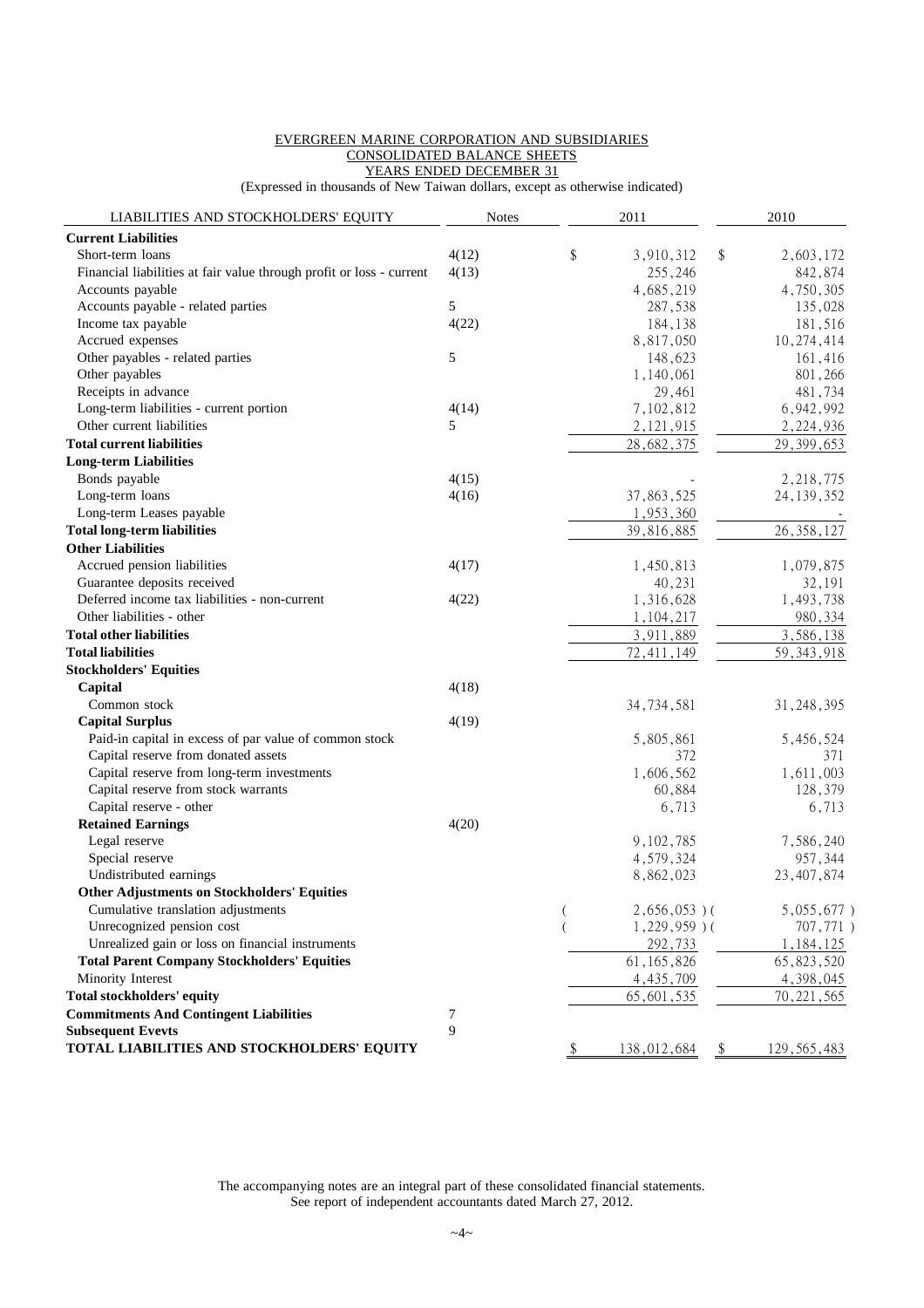#### EVERGREEN MARINE CORPORATION AND SUBSIDIARIES CONSOLIDATED STATEMENTS OF INCOME FOR THE YEARS ENDED DECEMBER 31

(Expressed in thousands of New Taiwan dollars, except (losses) earnings per share)

| Items                                      | <b>Notes</b>  |                          | 2011         |                   |                            | 2010       |                           |                         |
|--------------------------------------------|---------------|--------------------------|--------------|-------------------|----------------------------|------------|---------------------------|-------------------------|
| Operating income                           | $4(21)$ and 5 | \$                       |              | 108, 156, 058     | \$                         |            | 109, 353, 176             |                         |
| Operating costs                            | $4(24)$ and 5 |                          |              | $108, 325, 035$ ) |                            |            |                           | 91,609,132)             |
| Gross (loss) profit                        |               |                          |              | 168,977)          |                            |            | 17,744,044                |                         |
| <b>Operating Expenses</b>                  |               |                          |              |                   |                            |            |                           |                         |
| General and administrative expenses        | $4(24)$ and 5 |                          |              | 4,948,726)        |                            |            |                           | 5,025,347)              |
| <b>Operating (loss) income</b>             |               |                          |              | $5, 117, 703$ )   |                            |            | 12,718,697                |                         |
| Non-operating Income and Gains             |               |                          |              |                   |                            |            |                           |                         |
| Interest income                            |               |                          |              | 239,521           |                            |            |                           | 220,627                 |
| Investment Income accounted for under      | 4(10)         |                          |              |                   |                            |            |                           |                         |
| the equity method                          |               |                          |              |                   |                            |            |                           | 4, 337, 426             |
| Dividend income                            |               |                          |              | 473,482           |                            |            |                           | 309,428                 |
| Gain on disposal of property, plant and    | 5             |                          |              |                   |                            |            |                           |                         |
| equipment                                  |               |                          |              | 1,125,260         |                            |            |                           | 1,136,610               |
| Gain on disposal of investments            |               |                          |              | 1,128,393         |                            |            |                           | 14,162                  |
| Foreign exchange gain                      |               |                          |              | 219,735           |                            |            |                           |                         |
| Rental income                              | 5             |                          |              | 119,773           |                            |            |                           | 121,127                 |
| Gain on valuation of financial liabilities | 4(13)         |                          |              | 232,863           |                            |            |                           | 390,685                 |
| Other non-operating income                 |               |                          |              | 640,726           |                            |            |                           | 168,983                 |
| Non-operating Income and Gains             |               |                          |              | 4, 179, 753       |                            |            |                           | 6,699,048               |
| <b>Non-operating Expenses and Losses</b>   |               |                          |              |                   |                            |            |                           |                         |
| Interest expense                           |               |                          |              | $415,765$ ) (     |                            |            |                           | 484, 217)               |
| Investment loss accounted for under the    | 4(10)         |                          |              |                   |                            |            |                           |                         |
| equity method                              |               |                          |              | $1,938,535$ )     |                            |            |                           |                         |
| Loss on disposal of property, plant and    |               |                          |              |                   |                            |            |                           |                         |
| equipment                                  |               |                          |              | $23,587$ ) (      |                            |            |                           | 29,680)                 |
| Foreign exchange losses                    |               |                          |              |                   |                            |            |                           | 1,738)                  |
| Financing charges                          |               |                          |              | $17,207$ ) (      |                            |            |                           | 18,509)                 |
| Loss on valuation of financial assets      | 4(2)          |                          |              | 36,992) (         |                            |            |                           | 90,590)                 |
| Other non-operating losses                 |               |                          |              | 49,119)           |                            |            |                           | 37,434)                 |
| <b>Non-operating Expenses and Losses</b>   |               |                          |              | $2,481,205$ )     |                            |            |                           | $\overline{662, 168}$ ) |
| (Loss) income from continuing              |               |                          |              |                   |                            |            |                           |                         |
| operations before income tax               |               |                          |              | 3,419,155)        |                            |            | 18,755,577                |                         |
| Income tax expense                         | 4(22)         |                          |              | 260,647)          |                            |            |                           | 983,010)                |
| Consolidated net (loss) income             |               | $\overline{\mathcal{S}}$ |              | $3,679,802$ )     | $\boldsymbol{\mathsf{\$}}$ |            | 17,772,567                |                         |
| Attributable to:                           |               |                          |              |                   |                            |            |                           |                         |
| Equity holder of the Company               |               | $($ \$                   |              | 3,092,361)        | \$                         |            | 15, 165, 451              |                         |
| Minority interest                          |               |                          |              | $587,441$ )       |                            |            |                           | 2,607,116               |
|                                            |               | $\sqrt{3}$               |              | $3,679,802$ )     | \$                         |            | 17,772,567                |                         |
|                                            |               | Before Tax               |              | After Tax         |                            | Before Tax | After Tax                 |                         |
| Basic (losses) earnings per share          | 4(23)         |                          |              |                   |                            |            |                           |                         |
| Net (loss) income from continuing          |               |                          |              |                   |                            |            |                           |                         |
| operations                                 |               | $($ \$                   | $0.99$ )(\$  | $1.06$ )          | \$                         | 5.55       | \$                        | 5.26                    |
| Minority interest loss (income)            |               |                          | 0.16         | 0.17              |                            | $0.81$ )(  |                           | 0.77)                   |
| Net (loss) income                          |               | $($ \$                   | $0.83)$ (\$) | $0.89$ )          | $\$\$                      | 4.74       | $\boldsymbol{\mathsf{S}}$ | 4.49                    |
| Diluted (losses) earnings per share        | 4(23)         |                          |              |                   |                            |            |                           |                         |
| Net (loss) income from continuing          |               |                          |              |                   |                            |            |                           |                         |
| operations                                 |               | $($ \$                   | $0.99$ )(\$  | $1.06$ )          | \$                         | 5.36       | \$                        | 5.08                    |
| Minority interest loss (income)            |               |                          | 0.16         | 0.17              |                            | $0.78$ )(  |                           | 0.74)                   |
| Net (loss) income                          |               | $($ \$                   | $0.83)$ (\$  | $0.89$ )          | $\$\,$                     | 4.58       | \$                        | 4.34                    |
|                                            |               |                          |              |                   |                            |            |                           |                         |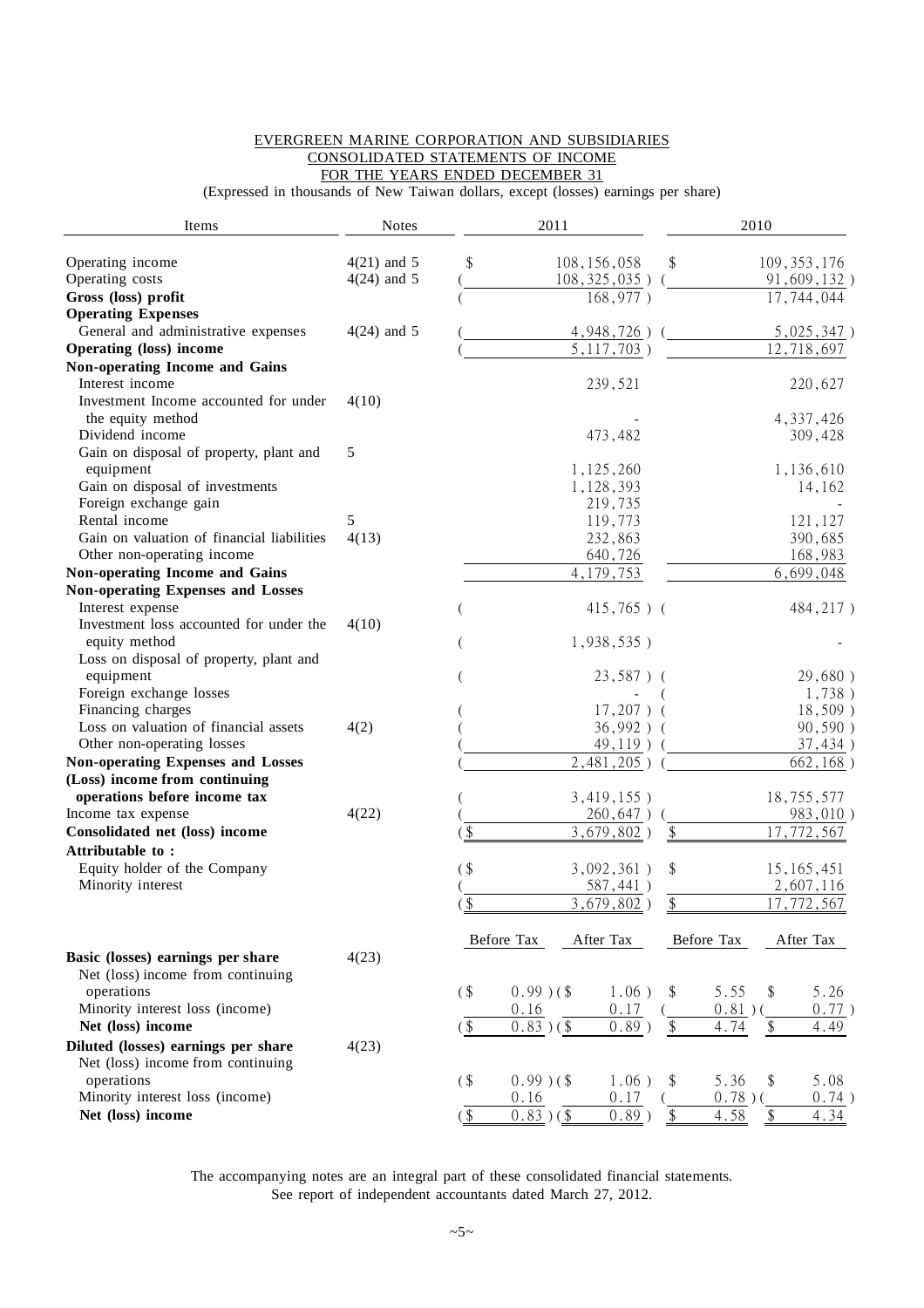#### EVERGREEN MARINE CORPORATION AND SUBSIDIARIES CONSOLIDATED STATEMENTS OF CHANGES IN STOCKHOLDERS' EQUITY FOR THE YEARS ENDED DECEMBER 31, 2011 AND 2010

(Expressed in thousands of New Taiwan dollars, except as otherwise indicated)

|                                                                                                                      |              |                          |               | <b>Retained Earnings</b> |                           |                                          |                              |                                                           |                      |              |
|----------------------------------------------------------------------------------------------------------------------|--------------|--------------------------|---------------|--------------------------|---------------------------|------------------------------------------|------------------------------|-----------------------------------------------------------|----------------------|--------------|
|                                                                                                                      | Common stock | Capital<br>Reserves      | Legal reserve | Special reserve          | Undistributed<br>earnings | Cumulative<br>translation<br>adjustments | Unrecognized<br>pension cost | Unrealized gain<br>or loss on<br>financial<br>instruments | Minority<br>interest | Total        |
| Year 2010                                                                                                            |              |                          |               |                          |                           |                                          |                              |                                                           |                      |              |
| Balance at January 1, 2010                                                                                           | \$30,625,992 | \$6.675.194              | 7,586,240     | 957,344                  | 8, 242, 423               | 640, 363                                 | 483,688<br>(S                | 207,729                                                   | 2,566,776<br>\$.     | 57,018,373   |
| Conversion of convertible bonds into common stock                                                                    | 622,403      | 655.621                  |               |                          |                           |                                          |                              |                                                           |                      | 1,278,024    |
| Stock warrants of convertible bonds                                                                                  |              | 127,826)                 |               |                          |                           |                                          |                              |                                                           |                      | 127,826)     |
| Adjustments on retained earnings due to changes in investees'<br>capital surplus based on percentage of shareholding |              |                          |               |                          | $\sim$                    | $1,075,152$ ) (                          | $68,319$ )                   | 711,600                                                   | $\sim$               | 431,870      |
| Translation adjustments arising from investees' financial<br>statement denominated in foreign currencies             |              |                          |               |                          |                           | 4,620,888)                               |                              |                                                           |                      | 4,620,888    |
| Unrecognized pension cost                                                                                            |              |                          |               |                          |                           |                                          | 155,764)                     |                                                           |                      | 155,764)     |
| Unrealized gain on available-for-sale financial assets                                                               |              |                          |               |                          |                           |                                          |                              | 264,796                                                   |                      | 264,796      |
| Consolidated net income for the year ended December<br>31,2010                                                       |              |                          |               |                          | 15, 165, 451              |                                          |                              |                                                           | 2,607,116            | 17,772,567   |
| Minority interest                                                                                                    |              |                          |               |                          |                           |                                          |                              |                                                           | 775,847              | 775,847      |
| Balance at December 31, 2010                                                                                         | 31,248,395   | 7,202,990                | 7,586,240     | 957,344                  | 23, 407, 874              | (\$5,055,677                             | 707,771<br>(                 | 1,184,125                                                 | 4,398,045            | 70, 221, 565 |
| Year 2011                                                                                                            |              |                          |               |                          |                           |                                          |                              |                                                           |                      |              |
| Balance at January 1, 2011                                                                                           | \$31,248,395 | \$7,202,990              | 7,586,240     | 957.344                  | 23,407,874<br>\$          | (S<br>$5.055.677$ ) (\$                  | 707,771 1                    | 1.184.125<br>-Ŝ                                           | \$4,398,045          | \$70,221,565 |
| Appropriation of 2010 earnings (Note)                                                                                |              |                          |               |                          |                           |                                          |                              |                                                           |                      |              |
| Legal reserve                                                                                                        |              |                          | 1,516,545     |                          | 1,516,545)                |                                          |                              |                                                           |                      |              |
| Special reserve                                                                                                      |              |                          |               | 3,621,980                | 3,621,980)                |                                          |                              |                                                           |                      |              |
| Stock dividends                                                                                                      | 3,157,544    |                          |               |                          | 3,157,544)                |                                          |                              |                                                           |                      |              |
| Cash dividends                                                                                                       |              | $\overline{\phantom{a}}$ |               |                          | 3,157,544)                |                                          |                              |                                                           |                      | 3,157,544)   |
| Conversion of convertible bonds into common stock                                                                    | 328,642      | 349, 337                 |               |                          |                           |                                          |                              |                                                           |                      | 677,979      |
| Stock warrants of convertible bonds                                                                                  |              | $67,494$ )               |               |                          |                           |                                          |                              |                                                           |                      | $67,494$ )   |
| Adjustments on retained earnings due to changes in investees'<br>capital surplus based on percentage of shareholding |              | 4,441)                   |               |                          | 123                       | 318,021                                  | $212,794$ ) (                | 539,536)                                                  | $\sim$               | 438,627      |
| Translation adjustments arising from investees' financial<br>statements denominated in foreign currencies            |              |                          |               |                          |                           | 2,081,603                                |                              |                                                           |                      | 2,081,603    |
| Unrecognized pension cost                                                                                            |              |                          |               |                          |                           |                                          | 309,394)                     |                                                           |                      | 309,394)     |
| Unrealized gain on available-for-sale financial assets                                                               |              |                          |               |                          |                           |                                          |                              | 351,856)                                                  |                      | 351,856)     |
| Consolidated net loss for the year ended December 31,2011                                                            |              |                          |               |                          | 3,092,361)                |                                          |                              |                                                           | 587,441)             | 3,679,802    |
| Minority interest                                                                                                    |              |                          |               |                          |                           |                                          |                              |                                                           | 625,105              | 625,105      |
| Balance at December 31, 2011                                                                                         | \$34.734.581 | 7.480.392<br>\$          | 9.102.785     | 4.579.324                | 8,862,023                 | $($ \$ 2,656,053                         | .229.959<br>(S)              | 292.733                                                   | 4,435,709            | 65,601,535   |

Note: Directors' and supervisors' remuneration of \$55,000 and employees' bonuses of \$40,000 have been deducted from the statement of income.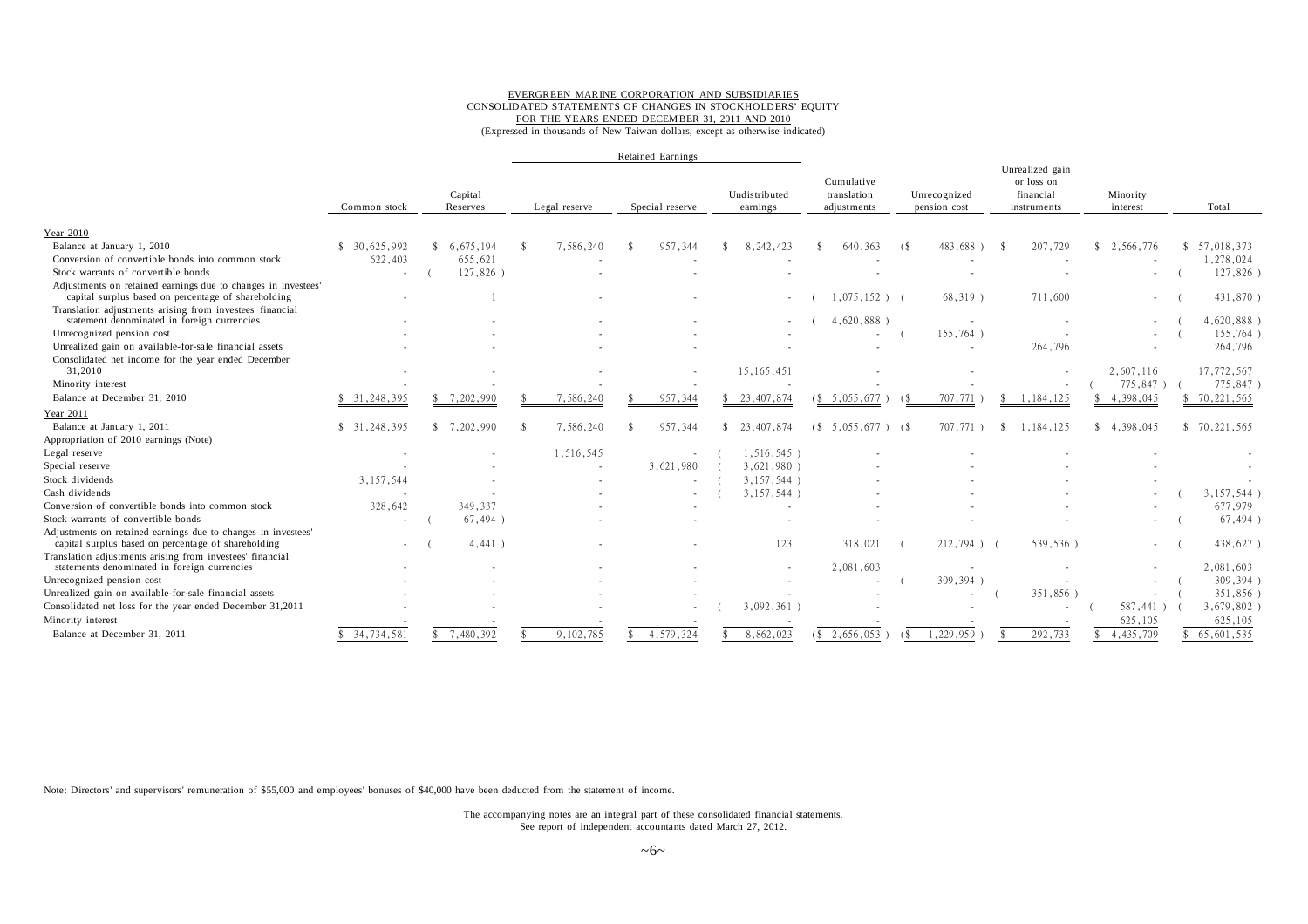#### EVERGREEN MARINE CORPORATION AND SUBSIDIARIES CONSOLIDATED STATEMENTS OF CASH FLOWS FOR THE YEARS ENDED DECEMBER 31

(Expressed in thousands of New Taiwan dollars, except as otherwise indicated)

|                                                                  |        | 2011                            | 2010              |
|------------------------------------------------------------------|--------|---------------------------------|-------------------|
| CASH FLOWS FROM OPERATING ACTIVITIES                             |        |                                 |                   |
| Consolidated net (loss) income                                   | $($ \$ | $3,679,802$ )<br>$\$\$          | 17,772,567        |
| Adjustments to reconcile net income to net cash provided by      |        |                                 |                   |
| operating activities                                             |        |                                 |                   |
| Depreciation                                                     |        | 5,264,002                       | 5,348,986         |
| Amortization                                                     |        | 28,480                          | 33,911            |
| Reclassification of depreciation of loading and unloading        |        |                                 |                   |
| equipment to operating costs and others                          |        | 248,744                         | 276,743           |
| Reclassification of amortization of deferred charges to others   |        | 43,029                          | 54,195            |
| Net gain on disposal of property, plant and equipment            |        | $1,101,673$ ) (                 | 1,106,930)        |
| (Less than) excess of equity-accounted investment (gain) / loss  |        |                                 |                   |
| over cash dividends                                              |        | 2,996,453<br>- (                | 3,811,698)        |
| Amortization of bond discounts                                   |        | 190,021                         | 210,914           |
| Gain on sale of available-for-sale financial assets              |        | 42,500)                         |                   |
| Realized gain on financial assets carried at cost                | (      | 752,975)                        |                   |
| Net gain on disposal of long-term equity investments             |        |                                 |                   |
| accounted for under the equity method                            |        | 324, 305)                       |                   |
| Loss on disposal of other long-term investments                  |        | 2,557                           |                   |
| Realized income from capital reduction of financial assets       |        | $61,631)$ (                     | 6,828)            |
| Changes in assets and liabilities                                |        |                                 |                   |
| Financial assets and liabilities at fair value through profit or |        |                                 |                   |
| loss                                                             |        | 535,106)                        |                   |
| Notes and accounts receivable                                    |        |                                 | 1,359,963         |
| Other receivables                                                |        | 2,256,129<br>- (<br>$505,832$ ) | 2,726,091)        |
| Other financial assets                                           |        | 158,383                         | 216,465<br>80,525 |
| Inventories                                                      |        |                                 |                   |
|                                                                  |        | $1,157,338$ ) (                 | 1,449,362)        |
| Prepaid expenses and prepayments<br>Restricted assets            |        | 9,783<br>52,245                 | 13,607            |
|                                                                  |        | $\left($                        | 310,585)          |
| Agent accounts                                                   |        | 349,234                         | 964,593           |
| Agency reciprocal accounts                                       |        | 1,448,173)                      | 877,217           |
| Other current assets                                             |        | 986,898)                        | 65,459            |
| Refundable deposits                                              |        | 5,018)                          | 11,376            |
| Other assets                                                     |        | 1,586)                          | 952               |
| Notes and accounts payable                                       |        | 43,007)                         | 2,015,151         |
| Income tax payable                                               |        | 4,094)                          | 55,516            |
| Accrued expenses                                                 |        | $1,829,157$ )                   | 4,751,716         |
| Other payables                                                   |        | 566,373                         | 230,710           |
| Receipts in advance                                              |        | 470,228)                        | 429,027           |
| Other current liabilities                                        |        | 179,778                         | 47,941            |
| Accrued pension liabilites                                       |        | 58,982                          | 86,909            |
| Other liabilities                                                |        | 37,303                          | 7,002             |
| Deferred income tax assets / liabilities                         |        | $117,855$ )                     | 725,321           |
| Net cash (used in) provided by operating activities              |        | 625,682)                        | 26, 225, 272      |

(Continued)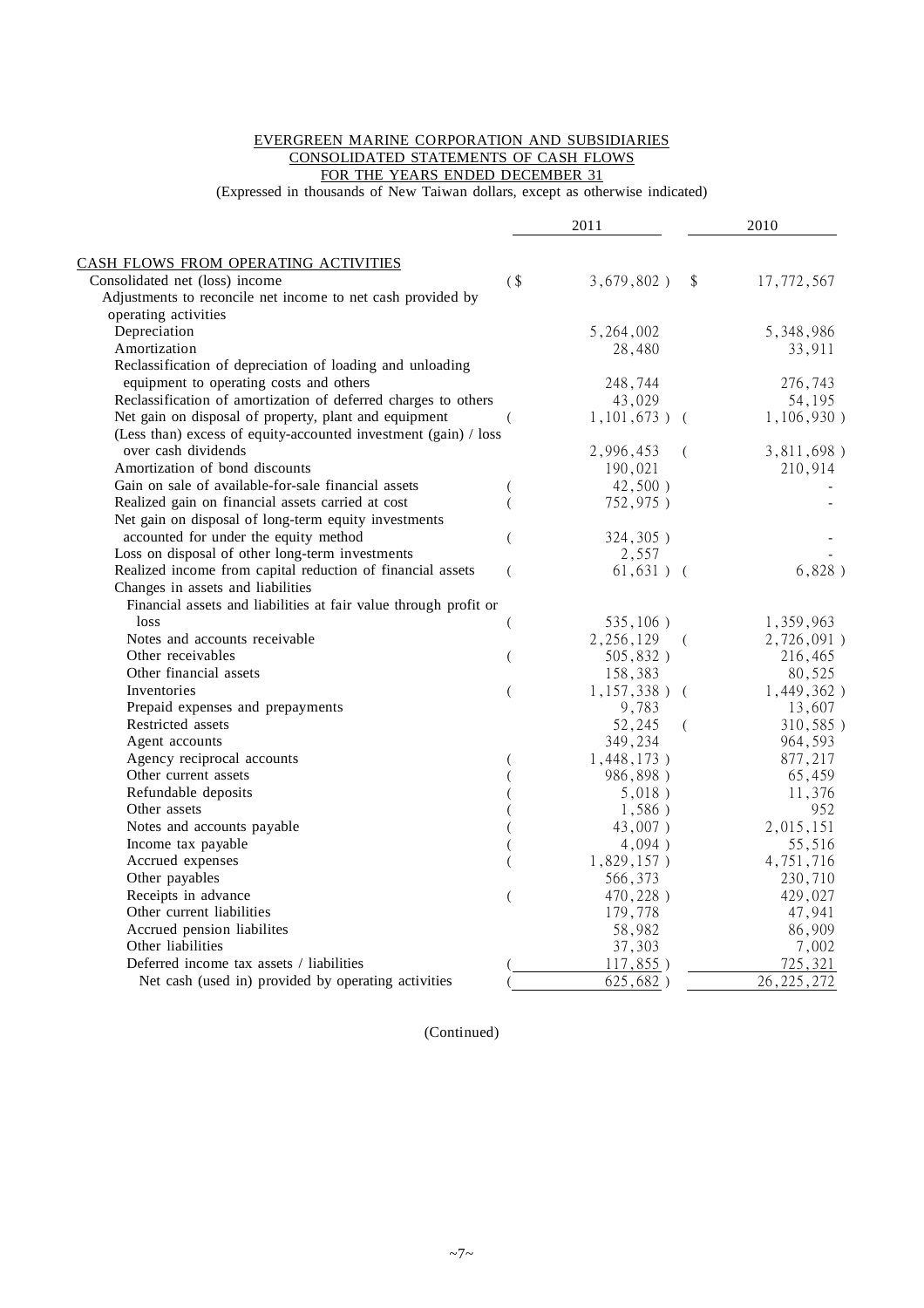#### EVERGREEN MARINE CORPORATION AND SUBSIDIARIES CONSOLIDATED STATEMENTS OF CASH FLOWS FOR THE YEARS ENDED DECEMBER 31

(Expressed in thousands of New Taiwan dollars, except as otherwise indicated)

|                                                                       |                            | 2011               |                 | 2010        |
|-----------------------------------------------------------------------|----------------------------|--------------------|-----------------|-------------|
| CASH FLOWS FROM INVESTING ACTIVITIES                                  |                            |                    |                 |             |
| Financial assets and liabilities at fair value through profit or loss | (                          | $337,054$ )        | (\$             | 544,019)    |
| (Decrease) increase in other receivables                              |                            | 15,031             | (               | 118,755)    |
| Proceeds from sale of available-for-sale financial asset - non        |                            |                    |                 |             |
| current                                                               |                            | 44,848             |                 |             |
| Proceeds from sale of held-to-maturity financial assets               |                            | 1,820,000          |                 | 460,000     |
| Acquisition of held-to-maturity financial assets                      |                            |                    | (               | 470,000)    |
| Proceeds from capital reduction of financial assets carried at cost-  |                            |                    |                 |             |
| non current                                                           |                            | 62,107             |                 | 196,674     |
| Proceeds from sale of financial assets carried at cost - non current  |                            | 3,761,685          |                 |             |
| Acquisition of long-term equity investments accounted for under       |                            |                    |                 |             |
| the equity method                                                     |                            | $710,377$ ) (      |                 | 794,744)    |
| Realized capital reduction income from long-term investments          |                            |                    |                 | 164,063     |
| Proceeds from sale of long-term equity investments accounted for      |                            |                    |                 |             |
| under the equity method                                               |                            | 1,152,233          |                 |             |
| Proceeds from sale of other long-term investments                     |                            | 752                |                 |             |
| Acquisition of property, plant and equipment                          |                            | $20, 502, 299$ ) ( |                 | 12,007,534) |
| Proceeds from disposal of property, plant and equipment               |                            | 5,226,423          |                 | 1, 191, 782 |
| Increase in deferred expenses                                         |                            | 90,633)            |                 | 26,797)     |
| Net cash used in investing activities                                 |                            | 9,557,284)         |                 | 11,949,330) |
| CASH FLOWS FROM FINANCING ACTIVITIES                                  |                            |                    |                 |             |
| Increase in short-term loans                                          |                            | 1,307,140          |                 | 339,346     |
| Decrease in short-term bills payable                                  |                            |                    |                 | 99,959)     |
| Increase (decrease) in long-term loans                                |                            | 11,408,325         | (               | 3,075,498)  |
| Increase in long-term leases payable - non-current                    |                            | 1,953,360          |                 |             |
| Decrease in other payables                                            |                            | 190, 297)          | (               | 19,455)     |
| Increase (decrease) in guarantee deposits received                    |                            | 6,835              | (               | $2,279$ )   |
| Distribution of cash dividends                                        |                            | $3,157,544$ )      |                 |             |
| Net change in minority interest                                       |                            | 625, 105           |                 | 775,847)    |
| Net cash provided by (used in) financing activities                   |                            | 11,952,924         |                 | 3,633,692)  |
| Effect of exchange rate changes                                       |                            | 1,618,446          |                 | 787,948)    |
| Effect of initial consolidation of subsidiaries                       |                            | 98,237)            |                 |             |
| Increase in cash and cash equivalents                                 |                            | 3,290,167          |                 | 9,854,302   |
| Cash and cash equivalents at beginning of year                        |                            | 19,716,091         |                 | 9,861,789   |
| Cash and cash equivalents at end of year                              | \$                         | 23,006,258         | \$              | 19,716,091  |
|                                                                       |                            |                    |                 |             |
| SUPPLEMENTAL INFORMATION OF CASH FLOW                                 |                            |                    |                 |             |
| Interest paid                                                         | \$                         | 281,831            | \$              | 293,411     |
| Less: interest capitalized                                            |                            | 45,572)            |                 | $7,000$ )   |
| Interest paid, excluding interest capitalized                         | \$                         | 236,259            | \$              | 286,411     |
| Income tax paid                                                       | \$                         | 336,383            | \$              | 230,771     |
| FINANCING ACTIVITIES NOT AFFECTING CASH FLOWS                         |                            |                    |                 |             |
| Long-term liabilities due within one year                             | $\boldsymbol{\mathsf{\$}}$ | 7,102,812          | \$              | 6,942,992   |
| Conversion of convertible bonds into common stock                     | $\overline{\$}$            | 658,600            | $\overline{\$}$ | , 247, 300  |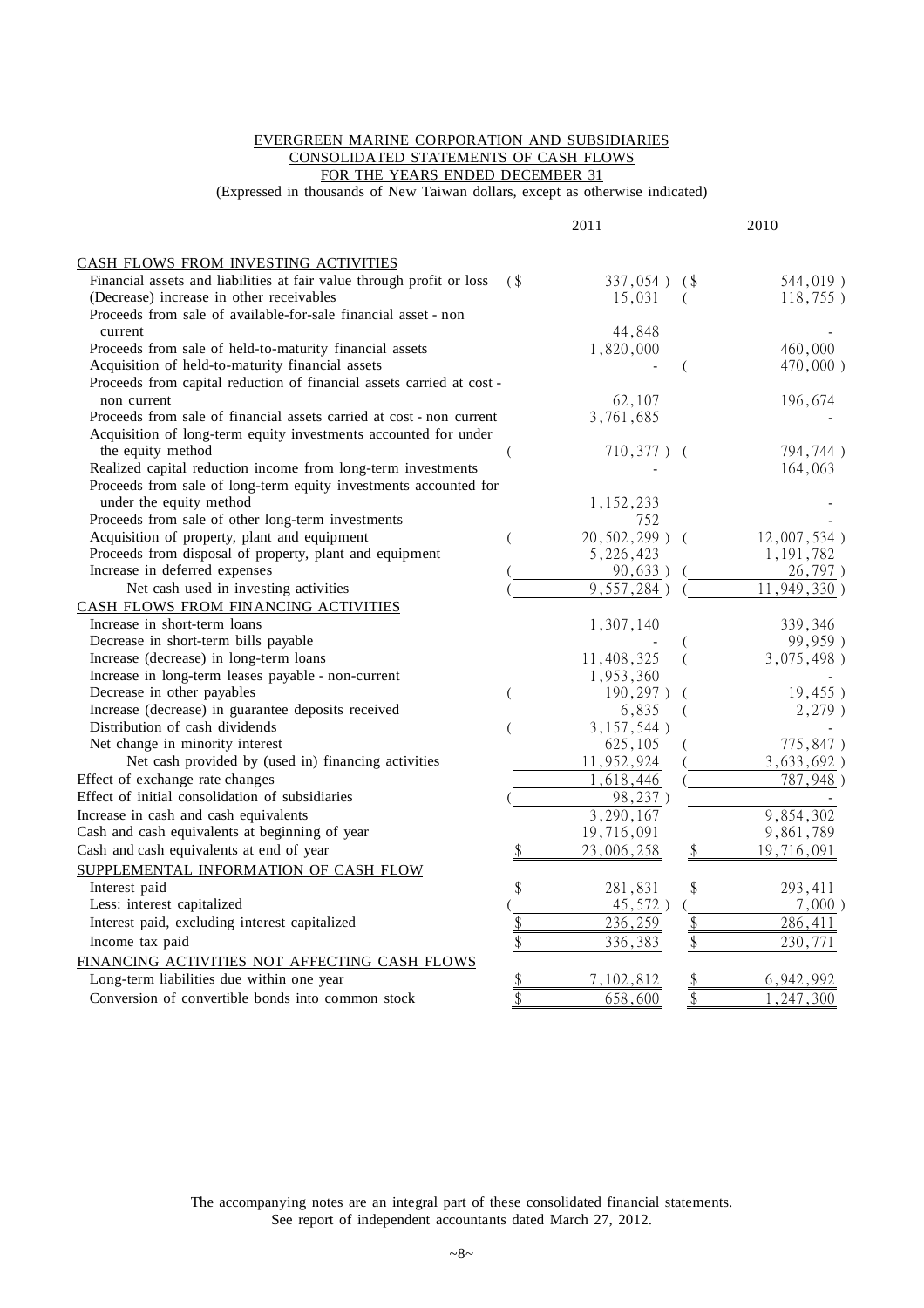# EVERGREEN MARINE CORPORATION AND SUBSIDIARIES NOTES TO THE CONSOLIDATED FINANCIAL STATEMENTS DECEMBER 31, 2011 AND 2010

(Expressed in thousands of New Taiwan Dollars, except as otherwise indicated)

# 1. HISTORY AND ORGANIZATION

# (1)The Company

- A.Established on September 25, 1968, Evergreen Marine Corporation (the "Company") is mainly engaged in domestic and international marine transportation, shipping agency services, and the distribution of containers. The Company was approved by the Securities and Futures Commission (SFC), Ministry of Finance (MOF) (currently known as the Securities and Futures Bureau (SFB), Financial Supervisory Commission, Executive Yuan, R.O.C.) to be a public company on November 2, 1982 and was further approved by the SFC to be a listed company on July 6, 1987. The Company's shares have been publicly traded on the Taiwan Stock Exchange since September 21, 1987. The Company and its subsidiaries included in the consolidated financial statements had 4,395 employees as of December 31, 2011.
- B.The Company and its subsidiaries are collectively referred herein as the Group.

# 2. SUMMARY OF SIGNIFICANT ACCOUNTING POLICIES

The accompanying consolidated financial statements of the Group are prepared in conformity with the "Rules Governing Preparation of Financial Reports by Securities Issuers" and accounting principles generally accepted in the Republic of China. The Group's significant accounting polices are summarized below:

- (1) Basis for preparation of consolidated financial statements
	- A.All majority-owned subsidiaries and controlled entities are included in the consolidated financial statements. Effective January 1, 2008, the Company prepares consolidated financial statements on a quarterly basis. Any entity acquired is consolidated starting the acquisition date; once the Company loses its controlling power over an entity, the entity is excluded from the consolidation, and any effect is not retrospective.
	- B.Significant inter-company transactions and assets and liabilities arising from inter-company transactions are eliminated.
	- C.Subsidiaries included in the consolidated financial statements and their changes in 2011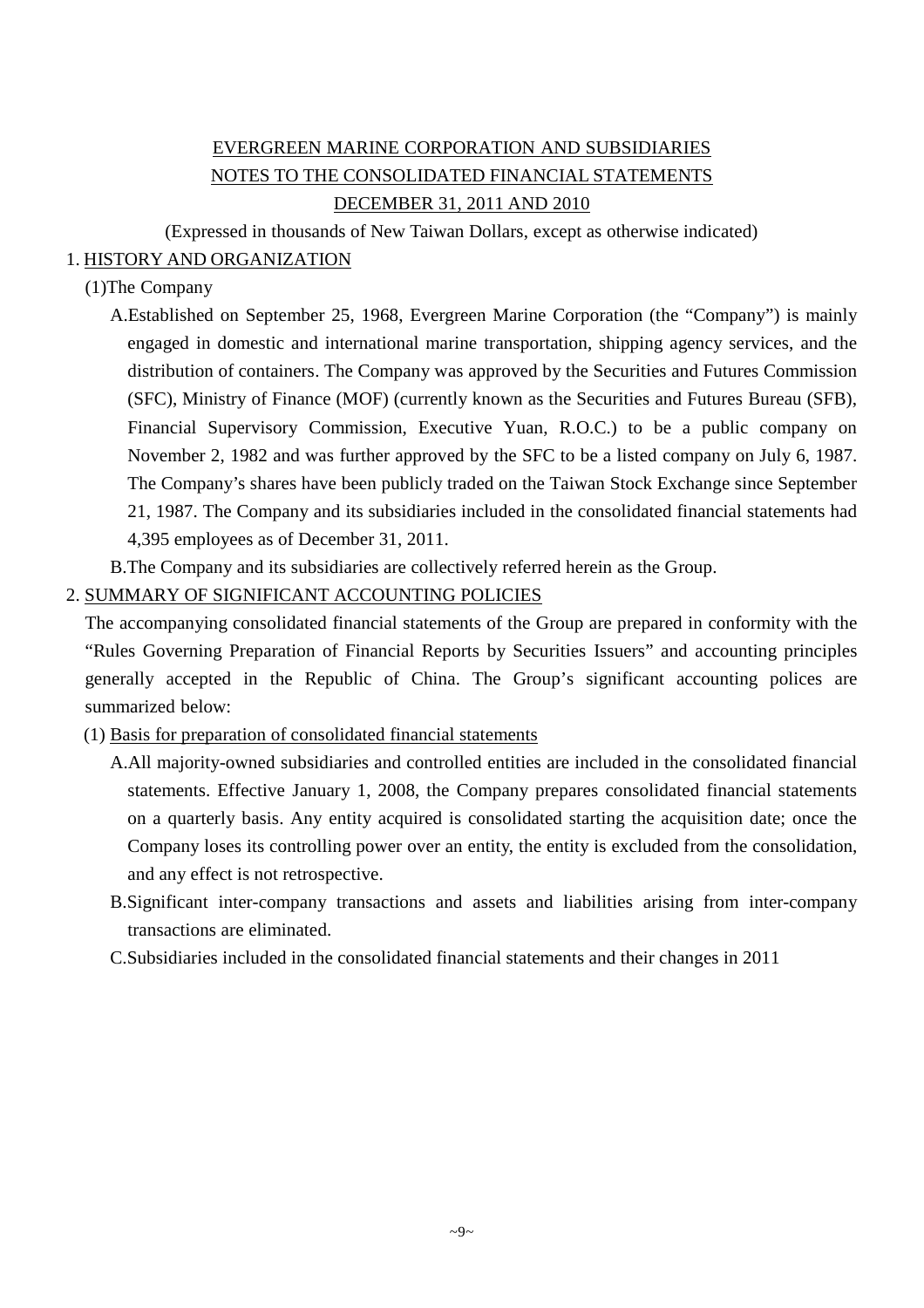|                   |             |                                                                                                         | Ownership (%)             |        |             |
|-------------------|-------------|---------------------------------------------------------------------------------------------------------|---------------------------|--------|-------------|
|                   |             |                                                                                                         | December 31, December 31, |        |             |
| Investor          | Subsidiary  | Main activities                                                                                         | 2011                      | 2010   | Description |
| The<br>Company    | <b>TTSC</b> | Cargo loading<br>and discharging                                                                        | 55.00                     | 55.00  |             |
| $\prime\prime$    | Peony       | Investments in<br>transport-related<br>business                                                         | 100.00                    | 100.00 |             |
| $^{\prime\prime}$ | <b>ETS</b>  | <b>Terminal Services</b>                                                                                | 100.00                    |        |             |
| Peony             | <b>GMS</b>  | <b>Container Shipping</b>                                                                               | 100.00                    | 100.00 |             |
| $\prime\prime$    | Clove       | Investments holding<br>company                                                                          | 100.00                    | 100.00 |             |
| $^{\prime\prime}$ | Vigor       | $\prime\prime$                                                                                          | 100.00                    | 100.00 |             |
| $^{\prime\prime}$ | <b>EMU</b>  | Container shipping                                                                                      | 51.00                     | 51.00  |             |
| $\prime\prime$    | EHIC(M)     | Manufacturing of<br>dry steel containers<br>and container parts                                         | 84.44                     | 84.44  |             |
| $\prime\prime$    |             | Armand N.V Investments holding<br>company                                                               | 70.00                     | 70.00  |             |
| $\prime\prime$    | <b>SGTC</b> | Loading,<br>discharging, storage,<br>repairs, cleaning<br>and inland<br>transportation of<br>containers | 55.00                     | 55.00  |             |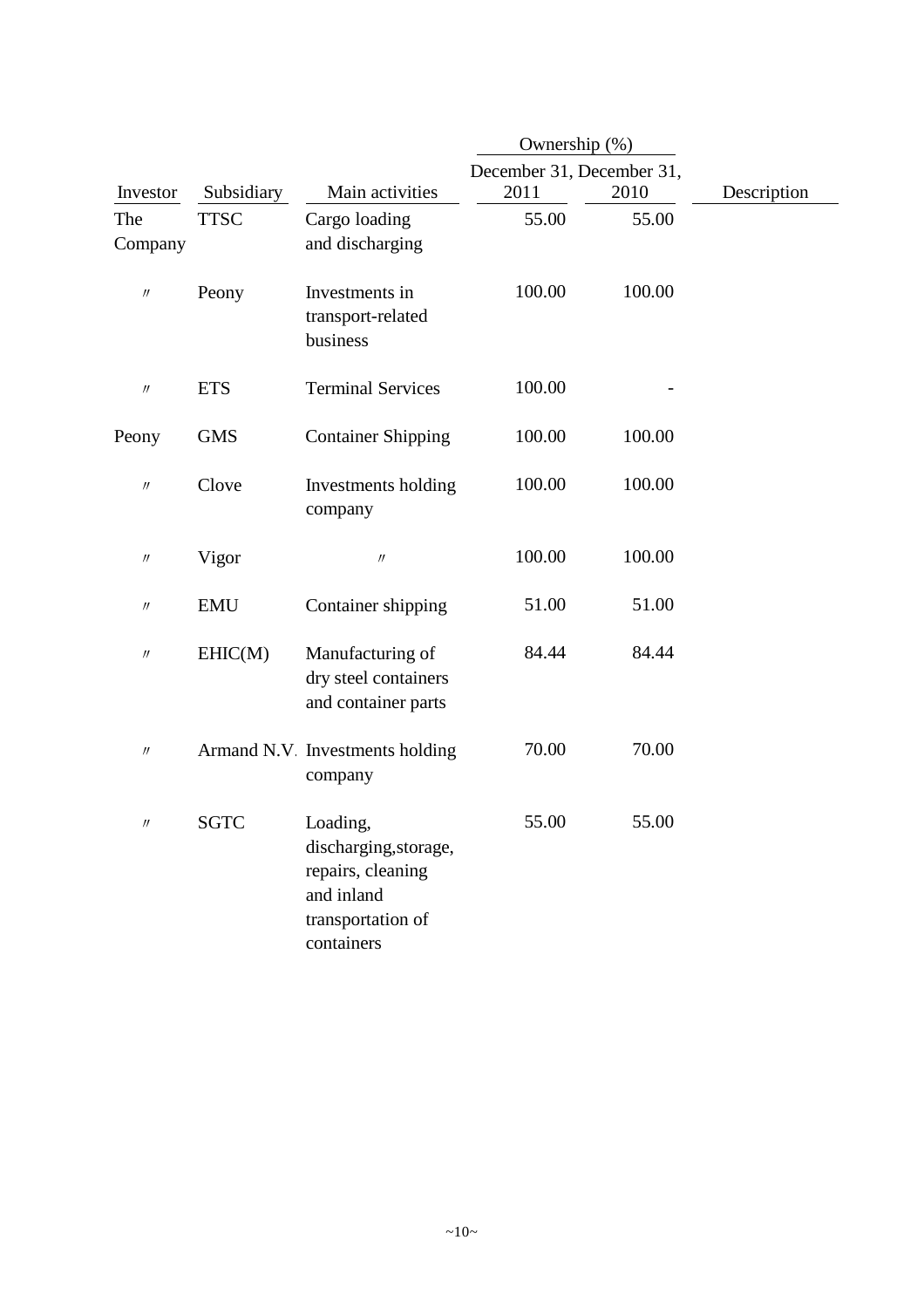|                               |             |                                                                                | Ownership (%)             |        |             |
|-------------------------------|-------------|--------------------------------------------------------------------------------|---------------------------|--------|-------------|
|                               |             |                                                                                | December 31, December 31, |        |             |
| Investor                      | Subsidiary  | Main activities                                                                | 2011                      | 2010   | Description |
| Peony                         | <b>KTIL</b> | Loading,<br>discharging, storage,<br>repairs and cleaning                      | 20.00                     | 20.00  |             |
| $\prime\prime$                | <b>MBPI</b> | Containers storage<br>and inspections of<br>containers at the<br>customs house | 95.03                     | 95.03  |             |
| $\ensuremath{\mathnormal{H}}$ | <b>MBT</b>  | Inland transportation,<br>repairs and cleaning<br>of containers                | 17.39                     | 17.39  |             |
| $\ensuremath{\mathnormal{H}}$ | <b>EGS</b>  | Agency services<br>dealing with port<br>formalities                            | 51.00                     | 51.00  |             |
| $\prime\prime$                | <b>EGK</b>  | $\prime\prime$                                                                 | 100.00                    | 100.00 |             |
| $\prime\prime$                | <b>EMI</b>  | $\prime\prime$                                                                 | 51.00                     | 51.00  |             |
| $\prime\prime$                | <b>EGT</b>  | $^{\prime\prime}$                                                              | 51.00                     | 51.00  |             |
| $\prime\prime$                | EGI         | $\prime\prime$                                                                 | 99.99                     | 99.99  |             |
| $\prime\prime$                | <b>EMA</b>  | $\prime\prime$                                                                 | 67.50                     | 67.50  |             |
| $\ensuremath{\mathnormal{H}}$ | <b>EIT</b>  | $\ensuremath{\mathnormal{H}}$                                                  | 55.00                     | 55.00  |             |
| $\ensuremath{\mathnormal{H}}$ | <b>EES</b>  | $\ensuremath{\mathnormal{H}}$                                                  | 55.00                     | 55.00  |             |
| $\prime\prime$                | ERU         | $\prime\prime$                                                                 | 51.00                     | 51.00  |             |
| $\prime\prime$                | ${\rm EGD}$ | $\ensuremath{\mathnormal{H}}$                                                  | 100.00                    | 100.00 |             |
| $\prime\prime$                | <b>EGUD</b> | $\boldsymbol{\eta}$                                                            | 100.00                    | 100.00 |             |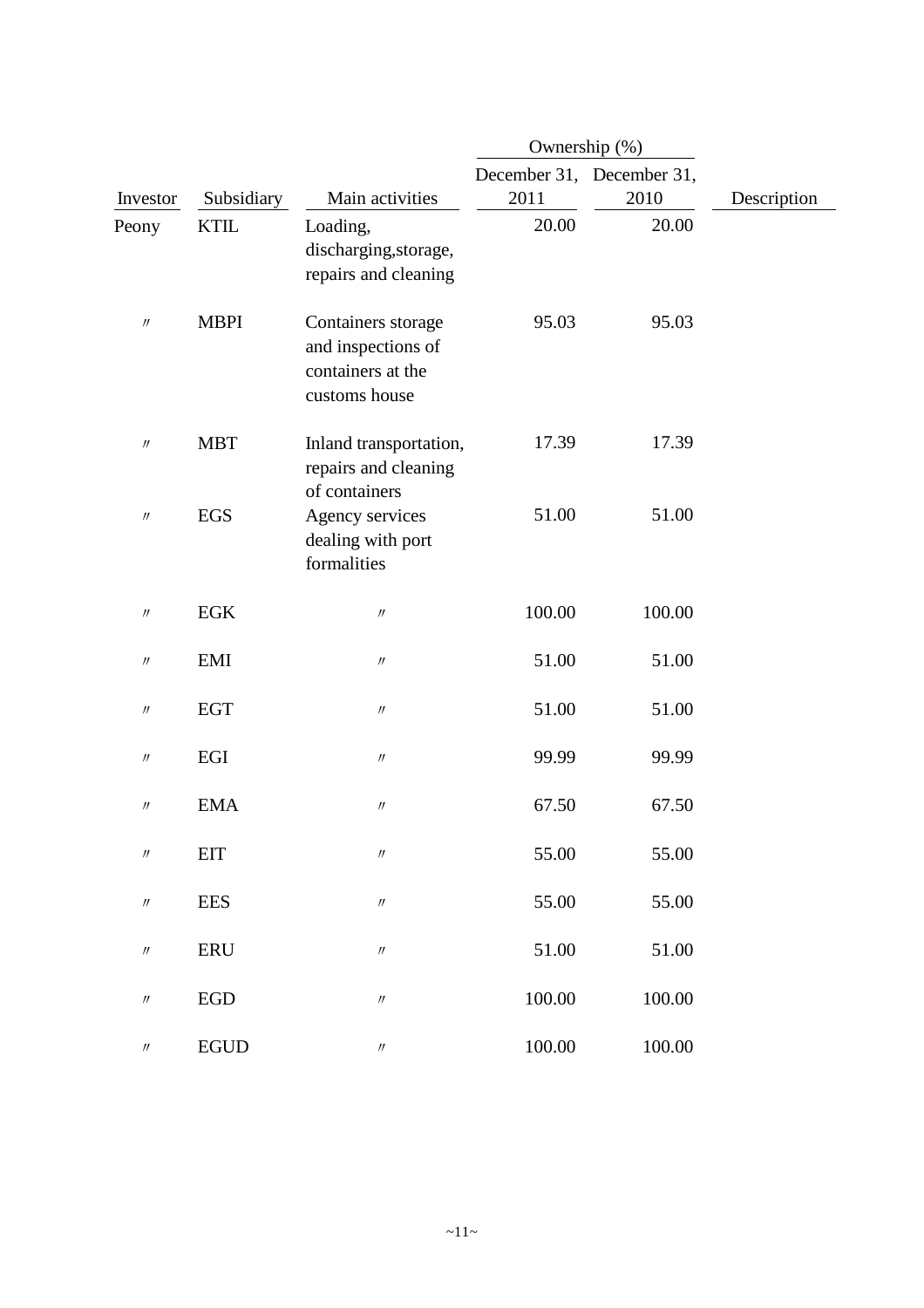|                               |                |                                                           |        | Ownership (%)             |             |
|-------------------------------|----------------|-----------------------------------------------------------|--------|---------------------------|-------------|
|                               |                |                                                           |        | December 31, December 31, |             |
| Investor                      | Subsidiary     | Main activities                                           | 2011   | 2010                      | Description |
| Peony                         | EGD-WWX        | Agency services<br>dealing with port<br>formalities       | 100.00 | 100.00                    |             |
| $\prime\prime$                | <b>EGF</b>     | $\prime\prime$                                            | 100.00 | 99.40                     |             |
| $\ensuremath{\mathnormal{H}}$ | <b>EGN</b>     | $\prime\prime$                                            | 100.00 | 100.00                    |             |
| $\prime\prime$                | <b>EGV</b>     | $\ensuremath{\mathnormal{H}}$                             | 51.00  | 51.00                     |             |
| $\ensuremath{\mathnormal{H}}$ | <b>ESA</b>     | $\prime\prime$                                            | 55.00  | 55.00                     |             |
| $\prime\prime$                | EGB            | Real estate leasing                                       | 95.00  | 95.00                     |             |
| <b>EMU</b>                    | Island         | Investments holding<br>company                            | 15.00  | 15.00                     |             |
| $\ensuremath{\mathnormal{H}}$ | <b>KTIL</b>    | Loading,<br>discharging, storage,<br>repairs and cleaning | 20.00  | 20.00                     |             |
| Clove                         | Ample          | Investments holding<br>company                            | 90.00  | 90.00                     |             |
| $\prime\prime$                | Island         | $\prime\prime$                                            | 36.00  | 36.00                     |             |
| Armand<br>N.V.                | Armand<br>B.V. | $^{\prime\prime}$                                         | 100.00 | 100.00                    |             |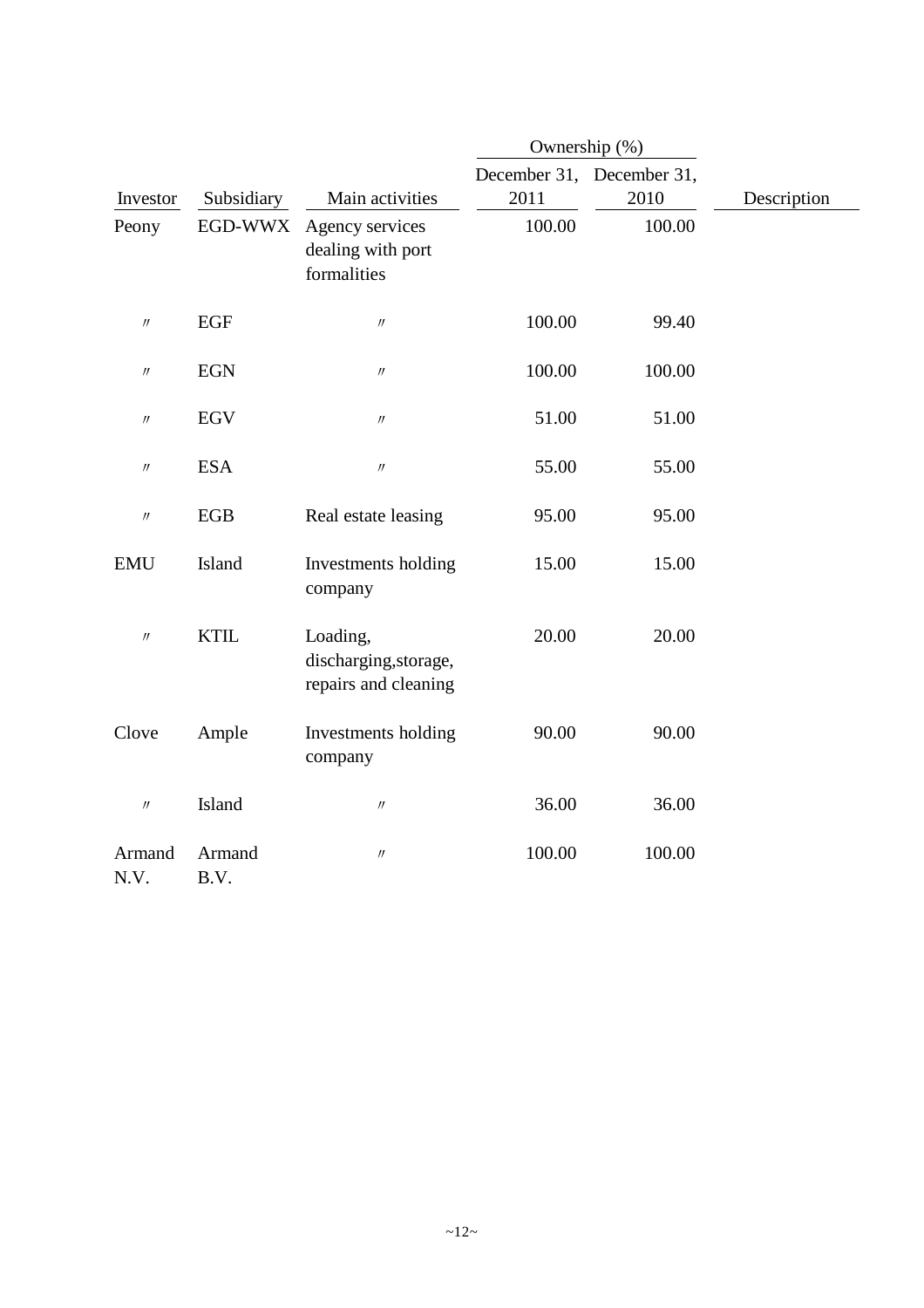|             |            |                                                                                           | Ownership $(\%)$ |                                   |             |
|-------------|------------|-------------------------------------------------------------------------------------------|------------------|-----------------------------------|-------------|
| Investor    | Subsidiary | Main activities                                                                           | 2011             | December 31, December 31,<br>2010 | Description |
| Island      | Whitney    | Investments and<br>leases of operating<br>machinery and<br>equipment of port<br>terminals | 100.00           | 100.00                            |             |
| $\prime$    | Hemlock    | $^{\prime\prime}$                                                                         | 100.00           | 100.00                            |             |
| <b>MBPI</b> | <b>MBT</b> | Inland transportation,<br>repairs and cleaning<br>of containers                           | 72.95            | 72.95                             |             |

- (a)For the information on investee companies included in the consolidated financial statements for the year ended December 31, 2011, please refer to Note 11.
- (b)Subsidiaries that are included in the consolidated financial statements:
	- Å100% of ETS's equity was acquired by The Company on April 29, 2011. ETS had been consolidated thereafter.
	- On June 24,2011, EGF changed it's characteristics from Evergreen Shippping Agency France S.A. to Evergreen Shippping Agency France S.A.S., and Peony increased the holding shares from 99.4% to 100%
- D.Subsidiary not included in the consolidated financial statements: None.
- E.Adjustments for subsidiaries with different balance sheet dates: None.
- F.Special operating risks in foreign subsidiaries: None.
- G.Nature and extent of the restrictions on fund remittance from subsidiaries to the parent company: None.

H.Contents of subsidiaries' securities issued by the parent company: None.

I.Information on convertible bonds and common stock issued by subsidiaries: None.

(2) Translation of financial statements of foreign subsidiaries

Assets and liabilities of foreign subsidiaries are translated into New Taiwan dollars using the exchange rates at the balance sheet date. Equity accounts are translated at historical rates except for beginning retained earnings, which are carried forward from prior year's balance. Dividends are translated at the rates prevailing at the date of declaration. Profit and loss accounts are translated at weighted-average rates of the year. The resulting translation differences are included in "cumulative translation adjustments" under stockholders' equity.

- (3) Foreign currency transactions
	- A. Transactions denominated in foreign currencies are translated into New Taiwan Dollars and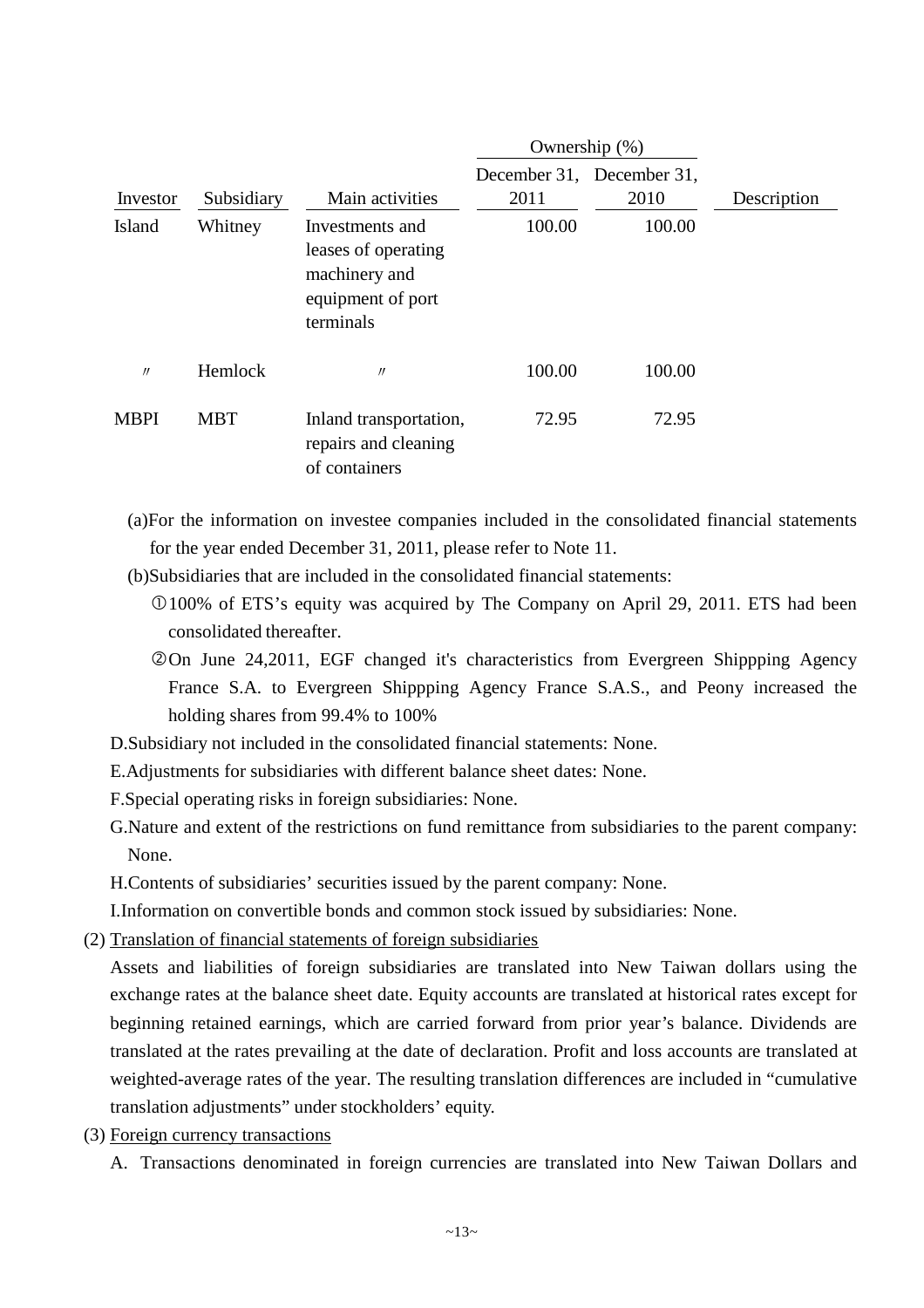their functional currencies at the spot exchange rates prevailing at the transaction dates. Exchange gains or losses due to the difference between the exchange rate on the transaction date and the exchange rate on the date of actual receipt and payment are recognized in current year's profit or loss.

- B.Monetary assets and liabilities denominated in foreign currencies are translated at the spot exchange rates prevailing at the balance sheet date. Exchange gains or losses are recognized in profit or loss.
- C.When a gain or loss on a non-monetary item is recognized directly in equity, any exchange component of that gain or loss shall be recognized directly in equity. Conversely, when a gain or loss on a non-monetary item is recognized in profit or loss, any exchange component of that gain or loss shall be recognized in profit or loss. However, non-monetary items that are measured on a historical cost basis are translated using the exchange rate at the date of the transaction.
- (4) Classification of current and non-current items
	- A. Assets that meet one of the following criteria are classified as current assets; otherwise they are classified as non-current assets:
		- (a)Assets arising from operating activities that are expected to be realized or consumed, or are intended to be sold within the normal operating cycle;
		- (b)Assets held mainly for trading purposes;
		- (c)Assets that are expected to be realized within twelve months from the balance sheet date;
		- (d)Cash and cash equivalents, excluding restricted cash and cash equivalents and those that are to be exchanged or used to pay off liabilities more than twelve months after the balance sheet date.
	- B.Liabilities that meet one of the following criteria are classified as current liabilities; otherwise they are classified as non-current liabilities:
		- (a)Liabilities arising from operating activities that are expected to be paid off within the normal operating cycle;
		- (b)Liabilities arising mainly from trading activities;
		- (c)Liabilities that are to be paid off within twelve months from the balance sheet date;
		- (d)Liabilities for which the repayment date cannot be extended unconditionally to more than twelve months after the balance sheet date.
- (5) Cash and cash equivalents

Cash equivalents refer to other short-term highly liquid investments which are readily convertible to known amount of cash and which are subject to insignificant risk of changes in value resulting from fluctuations in interest rates. The consolidated statements of cash flows were prepared on the basis of cash and cash equivalents.

- (6) Financial assets and financial liabilities at fair value through profit or loss
	- A.Equity financial instruments are recognized and derecognized using trade date accounting; whereas debt, beneficiary certificate, and derivative financial instruments are recognized and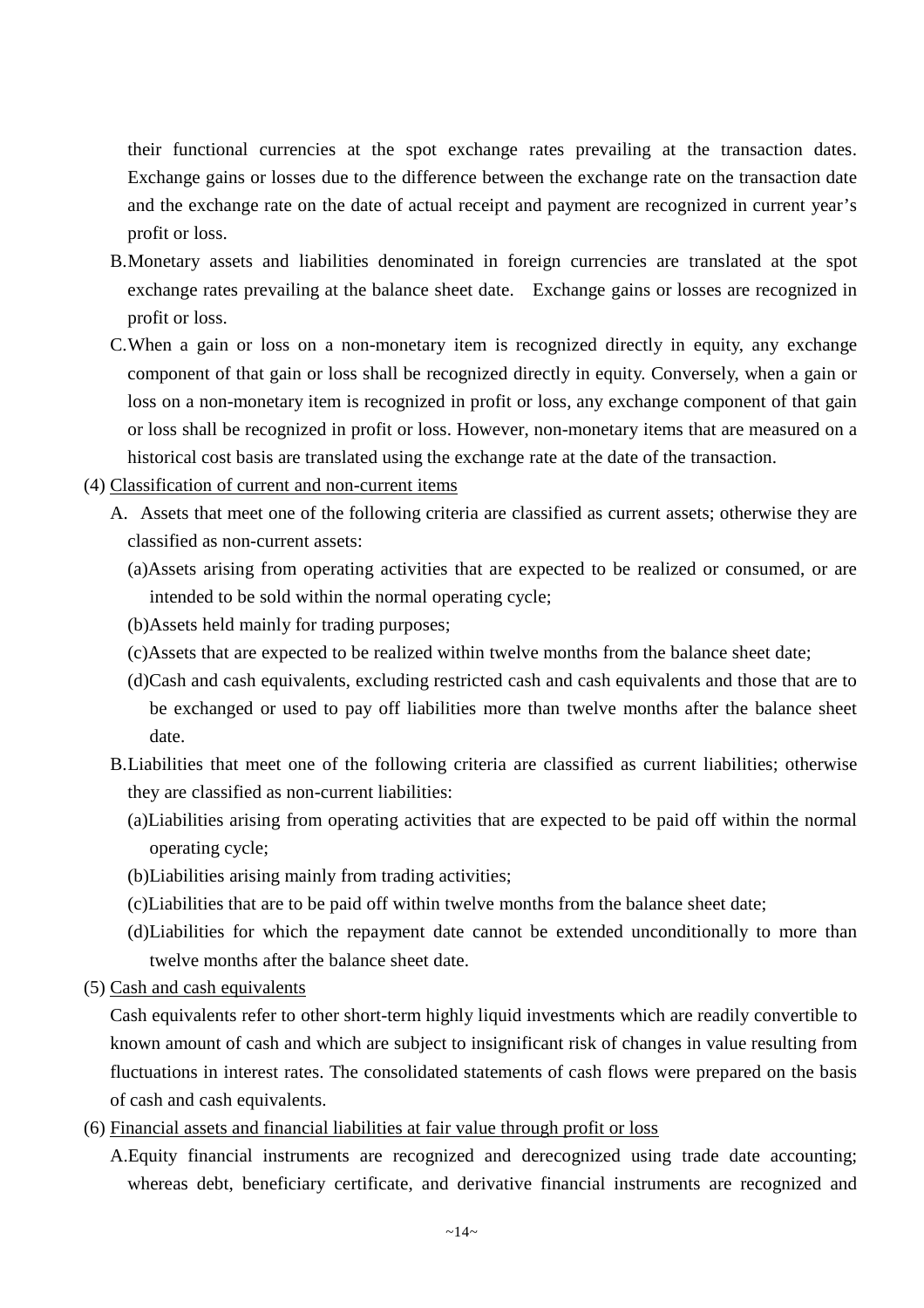derecognized using settlement date accounting. These instruments are initially recognized at their fair values.

- B.These financial instruments are subsequently remeasured and stated at fair value, and the gain or loss is recognized in profit or loss. The fair value of listed stocks, OTC stocks and closed-end mutual funds is based on latest quoted fair prices of the accounting period. The fair value of open-end and balanced mutual funds is based on the net asset value at the balance sheet date.
- C.When a derivative is an ineffective hedging instrument, it is initially recognized at fair value on the date a derivative contract is entered into and is subsequently remeasured at its fair value. If a derivative is a non-option derivative, the fair value initially recognized is zero.
- D.For call options, put options and conversion rights without character of equity, which are embedded in corporate bonds payable, please refer to Note 2 (16).
- E.Financial assets and financial liabilities designated as at fair value through profit or loss at inception are those that conform to one of the following conditions: (a)Hybrid products.
	- (b)As a result of the designation, measurement and recognition inconsistency could be decreased significantly or eliminated.
	- (c)The financial products are managed under the method of risk management and investment strategy management established by the Company and performance of the product is assessed by fair value.
- (7) Available-for-sale financial assets
	- A.Equity financial instruments are recognized and derecognized using trade date accounting. These instruments are initially recognized at their fair values plus transaction costs that are directly attributable to the acquisition.
	- B.The financial assets are remeasured and stated at fair value, and the gain or loss is recognized in equity, until the financial asset is derecognized, at which time the cumulative gain or loss previously recognized in equity shall be recognized in profit or loss. The fair value of listed stocks and OTC stocks and closed-end mutual funds are based on latest quoted fair prices of the accounting period. The fair values of open-end and balanced mutual funds are based on the net asset value at the balance sheet date.
	- C.If there is any objective evidence that the financial asset is impaired, the cumulative loss that has been recognized directly in equity shall be transferred from equity to profit or loss. When the fair value of an equity instrument subsequently increases, impairment losses recognized previously in profit or loss shall not be reversed. When the fair value of a debt instrument subsequently increases and the increase can be objectively related to an event occurring after the impairment loss was recognized in profit or loss, the impairment loss shall be reversed to the extent of the loss recognized in profit or loss.
- (8) Held-to-maturity financial assets
	- A. Held-to-maturity financial asset is recognized or derecognized using trade date accounting and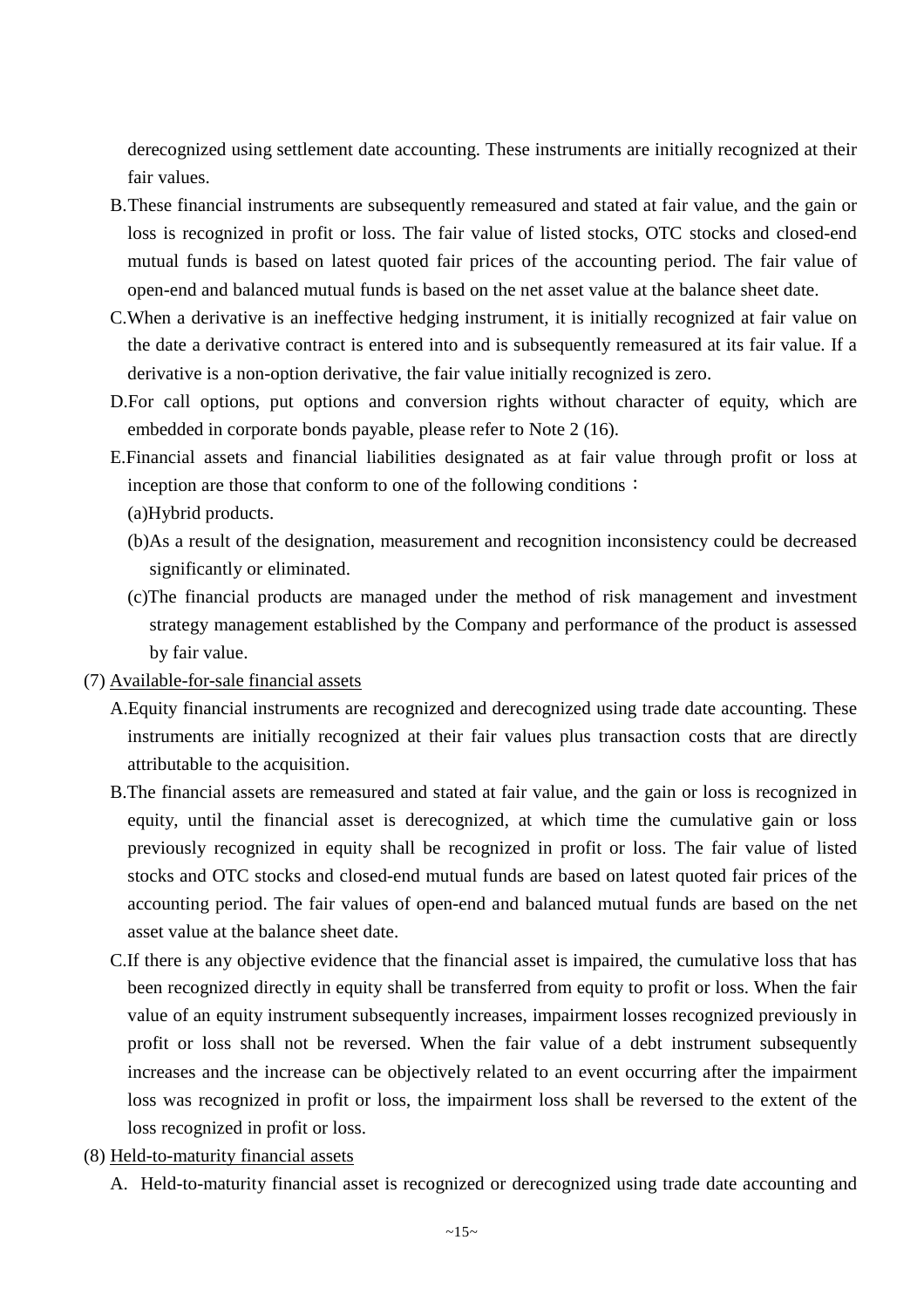is stated initially, at its fair value plus transaction costs that are directly attributable to the acquisition of the financial asset.

- B.The financial assets are carried at amortized cost.
- C.If there is any objective evidence that the financial asset is impaired, the impairment loss is recognized in profit or loss. If the fair value of the financial asset subsequently increases and the increase can be objectively related to an event occurring after the impairment loss was recognized in profit or loss, the impairment loss shall be reversed to the extent of the loss previously recognized in profit or loss. The book value after such reversal should not exceed the amortized had no impairment loss been recognized.
- (9) Financial assets and financial liabilities carried at cost
	- A. Financial assets and financial liabilities carried at cost are recognized or derecognized using trade date accounting and are stated initially at fair value plus transaction costs that are directly attributable to the acquisition of the financial asset.
	- B.If there is any objective evidence that the financial asset is impaired, the impairment loss is recognized in profit or loss. Such impairment loss shall not be reversed when the fair value of the asset subsequently increases.
- (10) Notes and accounts receivable, other receivables
	- A.Notes and accounts receivable are claims resulting from the sale of goods or services. Receivables arising from transactions other than the sale of goods or services are classified as other receivables. Notes and accounts receivable and other receivables are recognized initially at fair value and subsequently measured at amortized cost using the effective interest method, less provision for impairment.
	- B.The Group assesses at each balance sheet date whether there is any objective evidence that a financial asset or a group of financial assets is impaired. If such evidence exists, a provision for impairment of financial asset is recognized. The amount of impairment loss is determined based on the difference between the asset's carrying amount and the present value of estimated future cash flows, discounted at the original effective interest rate. When the fair value of the asset subsequently increases and the increase can be objectively related to an event occurring after the impairment loss was recognized in profit or loss, the impairment loss shall be reversed to the extent of the loss previously recognized in profit or loss. Such recovery of impairment loss shall not result to the asset's carrying amount greater than its amortized cost where no impairment loss was recognized. Subsequent recoveries of amounts previously written off are recognized in profit or loss.
- (11) Inventories

Inventories refer to fuel inventories and steel inventories. Fuel inventories are physically measured by the crew of each ship and reported back to the Head Office through telegraph for recording purposes at balance sheet date. Valuation of inventories is based on the exchange rate prevailing at balance sheet date. The perpetual inventory system is adopted for steel inventory recognition. Steel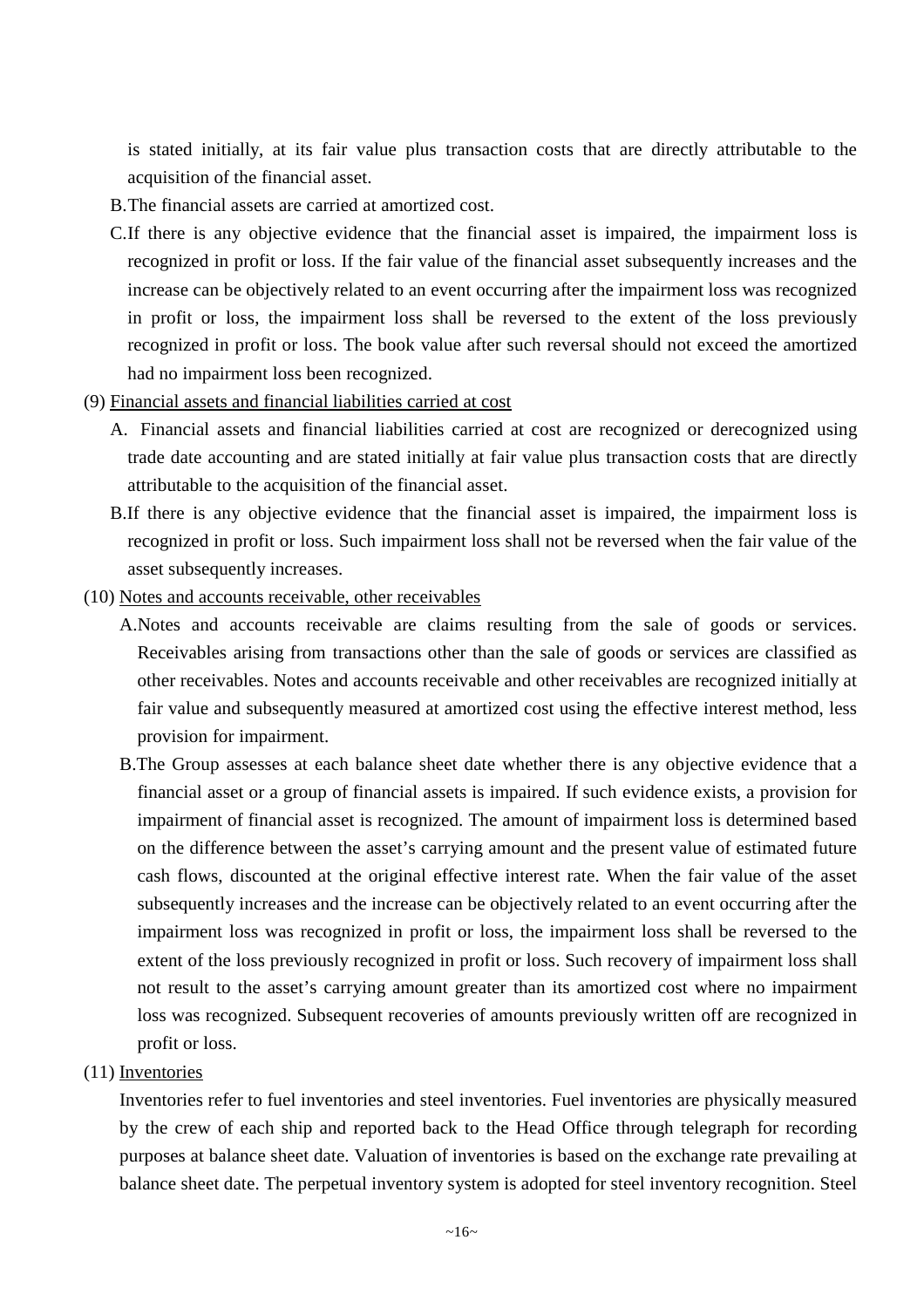inventories are stated at cost. The cost is determined using the weighted-average method. At balance sheet date, inventories are evaluated at the lower of aggregate cost or net realizable value. The market value is based on the replacement cost for raw materials and supplies and net realizable value for work in process, finished goods and merchandise.

- (12) Long-term equity investments accounted for under the equity method
	- A.Long-term equity investments in which the Group holds more than 20% of the investee company's voting shares or has significant influence on the investee's operational decisions are accounted for under the equity method. The excess of the initial investment cost over the acquired net asset value of the investee attributable to goodwill is no longer amortized, effective January 1, 2006. Retrospective adjustment of the amount of goodwill amortized in previous year is not required. The excess of acquired net asset value of investee over the initial investment cost is allocated proportionately and applied as a reduction to the book values of identifiable non-current assets, and any remaining amount of such excess after this allocation is credited to extraordinary gains. Negative goodwill, incurred before December 31, 2005, should still be amortized.
	- B.Exchange differences arising from translation of financial statements of overseas investee companies accounted for under the equity method are recorded as "cumulative translation adjustments" under stockholders' equity.
- (13) Property, plant and equipment
	- A.Property, plant and equipment are stated at cost. Interests incurred on the loans used to bring the assets to the condition and location necessary for their intended uses are capitalized.
	- B.Depreciation is provided under the straight-line method based on the assets' estimated economic service lives. Salvage value of the fully depreciated assets that are still in use is depreciated based on the re-estimated economic service lives.
	- C.Major improvements and renewals are capitalized and depreciated accordingly. Maintenance and repairs are expensed as incurred.
	- D. Rents paid on capital leases are capitalized and depreciated accordingly. Lease assets whose ownerships are transferred at the end of the lease term or which contain a bargain purchase option are depreciated over the estimated useful lives; lease assets other than these are depreciated over the lease term.
- (14) Deferred charges

Deferred charges refer to the expenses incurred for dock and wharf equipment, computer software and cable installation. In addition to dock and wharf equipment amortized by the lease period. The expenses incurred are amortized on a straight-line basis and the remaining are amortized 3 years.

(15) Impairment of non-financial assets

The Group recognizes impairment loss when there is an indication that the recoverable amount of an asset is less than its carrying amount. The recoverable amount is the higher of the fair value less costs to sell and value in use. When the impairment no longer exists, the impairment loss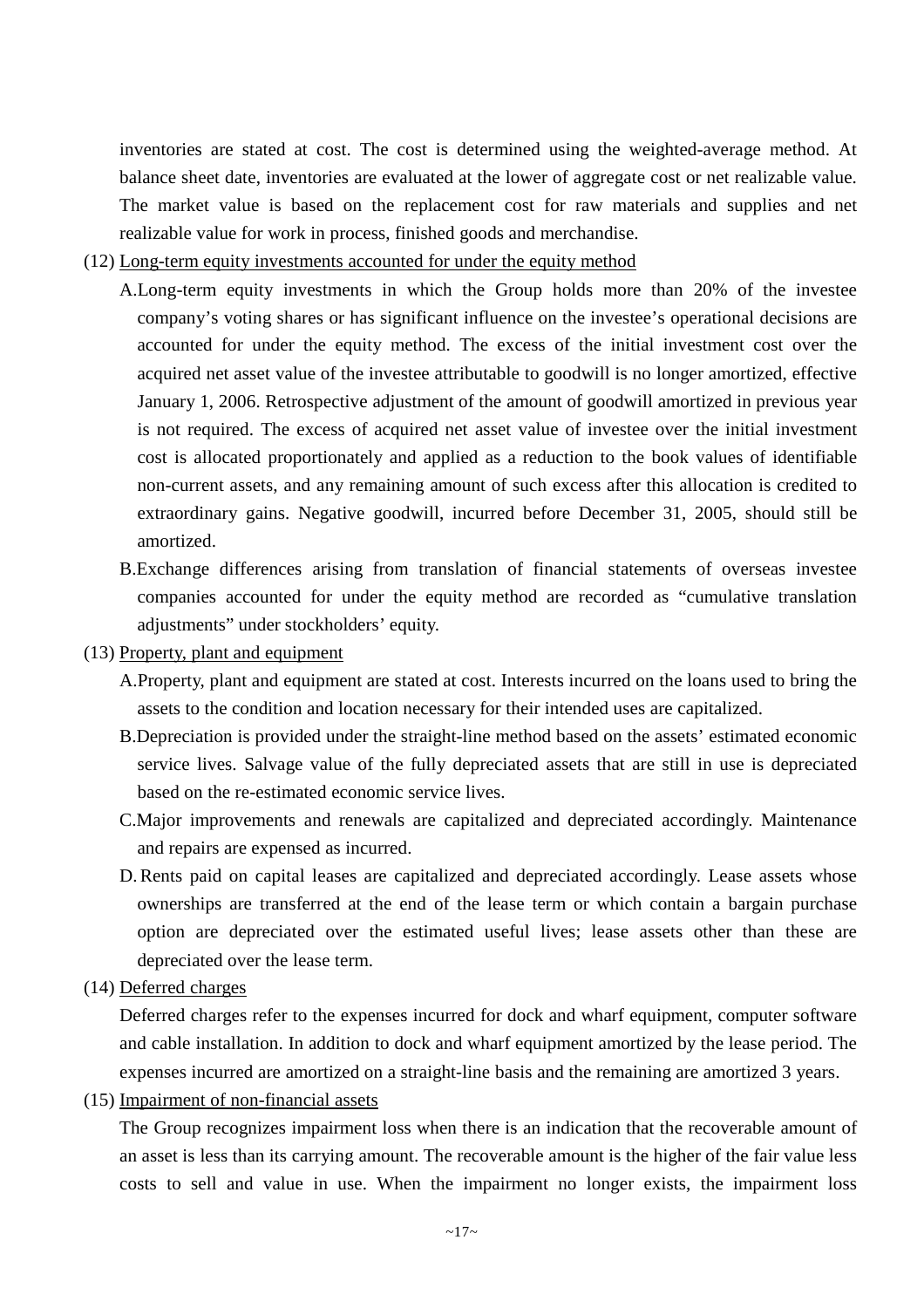recognized in prior years shall be recovered.

- (16) Corporate bonds payable
	- A.For the bonds payable issued after January 1, 2006, in which call option, put option and conversion rights are embedded, the issuer of a financial instrument shall classify the instrument, or its component parts, on initial recognition as a financial liability, a financial asset or an equity instrument in accordance with the substance of the contractual arrangement and the definitions of a financial liability, a financial asset and an equity instrument. These bonds are accounted for as follows:
	- (a)The difference between the issue price and face value of corporate bonds is accounted for as premium or discount which is required to be amortized over the period from the date of issuance to maturity date using the interest method and is recorded as "interest expense".
	- (b)The value of any derivative features (such as a call option and put option) embedded in the compound financial instrument is recognized as "financial assets or financial liabilities at fair value through profit or loss". These derivative features are subsequently remeasured and stated at fair value on each balance sheet date, and the gain or loss is recognized in "gain or loss on valuation of financial assets or financial liabilities". At the expiration date, if the fair value of common stock exceeds the exercise price of put option, the fair value of the put option is recognized as "paid-in capital"; however, if the fair value of common stock is lower than the exercise price, the fair value of the put option is recognized as "gain or loss".
	- (c)A conversion option embedded in the bonds issued by the Company, which is convertible to an equity instrument, is recognized in "capital reserve from stock warrants". When a bondholder exercises his/her conversion rights, the liability component of the bonds (including corporate bonds and embedded derivatives) shall be revalued at fair value on the conversion date, and the resulting difference shall be recognized as "gain or loss" in the current period. The book value of the common stock issued due to the conversion shall be based on the adjusted book value of the above-mentioned liability component plus the book value of the stock warrants.
	- (d)Costs incurred on issuance of convertible bonds are proportionally charged to the liabilities and equities of the underlying instruments based on initial recognition costs.
	- B.If the bondholders have the right, within one year, to exercise the put option embedded in bonds, the Company should classify the bond under current liability. After the right expires, the corporate bonds unconverted or not exchanged should be reclassified under non-current liability.

#### (17) Pensions

Under the defined benefit pension plan, net periodic pension costs are recognized in accordance with the actuarial calculations. Net periodic pension costs include service cost, interest cost, and expected return on plan assets, amortization of unrecognized net transition obligation and gains or losses on plan assets. Unrecognized net transition obligation is amortized on a straight-line basis over 15 years. Under the defined contribution pension plan, net periodic pension costs are recognized as incurred.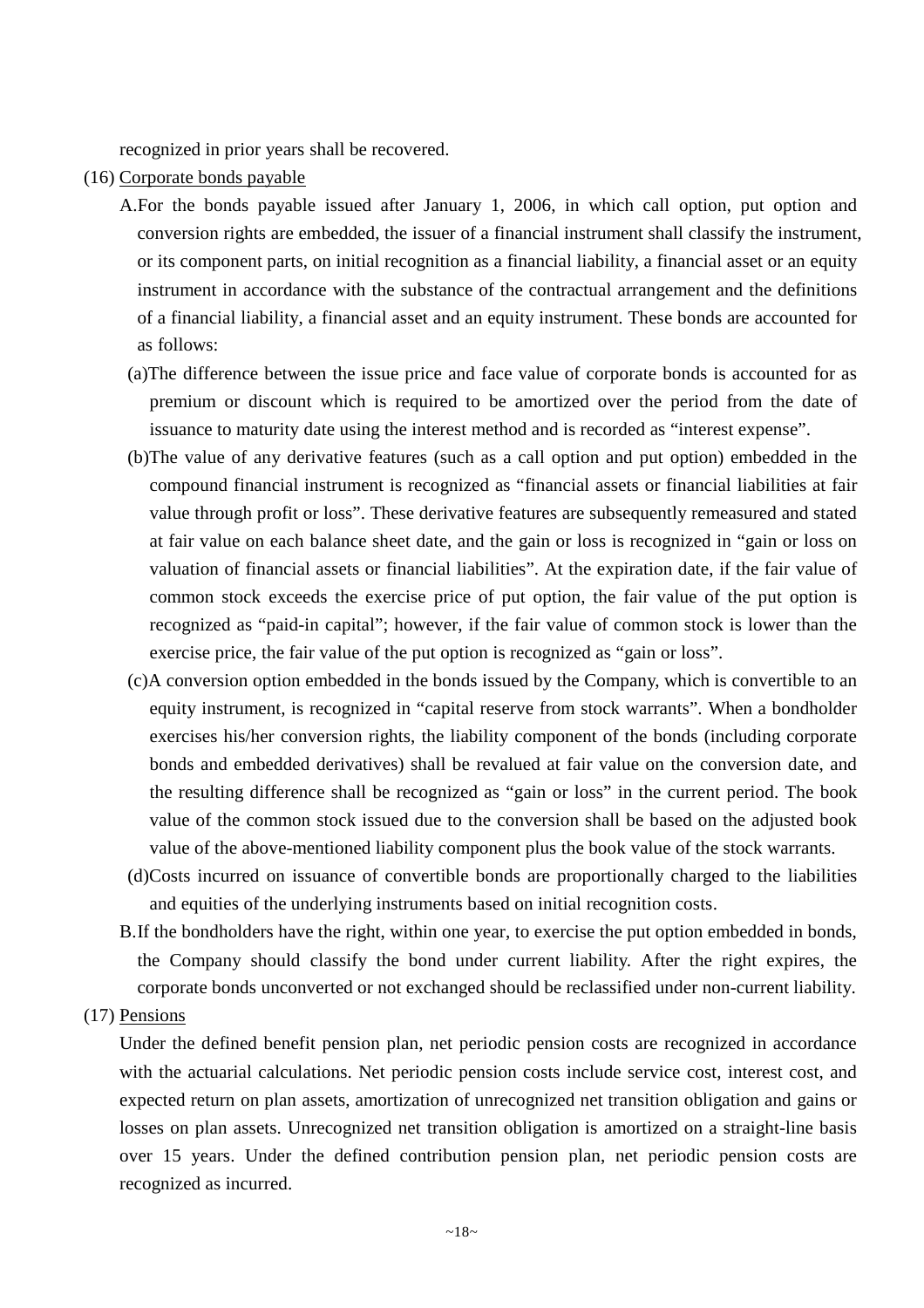#### (18) Income taxes

- A. Inter-period and intra-period income tax allocation methods are employed. Over or under provision of prior years' income tax liabilities is included in current year's income tax. When a change in the tax laws is enacted, the deferred tax liability or asset should be recomputed accordingly in the period of change. The difference between the new amount and the original amount, that is, the effect of changes in the deferred tax liability or asset, should be recognized as an adjustment to income tax expense (benefit) for income from continuing operations in the current period.
- B.Investment tax credits arising from expenditures incurred on acquisitions of equipment or technology, research and development, employees' training, and equity investments are recognized in the year the related expenditures are incurred.
- C.An additional 10% tax is levied on the unappropriated retained earnings and is recorded as income tax expense in the year the stockholders resolve to retain the earnings..
- (19) Employees' bonuses and directors' and supervisors' remuneration
	- Effective January 1, 2008, pursuant to EITF96-052 of the Accounting Research and Development Foundation, R.O.C., dated March 16, 2007, "Accounting for Employees' Bonuses and Directors' and Supervisors' Remuneration", the costs of employees' bonuses and directors' and supervisors' remuneration are accounted for as expenses and liabilities, provided that such a recognition is required under legal or constructive obligation and those amounts can be estimated reasonably. However, if the accrued amounts for employees' bonuses and directors' and supervisors' remuneration are significantly different from the actual distributed amounts resolved by the stockholders at their annual stockholders' meeting subsequently, the differences shall be recognized as gain or loss in the following year. In addition, according to EITF97-127 of the Accounting Research and Development Foundation, R.O.C., dated March 31, 2008, "Criteria for Listed Companies in Calculating the Number of Shares of Employees' Stock Bonus", the Company calculates the number of shares of employees' stock bonus based on the closing price of the Company's common stock at the previous day of the stockholders' meeting held in the year following the financial reporting year, and after taking into account the effects of ex-rights and ex-dividends.
- (20) Revenue, cost and expense recognition

Revenues is recognized when the earning process is substantially completed and are realized or realizable. Costs and expenses are recognized as incurred.

(21) Use of estimates

A.The preparation of financial statements in conformity with generally accepted accounting principles requires management to make estimates and assumptions that affect the amounts of assets and liabilities and the disclosures of contingent assets and liabilities at the date of the financial statements and the amounts of revenues and expenses during the reporting period. Actual results could differ from those assumptions and estimates.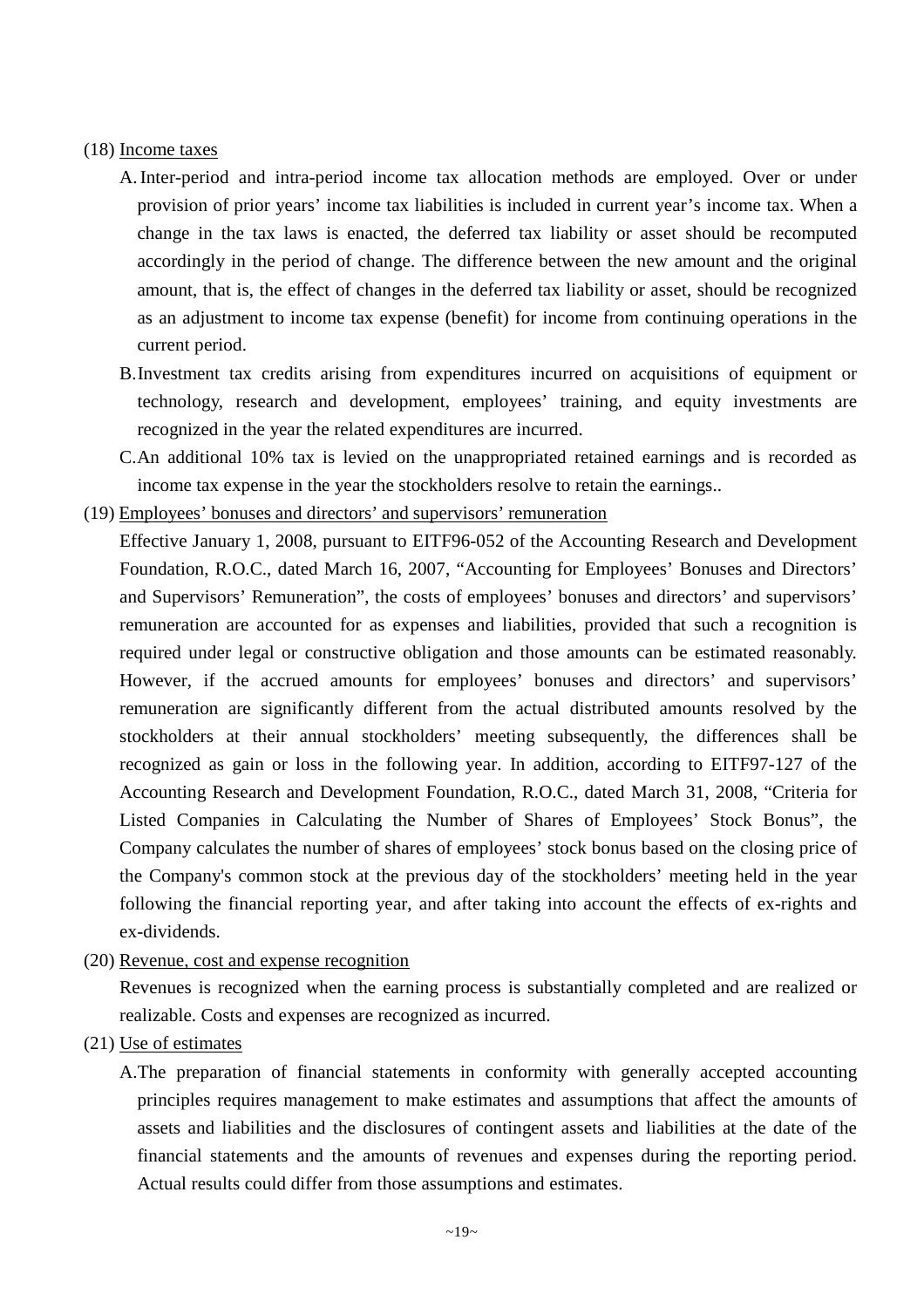B.Accrued expenses are recorded at the amounts stated in the original supporting documents. Foreign port charges without supporting documents are estimated based on past records and period-end sailing schedules. Differences between the expenses actually incurred in the following year and the estimated accrued expenses are credited or charged to operating costs or expenses in the following year.

# (22) Operating segments

The information on operating segments is consistent with that of internal management reports provided to the chief operating decision-maker. The chief operating decision-maker is responsible for allocating resources and assessing performance of the operating segments.

In accordance with R.O.C. SFAS No. 41, "Operating Segments", the consolidated financial statements are required to disclose segment information. However, segment information is not required in the separate financial statements.

# 3. CHANGES IN ACCOUNTING PRINCIPLES

(1) Notes and accounts receivable, other receivables

Effective January 1, 2011, the Group adopted the amendments of R.O.C. SFAS No. 34, "Financial Instruments: Recognition and Measurement". The losses on impairment are incurred if there is objective evidence of impairment. This change in accounting principle had no effect on net consolidated net loss and consolidated losses per share for the year ended December 31, 2011.

# (2) Operating segments

Effective January 1, 2011, the Group adopted the newly issued R.O.C. SFAS No. 41, "Operating Segments" to replace the original R.O.C. SFAS No. 20, "Segment Reporting". In accordance with such standard, the Group re-prepared the segment information for 2010 upon the first adoption of R.O.C. SFAS No. 41. This change in accounting principle had no significant effect on consolidated net (loss) income and consolidated (losses) earnings per share for the years ended December 31, 2011 and 2010.

# 4. DETAILS OF SIGNIFICANT ACCOUNTS

(1) Cash and cash equivalents

|                                               | December 31, 2011 |                       |    | December 31, 2010     |  |  |
|-----------------------------------------------|-------------------|-----------------------|----|-----------------------|--|--|
| Cash                                          | \$                | 22,989                | \$ | 30,788                |  |  |
| Checking accounts                             |                   | 1,017,506             |    | 509,567               |  |  |
| Demand deposits                               |                   | 781,753               |    | 947,025               |  |  |
| Foreign currency deposits                     |                   | 3,508,988             |    | 2,972,687             |  |  |
| Time deposits (New Taiwan Dollars)            |                   | 3,243,500             |    | 1,174,521             |  |  |
| Time deposits (Foreign currencies)            |                   | 14,128,710            |    | 14,122,814            |  |  |
| Cash equivalents                              |                   | 299,664               |    |                       |  |  |
| Add(Less): Unrealized foreign exchange (loss) |                   |                       |    |                       |  |  |
| gain                                          |                   | 3,148                 |    | 41,311)               |  |  |
|                                               |                   | 23,006,258            |    | 19,716,091            |  |  |
| Interest rates on the above time deposits     |                   | $0.01\% \sim 14.00\%$ |    | $0.05\% \sim 14.00\%$ |  |  |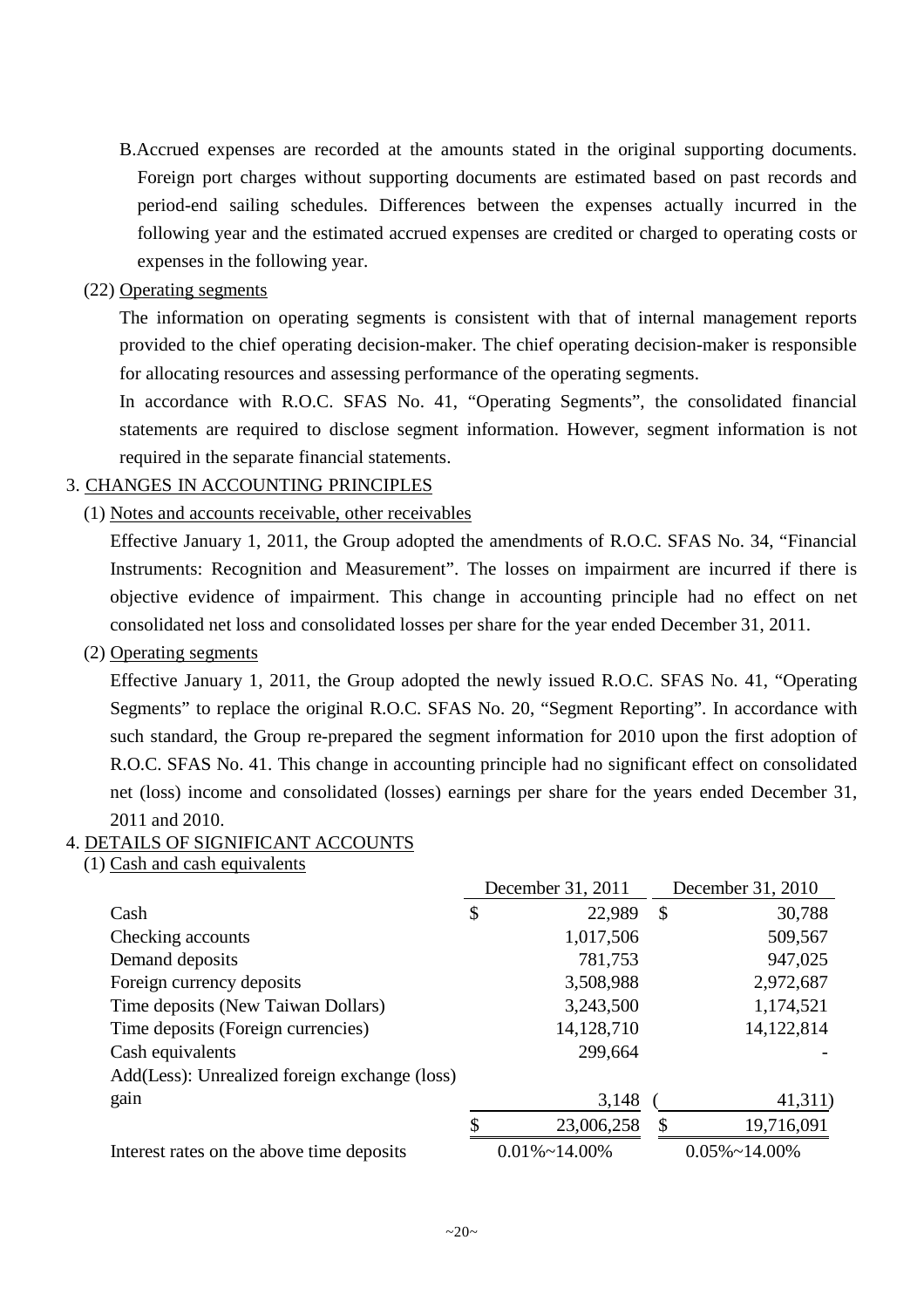| (2) Financial assets at fair value through profit or loss                                         |        |                   |               |                   |
|---------------------------------------------------------------------------------------------------|--------|-------------------|---------------|-------------------|
|                                                                                                   |        | December 31, 2011 |               | December 31, 2010 |
| Current items:                                                                                    |        |                   |               |                   |
| Trading financial assets                                                                          |        |                   |               |                   |
| Listed (TSE and OTC) stocks                                                                       | \$     | 10,292            | $\mathcal{S}$ | 290               |
| Beneficiary certificates<br>Interest rate swap (IRS)                                              |        | 2,366,704         |               | 2,041,462<br>158  |
| Cross currency swap (CCS)                                                                         |        | 1,824             |               | 5,215             |
|                                                                                                   |        | 2,378,820         |               | 2,047,125         |
| Adjustments                                                                                       |        | 146,142           |               | 132,824)          |
|                                                                                                   | \$     | 2,232,678         | \$            | 1,914,301         |
|                                                                                                   |        |                   |               |                   |
| Non-current item:<br>Financial assets designated as at fair value through profit or loss          |        |                   |               |                   |
| Corporate bonds                                                                                   | \$     | 100,000           | \$            | 100,000           |
| Adjustments                                                                                       |        | 37,041)           |               | 4,287             |
|                                                                                                   |        | 62,959            | \$            | 104,287           |
|                                                                                                   |        |                   |               |                   |
| A.As of December 31, 2011 and 2010, the Group recognized net loss of \$36,992 and \$90,590,       |        |                   |               |                   |
| respectively.                                                                                     |        |                   |               |                   |
| B. Hedge accounting for these derivative instruments held for hedging activities was not adopted. |        |                   |               |                   |
| (3) Available-for-sale financial assets                                                           |        |                   |               |                   |
|                                                                                                   |        | December 31, 2011 |               | December 31, 2010 |
| Non-current items:                                                                                |        |                   |               |                   |
| Listed (TSE and OTC) stocks                                                                       |        |                   |               |                   |
| Central Reinsurance Corp.                                                                         | \$     | 490,801           | \$            | 490,801           |
| Fubon Financial Holding Co., Ltd.                                                                 |        | 1,523             |               | 3,871             |
|                                                                                                   |        | 492,324           |               | 494,672           |
| Adjustments                                                                                       |        | 110,580           |               | 462,436           |
|                                                                                                   | ¢<br>Φ | 602,904           | ¢             | 957,108           |
| (4) Held-to-maturity financial assets                                                             |        |                   |               |                   |
|                                                                                                   |        | December 31, 2011 |               | December 31, 2010 |
| Current item:                                                                                     |        |                   |               |                   |
| Financial bonds                                                                                   | \$     | 951,382           | \$            |                   |
| Non-current items:                                                                                |        |                   |               |                   |
| Financial bonds                                                                                   |        |                   | \$            |                   |
|                                                                                                   | \$     | 370,000           |               | 1,315,915         |
| Corporate bonds                                                                                   |        |                   |               | 1,820,000         |
|                                                                                                   | \$     | 370,000           | \$            | 3,135,915         |
| (5) Financial assets carried at cost                                                              |        |                   |               |                   |
|                                                                                                   |        |                   |               |                   |
| Non-current item:                                                                                 |        | December 31, 2011 |               | December 31, 2010 |
|                                                                                                   |        |                   |               |                   |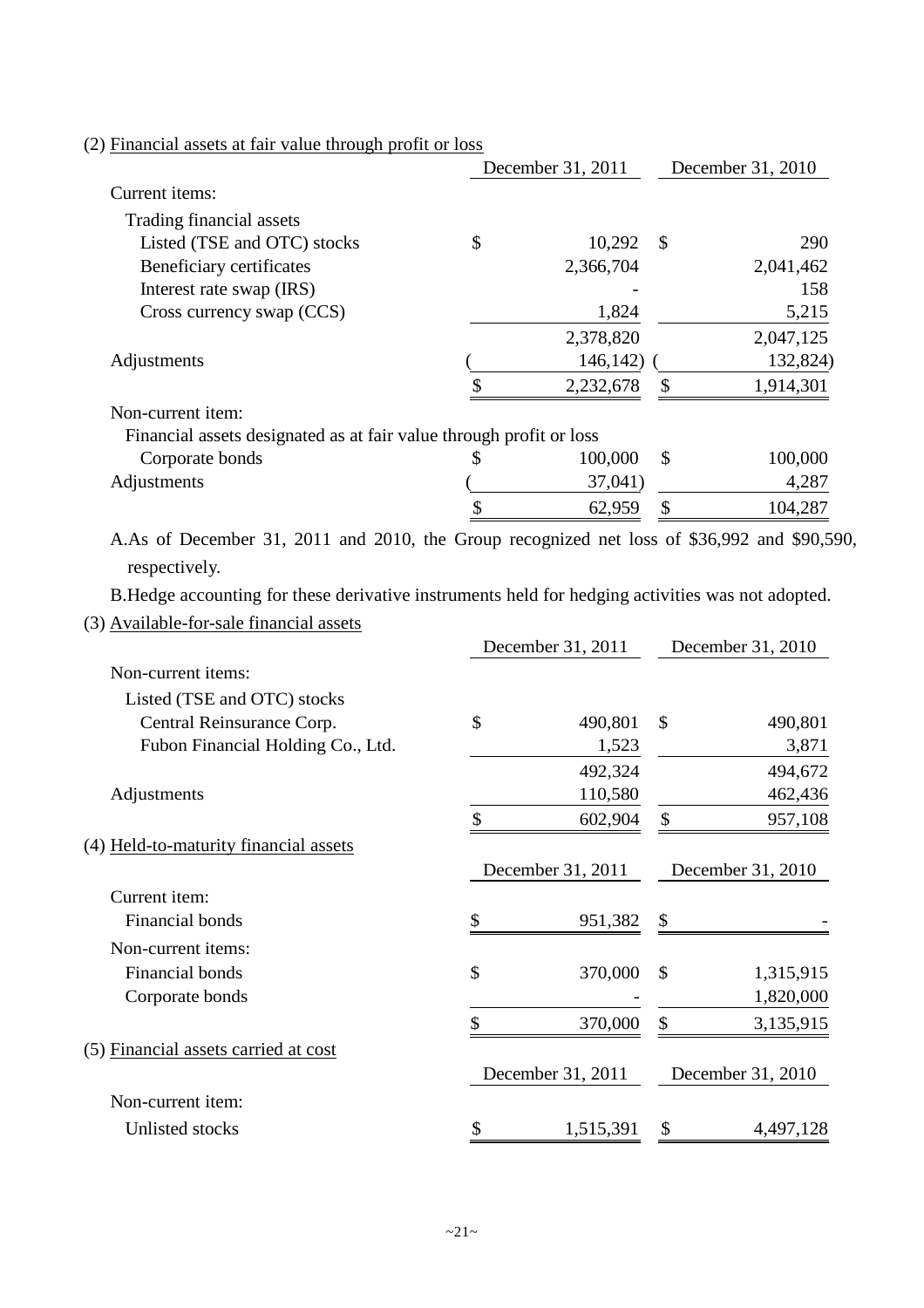- A.In June 2011, Fu-Ji Management Consultancy Co., Ltd. (formerly known as Fubon Securities Finance Co., Ltd.) an investee accounted for under the cost method, reduced its capital. The conversion rate on the capital reduction was 98.44%, and the amount returned to the stockholders was \$10 (in dollars) (par value) per share. As a result of the capital reduction, the proceeds received by the Company based on its proportionate equity interest in Fu-Ji Management Consultancy Co., Ltd. amounted \$62,107 and the carrying amount of the Company's investment in Fu-Ji Management Consultancy Co., Ltd. was written down by \$476. Accordingly, \$61,631 of income was generated, which was recorded under "non-operating income – others".
- B.The Board of Directors adopted a resolution of Clove Holding Ltd. ("Clove") held by the "Classic" Outlook Investment Ltd. ("Classic") and Everup Profit Ltd.("Everup") USD29 per share, all shares sold, a total of USD128,120, net of Classic and Everup equity book value, the disposition of this transactions Clove investment income for the USD25,761.
- C.The Group's investments in unlisted securities was measured at cost since its fair value cannot be measured reliably.
- (6) Accounts receivable, net

|                                                      | December 31, 2011 |               | December 31, 2010 |
|------------------------------------------------------|-------------------|---------------|-------------------|
| Non-related parties                                  | \$<br>7,853,755   | $\mathcal{S}$ | 9,655,574         |
| Add (Less) : Unrealized foreign exchange gain (loss) | 735               |               | 23,461)           |
| Less: Allowance for doubtful accounts                | 18,887)           |               | 18,355)           |
|                                                      | 7,835,603         |               | 9,613,758         |
| Related parties                                      | 142,525           |               | 297,685           |
|                                                      | \$<br>7,978,128   | \$            | 9,911,443         |
| (7) Other financial assets - current                 |                   |               |                   |
|                                                      | December 31, 2011 |               | December 31, 2010 |
| Futures transaction margin                           | \$                |               | 158,383           |
| (8) Inventories                                      |                   |               |                   |
|                                                      | December 31, 2011 |               | December 31, 2010 |
| Ship fuel                                            | \$<br>3,688,168   | $\mathcal{S}$ | 2,709,121         |
| Steel and others                                     | 1,126,618         |               | 827,206           |
|                                                      | 4,814,786         | \$            | 3,536,327         |
| (9) Other current assets                             |                   |               |                   |
|                                                      | December 31, 2011 |               | December 31, 2010 |
| Agent accounts                                       | \$<br>928,886     | $\mathcal{S}$ | 1,173,694         |
| Agency reciprocal accounts                           | 1,353,068         |               | 348,828           |
| Temporary debits                                     | 1,137,404         |               | 146,852           |
|                                                      | \$<br>3,419,358   | \$            | 1,669,374         |
|                                                      |                   |               |                   |

### A.Agency accounts

These accounts occur when domestic and foreign agencies, based on the agreement with the Group, deal with foreign port formalities regarding arrival and departure of ships, cargo loading, discharging, and forwarding, collection of freight, and payment of expenses incurred in the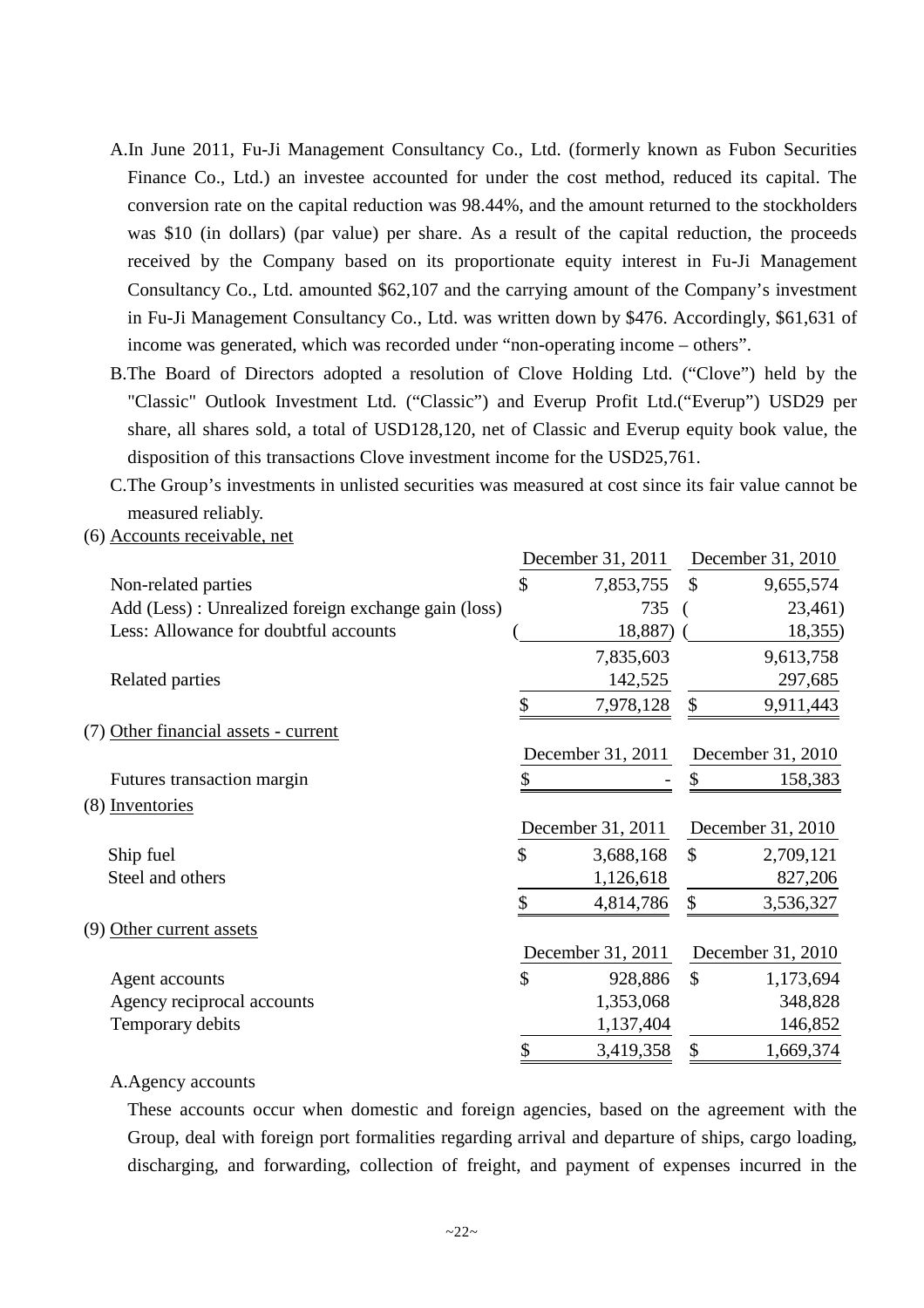foreign port.

B.Agency reciprocal accounts

Temporary accounts between the Group and Evergreen International S.A., Gaining Enterprise S.A., Italia Marittima S.p.A., Evergreen Marine (Hong Kong) Ltd. and Evergreen Marine (Singapore) Pte. Ltd. These accounts occur as these agencies incur foreign port expenses and related rental expenses.

## (10) Long-term equity investments accounted for under the equity method

A. Details of long-term equity investments accounted for under the equity method are set forth below:

|                                        | December 31, 2011 | Carrying amount |              |               |            |  |      |
|----------------------------------------|-------------------|-----------------|--------------|---------------|------------|--|------|
|                                        | Percentage        |                 | December 31, |               |            |  |      |
| Investee company                       | of ownership      |                 | 2011         |               |            |  | 2010 |
| Charng Yang Development Co.,           |                   |                 |              |               |            |  |      |
| Ltd.                                   | 40.00%            | \$              | 609,794      | $\mathcal{S}$ | 575,326    |  |      |
| <b>Evergreen International Storage</b> |                   |                 |              |               |            |  |      |
| and Transport Corporation              | 39.74%            |                 | 7,991,293    |               | 8,418,428  |  |      |
| <b>EVA Airways Corporation</b>         | 19.32%            |                 | 7,315,432    |               | 7,848,925  |  |      |
| Taipei Port Container Terminal         |                   |                 |              |               |            |  |      |
| Corporation                            | 27.87%            |                 | 1,180,746    |               | 1,208,758  |  |      |
| Luanta Investment (Netherlands)        |                   |                 |              |               |            |  |      |
| N.V.                                   | 50.00%            |                 | 2,522,258    |               | 2,444,745  |  |      |
| Balsam Investment (Netherlands)        |                   |                 |              |               |            |  |      |
| N.V.                                   | 49.00%            |                 | 1,434,080    |               | 3,257,816  |  |      |
| Colon Container Terminal S.A.          | 36.00%            |                 | 2,195,474    |               | 2,035,250  |  |      |
| Evergreen Container Terminal           |                   |                 |              |               |            |  |      |
| (Thailand) Ltd.                        |                   |                 |              |               | 821,994    |  |      |
| Others                                 |                   |                 | 670,668      |               | 752,065    |  |      |
|                                        |                   | \$              | 23,919,745   |               | 27,363,307 |  |      |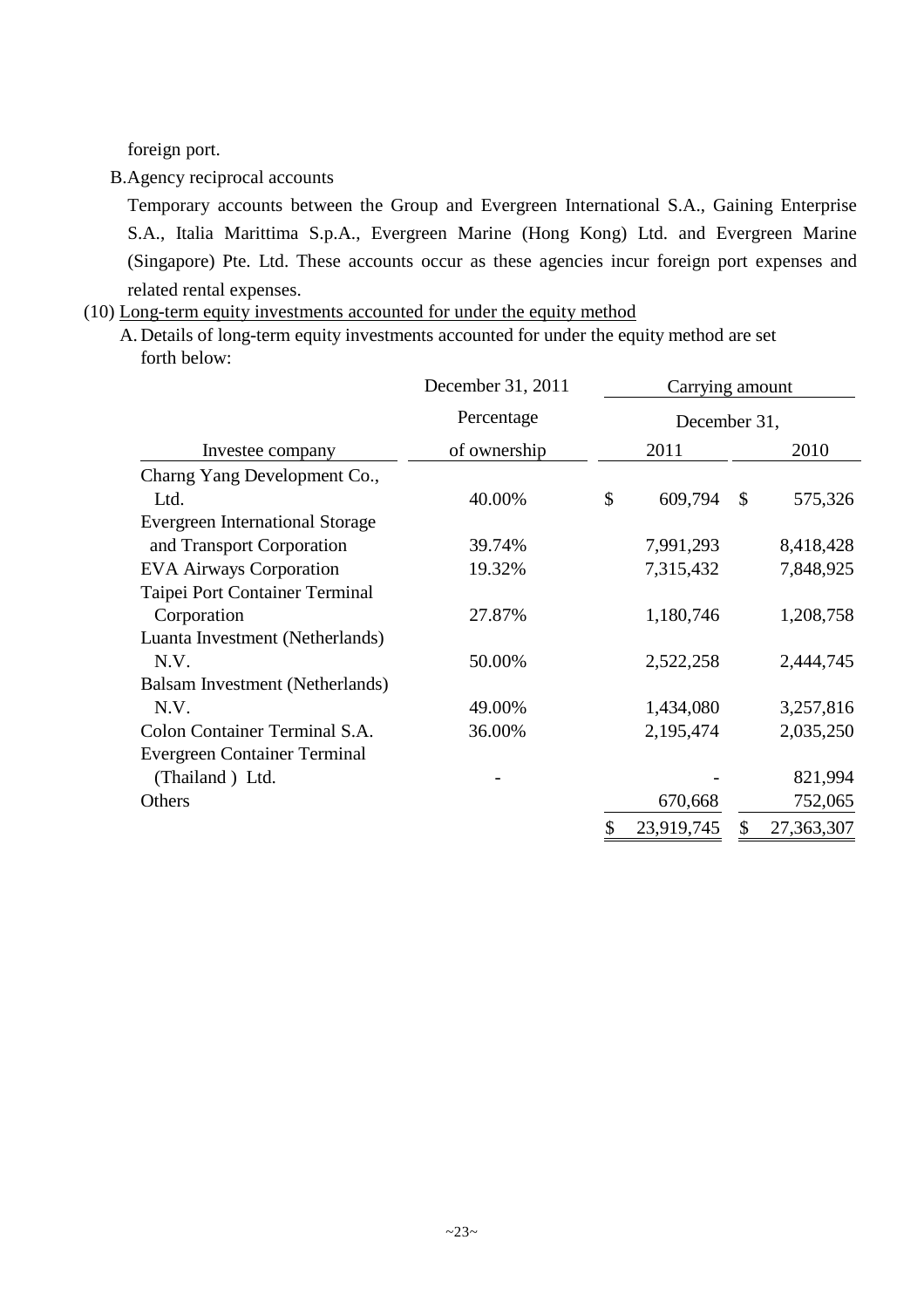|                                                                          | For the years ended December 31, |                         |           |  |  |  |
|--------------------------------------------------------------------------|----------------------------------|-------------------------|-----------|--|--|--|
| Investee company                                                         |                                  | 2011                    | 2010      |  |  |  |
| Charng Yang Development Co. Ltd.                                         | \$                               | 59,868<br>$\mathcal{S}$ | 56,468    |  |  |  |
| Evergreen International Storage and<br><b>Transport Corporation</b>      |                                  | 305,923                 | 471,098   |  |  |  |
| <b>EVA Airways Corporation</b>                                           |                                  | 40,375                  | 2,321,099 |  |  |  |
| Taipei Port Container Terminal Corporation                               |                                  | $28,011)$ (             | 54,659)   |  |  |  |
| Luanta Investment (Netherlands) N.V.                                     |                                  | $153,568$ (             | 201,841)  |  |  |  |
| Balsam Investment (Netherlands) N.V.                                     |                                  | 2,375,158)              | 1,265,490 |  |  |  |
| Colon Container Terminal S.A.<br>Evergreen Container Terminal (Thailand) |                                  | 118,642                 | 132,531   |  |  |  |
| Ltd.                                                                     |                                  |                         | 251,950   |  |  |  |
| Others                                                                   |                                  | 93,394                  | 95,290    |  |  |  |
|                                                                          | (\$                              | 1,938,535)<br>\$        | 4,337,426 |  |  |  |

B. Investment income (loss) accounted for under the equity method for the year ended December 31, 2011 and 2010 is set forth below:

- C.The Board of Directors on March 22, 2011 adopted a resolution of Peony Investment S.A.( Peony) held by long-term equity investment Evergreen Container Terminal (Thailand) Ltd. (ECTT) USD4.27 per share, all shares sold, a total of USD39,200, net of ECTT equity book value, the disposition of this transaction Peony investment income for the USD10,754.
- D.On July 23, 2009, the Company issued its first domestic secured exchangeable bonds based on the resolution by the Board of Directors. Pursuant to the terms of issuance, the bondholders may exchange the exchangeable bonds into the common stocks of Evergreen International Storage and Transport Corporation (EITC) during the period from one month after the exchangeable bonds are issued to 10 days before the maturity of the exchangeable bonds. The Company has already appropriated 86,595 thousand shares of common stock of Evergreen International Storage and Transport Corporation to the account in Taiwan Depository and Clearing Corporation, for the use of exchange from exchangeable bonds to common stock of EITC. (For details of the issuance terms of the exchangeable bonds, please refer to Note 4(15)).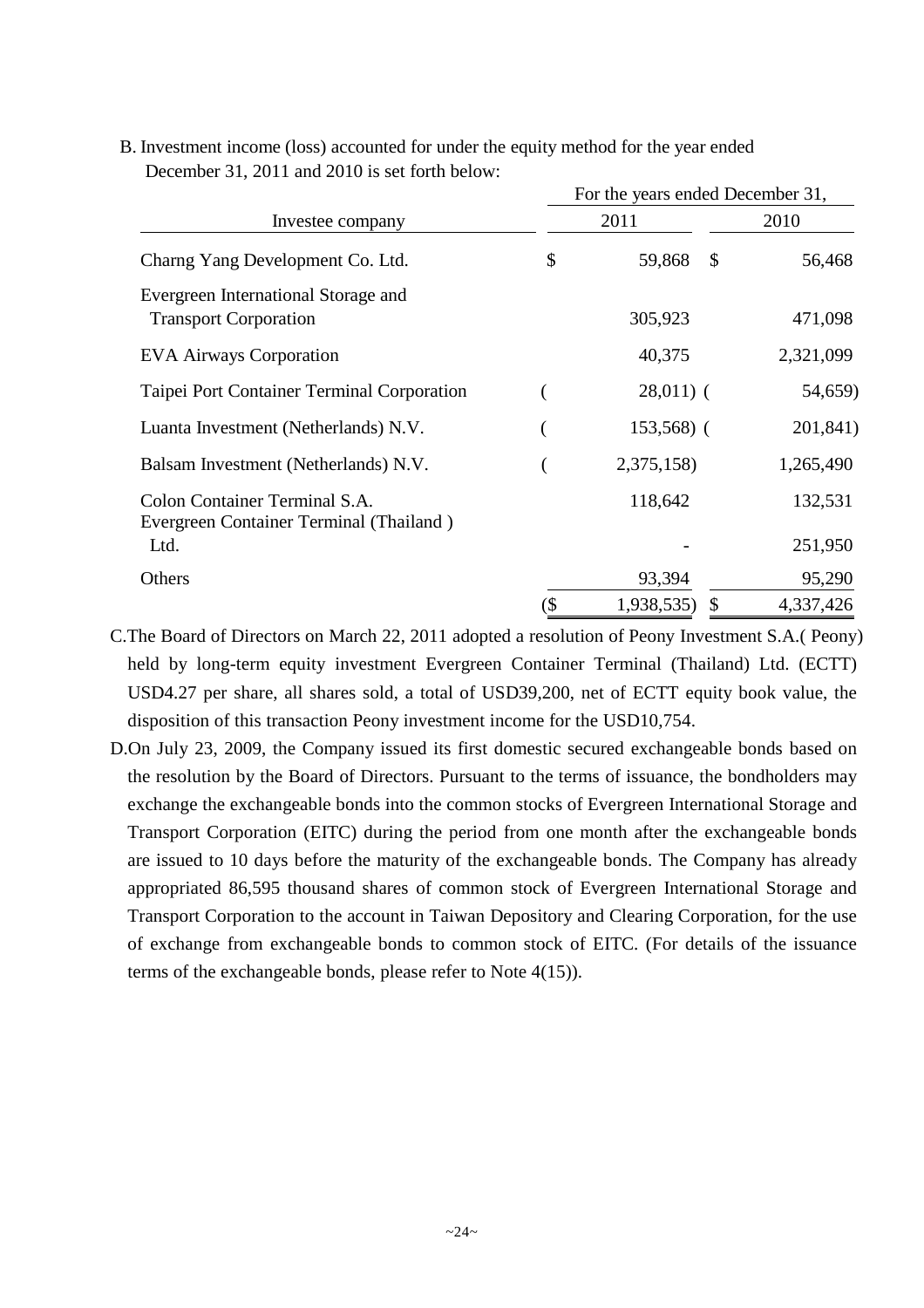## (11) Property, plant and equipment

|                                      | December 31, 2011 |              |            |                                           |               |                |
|--------------------------------------|-------------------|--------------|------------|-------------------------------------------|---------------|----------------|
|                                      |                   |              |            | Accumulated                               |               |                |
| Asset                                |                   | Initial cost |            | depreciation                              |               | Net book value |
| Land                                 | \$                | 2,177,397    |            | $\mathcal{S}$                             | $\mathcal{S}$ | 2,177,397      |
| <b>Buildings</b>                     |                   | 2,898,319    |            | 1,268,501)<br>$\left($                    |               | 1,629,818      |
| Machinery equipment                  |                   | 724,077      |            | 572,786)                                  |               | 151,291        |
| Loading and unloading equipment      |                   | 6,420,851    |            | 4,535,733)                                |               | 1,885,118      |
| Computer and communication equipment |                   | 319,673      |            | 262,469)                                  |               | 57,204         |
| <b>Transportation equipment</b>      |                   | 25,093,249   |            | 13,815,039)<br>$\sqrt{ }$                 |               | 11,278,210     |
| Ships                                |                   | 53,534,978   |            | 25,046,462)<br>$\sqrt{ }$                 |               | 28,488,516     |
| Office equipment                     |                   | 507,486      |            | 385,401)<br>$\sqrt{ }$                    |               | 122,085        |
| Lease assets                         |                   | 2,489,407    |            | 49,915)                                   |               | 2,439,492      |
| Leasehold improvements               |                   | 16,604       |            | 6,143)                                    |               | 10,461         |
|                                      |                   | 94,182,041   |            | 45,942,449)<br>$\sqrt{2}$                 |               | 48,239,592     |
| Construction in progress and         |                   |              |            |                                           |               |                |
| prepayments for equipment            |                   | 16,523,249   |            |                                           |               | 16,523,249     |
|                                      | \$                | 110,705,290  |            | $\left( \text{\$} \right)$<br>45,942,449) | \$            | 64,762,841     |
|                                      |                   |              |            | December 31, 2010                         |               |                |
|                                      |                   |              |            | Accumulated                               |               |                |
| Asset                                |                   | Initial cost |            | depreciation                              |               | Net book value |
| Land                                 | \$                | 2,173,390    |            | \$                                        | \$            | 2,173,390      |
| <b>Buildings</b>                     |                   | 2,920,953    |            | 1,309,106)                                |               | 1,611,847      |
| Machinery equipment                  |                   | 718,259      | $\sqrt{ }$ | 547,774)                                  |               | 170,485        |
| Loading and unloading equipment      |                   | 7,965,773    |            | 4,879,032)                                |               | 3,086,741      |
| Computer and communication equipment |                   | 297,946 (    |            | 258,481)                                  |               | 39,465         |
| <b>Transportation equipment</b>      |                   | 23,583,460   | $\left($   | 12,394,327)                               |               | 11,189,133     |
| <b>Ships</b>                         |                   | 49,271,864 ( |            | 21,726,921)                               |               | 27,544,943     |
| Office equipment                     |                   | 502,976      |            | 371,449)                                  |               | 131,527        |
| Lease assets                         |                   | 8,278        |            | 7,333)                                    |               | 945            |
| Leasehold improvements               |                   | 15,841       |            | 5,635)                                    |               | 10,206         |
|                                      |                   | 87,458,740   |            | 41,500,058)                               |               | 45,958,682     |
| Construction in progress and         |                   |              |            |                                           |               |                |
| prepayments for equipment            |                   | 6,771,838    |            |                                           |               | 6,771,838      |
|                                      | \$                | 94,230,578   | (          | 41,500,058)                               | $\$\$         | 52,730,520     |

A. All the aforementioned ships have been insured based on the market value of each vessel or the requirement of the creditor banks. As of December 31, 2011 and 2010, the insurance coverage amounted to USD1,337,820 and USD1,361,700, respectively. In addition, the ships were covered by the protection and indemnity insurance with GARD. The indemnity amounts were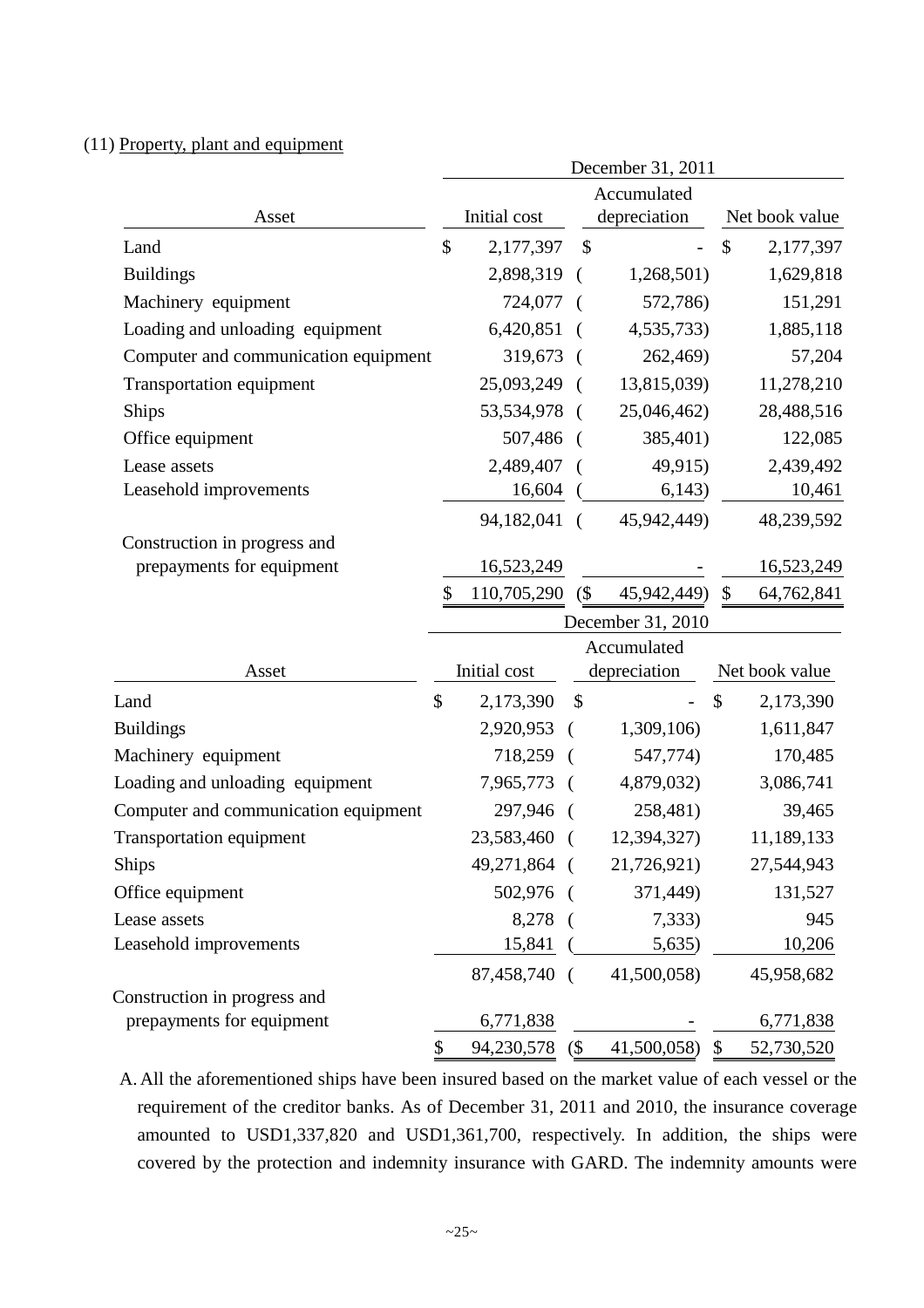unlimited except for oil pollution which was limited to USD 8 billion and 5 billion as of December 31, 2011 and 2010.

B.The Group's loading and unloading equipment were covered by the general insurance for construction machinery with insurance coverage amounting to \$6,004,878 and \$6,108,545 as of December 31, 2011 and 2010, respectively. The fire and car insurance coverage for the office equipment and building was \$4,313,542 and \$3,936,788 as of December 31, 2011 and 2010, respectively. Container facilities were insured with full coverage amounting to USD631,663 and USD632,591 as of December 31, 2011 and 2010, respectively.

C.The interest capitalization of fixed assets for the year ended December 31, 2011 was \$45,572. (12) Short-term loans

|                                                                 | December 31, 2011 | December 31, 2010 |                      |  |
|-----------------------------------------------------------------|-------------------|-------------------|----------------------|--|
| Unsecured loans                                                 | \$<br>3,910,312   | $\mathcal{S}$     | 2,602,020            |  |
| Less: Unrealized foreign exchange gain                          |                   |                   | 1,152                |  |
|                                                                 | 3,910,312         | \$                | 2,603,172            |  |
| Interest rate                                                   | 1.29~2.50%        |                   | $0.69\% \sim 0.76\%$ |  |
| (13) Financial liabilities at fair value through profit or loss |                   |                   |                      |  |
|                                                                 | December 31, 2011 |                   | December 31, 2010    |  |
| Current items:                                                  |                   |                   |                      |  |
| Trading financial liabilities                                   |                   |                   |                      |  |
| Interest rate swap                                              | \$<br>250,083     | <sup>\$</sup>     | 238,467              |  |
| Cross currency swap                                             |                   |                   | 72,338               |  |
| Foreign exchange option                                         |                   |                   | 271,141              |  |
| <b>Embedded derivatives</b>                                     | 5,163             |                   | 260,928              |  |
|                                                                 | \$<br>255,246     | \$                | 842,874              |  |

A.As of December 31, 2011 and 2010, the Group recognized net gain of \$232,863 and \$390,685, respectively.

B.Hedge accounting for these derivative instruments held for hedging activities was not adopted. (14) Long-term liabilities - current portion

|                                      | December 31, 2011 |               | December 31, 2010 |
|--------------------------------------|-------------------|---------------|-------------------|
| Corporate bonds payable              | \$<br>2,955,661   | <sup>\$</sup> | 1,156,100         |
| Long-term bank loans                 | 4, 147, 151       |               | 5,786,892         |
|                                      | 7,102,812         | \$.           | 6,942,992         |
| (15) Corporate bonds payable         |                   |               |                   |
|                                      | December 31, 2011 |               | December 31, 2010 |
| Domestic unsecured convertible bonds | \$<br>594,100     | \$            | 1,252,700         |
| Domestic secured exchangeable bonds  | 2,500,000         |               | 2,500,000         |
| Less: Discount on corporate bonds    | 138,439) (        |               | 377,825)          |
|                                      | 2,955,661         |               | 3,374,875         |
| Less: Current portion                | 2,955,661)        |               | 1,156,100         |
|                                      |                   |               | 2,218,775         |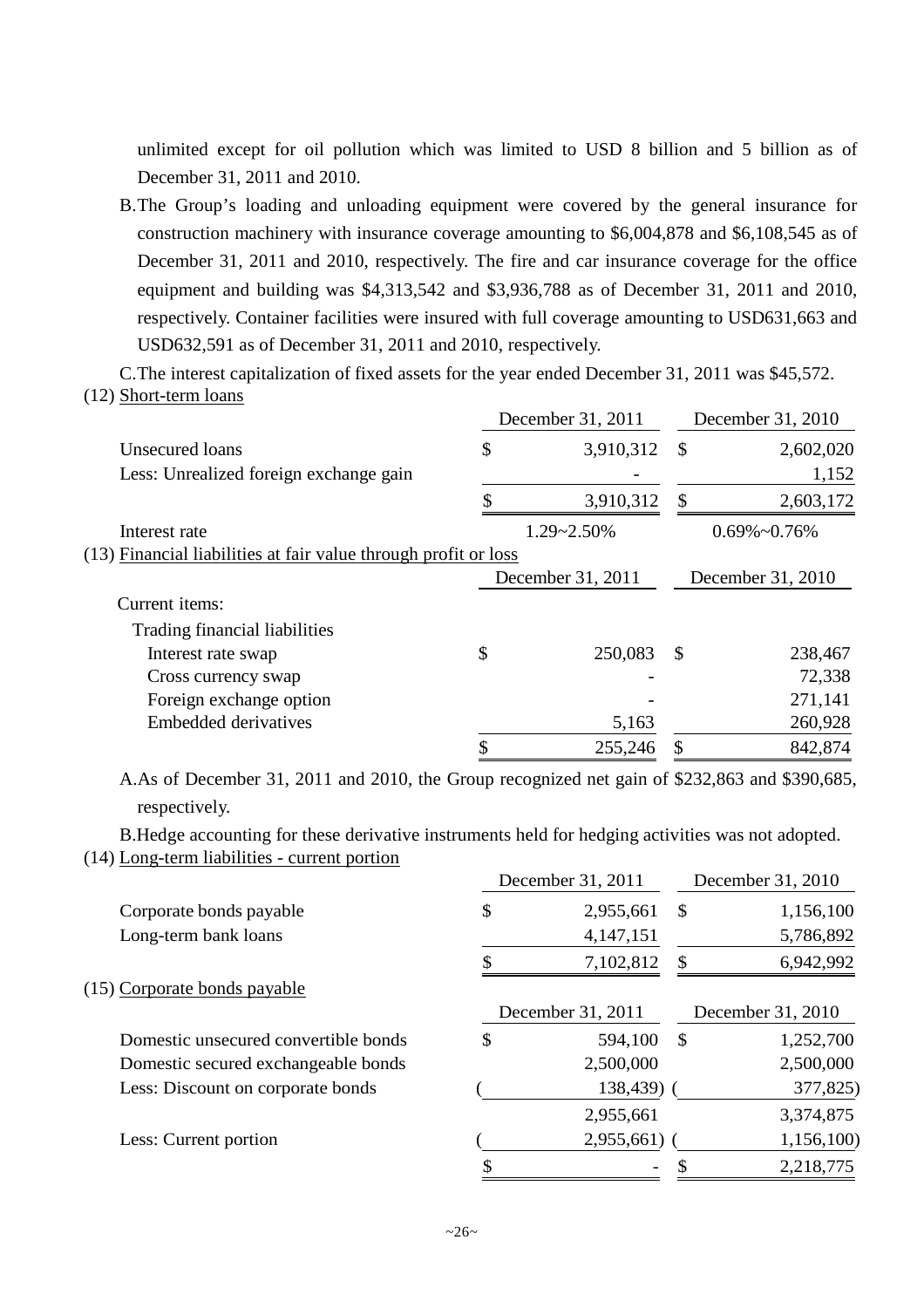A.On July 23, 2009, the Company issued its first domestic secured exchangeable bonds (referred herein as the "Exchangeable Bonds") at face value, totaling \$2,500,000. The major terms of the issuance are set forth below:

a)Period: 3 years (July 23, 2009 to July 23, 2012)

- b)Coupon rate: 0% per annum
- c)Principal repayment and interest payment

Unless the Exchangeable Bonds are redeemed, exchanged or deregistered before maturity, or other events occur due to regulatory reasons, the principal of the Exchangeable Bonds shall be repaid in lump sum by cash at maturity based on the face value of the Bonds.

- d) Collaterals
	- (a)The redemption of the Exchangeable Bonds are guaranteed by Bank Sinopac and Credit Agricole Corporate and Investment Bank, referred herein as the "Guarantors". The guaranty period is from the issuance date of the Exchangeable Bonds to the date all the debts are paid off. Additionally, the portion the Guarantors insure includes principal plus accrued interest and debt ancillary to the main liability.
	- (b)If the bondholders make a claim to the Guarantors to redeem the Exchangeable Bonds, the Guarantors should pay within 14 days after being informed of the claim.
	- (c)During the guarantee period, if the Company is unable to repay the principal and interest on the bonds on schedule, violates the consignment contract with consigned bank or guaranty contract with the Guarantors, or violates events approved by official authority, to a certain extent that trespass on the bondholders' rights and interests happens, all the Exchangeable Bonds are deemed to be at maturity immediately.
- e) Object exchanged

Common stock of Evergreen International Storage and Transport Corporation (EITC) which belongs to the Company ( Related information is stated in Note 4 (10)).

- f) Redemption at the Company's option
	- (a)During the period from one month after the issuance of the Exchangeable Bonds to 40 days before the maturity of the Exchangeable Bonds, if the closing price of common stock of EITC at the block trade market is equal to or more than 30% of the exchange price for a period of 30 consecutive trading days, the Company may redeem the outstanding bonds in cash at the face value of the Exchangeable Bonds within 30 trading days after the abovementioned 30 consecutive trading days.
	- (b)During the period from one month after the Exchangeable Bonds are issued to 40 days before the maturity of the Exchangeable Bonds, if the total amount of the Exchangeable Bonds outstanding is less than 10% of the total issued amount, the Company may redeem the outstanding bonds in cash at their face value any time during the 40 days before the maturity of the Exchangeable Bonds
	- (c)When the Company issues its redemption notice, and the bondholders do not reply in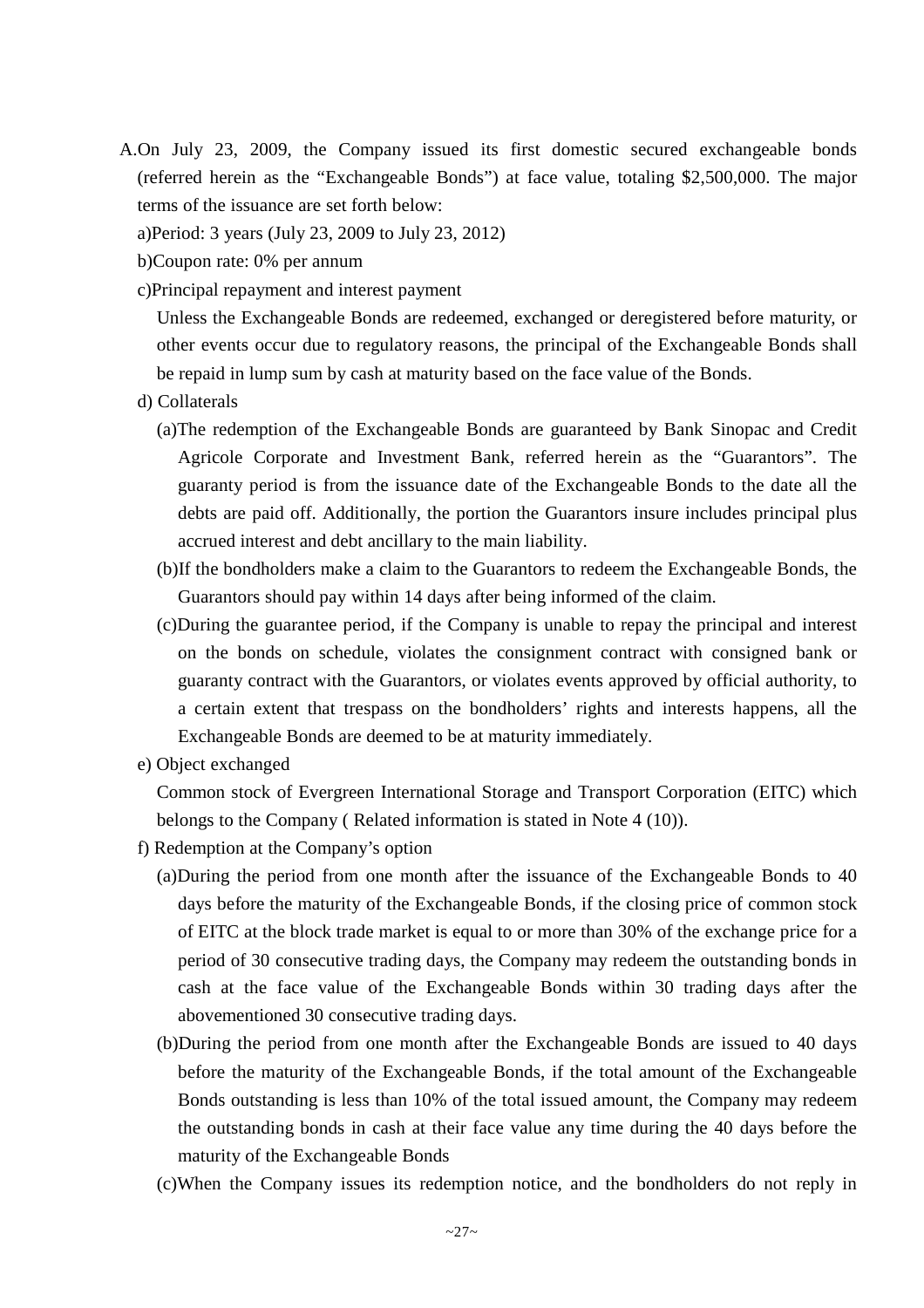written form before the effective redemption date, the Company may convert the bonds held by those bondholders into common stock at the exchange price in effect at the expiration of the notice period.

- g) Terms of exchange
	- (a)Exchange period

The bondholders may exchange the Exchangeable Bonds into the common stock of EITC during the period from one month after the Exchangeable Bonds are issued to 10 days before the maturity of the Exchangeable Bonds.

The bondholders are prohibited from exercising their exchange right during the period from 3 trading days before the announcement of cash or stock dividends to the date of distribution of the cash or stock dividends.

(b)Exchange price

The base day for setting exchange price is July 15, 2009. The exchange price can be any of the three average closing prices of the common stock of EITC during the 1, 3 and 5 trading days before the base day multiplied by the number ranging from 101.00% to 110.00%. If any cash or stock dividends are distributed before the base day, the closing price used in the computation of the exchange price must be adjusted for the effect of the dividend distribution. If any cash or stock dividends are distributed during the period from the date on which the exchange price is set to the date on which the Exchangeable Bonds are issued, the exchange price is required to be adjusted in accordance with the adjusting formula specified in the bond agreement. The exchange price at the issuance of the Exchangeable Bonds was set at \$30.31(in dollars). Until the report release date, the exchange price at the issuance of the Exchangeable Bonds was set at \$28.87(in dollars).

h) Entitlement to cash dividends

The bondholders who request to exchange the Exchangeable Bonds during the period from January 1 of the current year to any date which is more than 3 trading days before the announcement of cash or stock dividends are entitled to the cash or stock dividends resolved by the stockholders in the current year. Exchange of the Exchangeable Bonds is prohibited during the period from 3 trading days before the announcement of cash or stock dividends to the ex-dividend date.

The bondholders who request to exchange the Exchangeable Bonds during the period from the date following the ex-dividend date to December 31 of the current year are not entitled to the cash or stock dividends resolved by the stockholders in the current year, but are entitled to the cash or stock dividends resolved by the stockholders in the following year.

i) Others

The Company did not repurchase the Exchangeable Bonds and the bondholders did not exercise the exchange right before December 31, 2011.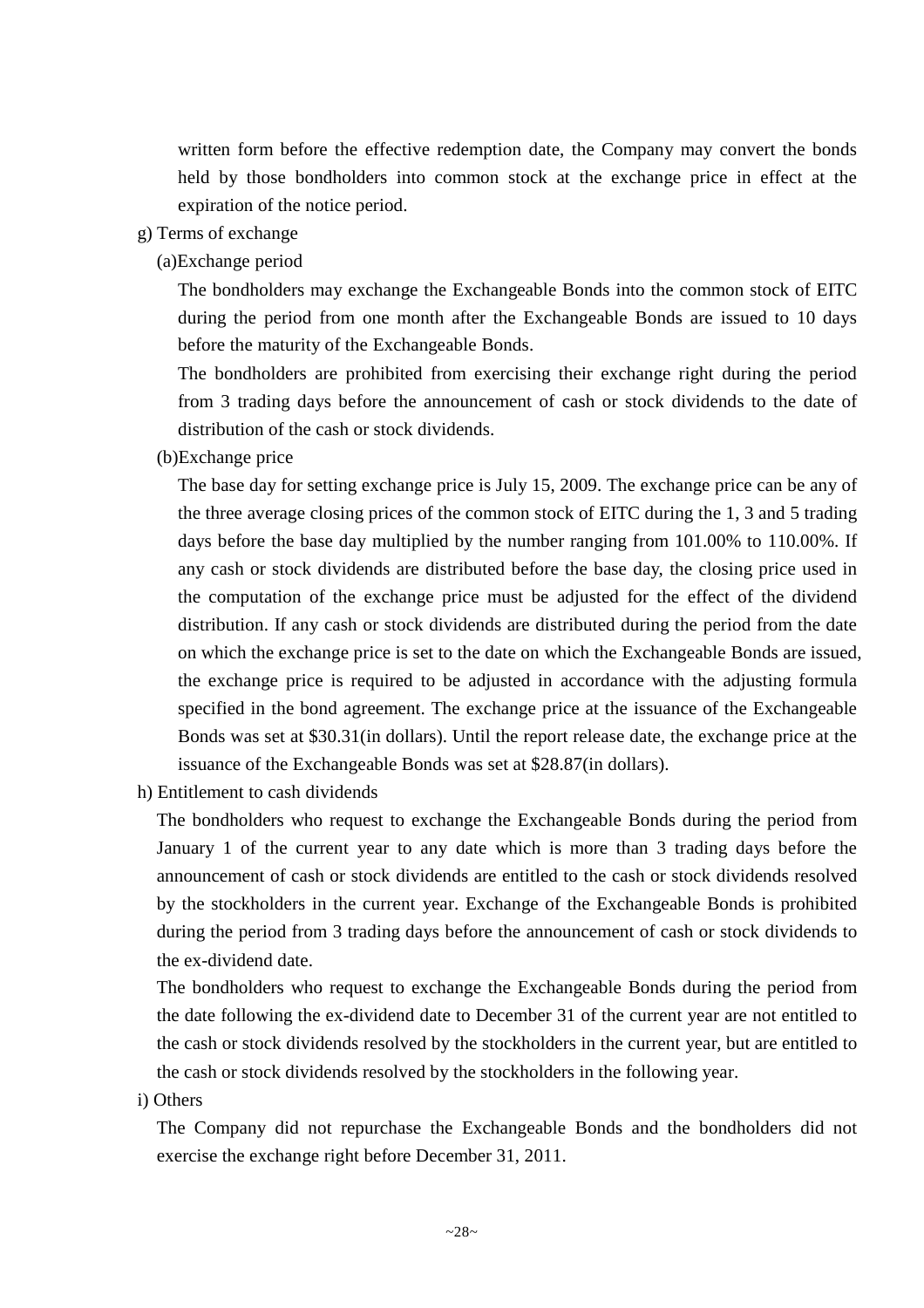- B.On August 7, 2009, the Company issued its third domestic unsecured registered convertible bonds (referred herein as the "Third Bonds") at face value, totaling \$2,500,000. The major terms of the issuance are set forth below:
	- a) Period: 5 years (August 7, 2009 to August 7, 2014)
	- b) Coupon rate: 0% per annum
	- c) Principal repayment and interest payment

Unless the Third Bonds are redeemed, repurchased, resold, converted or deregistered before maturity, or other events occur due to regulatory reasons, the principal of the Third Bonds shall be repaid in lump sum by cash at maturity based on the face value of the Bonds.

d) Collaterals

The Third Bonds are unsecured. However, if the Company subsequently issues other convertible bonds secured with collaterals, the rights of the holders of the Third Bonds to claim their credits and the collaterals are set at the same rank as the holders of the convertible bonds issued subsequently.

- e) Redemption at the Company's option
	- (a)During the period from one month after the issuance of the Third Bonds to 40 days before the maturity of the Third Bonds, if the closing price of the Company's common stock at the Taiwan Stock Exchange is equal to or more than 30% of the conversion price for a period of 30 consecutive trading days, the Company may redeem the outstanding bonds in cash at the face value of the Third Bonds within 30 trading days after the abovementioned 30 consecutive trading days.
	- (b)During the period from one month after the Third Bonds are issued to 40 days before the maturity of the Third Bonds, if the total amount of the Third Bonds outstanding after the conversion by the bondholders is less than \$250 million (10% of the total issued amount), the Company may redeem the outstanding bonds at their face value any time during the 40 days before the maturity of the Third Bond.
	- (c)When the Company issues its redemption notice, if the bondholders do not reply before the effective redemption date, the Company may convert the bonds held by those bondholders into common stock at the conversion price in effect at the expiration of the notice period.
- f) Redemption at the bondholders' option

During the period from 30 days before the 2-year maturity of the Third Bonds to the date of maturity, or from 30 days before the 3-year maturity of the Third Bonds to the date of maturity, the bondholders may require the Company to redeem their bonds in cash at the face value plus interest compensation. The redemption price for the former is 101.00% of the face value with a yield rate of 0.50% per annum, and 101.51% of the face value with a yield rate of 0.50% for the latter.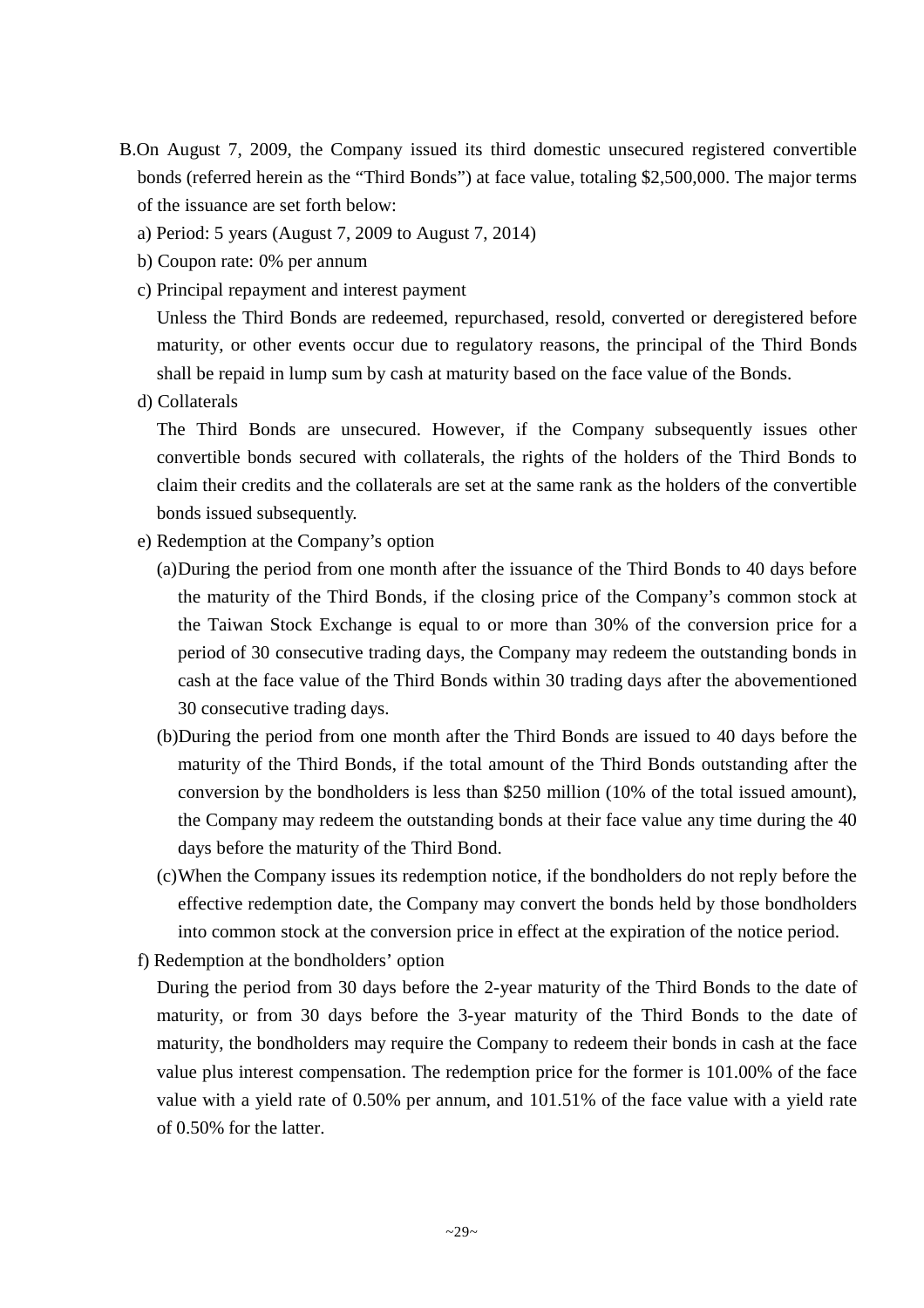### g) Terms of conversion

(a)Conversion period

The bondholders may convert the Third Bonds into the Company's common stock during the period from one month after the Third Bonds are issued to 10 days before the maturity of the Third Bonds.

The bondholders are prohibited from exercising their conversion right during the period from 3 trading days before the announcement of cash or stock dividends to the date of distribution of the cash or stock dividends.

(b)Conversion price

The base day for setting conversion price is July 30, 2009. The conversion price can be any of the three average closing prices of the Company's common stock during the 1, 3 and 5 trading days before the base day multiplied by 101.00%. If any cash or stock dividends are distributed before the base day, the closing price used in the computation of the conversion price must be adjusted for the effect of the dividend distribution. If any cash or stock dividends are distributed during the period from the date on which the conversion price is set to the date on which the Third Bonds are issued, the conversion price is required to be adjusted in accordance with the adjusting formula specified in the bond agreement. The conversion price at the issuance of the Third Bonds was set at \$20.04 (in dollars). Until the report release date, the conversion price at the issuance of the Exchangeable Bonds was set at \$17.20(in dollars).

h) Entitlement to cash dividends

The bondholders who request to convert the Third Bonds during the period from January 1 of the current year to any date which is more than 3 trading days before the announcement of cash or stock dividends are entitled to the cash or stock dividends resolved by the stockholders in the current year. Conversion of the Third Bonds is prohibited during the period from 3 trading days before the announcement of cash or stock dividends to the ex-dividend date.

The bondholders who request to convert the Third Bonds during the period from the date following the ex-dividend date to December 31 of the current year are not entitled to the cash or stock dividends resolved by the stockholders in the current year, but are entitled to the cash or stock dividends resolved by the stockholders in the following year.

i) Others

As of years ended December 31, 2011, the Third Bond holders to request convertible bonds of the Company common stock, total convertible bonds face value was \$ 1,905,900. Convertible for the Third Bonds to increase conversion transaction capital reserves - paid-in capital in excess of par value of common stock \$1,004,958 and reduce the capital reserves stock warrants \$ 195,320.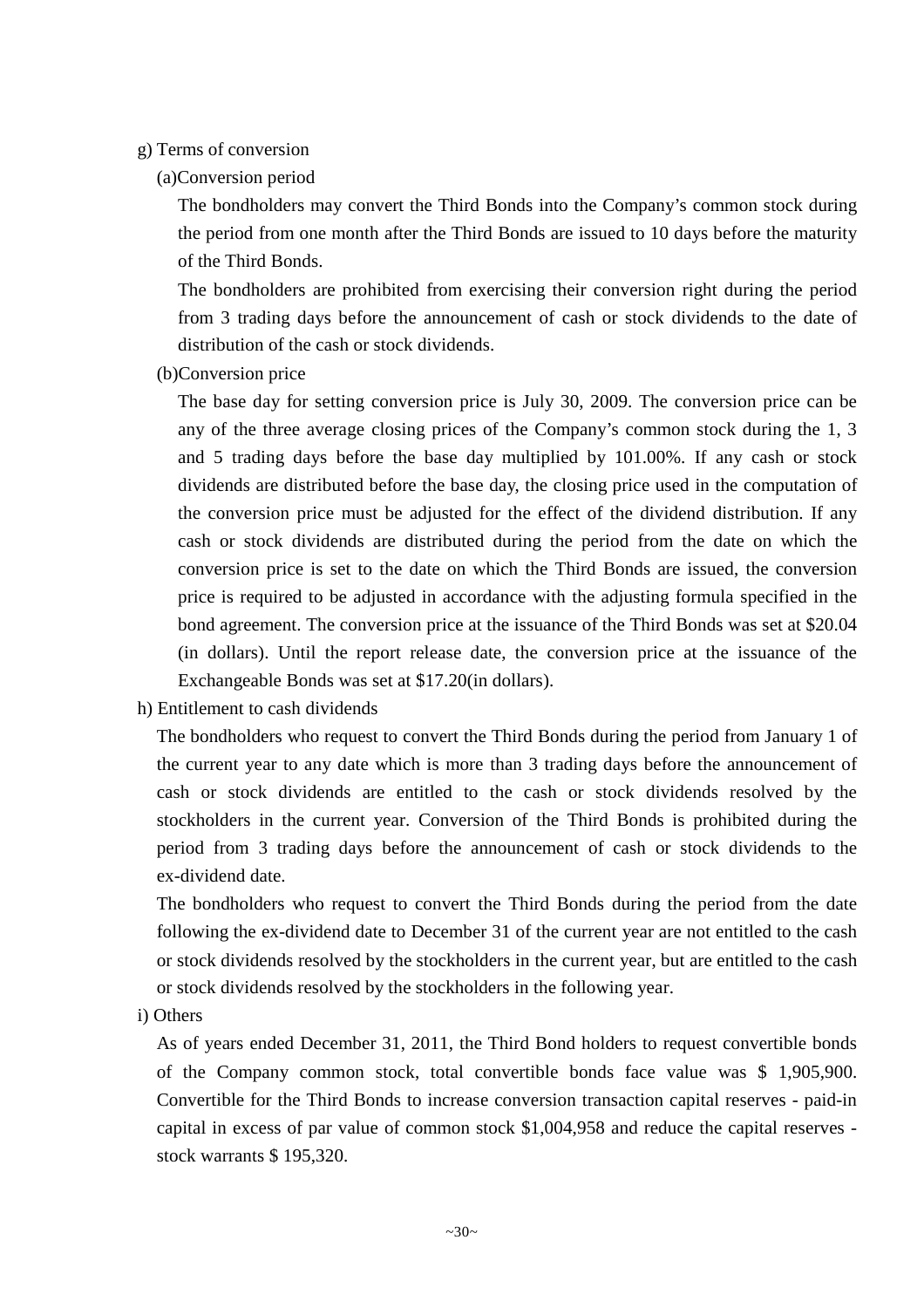- C.The conversion rights and debt component of the Third Bonds, abovementioned, are recognized separately in accordance with R.O.C. SFAS No. 36. The issuance cost of the Third Bonds is allocated to debt and equity components by the amount initially recognized. Accordingly, the account of "capital reserve - stock warrants" amounted to \$256,205. The net value of the rights of repurchase and resold embedded in bonds payable was separated from bonds payable, and was recognized in "financial liabilities at fair value through profit or loss" in accordance with R.O.C. SFAS No. 34.
- (16) Long-term loans

|                                              | December 31, 2011    |   | December 31, 2010    |
|----------------------------------------------|----------------------|---|----------------------|
| Secured bank loans                           | \$<br>18,607,027     | S | 16,602,217           |
| Unsecured bank loans                         | 23,367,955           |   | 11,586,149           |
| Less: unrealized foreign exchange gain       | 41,890               |   | 80,840)              |
| Less: deferred expenses - hosting fee credit | 6,196)               |   | 9,634)               |
|                                              | 42,010,676           |   | 28,097,892           |
| Less: current portion                        | $4,147,151)$ (       |   | 5,786,892)           |
| Others                                       |                      |   | 1,828,352            |
|                                              | 37,863,525           | S | 24,139,352           |
| Interest rate                                | $0.95\% \sim 9.38\%$ |   | $0.75\% \sim 9.38\%$ |

Please refer to Note 6 for details of the collaterals pledged for the above long-term loans.

(17) Pension

A.In accordance with the Labor Pension Act ("the Act"), effective July 1, 2005, which adopted a defined contribution scheme, employees of the Company and its subsidiary-TTSC may choose to be subject to either the Act, maintaining their seniority before the enforcement of the Act, or the pension mechanism of the Labor Standard Law. Under the defined benefit pension plan, two units are accrued for each year of service for the first 15 years and one unit for each additional year thereafter, subject to a maximum of 45 units. Pension benefits are based on the number of units accrued and the average monthly salaries and wages of the last 6 months prior to retirement. The Company and its subsidiary-TTSC contribute monthly an amount equal to 15% of the employees' monthly salaries and wages to the retirement fund deposited with the department of Trust of Bank of Taiwan under the name of the Labor Pension Fund Supervisory Committee.

- B.Information on recognition in conformity with actuarial report is set forth below:
	- a) Actuarial assumptions

|                                        |       | December 31, 2011 December 31, 2010 |
|----------------------------------------|-------|-------------------------------------|
| Discount rate                          | 2.00% | 2.25%                               |
| Increase in future salary level        | 2.00% | 2.00%                               |
| Expected rate of return on plan assets | 2.00% | 2.00%                               |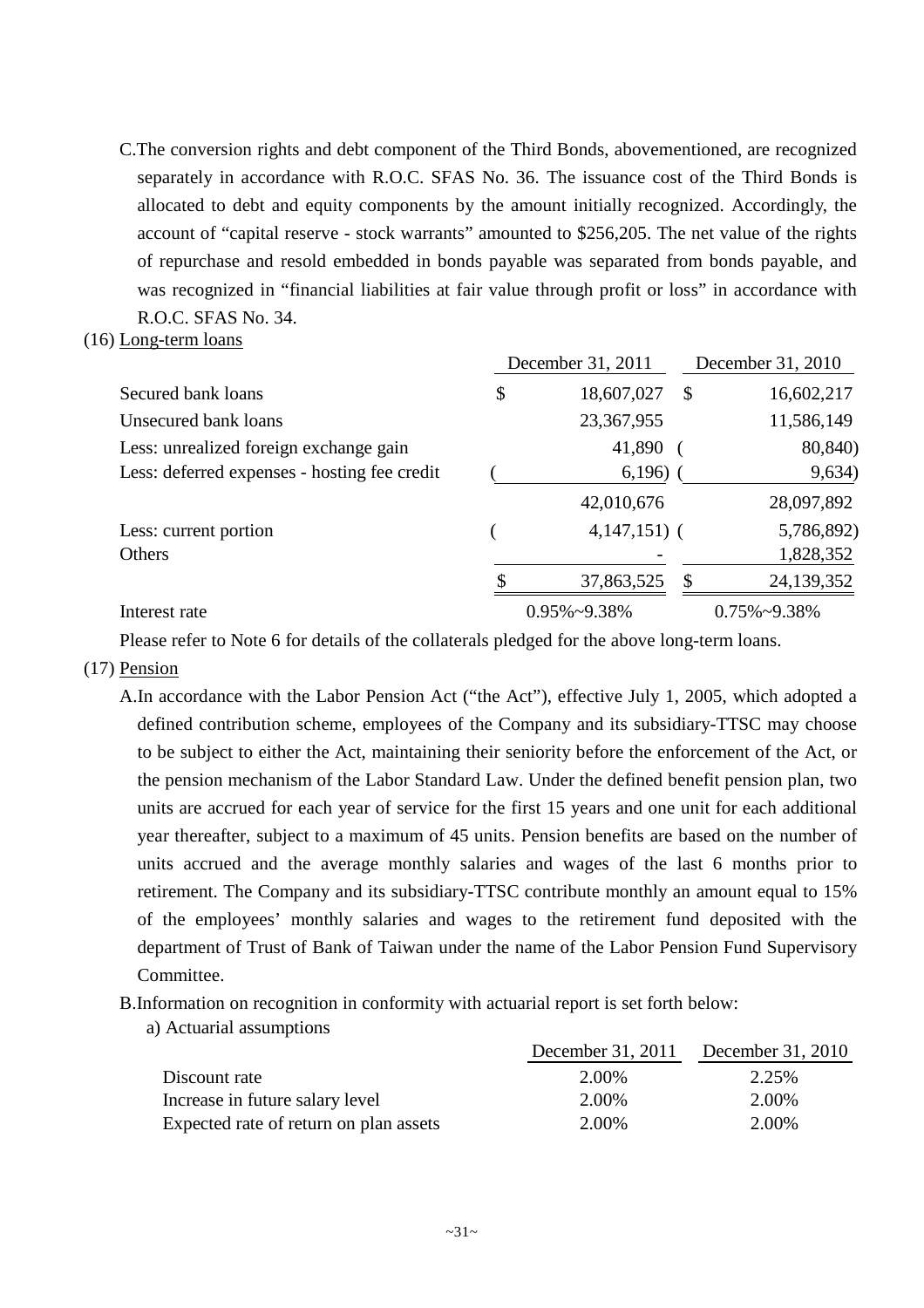|                                              |        | December 31, 2011 |               | December 31, 2010 |
|----------------------------------------------|--------|-------------------|---------------|-------------------|
| Benefit obligations:                         |        |                   |               |                   |
| Vested benefit obligation (VBO)              | $($ \$ | 284,443) (\$      |               | 264,199)          |
| Non-vested benefit obligation                |        | $1,626,402)$ (    |               | 1,280,282)        |
| Accumulated benefit obligation (ABO)         |        | $1,910,845$ (     |               | 1,544,481)        |
| Effects of future salary increments          |        | $247,168$ ) (     |               | 343,017)          |
| Projected benefit obligation (PBO)           |        | $2,158,013$ (     |               | 1,887,498)        |
| Fair value of plan assets                    |        | 460,033           |               | 464,606           |
| <b>Funded status</b>                         |        | $1,697,980$ (     |               | 1,422,892)        |
| Unrecognized net transaction obligation      |        | 46,592            |               | 52,417            |
| Unamortized prior service cost               |        | 14,465            |               | 16,073            |
| Unrecognized loss on plan assets             |        | 1,157,923         |               | 933,729           |
| Additional accrued pension liability         |        | 971,813           |               | 659,202)          |
| Accrued pension liability                    | (\$    | $1,450,813$ (\$)  |               | 1,079,875)        |
| c) The pension costs comprise the following: |        |                   |               |                   |
|                                              |        | 2011              |               | 2010              |
| Service cost                                 | \$     | 34,801            | $\mathcal{S}$ | 45,092            |
| Interest cost                                |        | 41,563            |               | 34,647            |
| Expected return on plan assets               |        | $11,404$ ) (      |               | 12,044)           |
| Deferred amortization                        |        |                   |               |                   |
| Unrecognized net transaction obligation      |        | 5,824             |               | 25,900            |
| Prior service cost                           |        | 2,112             |               | 1,607             |
| Unrecognized loss on plan assets             |        | 57,199            |               | 33,401            |
| Net pension costs                            | \$     | 130,095           | \$            | 128,603           |

b)Reconciliation of the funded status of the plan to the carrying amount of accrued pension liability is as follows:

- C.Effective July 1, 2005, the Company and its subsidiary-TTSC established a funded defined contribution pension plan (the "New Plan") under the Labor Pension Act ("the Act"). Employees have the option to be covered under the New Plan. Under the New Plan, the Company and its subsidiary-TTSC contribute monthly an amount based on 6% of the employees' monthly salaries and wages to the employees' individual pension accounts at the Bureau of Labor Insurance. The benefits are to be paid monthly or in lump sum upon termination of employment.
- D.The pension costs under the defined benefit plan and the defined contribution plan for the years ended December 31, 2011 and 2010 were \$159,394 and \$159,977, respectively.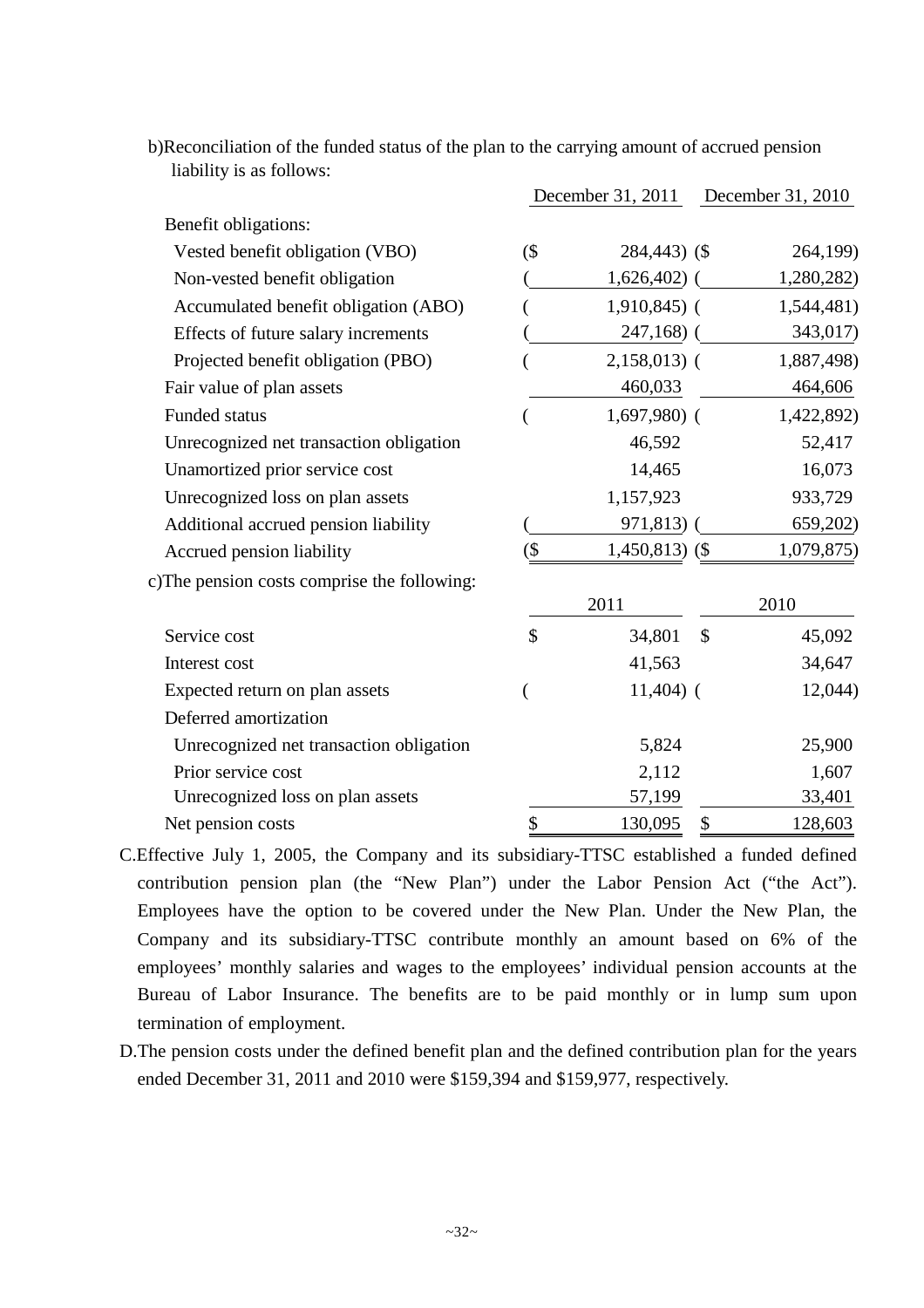# (18) Capital stock

- A.As of December 31, 2011, the Company's authorized capital was \$36,000,000, and the paid-in capital was \$34,734,581, divided into 3,473,458 thousand shares of common stocks with a par value of \$10 (in dollars) per share.
- B.Details of the common stock converted from the unsecured domestic convertible bonds issued by the Company for the years ended December 31, 2011 and 2010 are set forth below:

|                   | For the years ended December 31, |                     |               |         |  |  |  |
|-------------------|----------------------------------|---------------------|---------------|---------|--|--|--|
|                   | 2011                             |                     |               | 2010    |  |  |  |
|                   | No. of Shares                    |                     | No. of Shares |         |  |  |  |
|                   | (in 000's)                       | Amount              | (in 000's)    | Amount  |  |  |  |
| Third unsecured   |                                  |                     |               |         |  |  |  |
| convertible bonds | 32,864                           | 328,642<br><b>S</b> | 62,240        | 622,403 |  |  |  |

### (19) Capital reserve

- A.The Securities and Exchange Act requires that capital reserve shall be exclusively used to cover accumulated deficits or to increase capital and shall not be used for any other purpose. However, capital reserve arising from paid-in capital in excess of par value on issuance of common stock and donations can be capitalized once a year, provided that the Company has no accumulated deficits and the amount to be capitalized does not exceed 10% of the paid-in capital.
- B.Information related to "capital reserve from stock warrants" is stated in Note 4(15).
- (20) Appropriation of retained earnings and dividend policy
	- A.According to the Company's Articles of Incorporation, if there is any profit for a fiscal year, the Company shall first make provision for income tax, and cover prior years' losses, then appropriate 10% of the residual amount as legal reserve. Dividends shall be proposed by the Board of Directors and resolved by the stockholders. Bonuses paid to employees shall be at least 0.5% of the total distributed amount and the remuneration paid to the directors and supervisors shall not exceed 5% of the total distributed amount. The Company is currently at the stable growth stage. In order to facilitate future expansion plans, dividends to stockholders are distributed mutually in the form of both cash and stocks with the basic principle that the ratio of cash dividends to total stock dividends shall not be lower than 10%.

# B.Legal reserve

Except for covering accumulated deficit or issuing new stocks or cash to shareholders in proportion to their share ownership, the legal reserve shall not be used for any other purpose. The use of legal reserve for the issuance of stocks or cash to shareholders in proportion to their share ownership is permitted, provided that the balance of the reserve exceeds 25% of the Company's paid-in capital.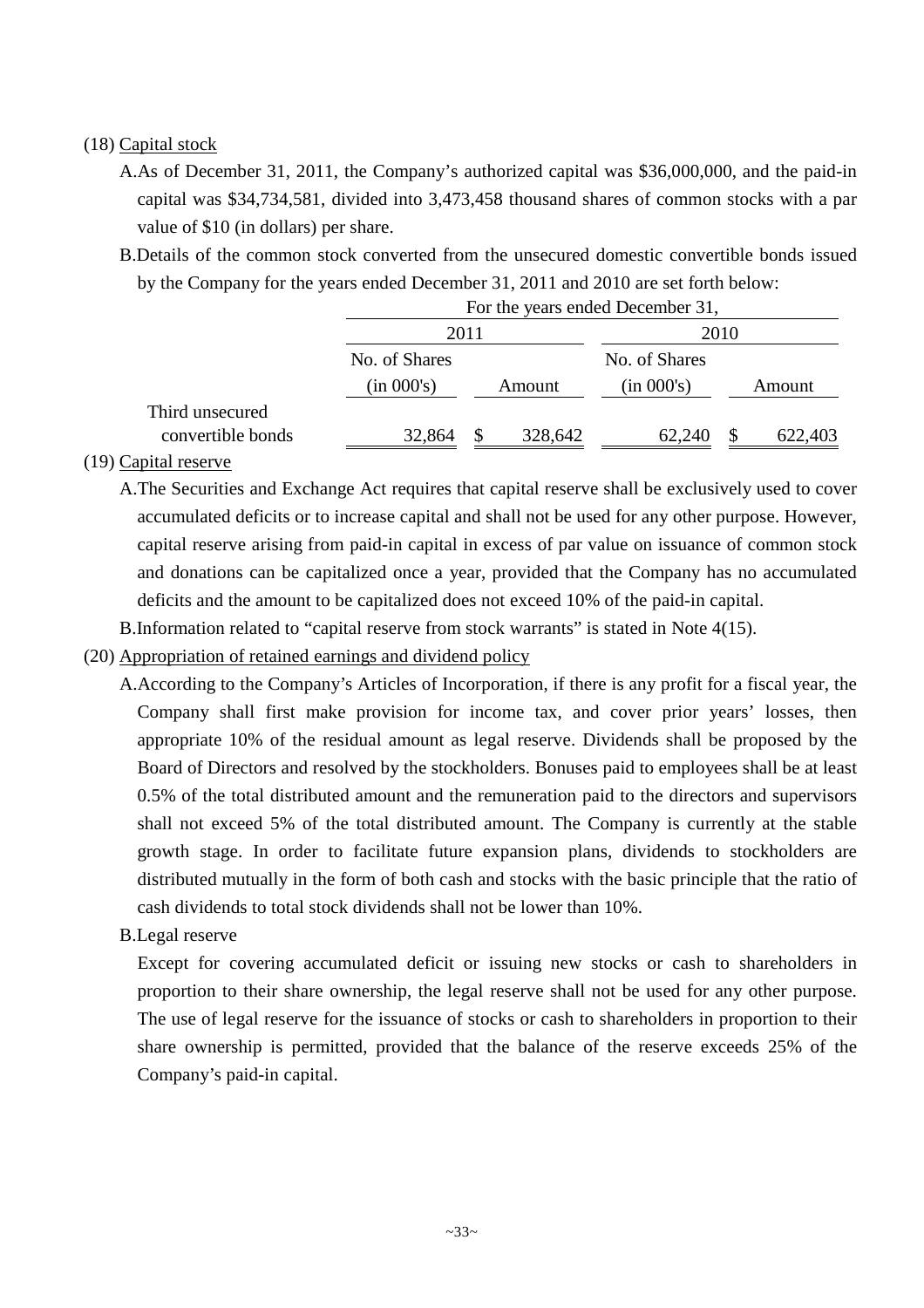## C.Special reserve

If there is any negative stockholders' equity item recognized by the Company, such as unrealized loss on the decline in market value of long-term equity investments and cumulative translation adjustments, the Company is required to set aside an amount equal to the amount of the negative stockholders' equity item as special reserve from the after-tax net income. If the negative stockholders' equity items are subsequently reversed, an amount not exceeding the reversed amount can be appropriated from the special reserve.

D.Appropriation of the 2010 and 2009 earnings as resolved by the stockholders on June 24, 2011 and June 18, 2010, respectively, is set forth below:

|                         | 2010 |           | 2009 |              |                                |  |                                                                 |  |
|-------------------------|------|-----------|------|--------------|--------------------------------|--|-----------------------------------------------------------------|--|
|                         |      |           |      | Dividend per |                                |  | Dividend per                                                    |  |
|                         |      |           |      |              |                                |  | Total Amount share (in dollars) Total Amount share (in dollars) |  |
| <b>Legal Reserve</b>    |      | 1,516,545 |      |              | \$<br>$\overline{\phantom{a}}$ |  |                                                                 |  |
| Special reserve         |      | 3,621,980 |      |              |                                |  |                                                                 |  |
| Cash dividends          |      | 3,157,544 | - S  | 1.0          | $\overline{\phantom{a}}$       |  | - \$                                                            |  |
| Cash bonus to employees |      | 3,157,544 |      | 1.0          | $\overline{\phantom{0}}$       |  |                                                                 |  |

The appropriation of 2010 earnings stated above is the same as that proposed by the Board of Directors on March 22, 2011.

- E.On March 16, 2012, the earnings available for appropriation had been resolved not to appropriate by the Board of Directors in order to facilitate future operating plans. As of March 27, 2012, the above-mentioned 2011 earnings appropriation had not been approved by the stockholders.
- F.The estimated amounts of employees' bonus and directors' and supervisors' remuneration of 2010 were \$40,000 and \$55,000 and is the same as that resolved by the Board of Directors in 2011.
- G.The information on the appropriation of the Company's employees' bonus and directors' and supervisors' remuneration as resolved by the Board of Directors and approved by the stockholders will be posted in the "Market Observation Post System" at the website of the Taiwan Stock Exchange.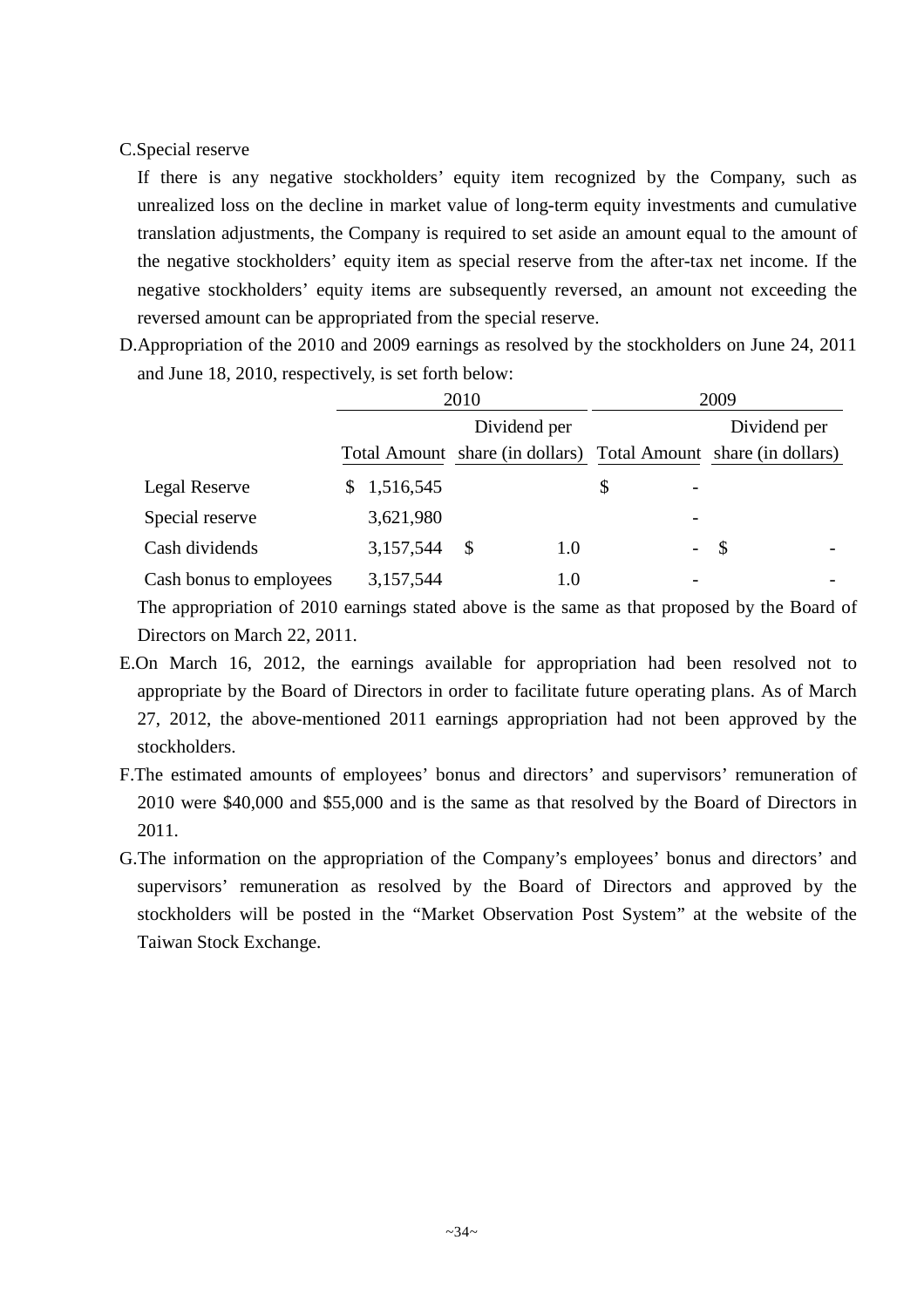# (21) Operating revenue

|                                | For the years ended December 31, |             |    |               |  |  |
|--------------------------------|----------------------------------|-------------|----|---------------|--|--|
|                                |                                  | 2011        |    | 2010          |  |  |
| Marine freight income          | \$                               | 102,841,927 | -S | 104,680,813   |  |  |
| Ship rental income             |                                  | 958,868     |    | 660,245       |  |  |
| Commission income and agency   |                                  |             |    |               |  |  |
| service income                 |                                  | 1,587,599   |    | 1,767,410     |  |  |
| Container manufacturing income |                                  | 289,147     |    | 261,955       |  |  |
| Container income and others    |                                  | 2,478,517   |    | 1,982,753     |  |  |
|                                | \$                               | 108,156,058 |    | 109, 353, 176 |  |  |

# (22) Income tax

A.Income tax expsense is reconciled as follows:

|                                                                                            | For the years ended December 31, |                   |               |                   |
|--------------------------------------------------------------------------------------------|----------------------------------|-------------------|---------------|-------------------|
|                                                                                            |                                  | 2011              |               | 2010              |
| Income tax expenses                                                                        | \$                               | 260,647           | $\mathcal{S}$ | 983,010           |
| Add (Less):                                                                                |                                  |                   |               |                   |
| Prepaid and withholding taxes                                                              |                                  | $203,488$ ) (     |               | 77,039)           |
| Separate income tax                                                                        |                                  | 39,517            |               | 24,828            |
| Parent Tax refund receivable                                                               |                                  | 1,719             |               | 2,303             |
| Adjustments for changes in tax estimates                                                   |                                  |                   |               |                   |
| and effect of exchange rate changes                                                        |                                  | $32,112)$ (       |               | 26,265            |
| Net change in deferred income tax assets/<br>liabilities                                   |                                  |                   |               |                   |
|                                                                                            |                                  | 117,855           |               | 725,321)          |
| Income tax payable                                                                         |                                  | 184,138           |               | 181,516           |
| B. Deferred income tax assets and liabilities are as follows:                              |                                  |                   |               |                   |
|                                                                                            |                                  | December 31, 2011 |               | December 31, 2010 |
| Deferred income tax assets - current                                                       | \$                               | 253,944           | $\mathcal{S}$ | 315,468           |
| Deferred income tax assets - non-current                                                   |                                  | 96,582            |               | 78,447            |
| Deferred income tax liabilities - current                                                  |                                  | $14)$ (           |               | 65)               |
| Deferred income tax liabilities - non-current (<br>Valuation allowance for deferred income |                                  | $1,413,210$ (     |               | 1,572,185)        |
| tax assets                                                                                 |                                  |                   |               |                   |
|                                                                                            | $\overline{\mathcal{S}}$         | $1,062,698$ (\$)  |               | 1,178,335)        |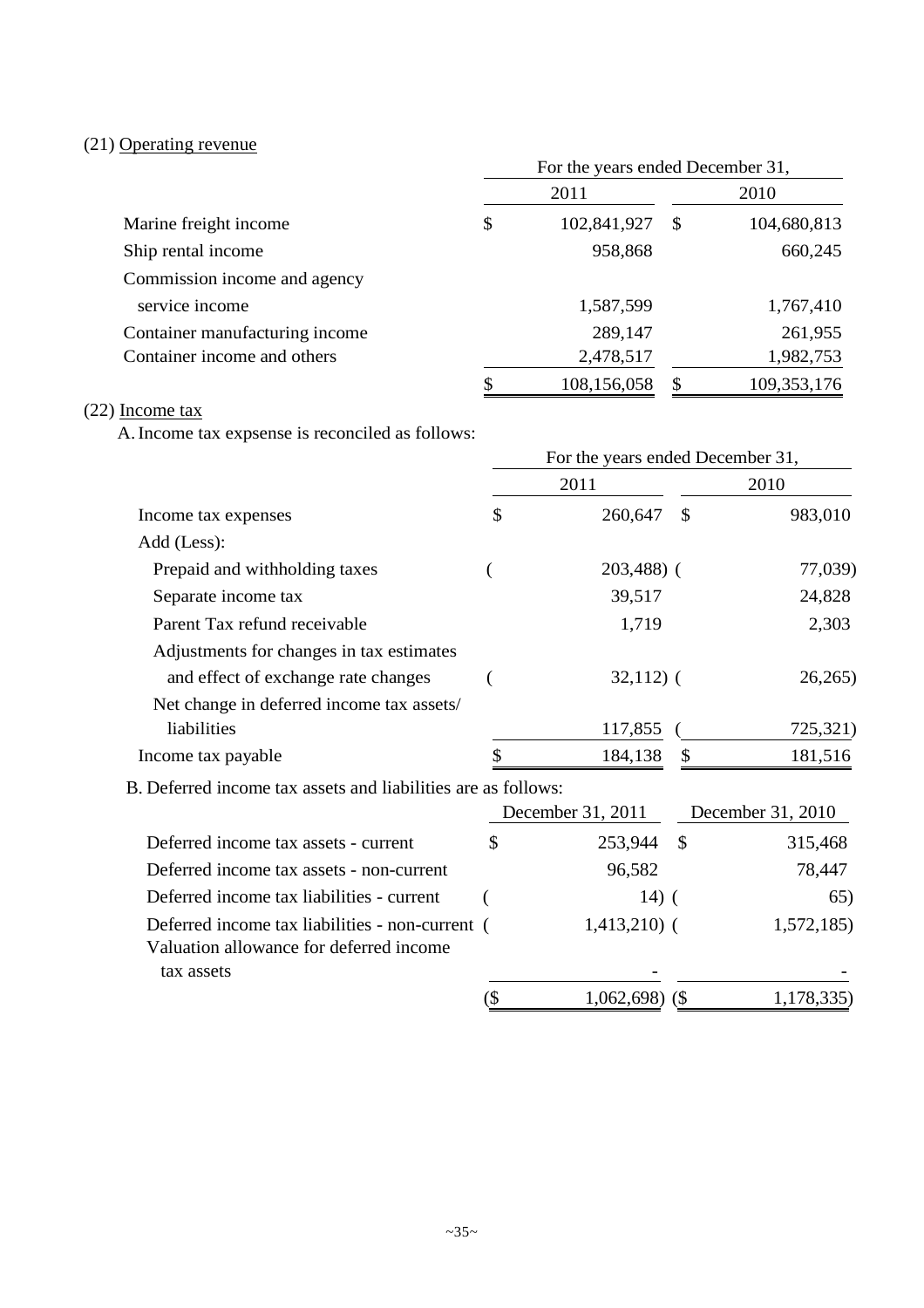|                                            |              | December 31, 2011 |              |                                                   |               | December 31, 2010 |               |               |
|--------------------------------------------|--------------|-------------------|--------------|---------------------------------------------------|---------------|-------------------|---------------|---------------|
|                                            |              | Amount            |              | Tax effect                                        |               | Amount            |               | Tax effect    |
| Current items:                             |              |                   |              |                                                   |               |                   |               |               |
| Bad debts expense                          | $\mathbb{S}$ | 1,937             | $\mathbb{S}$ | 329                                               | $\mathcal{S}$ | 1,766             | $\mathcal{S}$ | 300           |
| Unrealized gain                            |              | $63)$ (           |              | $14)$ (                                           |               | $267)$ (          |               | 65)           |
| Unrealized foreign exchange loss           |              | 28,042            |              | 4,727                                             |               | 43,347            |               | 7,289         |
| Loss on valuation of financial assets      |              | 131,424           |              | 22,342                                            |               | 131,424           |               | 22,342        |
| Bonds issued cost                          |              |                   |              |                                                   |               | 2,874             |               | 489           |
| Property, plant and equipment and others   |              | 383               |              | 65                                                |               |                   |               |               |
| Loss on valuation of financial liabilities |              |                   |              |                                                   |               | 337,501           |               | 57,375        |
| Loss carryforwards                         |              | 1,186,162         |              | 201,648                                           |               | 1,222,605         |               | 207,843       |
| Investment tax credits                     |              |                   |              | 24,833                                            |               |                   |               | 19,830        |
|                                            |              |                   | \$           | 253,930                                           |               |                   | \$            | 315,403       |
| Non-current items:                         |              |                   |              |                                                   |               |                   |               |               |
| Unrealized expense and losses              | \$           | 52,344            | $\mathbb{S}$ | 15,120                                            |               | \$23,101          | $\mathbb{S}$  | 6,759         |
| Pension expense                            |              | 479,144           |              | 81,462                                            |               | 420,674           |               | 71,515        |
| Bonds issued cost                          |              |                   |              |                                                   |               | 1,020             |               | 173           |
| Equity-accounted investment income         |              |                   |              | $(7,936,746)$ (1,354,294) (8,934,533) (1,527,007) |               |                   |               |               |
| Property, plant and equipment and others ( |              |                   |              | $236,197$ ( $58,916$ ( $181,914$ ) (              |               |                   |               | 45,178)       |
|                                            |              |                   |              | (\$1,316,628)                                     |               |                   |               | (\$1,493,738) |

C.Details of temporary differences, loss carryforwards and investment tax credits resulting in deferred income tax assets and liabilities are as follows:

D.The Company is eligible for investment tax credits under the Statute for Upgrading Industry. Details as of December 31, 2011 are as follows:

|                                 |                   |                    | Final year tax  |  |
|---------------------------------|-------------------|--------------------|-----------------|--|
| Qualifying item                 | Total tax credits | Unused tax credits | credits are due |  |
| <b>Significant Public Works</b> | 36,000            | 24,833             | 2015            |  |

E.As of December 31, 2011, losses available to be carried forward were as follows:

|                 |              | Final year losses    |                 |  |               |                 |
|-----------------|--------------|----------------------|-----------------|--|---------------|-----------------|
| Year in which   |              | Unused loss<br>to be |                 |  |               |                 |
| losses incurred | Amount filed |                      | carried forward |  | carryforwards | carried forward |
| 2009            | 2,456,334    |                      | 417.577         |  | 201,648       | 2019            |

F. As of December 31, 2011, the Company's income tax returns through 2009 has been assessed and approved by the Tax Authority.

G. Undistributed retained earnings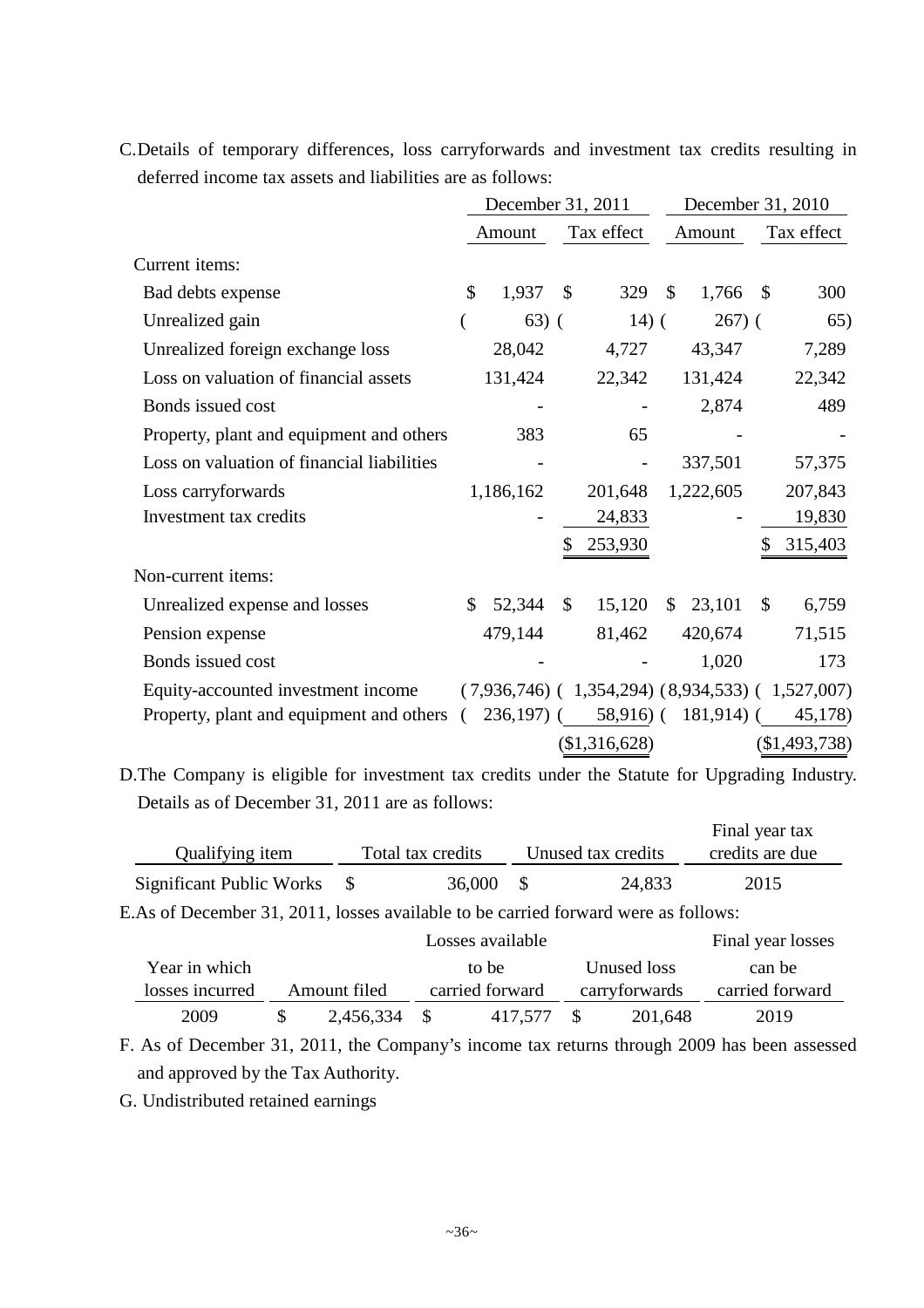|                                       | December 31, 2011 | December 31, 2010 |            |  |
|---------------------------------------|-------------------|-------------------|------------|--|
| Earnings generated in and before 1997 | 5,570,596 \$      |                   | 5,570,596  |  |
| Earnings generated in and after 1998  | 3,291,427         |                   | 17,837,278 |  |
|                                       | 8,862,023         |                   | 23,407,874 |  |

H.As of December 31, 2011 and 2010, the balance of the imputation tax credit account were \$1,013,143 and \$2,509,271, respectively. The creditable tax rate was 14.97% for 2010 and is estimated to be 30.78% for 2011.

(23) (Losses) Earnings per share

|                                                                         |        |                  |                                                  | For the year ended December 31, 2011 |                                  |               |           |
|-------------------------------------------------------------------------|--------|------------------|--------------------------------------------------|--------------------------------------|----------------------------------|---------------|-----------|
|                                                                         |        | Amount           | Weighted-average<br>outstanding<br>common shares |                                      | Losses per share<br>(in dollars) |               |           |
|                                                                         |        | Before tax       | After tax                                        | (in thousands)                       |                                  | Before tax    | After tax |
| Basic EPS                                                               |        |                  |                                                  |                                      |                                  |               |           |
| <b>Consolidated loss</b>                                                | (      | $3,419,155$ (\$) | 3,679,802)                                       | 3,469,771                            | $\left( \text{\$} \right)$       | $0.99)$ (\$   | 1.06)     |
| Minority interest                                                       |        | 545,832          | 587,441                                          |                                      |                                  | 0.16          | 0.17      |
| Consolidated net                                                        |        |                  |                                                  |                                      |                                  |               |           |
| loss                                                                    | (\$    | $2,873,323$ (\$) | 3,092,361)                                       |                                      |                                  | $(0.83)$ (\$) | (0.89)    |
| Dilutive effect of<br>common stock<br>equivalents:<br>Convertible bonds |        | <b>NOTE</b>      | <b>NOTE</b>                                      | <b>NOTE</b>                          |                                  |               |           |
| Dilutive EPS                                                            |        |                  |                                                  |                                      |                                  |               |           |
| Consolidated net<br>loss plus dilatve<br>effect of common               |        |                  |                                                  |                                      |                                  |               |           |
| stock equivalents                                                       | $($ \$ | $2,873,323$ (\$) | 3,092,361)                                       | 3,469,771                            | (                                | $0.83)$ (\$   | (0.89)    |

Note: According to R.O.C. SFAS NO. 24, "Earnings Per Share", the potential common stock should not be considered in calculation of basic earnings per share, due to net loss from continuing operation, which leads to anti-diluted effect.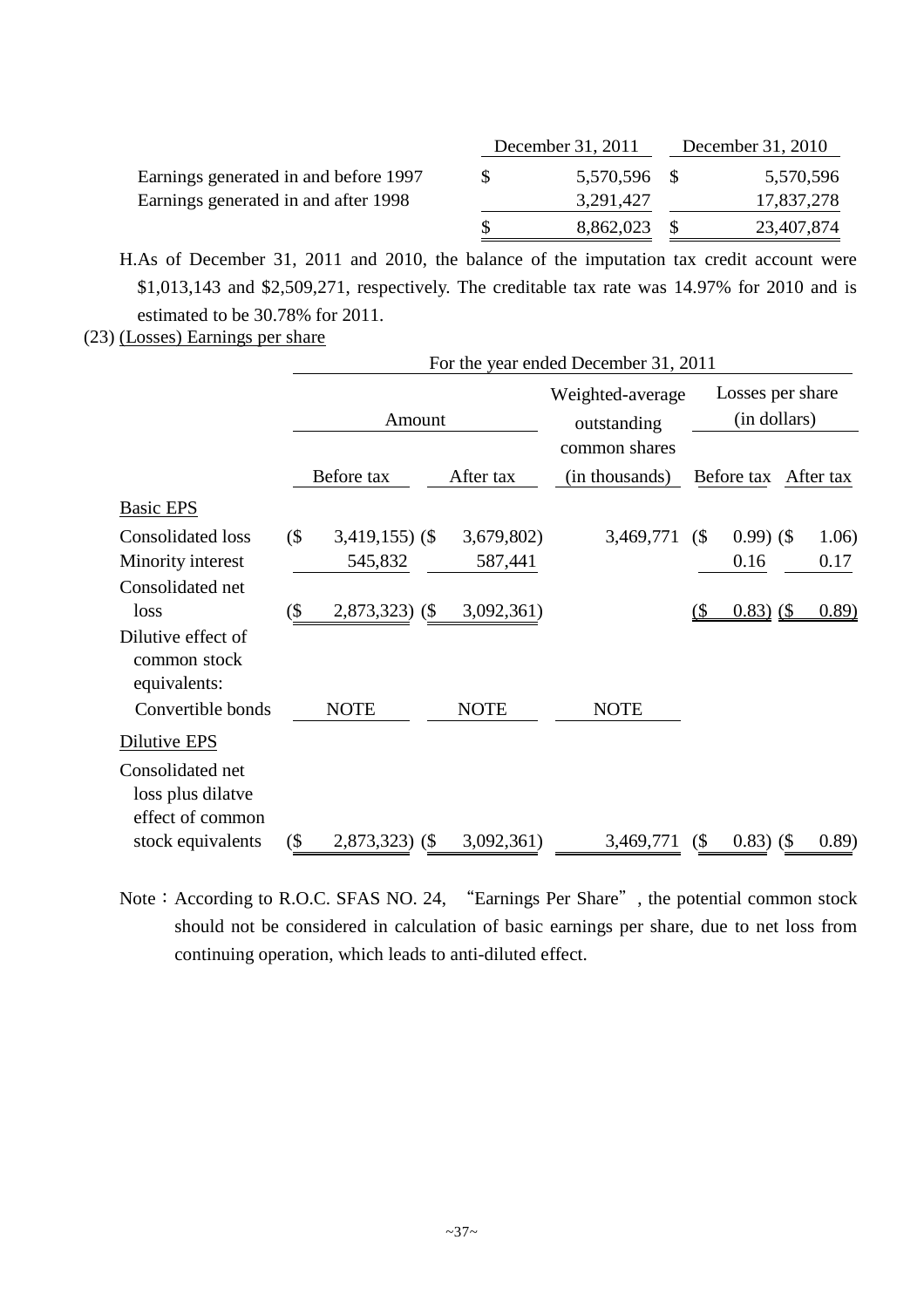|                                                             | For the year ended December 31, 2010 |                 |    |            |                                 |    |                                    |               |           |  |
|-------------------------------------------------------------|--------------------------------------|-----------------|----|------------|---------------------------------|----|------------------------------------|---------------|-----------|--|
|                                                             |                                      | Amount          |    |            | Weighted-average<br>outstanding |    | Earnings per share<br>(in dollars) |               |           |  |
|                                                             |                                      | Before tax      |    | After tax  | common shares<br>(in thousands) |    | Before tax                         |               | After tax |  |
| <b>Basic EPS</b>                                            |                                      |                 |    |            |                                 |    |                                    |               |           |  |
| Consolidated income                                         | \$                                   | 18,755,577      | \$ | 17,772,567 | 3,377,843                       | \$ | 5.55                               | $\mathcal{S}$ | 5.26      |  |
| Minority interest                                           |                                      | $2,751,317$ (   |    | 2,607,116) |                                 |    | 0.81)                              |               | 0.77)     |  |
| Consolidated net                                            |                                      |                 |    |            |                                 |    |                                    |               |           |  |
| income                                                      | \$                                   | 16,004,260      | \$ | 15,165,451 |                                 | \$ | 4.74                               | \$            | 4.49      |  |
| <b>Dilutive EPS</b>                                         |                                      |                 |    |            |                                 |    |                                    |               |           |  |
| Consolidated income                                         |                                      | 18,755,577      |    | 17,772,567 |                                 | \$ | 5.36                               | $\mathcal{S}$ | 5.08      |  |
| Minority interest                                           |                                      | $2,751,317$ ) ( |    | 2,607,116  |                                 |    | 0.78)                              |               | 0.74)     |  |
| Dilutive effect of<br>common stock<br>equivalents:          |                                      |                 |    |            |                                 |    |                                    |               |           |  |
| Convertible bonds<br>Employee profit-                       |                                      | 47,693          |    | 47,693     | 128,225                         |    |                                    |               |           |  |
| sharing                                                     |                                      |                 |    |            | 1,652                           |    |                                    |               |           |  |
| Consolidated net<br>income plus dilatve<br>effect of common |                                      |                 |    |            |                                 |    |                                    |               |           |  |
| stock equivalents                                           |                                      | 16,051,953      | S  | 15,213,144 | 3,507,720                       |    | 4.58                               |               |           |  |

The weighted-average outstanding common shares of 2010 have been adjusted retroactively in proportion to retained earnings capitalized during the years ended December 31, 2010 .

Personnel, depreciation and amortization expenses are summarized as follows:

|                            |                    |  | For the year ended December 31, 2011 |  |           |
|----------------------------|--------------------|--|--------------------------------------|--|-----------|
|                            | Operating cost     |  | Operating expense                    |  | Total     |
| Personnel expenses         |                    |  |                                      |  |           |
| <b>Salaries</b>            | \$<br>1,485,326 \$ |  | 2,406,585 \$                         |  | 3,891,911 |
| Labor and health insurance | 44,388             |  | 229,191                              |  | 273,579   |
| Pension expense            | 203,208            |  | 275,608                              |  | 478,816   |
| <b>Others</b>              | 123,973            |  | 92,266                               |  | 216,239   |
| Depreciation               | 5,149,181          |  | 114,821                              |  | 5,264,002 |
| Amortization               | 248,744            |  | 28,480                               |  | 277,224   |

<sup>(24)</sup> Personnel, depreciation and amortization expenses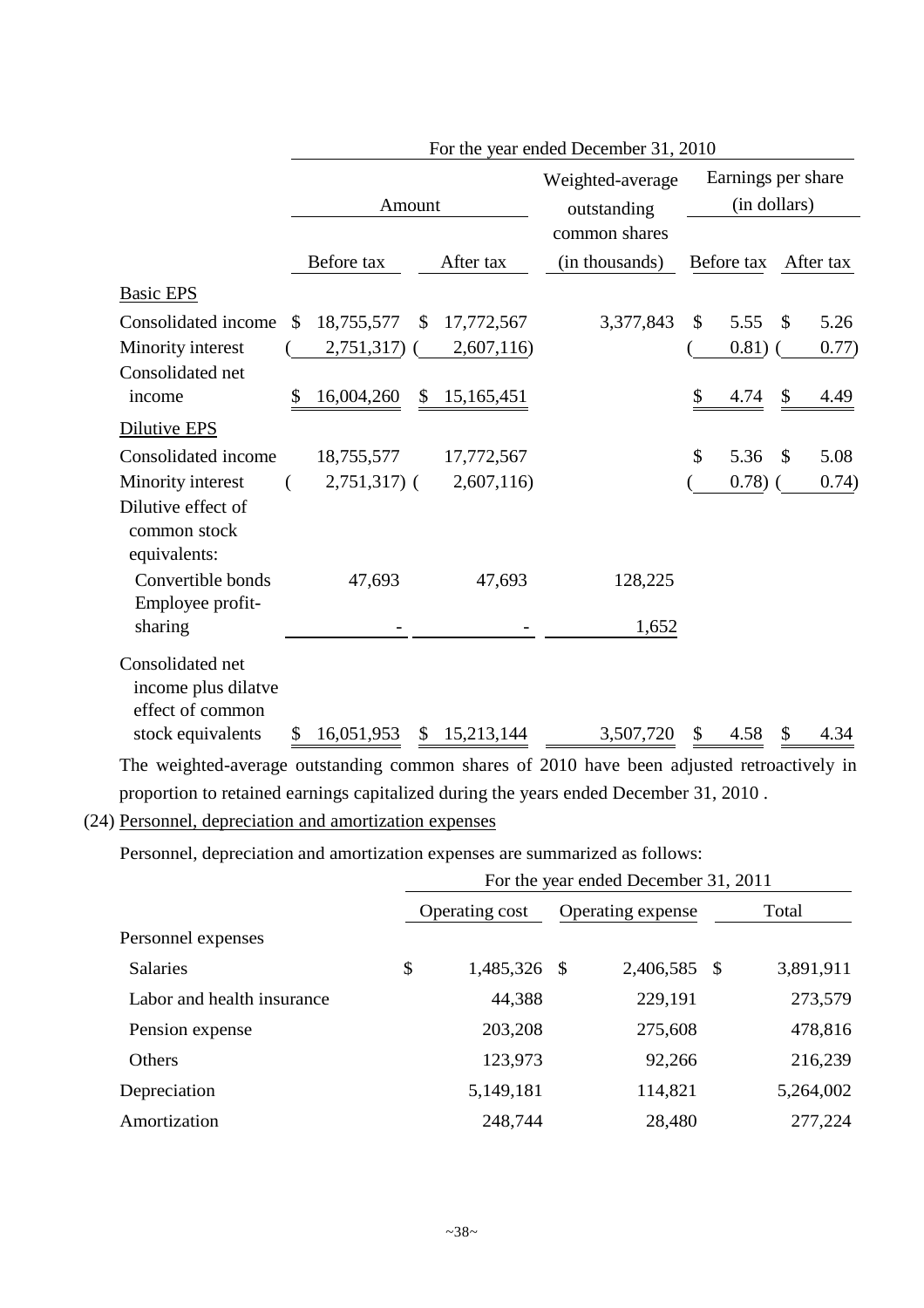|                            | For the year ended December 31, 2010 |                |      |                   |    |           |  |  |  |
|----------------------------|--------------------------------------|----------------|------|-------------------|----|-----------|--|--|--|
|                            |                                      | Operating cost |      | Operating expense |    | Total     |  |  |  |
| Personnel expenses         |                                      |                |      |                   |    |           |  |  |  |
| <b>Salaries</b>            | \$                                   | 1,363,705      | - \$ | 2,518,724         | \$ | 3,882,429 |  |  |  |
| Labor and health insurance |                                      | 34,236         |      | 209,416           |    | 243,652   |  |  |  |
| Pension expense            |                                      | 200,289        |      | 285,637           |    | 485,926   |  |  |  |
| Others                     |                                      | 215,914        |      | 89,569            |    | 305,483   |  |  |  |
| Depreciation               |                                      | 5,237,802      |      | 111,184           |    | 5,348,986 |  |  |  |
| Amortization               |                                      | 276,743        |      | 33,908            |    | 310,651   |  |  |  |

## 5. RELATED PARTY TRANSACTIONS

(1) Names of the related parties and their relationship with the company

| Names of related parties                               | Relationship with the Company                  |
|--------------------------------------------------------|------------------------------------------------|
| Evergreen International S.A. (EIS)                     | Major stockholder of the Company               |
| Evergreen International Storage and Transport          | Investee accounted for under the equity method |
| Corporation (EITC)                                     |                                                |
| EVA Airways Corporation (EVA)                          | Investee accounted for under the equity method |
| Evergreen Security Corporation (ESRC)                  | Investee accounted for under the equity method |
| Charng Yang Development Co., Ltd. (CYD)                | Investee accounted for under the equity method |
| Taipei Port Container Terminal Corporation<br>(TPCT)   | Investee accounted for under the equity method |
| Evergreen International Corporation (EIC)              | Investee of the Company's major stockholder    |
| <b>Evergreen Airline Service Corporation</b><br>(EGAS) | Investee of the Company's major stockholder    |
| Evergreen Marine (Hong Kong) Pte. Ltd.<br>(EGH)        | Investee of the Company's major stockholder    |
| Evergreen Marine (Singapore) Pte. Ltd. (EMS)           | Investee of the Company's major stockholder    |
| Chang Yung-Fa Charity Foundation                       | Its chairman being the Company's director      |
| Chang Yung-Fa Foundation                               | Its chairman being the Company's director      |
| Ningbo Victory Container Co., Ltd. (NVC)               | <b>Investee of Peony</b>                       |
| Qingdao Evergreen Container Storage and                | <b>Investee of Peony</b>                       |
| Transportation Co., Ltd. (QECT)                        |                                                |
| Green Peninsula Agencies SDN. BHD. (GPA)               | <b>Investee of Peony</b>                       |
| Luanta Investment (Netherlands) N.V.                   | <b>Investee of Peony</b>                       |
| (Luanta)                                               |                                                |
| Balsam Investment N. V. (Balsam)                       | <b>Investee of Peony</b>                       |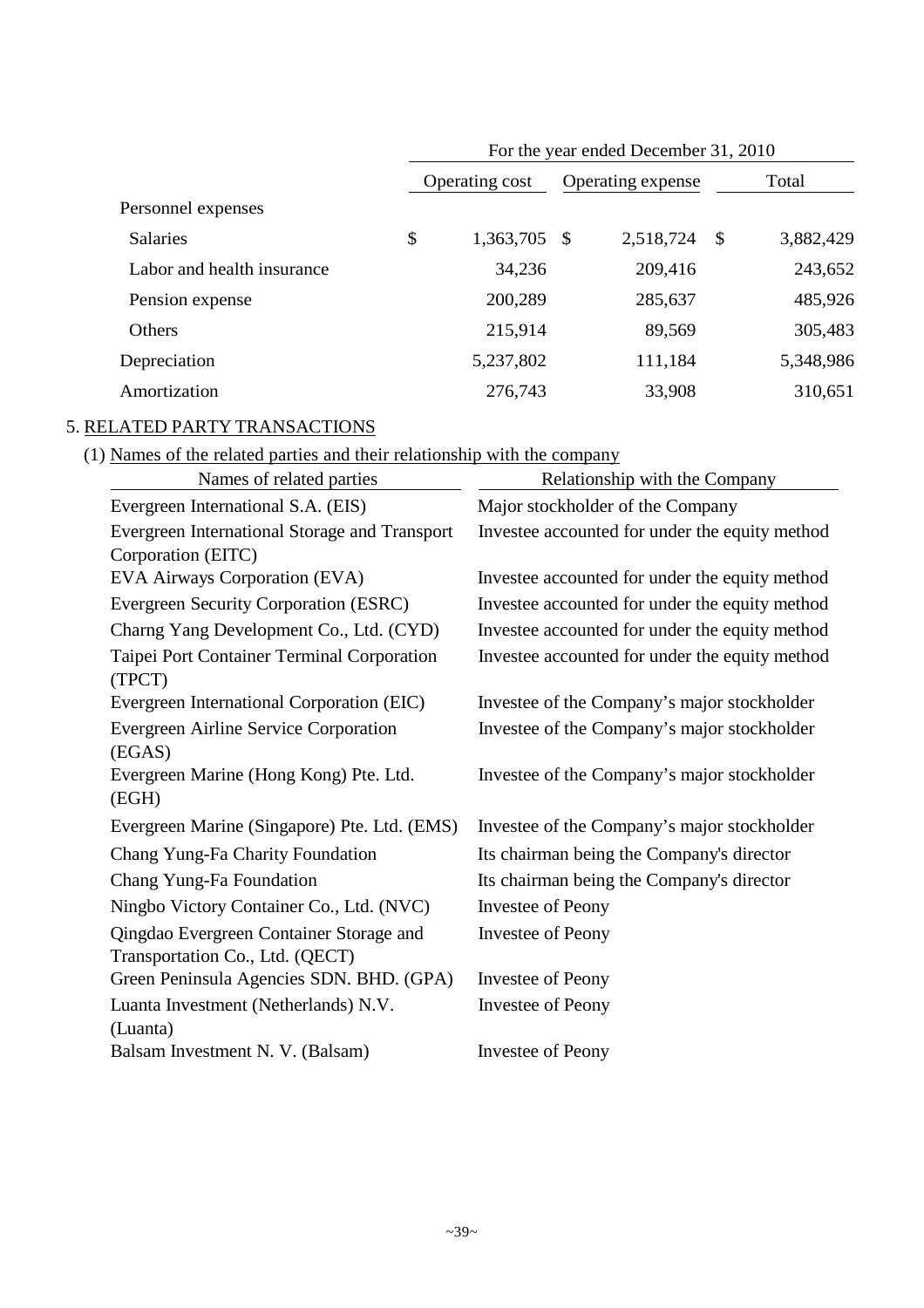| Names of related parties                     | Relationship with the Company                 |
|----------------------------------------------|-----------------------------------------------|
| Evergreen Shipping Agency Co.(U.A.E)         | Investee of Peony                             |
| LLC(UAE)                                     | (Acquisition of in December, 2011)            |
| Evergreen Container Terminal (Thailand) Ltd. | Investee of Peony                             |
| (ECTT)                                       | (Disposal of in March, 2011)                  |
| Colon Container Terminal S.A. (CCT)          | Investee of Peony                             |
| Taranto Container Terminal S.p.A. (TCT)      | Investee of Luanta                            |
| Italia Marittima S.p.A.(ITS)                 | <b>Investee of Balsam</b>                     |
| Gaining Enterprise S.A. (GESA)               | Investee of EITC                              |
| Seaside Transportation Service LLC. (STS)    | Investee of ISLAND with significant influence |
| Sinotrans Group Shenzhen Co. (SGSC)          | Investee of SGTC with significant influence   |

## (2) Significant transactions and balances with related parties

# A. Operating revenues from related parties

|             |                 |                |               | For the years ended December 31, |                |  |  |  |
|-------------|-----------------|----------------|---------------|----------------------------------|----------------|--|--|--|
|             | 2011            |                |               | 2010                             |                |  |  |  |
|             |                 | % of Total     |               |                                  | % of Total     |  |  |  |
|             |                 | Operating      |               |                                  | Operating      |  |  |  |
|             | Amount          | Revenues       |               | Amount                           | Revenues       |  |  |  |
| EIC         | \$<br>1,905,287 | $\overline{2}$ | $\frac{1}{2}$ | 1,831,264                        | 2              |  |  |  |
| <b>EITC</b> | 91,125          |                |               | 94,864                           |                |  |  |  |
| <b>EIS</b>  | 140,052         |                |               | 267,962                          |                |  |  |  |
| <b>EGH</b>  | 447,607         |                |               | 445,124                          |                |  |  |  |
| <b>ITS</b>  | 614,043         |                |               | 582,953                          |                |  |  |  |
| <b>EMS</b>  | 860,756         |                |               | 803,694                          |                |  |  |  |
| <b>STS</b>  | 132,163         |                |               | 116,745                          |                |  |  |  |
| <b>GESA</b> | 31,026          |                |               | 28,510                           |                |  |  |  |
| Others      |                 |                |               | 27                               |                |  |  |  |
|             | 4,222,059       | 4              | \$            | 4,171,143                        | $\overline{4}$ |  |  |  |

The business terms on which the Group transacts with related parties are of no difference from those with non-related parties.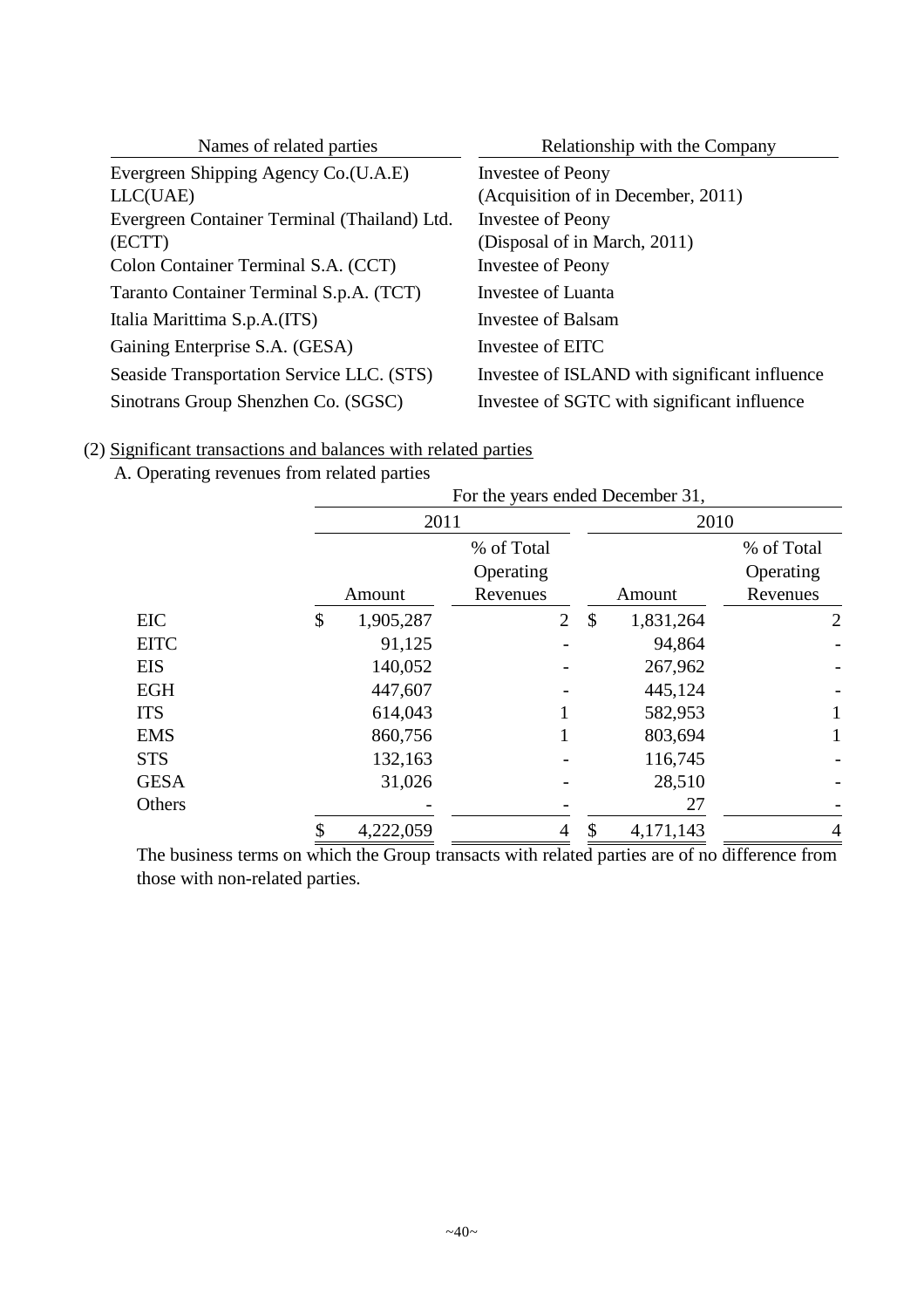|             |               | For the years ended December 31, |                 |                |  |  |  |
|-------------|---------------|----------------------------------|-----------------|----------------|--|--|--|
|             | 2011          |                                  | 2010            |                |  |  |  |
|             |               | % of Total                       |                 | % of Total     |  |  |  |
|             |               | Operating                        |                 | Operating      |  |  |  |
|             |               | Costs and                        |                 | Costs and      |  |  |  |
|             | Amount        | Expenses                         | Amount          | Expenses       |  |  |  |
| <b>EITC</b> | \$<br>551,703 |                                  | \$<br>776,310   |                |  |  |  |
| EIC         | 621,673       | 1                                | 619,523         |                |  |  |  |
| <b>ESRC</b> | 45,174        |                                  | 46,718          |                |  |  |  |
| <b>TPCT</b> | 77,080        |                                  | 56,697          |                |  |  |  |
| <b>GESA</b> | 1,552,673     | 2                                | 1,660,616       | $\overline{2}$ |  |  |  |
| <b>EIS</b>  | 939,662       | 1                                | 670,705         |                |  |  |  |
| <b>EGH</b>  | 964,448       | 1                                | 1,096,348       | 1              |  |  |  |
| <b>ITS</b>  | 546,142       |                                  | 9,443           |                |  |  |  |
| <b>EMS</b>  | 515,969       |                                  |                 |                |  |  |  |
| Others      | 5,761         |                                  | 5,456           |                |  |  |  |
|             | 5,820,285     | 5                                | 4,941,816<br>\$ | 5              |  |  |  |

## B. Expenditures on services rendered by related parties

The business terms on which the Group transacts with related parties are of no difference from those with non-related parties.

## C. Asset transactions

a) Acquisitions of property, plant and equipment

|                   |                  | For the years ended December 31, |      |
|-------------------|------------------|----------------------------------|------|
|                   | Items            | 2011                             | 2010 |
| EIC               | Office equipment | \$<br>3,351                      | 274  |
| <b>EITC</b>       | Vessel-PRMT      | 502,254                          |      |
| $^{\prime\prime}$ | Vessel-PRBT      | 492,993                          |      |
| $^{\prime\prime}$ | Vessel-PRSP      | 470,324                          |      |
|                   |                  | 1,468,922                        | 274  |

b) Disposal of property, plant and equipment

|                   |                                 |          | For the years ended December 31, |               |       |      |          |
|-------------------|---------------------------------|----------|----------------------------------|---------------|-------|------|----------|
|                   |                                 |          | 2011                             |               |       | 2010 |          |
|                   |                                 |          | Gain on                          |               |       |      | Gain on  |
|                   | Item                            | Price    | disposal                         |               | Price |      | disposal |
| <b>EVA</b>        | Office equipment                | \$1,626  | \$<br>$\overline{\phantom{0}}$   | $\mathcal{S}$ | -     | \$   |          |
| <b>EITC</b>       | Office equipment                | 32       | 32                               |               |       |      |          |
| $^{\prime\prime}$ | Loading and unloading equipment | 9,666    | 9,644                            |               |       |      |          |
|                   | Computer and communication      |          |                                  |               |       |      |          |
| "                 | equipment                       | 163      | 21                               |               |       |      |          |
| Chang Yung-       |                                 |          |                                  |               |       |      |          |
| Fa Charity        | Transportation equipment -      |          |                                  |               |       |      |          |
| Foundation        | containers                      |          |                                  |               | 88    |      | 82       |
|                   |                                 | \$11,487 | \$9,697                          | S             | 88    | S    | 82       |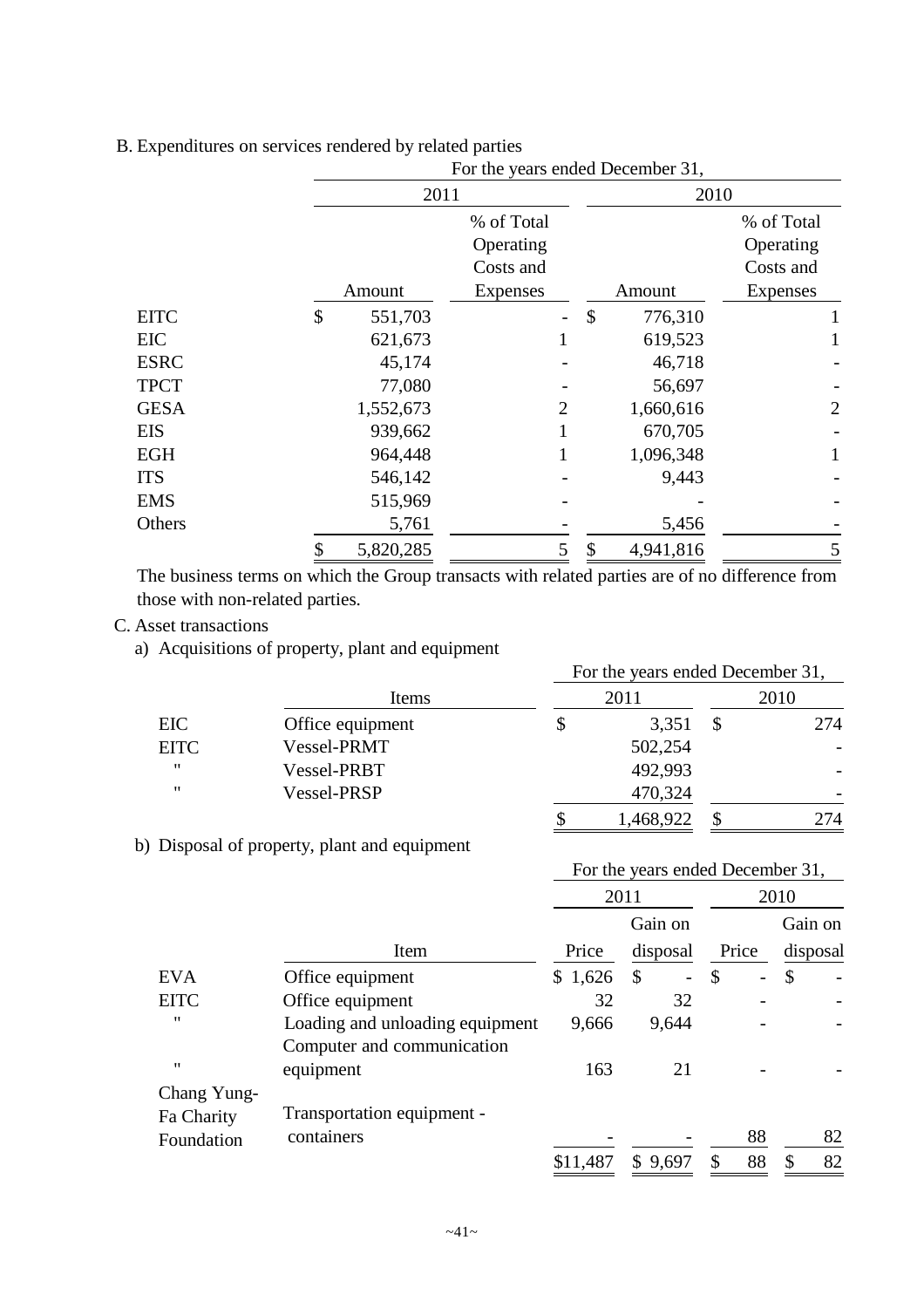## D.Lease

a) Rental income (recorded as non-operating income and gains) generated from the operating premises and parking lots leased to the related parties are as follows:

|                           |                 |              | For the years ended December 31, |              |               |
|---------------------------|-----------------|--------------|----------------------------------|--------------|---------------|
|                           |                 |              | 2011                             |              | 2010          |
|                           | Leasehold       |              | % of Total                       |              | % of Total    |
|                           | Property        | Amount       | <b>Rental Income</b>             | Amount       | Rental Income |
| <b>EIC</b>                | Office building | \$<br>95,040 | 80                               | \$<br>94,708 | 78            |
| "                         | Vehicles        | 1,056        |                                  | 1,122        |               |
| <b>EVA</b>                | Office building | 1,595        |                                  | 497          |               |
| <b>ESRC</b>               | Parking lots    | 96           |                                  | 92           |               |
| Chang Yung-<br>Fa Charity |                 |              |                                  |              |               |
| Foundation                | Office building | 218          |                                  | 208          |               |
|                           |                 | \$<br>98,005 | 82                               | \$<br>96,627 | 79            |

b) Rental expense (recorded as general and administrative expenses) incurred for operating premises and parking lots leased from the related parties are as follows:

|            |                  |              | For the years ended December 31, |               |        |                 |
|------------|------------------|--------------|----------------------------------|---------------|--------|-----------------|
|            |                  | 2011         |                                  |               | 2010   |                 |
|            |                  |              | % of Total                       |               |        | % of Total      |
|            | Leasehold        |              | Rental                           |               |        | Rental          |
|            | Property         | Amount       | <b>Expenses</b>                  |               | Amount | <b>Expenses</b> |
| EIC        | Office buildings | \$<br>43,456 | 99                               | $\mathcal{S}$ | 43,047 | 99              |
| <b>EVA</b> | Office buildings |              |                                  |               |        |                 |
|            | &Parking lots    | 53           |                                  |               | 221    |                 |
|            |                  | 43,509       | 100                              |               | 43,268 | 100             |

c) Rental expense incurred for the vessels and slot lease from the related parties are recorded as direct operating costs. Details are set forth below:

|             |               | For the years ended December 31, |                 |                 |
|-------------|---------------|----------------------------------|-----------------|-----------------|
|             | 2011          |                                  | 2010            |                 |
|             |               | % of Total                       |                 | % of Total      |
|             |               | Charter and                      |                 | Charter and     |
|             |               | Slottage                         |                 | Slottage        |
|             | Amount        | <b>Expenses</b>                  | Amount          | <b>Expenses</b> |
| EITC        | \$<br>369,925 | 8                                | \$<br>603,087   | 17              |
| <b>GESA</b> | 1,552,673     | 35                               | 1,660,616       | 46              |
| EIS         | 939,662       | 21                               | 670,705         | 19              |
| <b>ITS</b>  | 546,142       | 12                               | 9,443           |                 |
| EMS         | 515,969       | 11                               |                 |                 |
| EGH         | 4,232         |                                  | 4,785           |                 |
|             | 3,928,603     | 87                               | \$<br>2,948,636 | 82              |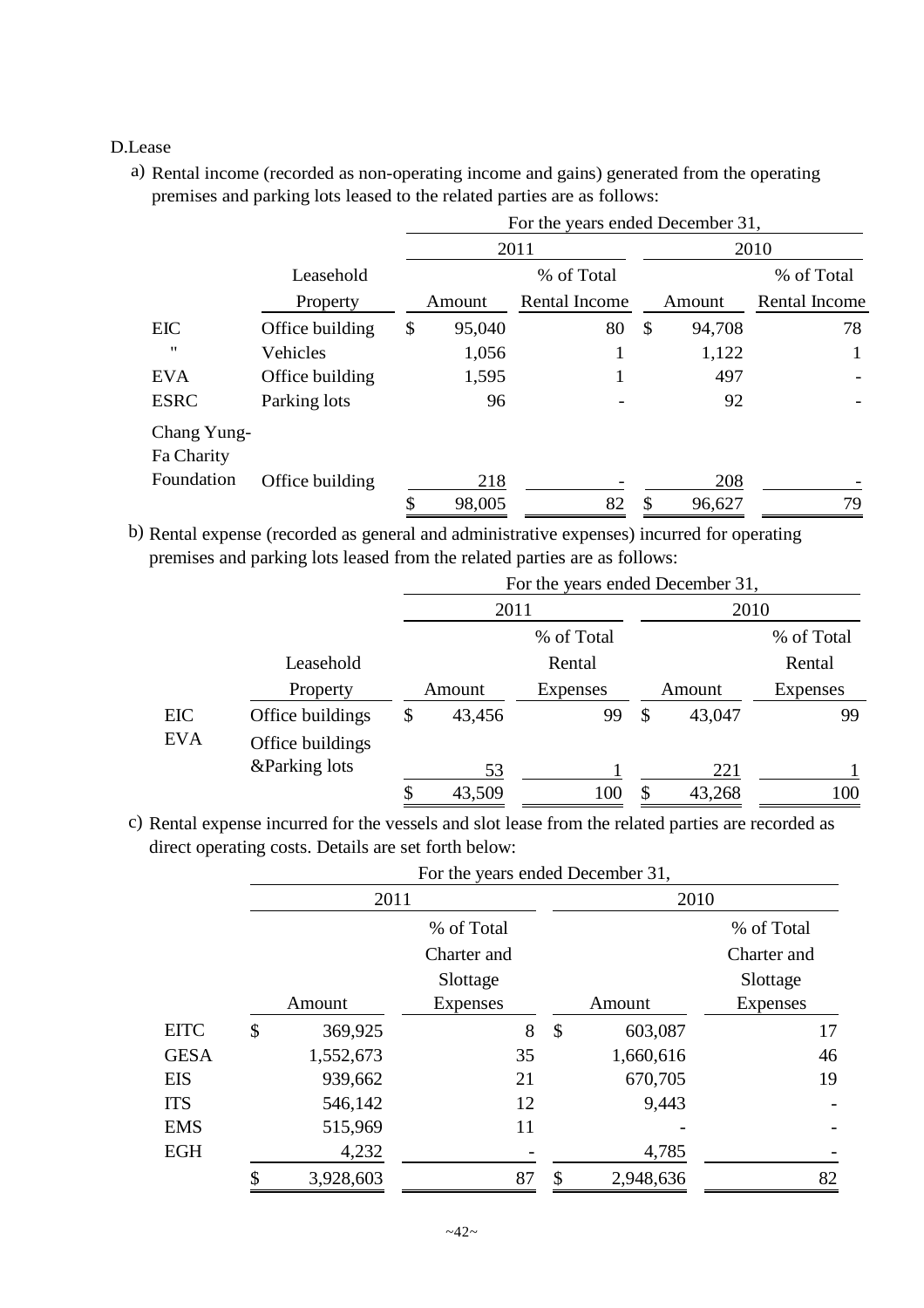## E.Receivables from and payables to related parties

The receivables from and payables to related parties bear no interest, and are set forth as follows:

|                         |               | December 31, 2011 |                |                           | December 31, 2010 |                |
|-------------------------|---------------|-------------------|----------------|---------------------------|-------------------|----------------|
|                         |               |                   | % of           |                           |                   | % of           |
|                         |               |                   | Account        |                           |                   | Account        |
| Accounts receivable     |               | Amount            | <b>Balance</b> |                           | Amount            | <b>Balance</b> |
| <b>EIC</b>              | \$            | 72,796            | $\overline{2}$ | \$                        | 115,167           | 1              |
| <b>EITC</b>             |               | 22,889            |                |                           | 22,062            |                |
| <b>ITS</b>              |               | 22,549            |                |                           | 48,207            | 1              |
| <b>EMS</b>              |               | 11,120            |                |                           | 100,207           | 1              |
| Others                  |               | 13,171            |                |                           | 12,042            |                |
|                         | \$            | 142,525           | $\overline{2}$ | \$                        | 297,685           | $\mathfrak{Z}$ |
|                         |               | December 31, 2011 |                |                           | December 31, 2010 |                |
|                         |               |                   | % of           |                           |                   | $%$ of         |
|                         |               |                   | Account        |                           |                   | Account        |
| Other receivables       |               | Amount            | <b>Balance</b> |                           | Amount            | <b>Balance</b> |
| EIC                     | \$            | 71,416            | 3              | \$                        | 62,237            | 3              |
| Luanta                  |               | 442,114           | 19             |                           | 372,866           | 21             |
| <b>EIS</b>              |               | 70,679            | 3              |                           | 1,041             |                |
| Others                  |               | 7,131             |                |                           | 97,946            | 6              |
|                         | \$            | 591,340           | 25             | \$                        | 534,090           | 30             |
|                         |               |                   |                |                           |                   |                |
|                         |               | December 31, 2011 |                |                           | December 31, 2010 |                |
|                         |               |                   | $%$ of         |                           |                   | $%$ of         |
|                         |               |                   | Account        |                           |                   | Account        |
| <b>Accounts Payable</b> |               | Amount            | <b>Balance</b> |                           | Amount            | <b>Balance</b> |
| EIC                     | $\mathcal{S}$ | 30,148            | $\mathbf{1}$   | $\mathcal{S}$             | 34,509            | 1              |
| <b>EITC</b>             |               | 10,727            |                |                           | 12,208            |                |
| <b>ITS</b>              |               | 201,663           | 4              |                           | 31,110            | 1              |
| <b>EIS</b>              |               | 7,610             |                |                           | 19,341            |                |
| <b>EMS</b>              |               | 31,503            | 1              |                           | 22,680            | $\mathbf{1}$   |
| <b>EGH</b>              |               | 1,416             |                |                           | 10,645            |                |
| Others                  |               | 4,471             |                |                           | 4,535             |                |
|                         | \$            | 287,538           | 6              | $\$\,$                    | 135,028           | $\mathfrak{Z}$ |
|                         |               | December 31, 2011 |                |                           | December 31, 2010 |                |
|                         |               |                   | % of           |                           |                   | $%$ of         |
|                         |               |                   | Account        |                           |                   | Account        |
| <b>Other Payables</b>   |               | Amount            | <b>Balance</b> |                           | Amount            | <b>Balance</b> |
| EIS                     | \$            | 103,208           | 9              | $\boldsymbol{\mathsf{S}}$ | 103,162           | 11             |
| <b>ITS</b>              |               | 45,415            | $\mathfrak{Z}$ |                           | 58,254            | 6              |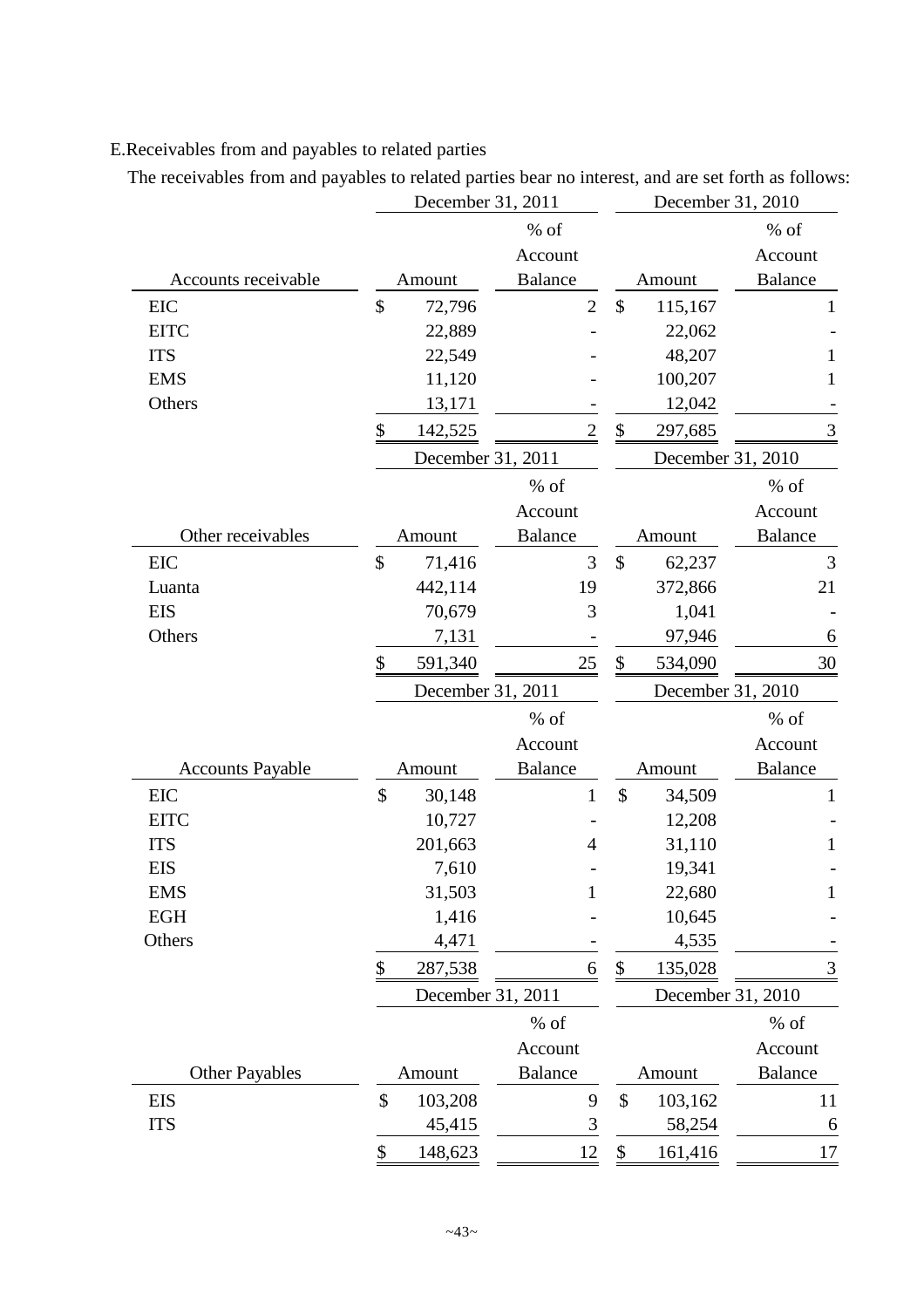(3) Endorsements and guarantees for related parties

Endorsements and guarantees provided for its related parties are as follows:

|               | December 31, 2011 |            | December 31, 2010 |
|---------------|-------------------|------------|-------------------|
| <b>Balsam</b> | <b>USD</b>        | 49,000 USD | 49,000            |
| <b>CCT</b>    | <b>USD</b>        | 9,600 USD  | 9,600             |
| <b>TCT</b>    | <b>USD</b>        | 23,025 USD | 20,772            |

- (4) Significant contracts with related parties
	- A.The Company entered into an agreement with EIC for consulting services on business management, computer information, and shipping affairs. Except for payments made on behalf of the Company which are charged on actual amounts, the remaining fees are charged on an hourly basis or by cost plus method. The contract took effect on July 1, 1996 and will remain effective unless terminated.
	- B.The Company entered into an agreement with EIC for services, such as cargo-forwarding and freight-collecting. As of December 31, 2011 and 2010, the receivables were \$71,856 and \$61,904, respectively. The contract has been effective since 2002.
	- C.The Company entered into an agreement with ESRC for security service in the Taipei office, the Kaohsiung office, and the Kaohsiung container yards. The monthly service fees were \$940 for Taipei and \$1,614 for Kaohsiung.
	- D.The Group entered into agency agreements with its related parties to manage petty cash required by their vessels, and payments of Taiwanese crew salaries and insurance premiums. The transactions are recorded as "temporary debits". As of December 31, 2011 and 2010, the debit balances of the account are as follows:

|             | December 31, 2011 | December 31, 2010 |
|-------------|-------------------|-------------------|
| <b>EMS</b>  | \$<br>10,436      | \$<br>9,983       |
| <b>GESA</b> | 7,345             | 8,920             |
| EIS         | 3,468             | 2,734             |
| <b>EGH</b>  | 4,308             | 3,821             |
|             | \$<br>25,557      | 25,458            |

E.The Group entered into agency agreements with its related parties, whereby the related parties act as the Group's overseas agents to deal with foreign port formalities, such as arrival and departure of the Group's ships, cargo stevedoring and forwarding, freight collection, and payment of expenses incurred in foreign ports. The transactions are recorded as "agent accounts in other assets (liabilities) - current ". As of December 31, 2011 and 2010, the debit balances of the accounts are as follows:

|     | December 31, 2011 |        | December 31, 2010 |         |
|-----|-------------------|--------|-------------------|---------|
| EIC |                   | 43,760 |                   | 376,262 |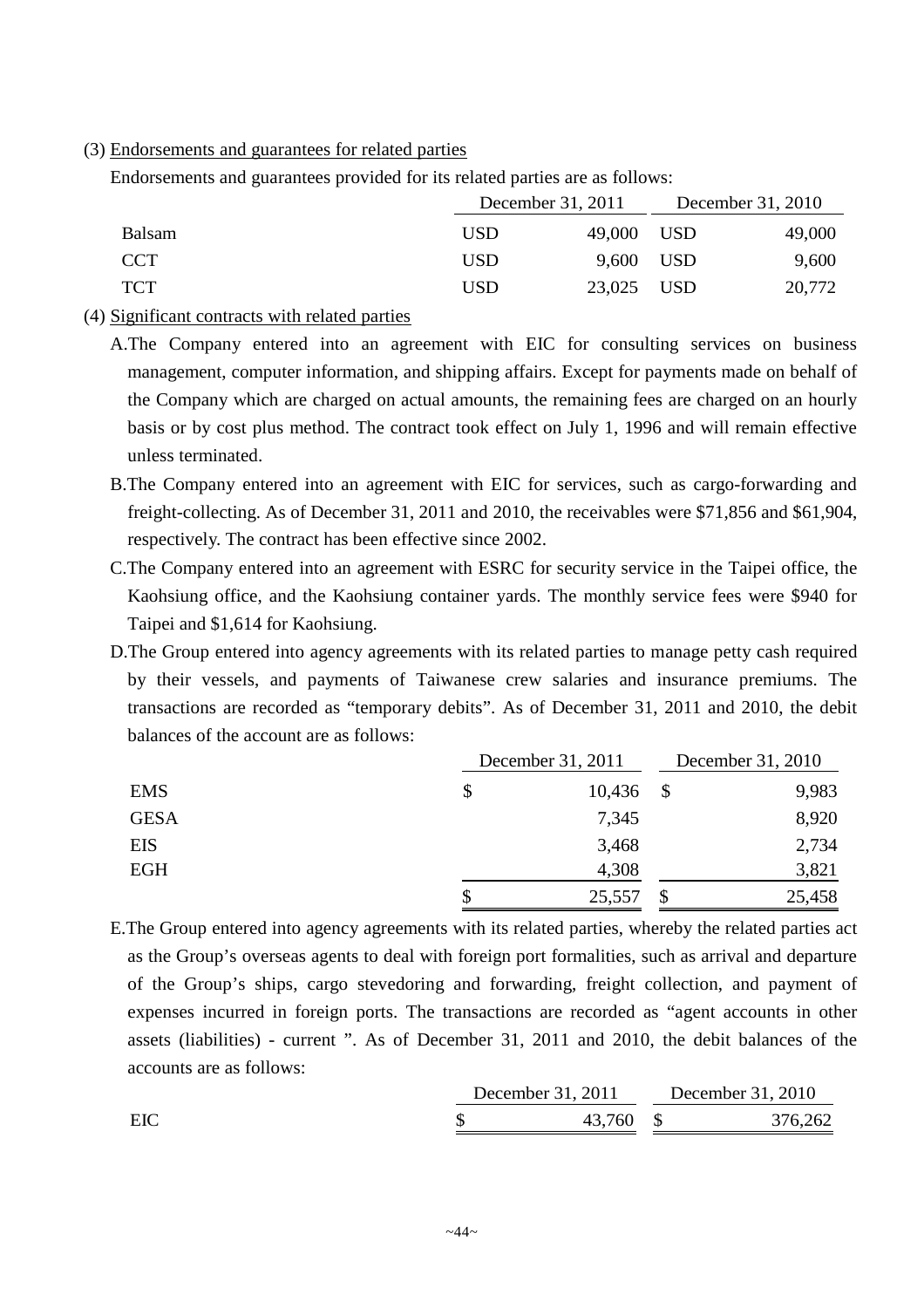- F. Temporary accounts, between the Group and Evergreen International S.A., Gaining Enterprise S.A., Italia Marittima S.p.A., Evergreen Marine (Hong Kong) Ltd. and Evergreen Marine (Singapore) Pte. Ltd. incurred due to foreign port formalities and pier rental expenses are recognized as "other current assets (liabilities)" in agency reciprocal accounts. Details of the balance as of December 31, 2011 and 2010 are as follows:
	- a) Debit balance of agency reciprocal accounts

|                                                 | December 31, 2011 |               | December 31, 2010 |
|-------------------------------------------------|-------------------|---------------|-------------------|
| <b>EIS</b>                                      | \$<br>1,020,814   | $\mathcal{S}$ | 135,877           |
| <b>ITS</b>                                      | 94,018            |               | 86,798            |
| <b>GESA</b>                                     | 20,853            |               | 27,908            |
|                                                 | \$<br>1,135,685   | \$            | 250,583           |
| b) Credit balance of agency reciprocal accounts |                   |               |                   |
|                                                 | December 31, 2011 |               | December 31, 2010 |
| <b>EGH</b>                                      | \$<br>178,794     | $\mathcal{S}$ | 125,854           |
| <b>EMS</b>                                      | 50,703            |               | 326,920           |
|                                                 | \$<br>229,497     | \$            | 452,774           |

G.The Company has been commissioned by its related parties to manage their vessel affairs. The management fees are charged monthly and are recorded as operating revenues. Details of the management fees recognized for the years ended December 31, 2011 and 2010 are as follows:

|             | For the years ended December 31, |                           |         |
|-------------|----------------------------------|---------------------------|---------|
|             | 2011                             |                           | 2010    |
| <b>EITC</b> | \$<br>85,711                     | $\boldsymbol{\mathsf{S}}$ | 89,595  |
| <b>EIS</b>  | 54,520                           |                           | 49,054  |
| <b>EMS</b>  | 29,423                           |                           | 30,916  |
| <b>GESA</b> | 23,088                           |                           | 20,937  |
| <b>EGH</b>  | 21,243                           |                           | 19,405  |
| <b>ITS</b>  | 9,073                            |                           | 8,426   |
|             | \$<br>223,058                    | \$                        | 218,333 |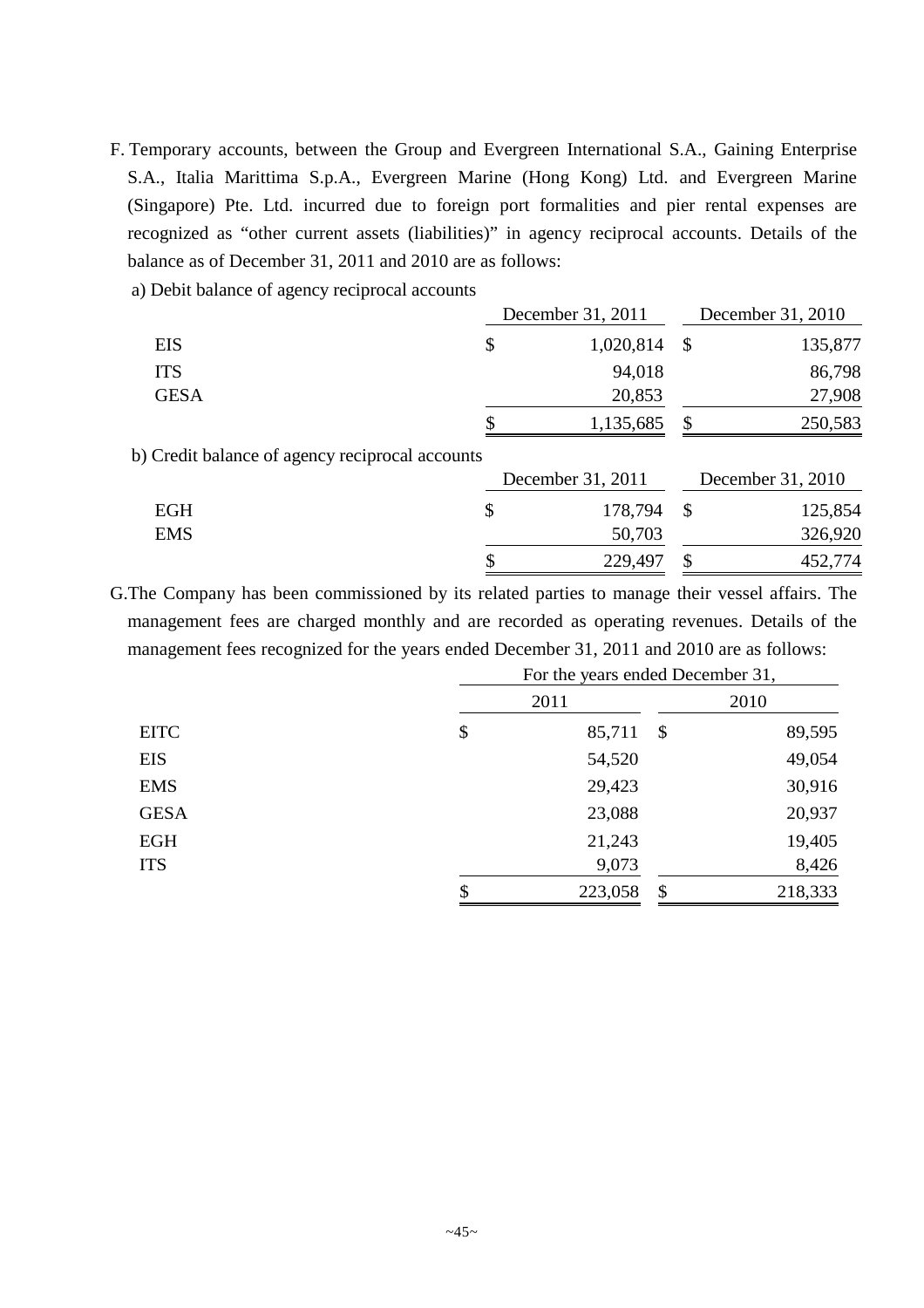|  |  |  | (5) Disclosure of managements salaries, bonuses and allowance |  |  |  |  |  |
|--|--|--|---------------------------------------------------------------|--|--|--|--|--|
|--|--|--|---------------------------------------------------------------|--|--|--|--|--|

|                                                                                   |               |               | For the years ended December 31, |  |  |
|-----------------------------------------------------------------------------------|---------------|---------------|----------------------------------|--|--|
|                                                                                   | 2011          |               | 2010                             |  |  |
| Salary and bonuses                                                                | \$<br>128,837 | <sup>\$</sup> | 125,062                          |  |  |
| Administrative fees<br>Directors' and supervisors'<br>remuneration and employees' | 3,635         |               | 6,018                            |  |  |
| bonuses                                                                           | 3,510         |               | 59,134                           |  |  |
|                                                                                   | 135,982       |               | 190,214                          |  |  |

A.Salaries and bonuses includes salaries, premiums, pensions, severance pay, bonuses, and incentives.

B.Administrative fees include travel allowances, discretionary allowances, stipends, and provision of vehicles and housing, etc.

C.Employees' bonuses and directors' and supervisors' remuneration is estimated in income statement in this period.

(6) As a means to give back to society, the Company sponsored charities for the public good and donated \$50,000 to Chang Yung-Fa Foundation in 2010.

## 6. PLEDGED ASSETS

The Group's assets pledged as collateral as of December 31, 2011 and 2010 are as follows:

|                                            | Book value                          |                           |            |                    |
|--------------------------------------------|-------------------------------------|---------------------------|------------|--------------------|
| Pledged assets                             | December 31, 2011 December 31, 2010 |                           |            | Purpose            |
| <b>Restricted assets</b>                   |                                     |                           |            | Performance        |
| - Time deposits                            | \$<br>520,132                       | $\boldsymbol{\mathsf{S}}$ | 561,663    | guarantee          |
| Refundable deposits                        |                                     |                           |            |                    |
| - Time deposits                            | 2,000                               |                           | 2,000      | $^{\prime\prime}$  |
| Property, plant and equipment              |                                     |                           |            |                    |
| -Land                                      | 1,800,093                           |                           | 1,800,093  | Long-term          |
| -Buildings                                 | 813,889                             |                           | 839,659    | loan               |
| -Loading and unloading equipment           | 1,337,866                           |                           | 2,349,818  | $^{\prime\prime}$  |
| -Ships                                     | 13,362,686                          |                           | 12,840,771 | $^{\prime\prime}$  |
| -Transportation equipment                  | 1,642,626                           |                           | 1,477,864  | $^{\prime\prime}$  |
| Financial assets carried at cost           |                                     |                           |            |                    |
| -Classic Outlook Investment Ltd.           |                                     |                           | 2,987,135  | $^{\prime\prime}$  |
| -Everup Profits Ltd.                       |                                     |                           | 7          | $^{\prime\prime}$  |
| long-term equity investments accounted for |                                     |                           |            | Exchange           |
| under the equity method -EITC              | 1,631,851                           |                           | 1,670,471  | corporate bonds    |
|                                            | \$<br>21, 111, 143                  | \$                        | 24,529,481 | payable as subject |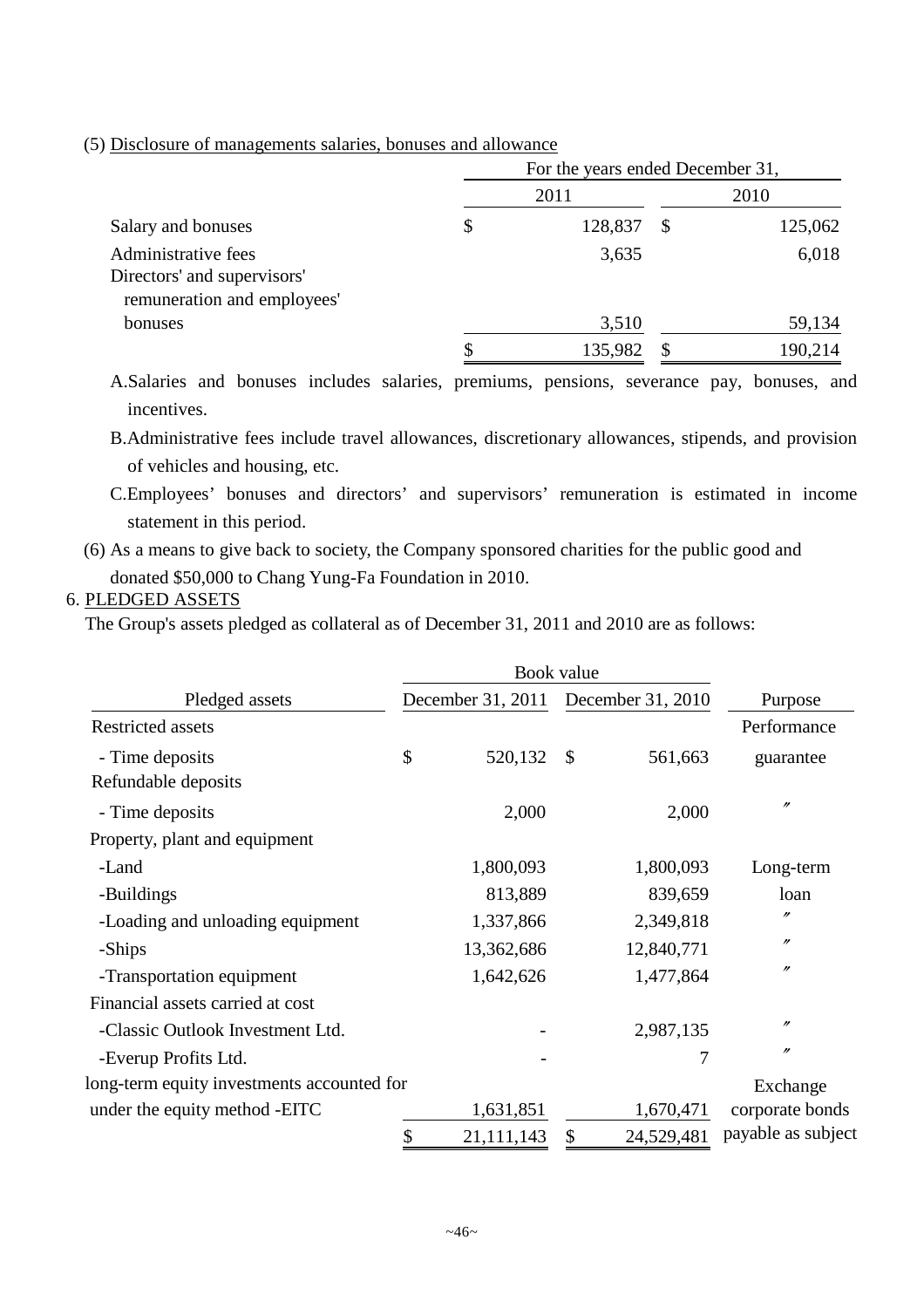### 7. COMMITMENTS AND CONTINGENT LIABILITIES

- A. As of December 31, 2011, the Company had delegated Deutsche Bank to issue Letter of Certificate amounting to USD 5,000.
- B. As for the list and amount of the Group's endorsement and guarantee, please refer to Notes 5, Related Party Transaction.
- C. A former stockholder of the Company sold some of its shares through issuance of global depository receipts (GDRs). The issuance of GDRs was approved by the SEC on June 19, 1996 as per Letter (85) Tai-Cai-Zheng (1) No. 35410. On August 2, 1996, the GDRs were approved by the UK governing authority to be listed on the London Stock Exchange and were issued in Asia, Europe and the US. The initial number of units issued was 5,449,592, representing 54,495,920 shares of the Company's common stock at \$50.50 (in dollars) per share, and the number of supplementary units issued was 817,438. In total, the number of units issued was 6,267,030, representing 62,670,300 shares of the Company's common stock at \$50.50 (in dollars) per share, and the GDRs issued amounted to USD115,000. Another 2,085,856 units, representing 20,858,634 shares of the Company's common stock, were issued during the period from 1997 to December 31, 2011. As of December 31, 2011, 7,975,440 units were redeemed and 377,446 units were outstanding, representing 3,774,534 shares of the Company's common stock.
- D. As of December 31, 2011, the long-term and medium-term loan facilities granted by the financial institutions with the resolution from the Board of Directors to finance the Company's purchase of new containers and general working capital requirement amounted to \$39,361,699 and the unutilized credits was \$16,642,398.
- E. As of December 31, 2011, the estimated amount of charter expense in the following years under long-term contracts is set forth as follows:

| Year          |            | Amount  |
|---------------|------------|---------|
| within 1 year | <b>USD</b> | 208,982 |
| $1 - 2$ years |            | 117,104 |
| $2~3$ years   |            | 53,838  |
| $3 - 4$ years |            | 51,036  |
| $4-5$ years   |            | 38,111  |
| over 5 years  |            | 82,794  |
|               | USD        | 551,865 |

F. As of December 31, 2011, the amount of guaranteed notes issued by the Company for loans borrowed was \$19,252,067.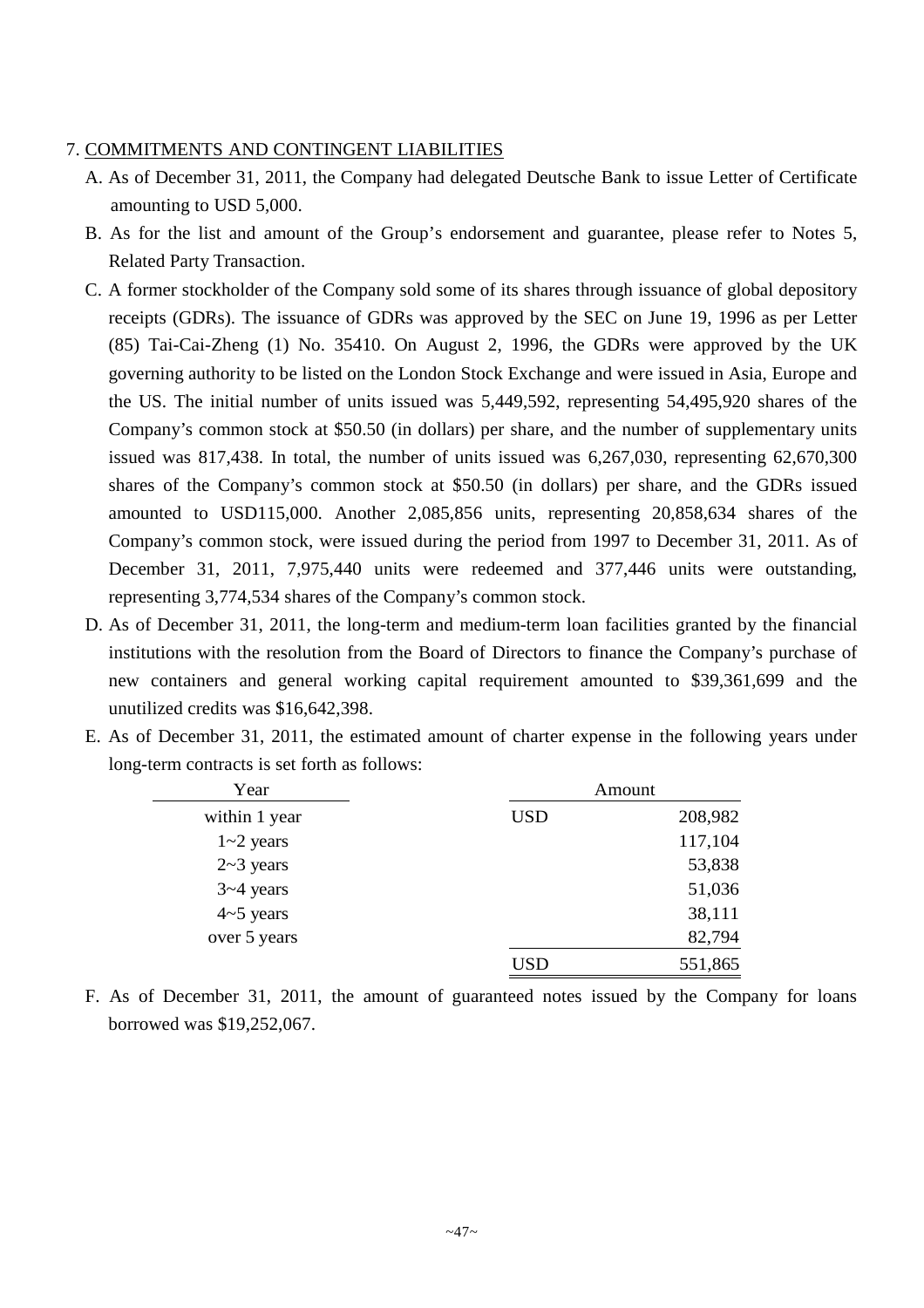- G. To meet operational needs, the Group signed the shipbuilding contracts from Samsung Heavy Industries Co., Ltd. Total contract price is USD1, 339,000. By the end of the year, 2011, the Group signed the shipbuilding contracts, which includes USD844,600 unpaid.
- H. To meet operational needs, the Group signed on May 20, 2011, the shipbuilding contracts for seven container vessels from Taiwan Shipbuilding Co., As of December 31, 2011, the total price of shipbuilding contracts amounted to USD721,000, which includes USD684,950 unpaid.

8. SIGNIFICANT CATASTROPHE

None.

## 9. SUBSEQUENT EVENTS

- A. The subsidiary company Peony Investment S.A. at annual board meeting on January 18 and March 21, 2012 adopted a resolution of Balsam Investment (Netherlands) N.V. to raise additional cash as original stockholders. The amount of these resolution are EUR19,600 and EUR49,000, respectively. After these subscribed the Company still holds 49% shares by Equity method.
- B. The Company's Board of Directors passed the decision for the 12th issuance of collateral corporate bond for \$3,000,000. The face amount per share is \$1,000 and time period is 5 years. The coupon rate is fixed and does not exceed 2%.
- C. The Company's Board of Directors passed the decision for appropriation of profit and loss on March 16, 2012 and the related information is illustrated in Note 4(20).
- 10. OTHERS
	- (1) Financial statement disclosure

Certain accounts in the 2010 financial statements were reclassified to conform to the 2011 financial statement presentation.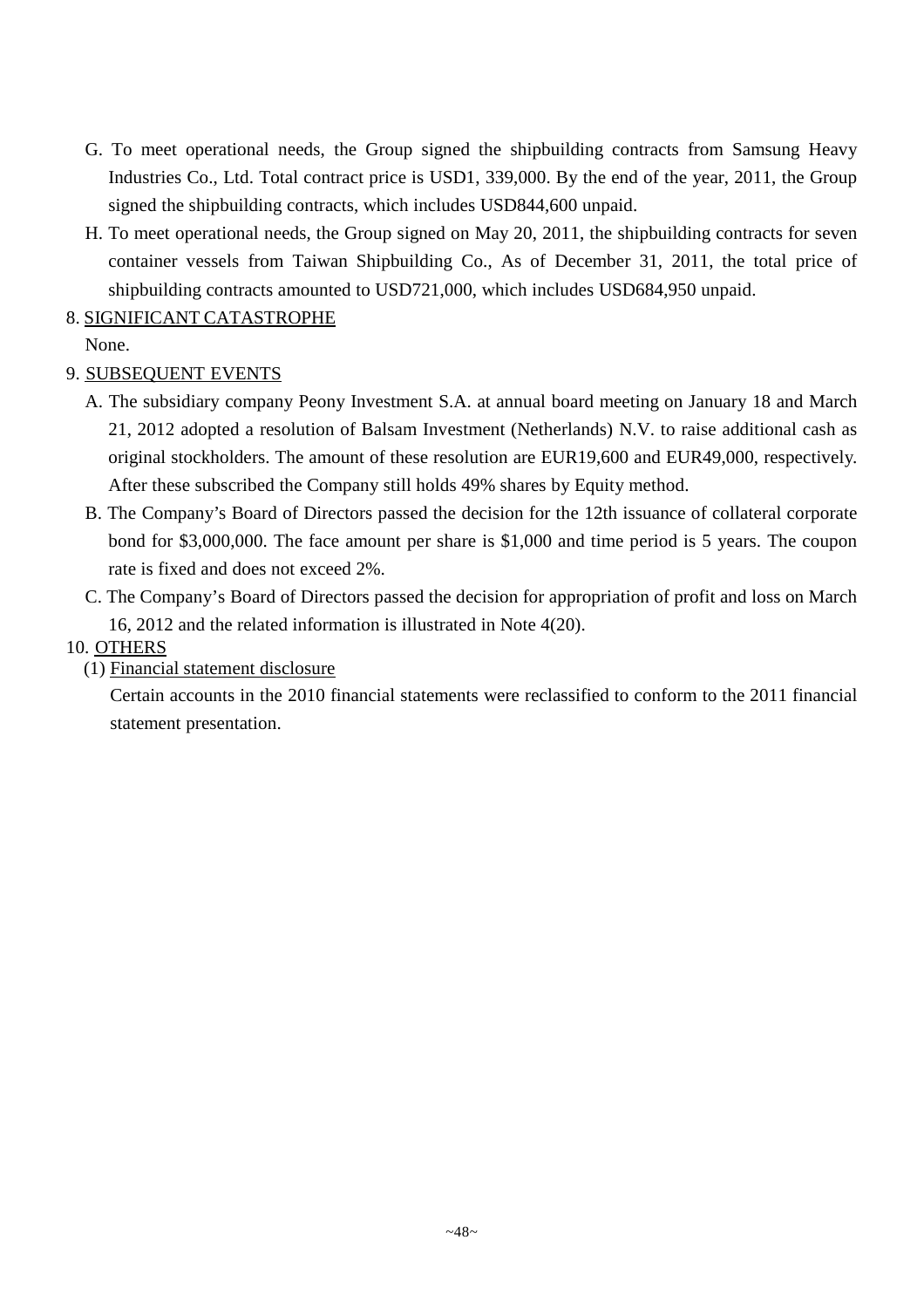## (2) Fair value information of financial instruments

|                                                       | December 31, 2011    |                                      |                                                |  |  |
|-------------------------------------------------------|----------------------|--------------------------------------|------------------------------------------------|--|--|
|                                                       |                      | Fair Value                           |                                                |  |  |
|                                                       | <b>Book</b><br>value | Quotations<br>in an active<br>market | Estimated<br>using a<br>valuation<br>technique |  |  |
| Non-derivative financial instruments:                 |                      |                                      |                                                |  |  |
| Assets                                                |                      |                                      |                                                |  |  |
| Cash and cash equivalents                             | \$23,006,258         | \$                                   | \$23,006,258                                   |  |  |
| Notes and accounts receivable                         | 10,406,179           |                                      | 10,406,179                                     |  |  |
| Financial assets at fair value through profit or loss |                      |                                      |                                                |  |  |
| <b>Equity securities</b>                              | 10,003               | 10,003                               |                                                |  |  |
| Beneficiary certificates                              | 2,220,851            | 2,220,851                            |                                                |  |  |
| Corporate bonds                                       | 62,959               |                                      | 62,959                                         |  |  |
| Held-to-maturity financial assets-current             | 951,382              |                                      | 951,382                                        |  |  |
| <b>Restricted assets</b>                              | 520,132              |                                      | 520,132                                        |  |  |
| Available-for-sale financial assets-non-current       | 602,904              | 602,904                              |                                                |  |  |
| Held-to-maturity financial assets-non-current         | 370,000              |                                      | 370,000                                        |  |  |
| Financial assets carried at cost-non-current          | 1,515,391            |                                      |                                                |  |  |
| Refundable deposits                                   | 118,412              |                                      | 118,412                                        |  |  |
| Liabilities                                           |                      |                                      |                                                |  |  |
| Short-term loans                                      | 3,910,312            |                                      | 3,910,312                                      |  |  |
| Notes and accounts payable                            | 15,078,491           |                                      | 15,078,491                                     |  |  |
| Corporate bonds payable (including current            |                      |                                      |                                                |  |  |
| portion)                                              | 2,955,661            |                                      | 2,955,661                                      |  |  |
| Long-term loans (including current portion)           | 42,010,676           |                                      | 42,010,676                                     |  |  |
| Guarantee deposits received                           | 40,231               |                                      | 40,231                                         |  |  |
| Derivative financial instruments :                    |                      |                                      |                                                |  |  |
| <b>Assets</b>                                         |                      |                                      |                                                |  |  |
| Cross currency swap (CCS)                             | 1,824                |                                      | 1,824                                          |  |  |
| Liabilities                                           |                      |                                      |                                                |  |  |
| Interest rate swap (IRS)                              | 250,083              |                                      | 250,083                                        |  |  |
| <b>Embedded derivatives</b>                           | 5,163                |                                      | 5,163                                          |  |  |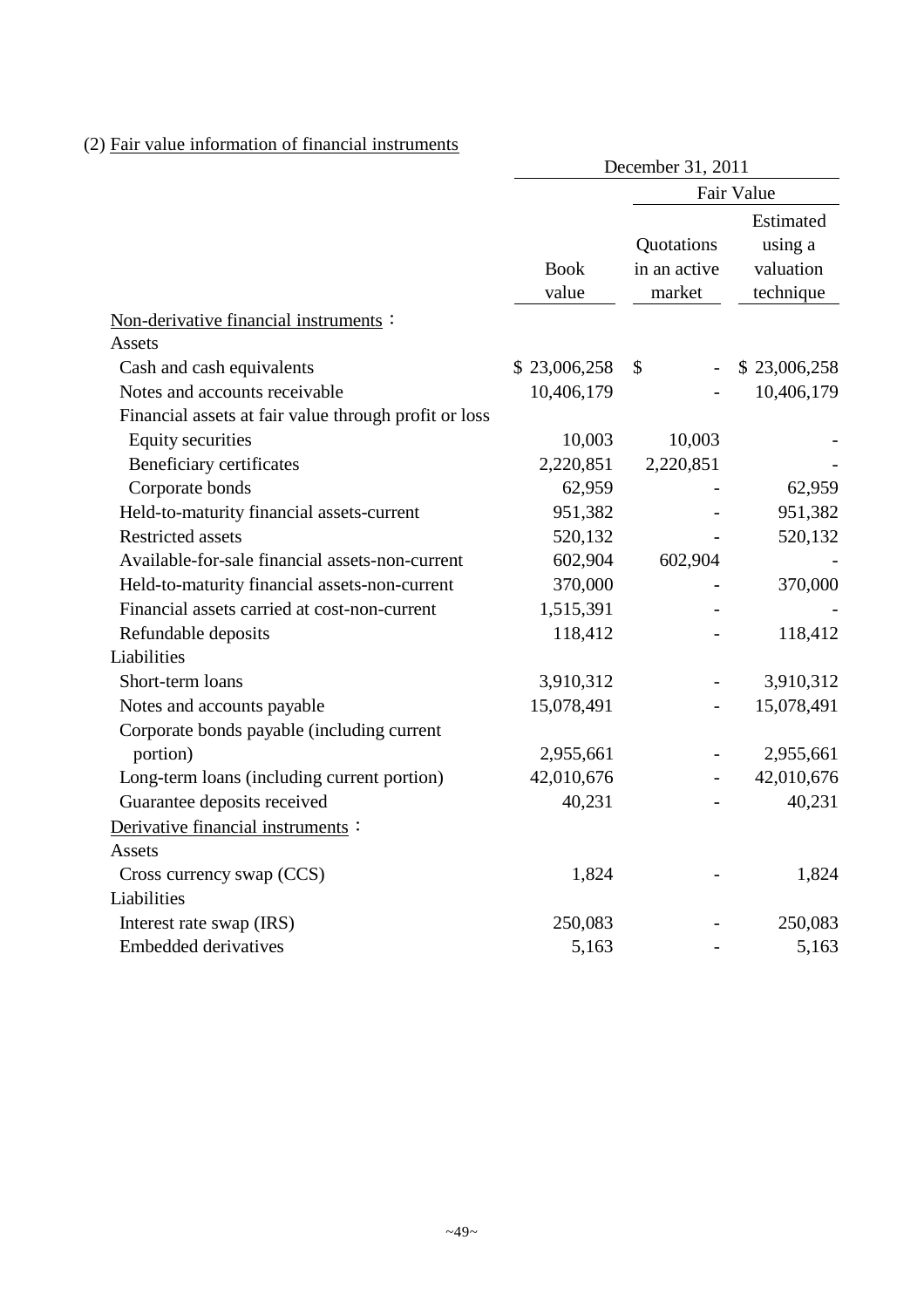|                                                       | December 31,2010     |                                      |                                                |  |  |
|-------------------------------------------------------|----------------------|--------------------------------------|------------------------------------------------|--|--|
|                                                       |                      |                                      | Fair Value                                     |  |  |
|                                                       | <b>Book</b><br>value | Quotations<br>in an active<br>market | Estimated<br>using a<br>valuation<br>technique |  |  |
| Non-derivative financial instruments :                |                      |                                      |                                                |  |  |
| Assets                                                |                      |                                      |                                                |  |  |
| Cash and cash equivalents                             | \$19,716,091         | \$<br>$\overline{\phantom{a}}$       | \$19,716,091                                   |  |  |
| Notes and accounts receivable                         | 11,780,623           |                                      | 11,780,623                                     |  |  |
| Financial assets at fair value through profit or loss |                      |                                      |                                                |  |  |
| <b>Equity securities</b>                              | 334                  | 334                                  |                                                |  |  |
| Beneficiary certificates                              | 1,908,594            | 1,908,594                            |                                                |  |  |
| Corporate bonds                                       | 104,287              |                                      | 104,287                                        |  |  |
| Other financial assets-current                        | 158,383              |                                      | 158,383                                        |  |  |
| <b>Restricted assets</b>                              | 561,663              |                                      | 561,663                                        |  |  |
| Available-for-sale financial assets-non-current       | 957,108              | 957,108                              |                                                |  |  |
| Held-to-maturity financial assets-non-current         | 3,135,915            |                                      | 3,135,915                                      |  |  |
| Financial assets carried at cost-non-current          | 4,497,128            |                                      |                                                |  |  |
| Refundable deposits                                   | 110,902              |                                      | 110,902                                        |  |  |
| Liabilities                                           |                      |                                      |                                                |  |  |
| Short-term loans                                      | 2,603,172            |                                      | 2,603,172                                      |  |  |
| Notes and accounts payable                            | 16,303,945           |                                      | 16,303,945                                     |  |  |
| Corporate bonds payable (including current            |                      |                                      |                                                |  |  |
| portion)                                              | 3,374,875            |                                      | 3,374,875                                      |  |  |
| Long-term loans (including current portion)           | 24, 240, 182         |                                      | 24, 240, 182                                   |  |  |
| Guarantee deposits received                           | 32,191               |                                      | 32,191                                         |  |  |
| Derivative financial instruments:                     |                      |                                      |                                                |  |  |
| Assets                                                |                      |                                      |                                                |  |  |
| Interest rate swap (IRS)                              | 158                  |                                      | 158                                            |  |  |
| Cross currency swap (CCS)                             | 5,215                |                                      | 5,215                                          |  |  |
| Liabilities                                           |                      |                                      |                                                |  |  |
| Interest rate swap (IRS)                              | 238,467              |                                      | 238,467                                        |  |  |
| Cross currency swap (CCS)                             | 72,338               |                                      | 72,338                                         |  |  |
| Foreign exchange option (FX option)                   | 271,141              |                                      | 271,141                                        |  |  |
| Embedded derivatives                                  | 260,928              |                                      | 260,928                                        |  |  |

The following summarizes the methods and assumptions used in estimating the fair value of financial instruments:

A.The fair values of short-term financial instruments were determined using their carrying value because of the short maturities of these instruments. This method applies to cash and cash equivalents, notes and accounts receivable/payable, other financial assets, refundable deposits, restricted assets, short-term debts, short-term bills payable and guarantee deposits received.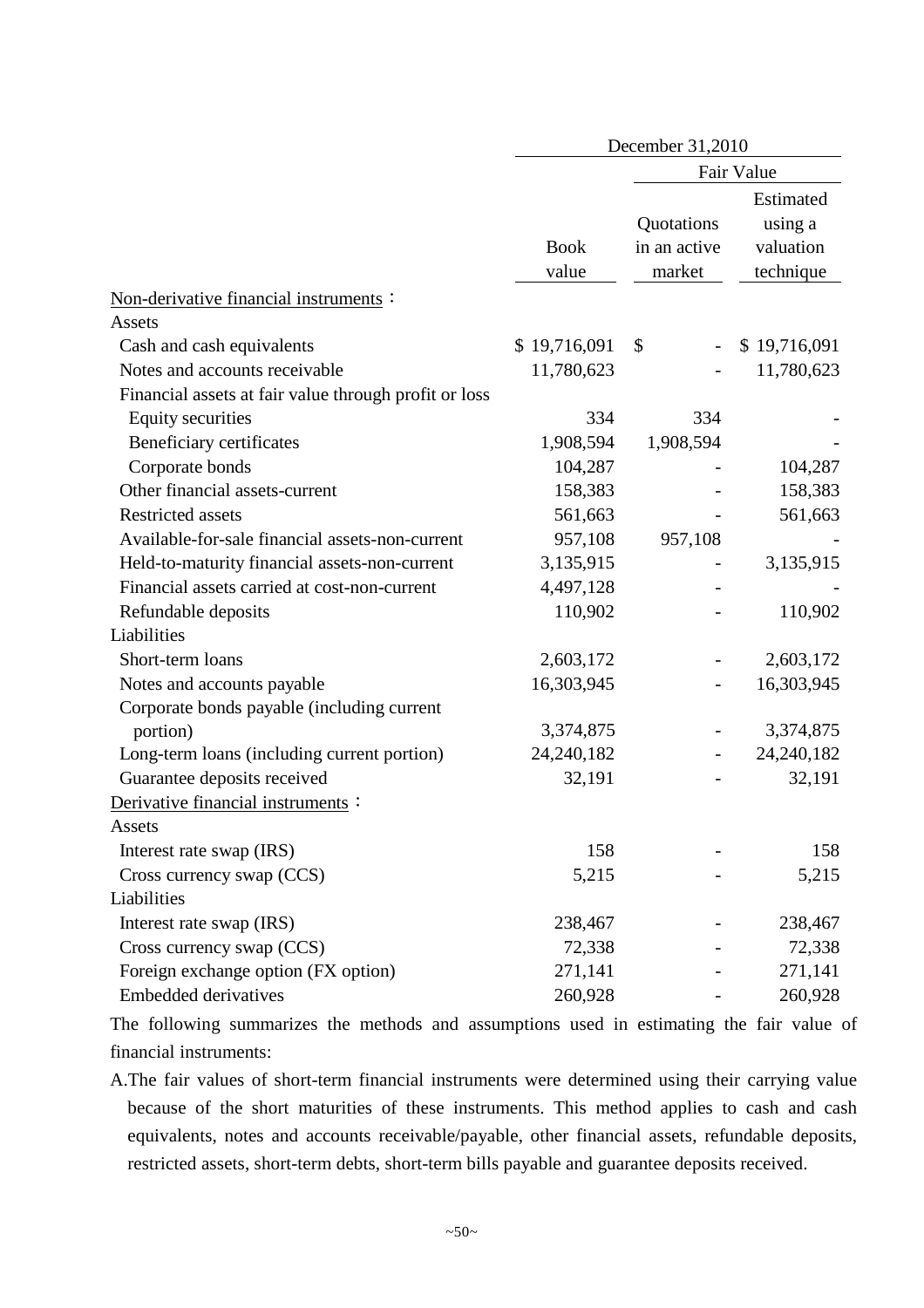- B.For financial assets at fair value through profit or loss and available-for-sale financial assets with quoted market price available in an active market, the fair value is determined using the quoted market price. When there is no quoted market price for reference, a substitute valuation technique is used to measure the fair value which incorporates all factors that market participants would consider in making estimations and assumptions for setting a price and wherein such information is available to the Group.
- C.Held-to-maturity financial assets are those with fixed or determinable payments and a fixed time-to-maturity which the Group has positive intent and ability to hold. Upon measurement, held-to-maturity financial assets are carried at amortized cost. Any profits or losses incurred due to changes in fair value should be recognized in the income statement when the financial asset is derecognized, impaired or amortized.
- D.Financial assets carried at the cost, consists of unlisted stocks or those not actively traded in an active market. Their fair value could not be measured reliably; hence, such instruments are measured at cost in compliance with applicable accounting standards. For bond investments with no active market, the carrying value is used to estimate its fair value when there is no market price for reference.
- E.Fair values of long-term loans are estimated based on the present values of future cash flows. For bank loans associated with floating interest rate, the carrying value represents its fair value.
- F.Fair values of corporate bonds payable are determined as the quoted market prices when available. When the quoted market prices are not available, fair values are estimated based on financial information or other information.
- G.The fair values of derivative financial instruments are determined based on the estimated amounts to be received or paid if the Group terminates the contract on the balance sheet date. Unrealized gains or losses arising from unsettled contracts are generally included. Ask price from counterparties are available for reference in setting fair values for the Group's derivative financial instruments.
- (3) Information on significant gain/loss and equity items on financial instruments
	- A.For the years ended December 31, 2011 and 2010, total interest income for financial assets and financial liabilities that are not at fair value through profit or loss amounted to \$235,521 and 216,879, whereas the total interest expense amounted to \$415,765 and \$484,217, respectively.
	- B.For the years ended December 31, 2011 and 2010, the adjustment of shareholders' equity resulting from available-for-sale financial assets was debit \$387,812 and credit \$264,796; whereas the total loss or gain deducted from the adjustment of shareholders' equity resulting from available-for-sale financial assets was \$35,957 and \$0, respectively.
- (4) Information on interest rate risk positions

As of December 31, 2011 and 2010, the financial assets with fair value risk due to the change of interest amounted to \$0 and  $$158$ ; Whereas the financial liabilities with fair value risk due to the change of interest amounted to \$250,083 and \$238,467, respectively. The financial assets with cash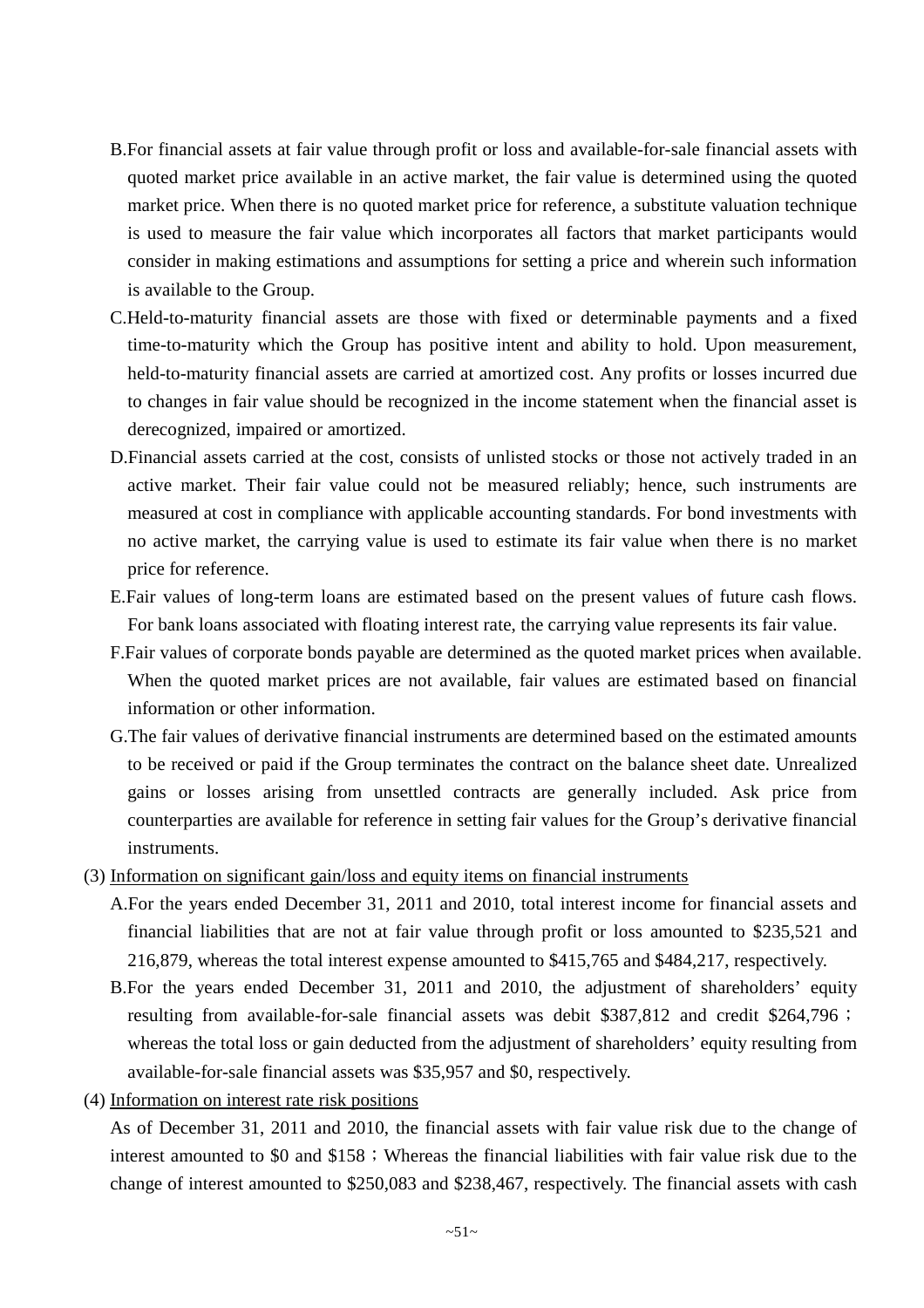flow risk due to the change of interest amounted to  $$4,290,110$  and  $$3,914,665$ ; whereas the financial liabilities with cash flow risk due to the change of interest amounted to \$42,927,184 and \$28,107,525, respectively.

## (5) Risk policy and hedging strategy

The financial instruments held by the Group, other than derivative instruments, are composed of cash and cash equivalents, stocks, funds, bank loan, and corporate bonds. Such financial instruments are held for maintaining adequate operating capital. The Group also held other financial assets and liabilities, such as accounts receivable and payable generated from operating activities.

The transactions associated with derivative instruments mainly include interest rate swap and oil swap. The primary objective is to avoid the interest rate risk and fuel price variation arising from operating and financing activities.

The primary risks of financial instruments are cash flow risk associated with interest rate fluctuations, exchange rate risk, credit risk, and liquidity risk. The risk management policies are set forth below:

Cash flow risk associated with interest rate fluctuations

The Group's major exposure to cash flow risk associated with interest rate variations come primarily from long-term financing with floating interest. The Group adopts a combination of fixed and floating interest rate loans to manage such interest rate risks. In addition, the Group also engages in interest rate swaps to minimize cost of borrowings.

As of December 31, 2011, the carrying values of the Group's financial instruments exposed to interest rate are summarized in the order of maturity as follows:

A. Fixed interest rate

|                           | Within 1 year    | $1-2$ years                    | 2-3 years      | over 3 years         | Total       |
|---------------------------|------------------|--------------------------------|----------------|----------------------|-------------|
| Cash and cash equivalents | 17.675.619<br>S. | -S<br>$\overline{\phantom{0}}$ | - \$<br>$\sim$ | \$.<br>$\sim$        | 17,675,619  |
| Bank loan                 | $200,000$ (      | $200,000$ $($                  | $200,000$ (    | $2,400,000$ (        | 3,000,000)  |
| B. Floating interest rate |                  |                                |                |                      |             |
|                           | Within 1 year    | 1-2 years                      | 2-3 years      | over 3 years         | Total       |
| Cash and cash equivalents | 4.290.110        | -S<br>$\overline{\phantom{a}}$ | - \$<br>$\sim$ | -S<br>- \$<br>$\sim$ | 4.290.110   |
| Bank loan                 | 7.857.463)       | $6,191,085$ (                  | $9,290,526$ (  | 19.588.110(          | 42,927,184) |

The interest of financial instruments associated with the floating interest rates is remeasured within 1 year period and the interest for financial instruments associated with the fixed interest rate is fixed to maturity. The financial instruments not included in the preceding table are not subject to interest payments and thus, do not have inherent interest rate risk.

### Exchange rate risk

Although the Group is exposed to exchange rate risk, the Group has stable cash inflows denominated in foreign currencies for meeting cash outflows denominated in foreign currency due to the fact that the Group operates in international transportation industry. In order to minimize exchange rate risk, the Group also engages in activities, such as borrowing of US Dollar loans, etc.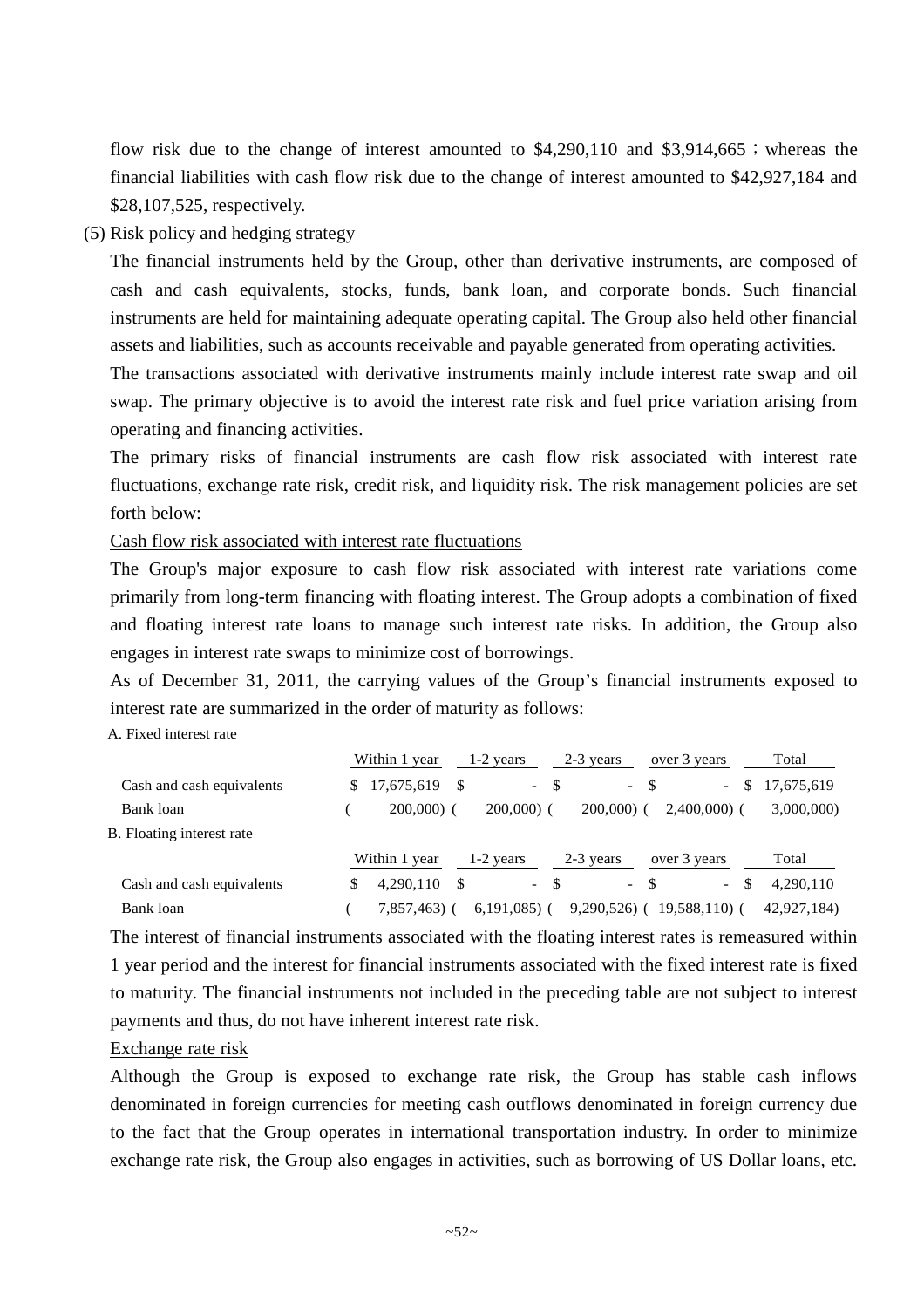|                          | December 31,2011 |               | December 31,2010         |               |  |  |
|--------------------------|------------------|---------------|--------------------------|---------------|--|--|
|                          | Foreign currency | Exchange rate | Foreign currency         | Exchange rate |  |  |
| Financial assets:        |                  |               |                          |               |  |  |
| Monetary items           |                  |               |                          |               |  |  |
| <b>USD</b>               | \$<br>383,590    | 30.2765       | $\mathcal{S}$<br>402,563 | 29.1830       |  |  |
| <b>EUR</b>               | 37,013           | 39.2156       | 53,219                   | 38.8251       |  |  |
| <b>KRW</b>               | 6,045,981        | 0.0262        |                          |               |  |  |
| <b>CNY</b>               | 67,487           | 4.7913        |                          |               |  |  |
| <b>THB</b>               | 232,636          | 0.9533        |                          |               |  |  |
| <b>ZAR</b>               | 29,530           | 3.7076        |                          |               |  |  |
| <b>VND</b>               | 79,624,998       | 0.0014        |                          |               |  |  |
| <b>IDR</b>               | 152,971          | 0.5722        |                          |               |  |  |
| Non-monetary items       |                  |               |                          |               |  |  |
| <b>USD</b>               | 101,064          | 30.2765       | 243,300                  | 29.1830       |  |  |
| <b>MYR</b>               | 115,524          | 9.5532        | 85,251                   | 9.4643        |  |  |
| <b>GPB</b>               | 20,261           | 46.6455       |                          |               |  |  |
| Long-term equity         |                  |               |                          |               |  |  |
| investment accounted for |                  |               |                          |               |  |  |
| under the equity method  |                  |               |                          |               |  |  |
| <b>USD</b>               | 234,740          | 30.2765       | 329,546                  | 29.1830       |  |  |
|                          | December 31,2011 |               | December 31,2010         |               |  |  |
|                          | Foreign currency | Exchange rate | Foreign currency         | Exchange rate |  |  |
| Financial liabilities:   |                  |               |                          |               |  |  |
| Monetary items           |                  |               |                          |               |  |  |
| <b>USD</b>               | \$<br>759,064    | 30.2765       | \$<br>731,964            | 29.1830       |  |  |
| <b>EUR</b>               | 25,165           | 39.2156       | 16,715                   | 38.8251       |  |  |
| <b>GBP</b>               | 192,632          | 46.6455       | 135,819                  | 45.0688       |  |  |
| <b>KRW</b>               | 4,439,096        | 0.0262        |                          |               |  |  |
| <b>CNY</b>               | 43,649           | 4.7913        |                          |               |  |  |
| <b>THB</b>               | 343,006          | 0.9533        |                          |               |  |  |
| ZAR                      | 21,092           | 3.7076        |                          |               |  |  |
| <b>IDR</b>               | 277,364          | 0.5722        |                          |               |  |  |

The Group is engaged in the business involves a number of non-functional currency. Details of the foreign currency and exchange rate are as follows: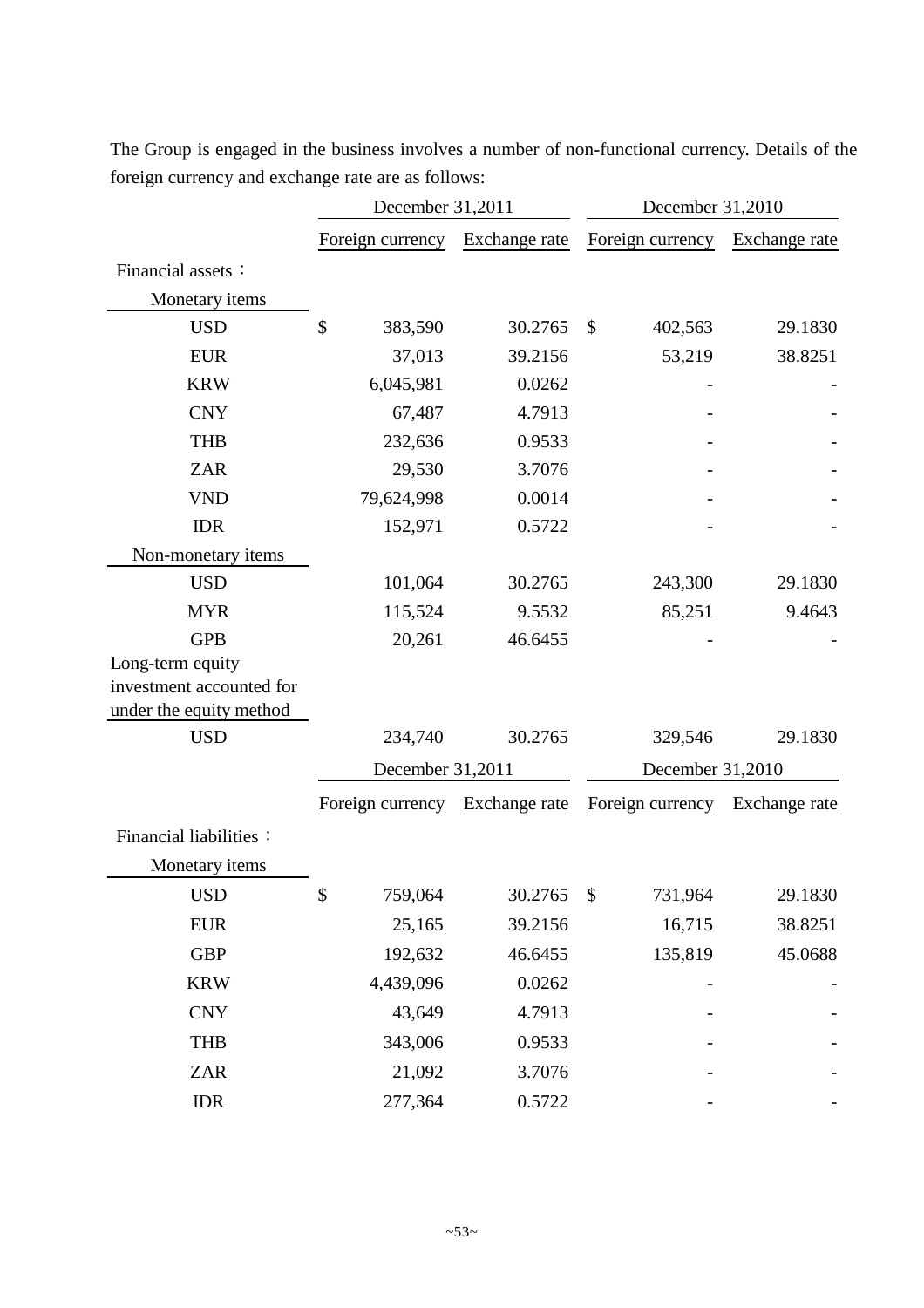### Credit risk

The Group only deals with third parties with good credit standings. In compliance with the Group's policies, strict credit assessment is to be performed by the Group prior to providing credit to customers. The occurrence of bad debts is also minimized by the Group's practices in continuously monitoring and assessing collections on notes and accounts receivables and making adjustments to the credit terms granted for each customer based on the conclusion drawn from such assessment. Moreover, the Group is restricted from engaging in credit trading with other business units operating under other functional currencies unless permission from the highest instruction unit has been received.

Other financial instruments held by the Group are subject to credit risk arising from the failure of counterparty to settle their contractual obligations as and when they fall due. Since the Group only deals with third parties with qualifying credit standings, no collateral is required by the Group which also represents that the maximum credit exposure amount equals to the relative carrying value. The maximum credit exposure amount for various financial assets held by the Group is analyzed as follows:

| December 31, 2011 |           |                   |  |  |  |
|-------------------|-----------|-------------------|--|--|--|
|                   |           | Maximum credit    |  |  |  |
|                   |           | exposure amount   |  |  |  |
|                   |           |                   |  |  |  |
|                   |           |                   |  |  |  |
| \$                | 2,232,678 | 2,232,678<br>- \$ |  |  |  |
|                   |           |                   |  |  |  |
|                   | 62,959    | 62,959            |  |  |  |
|                   |           |                   |  |  |  |
|                   | 1,321,382 | 1,321,382         |  |  |  |
|                   |           |                   |  |  |  |
|                   | 602,904   | 602,904           |  |  |  |
|                   |           |                   |  |  |  |
|                   | 1,515,391 | 1,515,391         |  |  |  |
|                   |           | Book value        |  |  |  |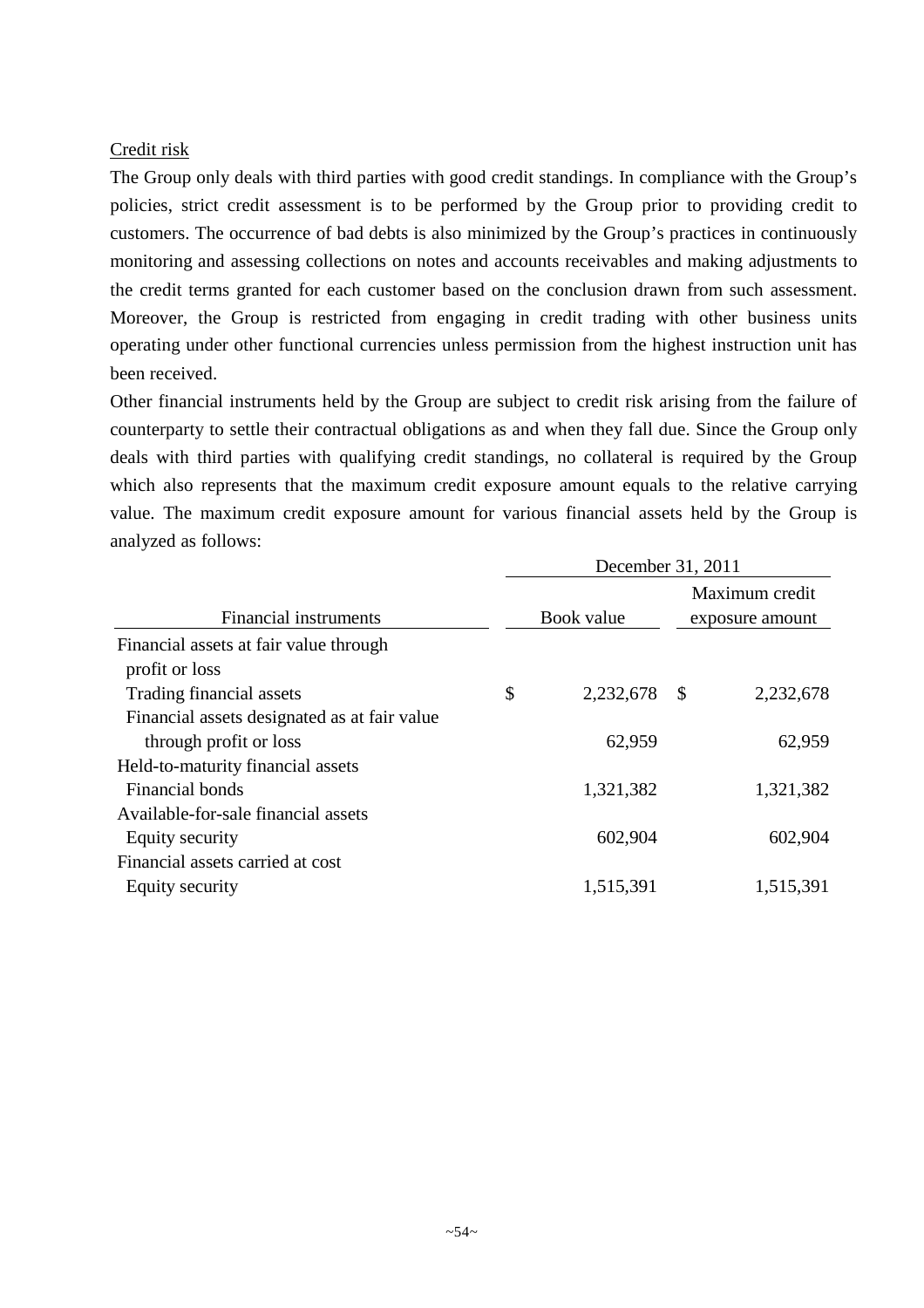|                                              | December 31, 2010 |            |                                   |  |  |  |
|----------------------------------------------|-------------------|------------|-----------------------------------|--|--|--|
| <b>Financial instruments</b>                 |                   | Book value | Maximum credit<br>exposure amount |  |  |  |
| Financial assets at fair value through       |                   |            |                                   |  |  |  |
| profit or loss                               |                   |            |                                   |  |  |  |
| Trading financial assets                     | \$                | 1,914,301  | 1,914,301<br>\$                   |  |  |  |
| Financial assets designated as at fair value |                   |            |                                   |  |  |  |
| through profit or loss                       |                   | 104,287    | 104,287                           |  |  |  |
| Held-to-maturity financial assets            |                   |            |                                   |  |  |  |
| Financial bonds                              |                   | 1,315,915  | 1,315,915                         |  |  |  |
| Corporate bonds                              |                   | 1,820,000  | 1,820,000                         |  |  |  |
| Available-for-sale financial assets          |                   |            |                                   |  |  |  |
| Equity security                              |                   | 957,108    | 957,108                           |  |  |  |
| Financial assets carried at cost             |                   |            |                                   |  |  |  |
| Equity security                              |                   | 4,497,128  | 4,497,128                         |  |  |  |

Credit risk refers to the risk of counterparty's failure to settle contractual obligations as and when they fall due. The credit risk presented in the preceding table is the positive net amount of all contracts with positive fair values at the balance sheet date. The credit risk amount presented is the loss that may be incurred by the Group in the case of counterparty's default. Since the counterparties of the Group are business enterprises or financial institutions with good credit rating, the potential credit risk event is remote. In addition, since the Group is not concentrated in transactions with one individual or counterparty, no concentration of credit risk is evident. Liquity risk

The Group achieves the objectives of effective use of capital and stabilization of capital by adjusting capital through the use of cash and cash equivalents, financial instruments held for trading, bank loans and corporate bonds, etc. The operating capital of the Group is sufficient in meeting capital on demand; therefore, no significant liquidity risk is expected.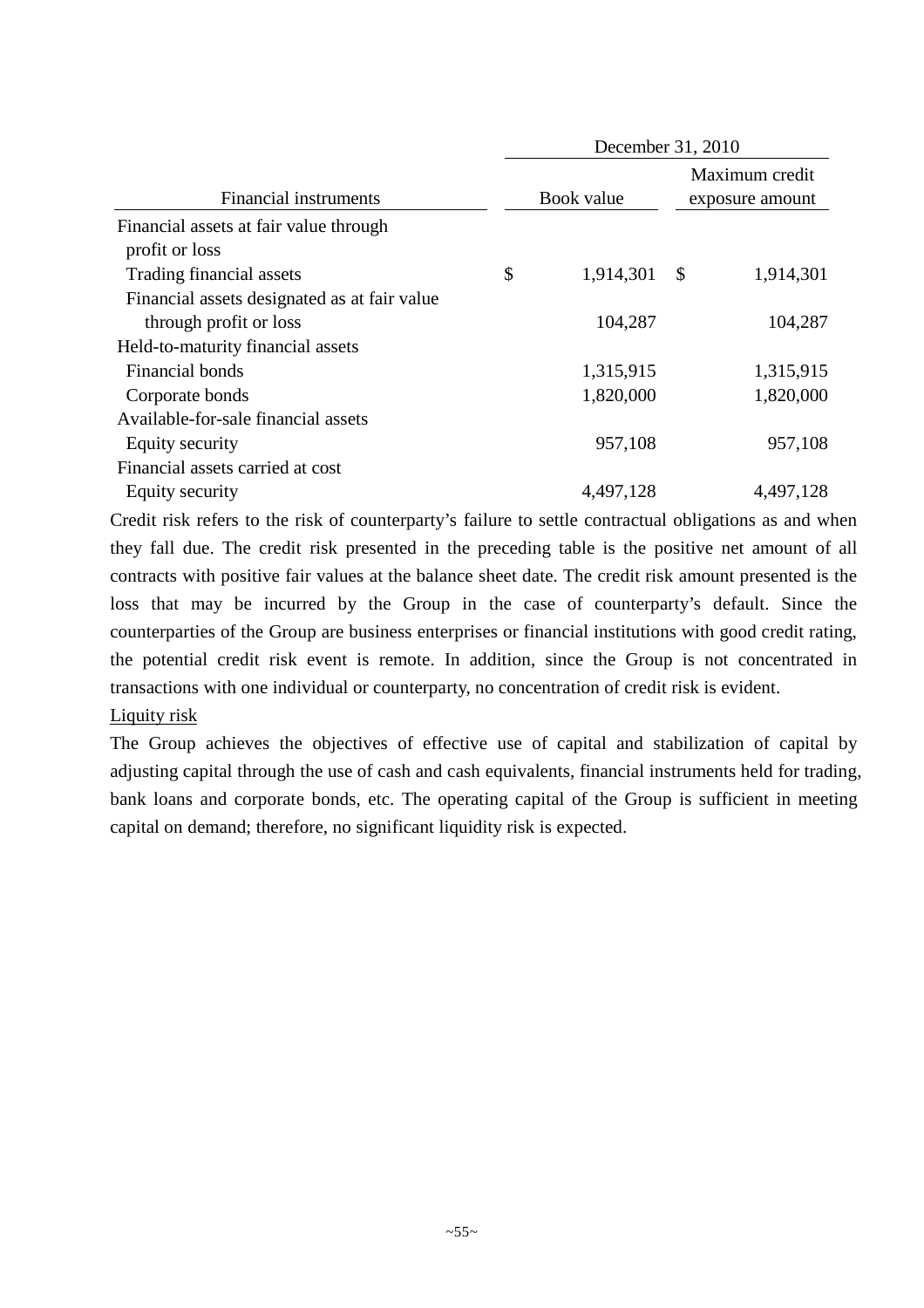#### 11.ADDITIONAL DISCLOSURES REQUIRED BY THE SECURITIES AND FUTURE

(1)Related information of significant transaction

A. Loans granted during the year period ended December 31, 2011 : None.

B. Endorsements and guarantees provided during the year ended December 31, 2011

| Number<br>(Note 1) | Endorser/guarantor              | Party being<br>endorsed/guaranteed            | Relationship<br>with the<br>endorser/<br>guarantor<br>(Note 2) | Limit on<br>endorsements/<br>gurantees<br>provided for a<br>single party | Maximum outstanding<br>endorsement/<br>guarantee<br>amount during<br>the year ended<br>December 31, 2011 | Outstanding<br>endorsement/<br>guarantee<br>amount at<br>December 31, 2011 | Amount of<br>endorsement/<br>guarantee<br>secured with<br>collateral | Ratio of accumulated<br>endorsement/guarantee<br>amount to net asset<br>value of the Company | Ceiling on<br>total amount of<br>endorsements/<br>guarantees<br>provided<br>(Note 3 and 4) |
|--------------------|---------------------------------|-----------------------------------------------|----------------------------------------------------------------|--------------------------------------------------------------------------|----------------------------------------------------------------------------------------------------------|----------------------------------------------------------------------------|----------------------------------------------------------------------|----------------------------------------------------------------------------------------------|--------------------------------------------------------------------------------------------|
| $\Omega$           | Evergreen Marine<br>Corporation | Greencompass Marine S.A.                      | 3                                                              | 130,701,004<br>\$                                                        | $\mathbf{\hat{S}}$<br>27,728,344<br>(USD 915,837)                                                        | 27,728,344<br>$\mathbf{\hat{S}}$<br>(USD 915,837)                          | $\mathsf{I}$ s                                                       | 42.43%                                                                                       | 163,376,255<br>\$                                                                          |
| $\Omega$           | Evergreen Marine<br>Corporation | Peony Investment S.A.                         | 2                                                              | 130,701,004                                                              | 451,178<br>(USD 14,800)                                                                                  | 448,093<br>(USD 14,800)                                                    |                                                                      | 0.69%                                                                                        |                                                                                            |
| $\theta$           | Evergreen Marine<br>Corporation | Evergreen Marine (UK) Ltd.                    | $\overline{3}$                                                 | 130,701,004                                                              | 52,403,055<br>$(USD\ 1,730,816)$                                                                         | 52,403,055<br>(USD 1,730,816)                                              |                                                                      | 80.19%                                                                                       |                                                                                            |
| $\Omega$           | Evergreen Marine<br>Corporation | Taranto Container Terminal S.p.A.             | 6                                                              | 32,675,251                                                               | 620,633<br>(USD 20,792)                                                                                  | 613,099<br>(USD 20,250)                                                    |                                                                      | 0.94%                                                                                        |                                                                                            |
| $\Omega$           | Evergreen Marine<br>Corporation | Whitney Equipment LLC.                        | $\overline{3}$                                                 | 130,701,004                                                              | 2,870,590<br>(USD 94,164)                                                                                | 2,850,956<br>(USD 94,164)                                                  |                                                                      | 4.36%                                                                                        |                                                                                            |
| $\theta$           | Evergreen Marine<br>Corporation | Hemlock Equipment LLC.                        | $\mathbf{3}$                                                   | 130,701,004                                                              | 1,762,338<br>(USD 57,810)                                                                                | 1,750,284<br>(USD 57,810)                                                  |                                                                      | 2.68%                                                                                        |                                                                                            |
| $\Omega$           | Evergreen Marine<br>Corporation | Colon Container Terminal S.A.                 | 6                                                              | 32,675,251                                                               | 292,656<br>(USD 9,600)                                                                                   | 290,654<br>(USD 9,600)                                                     |                                                                      | 0.44%                                                                                        |                                                                                            |
| $\theta$           | Evergreen Marine<br>Corporation | Balsam Investment (Netherlands) N.V.          | 6                                                              | 32,675,251                                                               | 1.493.765<br>(USD 49,000)                                                                                | 1,483,549<br>(USD 49,000)                                                  |                                                                      | 2.27%                                                                                        |                                                                                            |
| $\Omega$           | Evergreen Marine<br>Corporation | Evergreen Agency (South Africa) (PTY)<br>Ltd. | 3                                                              | 130,701,004                                                              | 117,854<br>(USD 4,000)                                                                                   | $(USD-)$                                                                   |                                                                      | 0.00%                                                                                        |                                                                                            |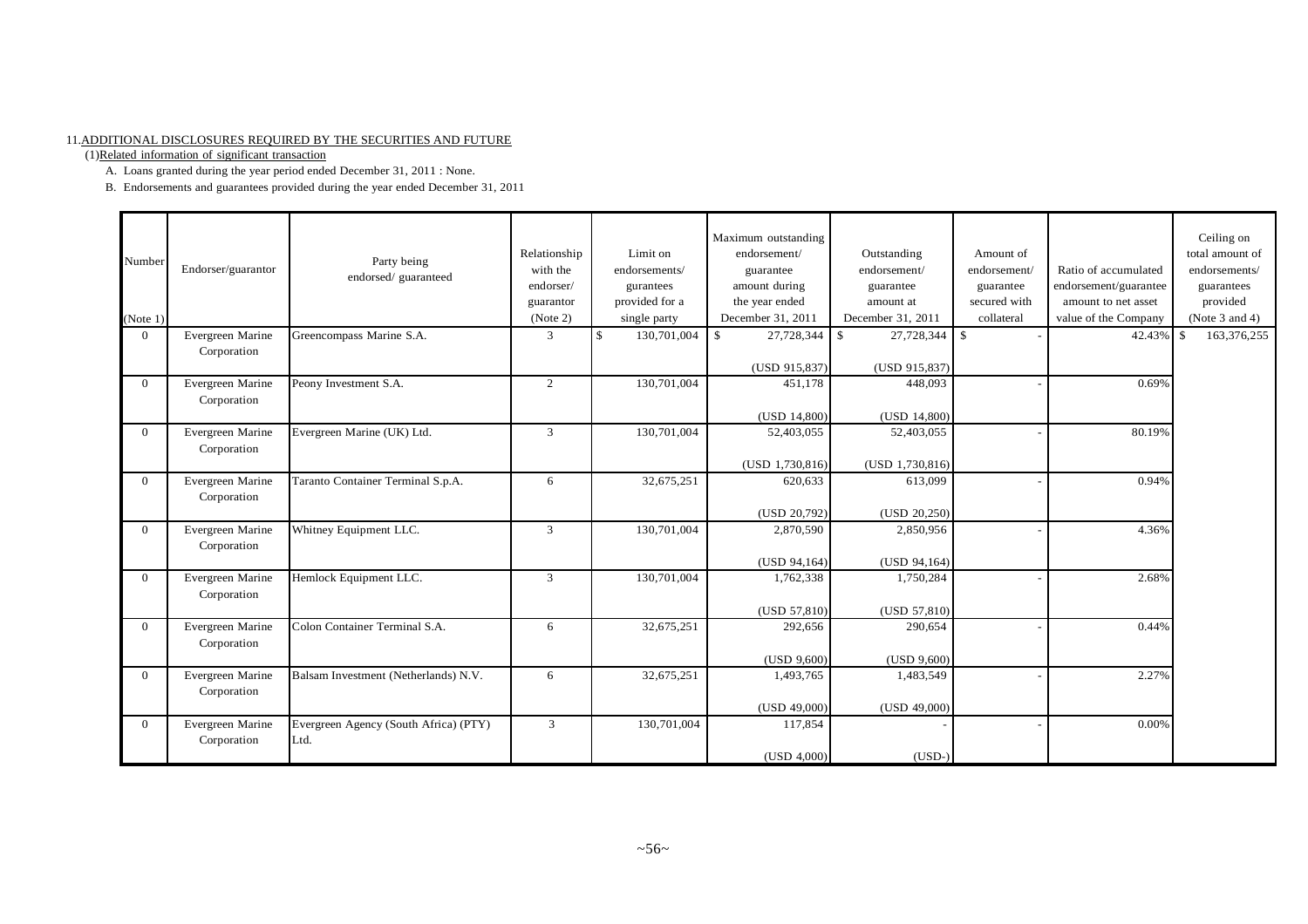#### Note 1: The number are assigned as follows:

"0" denotes issuer

The investee is numbered from "1" in sequence by different company.

Note 2: Nature of the counterparty's relationship with the Company or its subsidiaries

"1" denotes the endorsements/guarantees provided to the companies which have transactions with the Company or its subsidiaries.

"2" denotes the endorsements/guarantees provided to the subsidiaries of which the Company holds more than 50% of the common stock.

"3" denotes the endorsements/guarantees provided to the investees of which the Company together with its subsidiaries hold more than 50% of the common stock.

"4" denotes the endorsements/guarantees provided to the companies which directly or indirectly hold more than 50% of the Company's common stock.

"5" denotes the endorsements/guarantees provided pursuant to construction contracts.

"6" denotes the endorsements/guarantees provided to joint venture companies based on the Company's or its subsidiaries proportionate equity interest in the Company.

Note 3: The equation of the maximum limits and amounts should be explained. If there are contingent losses in the financial statemnents, the amount should be interpreted by the Company.

Note 4: According to the Company's credit policy, the total amount of endorsements or guarantees provided by the Company or its subsidiaries should not exceeded 250% of the net worth states in the latest financial statement.

The calculation is as follows:

The Company: 65,350,502 \*250%=163,376,255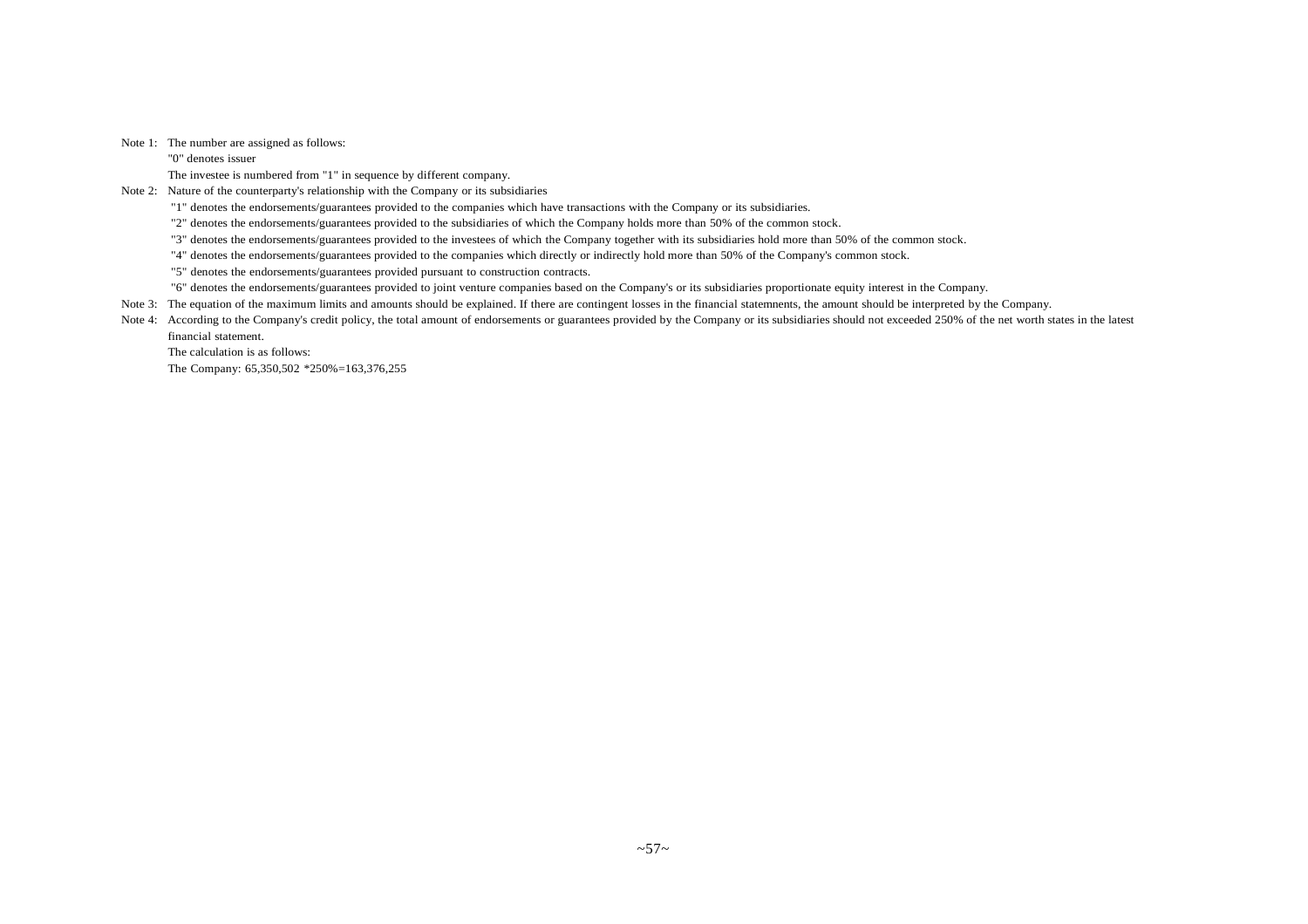C. Marketable securities held as of December 31, 2011

|                                 |                                                        | Relationship of the securities                            |                                                                         |                                       | December 31, 2011                |               |                            |                                                       |
|---------------------------------|--------------------------------------------------------|-----------------------------------------------------------|-------------------------------------------------------------------------|---------------------------------------|----------------------------------|---------------|----------------------------|-------------------------------------------------------|
| Securities held by              | Marketable securities                                  | issuer<br>with the Company                                | General ledger account                                                  | Number of<br>shares<br>(in thousands) | Book value                       | Ownership (%) | Market value               | Remark                                                |
| Evergreen Marine<br>Corporation | Stock:                                                 |                                                           |                                                                         |                                       |                                  |               |                            |                                                       |
|                                 | Peony Investment S.A.                                  | Subsidiary of the Company                                 | Long-term equity<br>investment accounted for<br>under the equity method | 4,765                                 | $\mathbf{\hat{S}}$<br>44,769,469 | 100.00        | $\mathbb{S}$<br>44,930,636 | (Note)                                                |
|                                 | Taiwan Terminal Service Co., Ltd.                      | $^{\prime\prime}$                                         | $\prime\prime$                                                          | 5,500                                 | 87,777                           | 55.00         | 87,777                     | (Note)                                                |
|                                 | Everport Terminal Service Inc.                         |                                                           | $\prime\prime$                                                          |                                       | 3,028                            | 100.00        | 3,028                      | (Note)                                                |
|                                 | Charng Yang Development Co., Ltd.                      | Investee company accounted<br>for under the equity method | $^{\prime\prime}$                                                       | 47,204                                | 609,794                          | 40.00         | 609,794                    |                                                       |
|                                 | Evergreen International Storage and<br>Transport Corp. | $\overline{''}$                                           | $\prime\prime$                                                          | 424,062                               | 7,991,293                        | 39.74         | 6,000,482                  | $12/31$ market<br>price                               |
|                                 | <b>Evergreen Security Corporation</b>                  | $^{\prime\prime}$                                         | $^{\prime\prime}$                                                       | 5,280                                 | 89,111                           | 31.25         | 89,111                     |                                                       |
|                                 | <b>EVA Airways Corporation</b>                         | $\overline{''}$                                           | $\theta$                                                                | 629,483                               | 7,315,432                        | 19.32         | 12,086,078                 | $12/31$ market<br>price                               |
|                                 | Taipei Port Container Terminal<br>Corporation          | $^{\prime\prime}$                                         | $^{\prime\prime}$                                                       | 88,344                                | 807,008                          | 21.03         | 805,459                    |                                                       |
|                                 | Power World Fund Inc.                                  | None                                                      | Financial assets carried at<br>cost - non-current                       | 1,290                                 | 12,898                           | 5.68          | 6,908                      |                                                       |
|                                 | Fu-Ji Management Consultancy Co., Ltd.                 | $^{\prime\prime}$                                         | $\theta$                                                                | 99                                    |                                  | 4.93          | 4,735                      |                                                       |
|                                 | Taiwan HSR Consortium                                  |                                                           | $^{\prime\prime}$                                                       | 126,735                               | 1,250,000                        | 1.95          | 631,140                    |                                                       |
|                                 | Ever Accord Construction Corp.                         | $^{\prime\prime}$                                         | $^{\prime\prime}$                                                       | 7,000                                 | 43,749                           | 17.50         | 86,869                     |                                                       |
|                                 | Linden Technologies, Inc.                              | $^{\prime\prime}$                                         | $\overline{''}$                                                         | 50                                    | 15,372                           | 2.53          |                            | Convertible<br>Preferred<br>Stocks (no fair<br>value) |
|                                 | Toplogis, Inc.                                         | $\prime\prime$                                            | $\prime\prime$                                                          | 2,464                                 | 22,100                           | 17.48         | 18,195                     |                                                       |
|                                 | Central Reinsurance Corp.                              |                                                           | Available-for-sale financial<br>assets - non-current                    | 46,561                                | 582,008                          | 8.45          | 582,008                    | 12/31 market<br>price                                 |
|                                 | Fubon Financial Holding Co., Ltd.                      | $^{\prime\prime}$                                         | $\prime\prime$                                                          | 652                                   | 20,896                           | 0.01          | 20,896                     | 12/31 market<br>price                                 |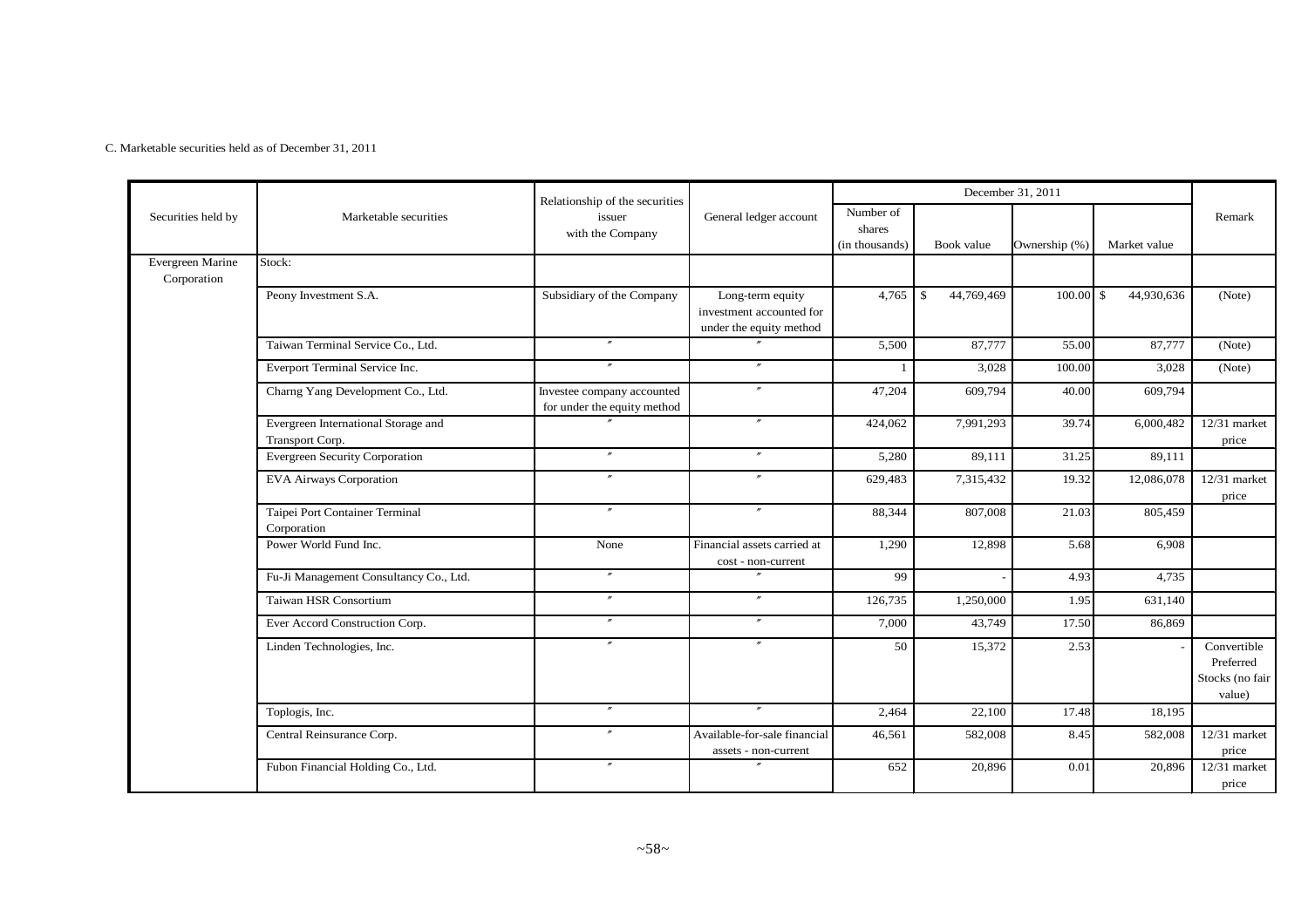|                    |                                                                                            | Relationship of the securities |                                                                          | December 31, 2011                     |                      |               |              |                         |
|--------------------|--------------------------------------------------------------------------------------------|--------------------------------|--------------------------------------------------------------------------|---------------------------------------|----------------------|---------------|--------------|-------------------------|
| Securities held by | Marketable securities                                                                      | issuer<br>with the Company     | General ledger account                                                   | Number of<br>shares<br>(in thousands) | Book value           | Ownership (%) | Market value | Remark                  |
| Evergreen Marine   | China Man-Made Fiber Corporation                                                           | None                           | Financial assets at fair                                                 | 22                                    | 193<br>$\mathcal{S}$ |               | 193<br>\$    | 12/31 market            |
| Corporation        |                                                                                            |                                | value through profit or loss<br>-current                                 |                                       |                      |               |              | price                   |
|                    | Hua Nan Financial Holdings                                                                 | $^{\prime\prime}$              | $\overline{''}$                                                          | 600                                   | 9,810                | 0.01          | 9,810        | $12/31$ market<br>price |
|                    | Beneficiary certificates:                                                                  |                                |                                                                          |                                       |                      |               |              |                         |
|                    | Fubon Chi-Hsiang Fund                                                                      | None                           | Financial assets at fair<br>value through profit or loss<br>-current     | 37,185                                | 563,121              |               | 563,121      |                         |
|                    | PCA Well Pool Money Market Fund                                                            | $^{\prime\prime}$              |                                                                          | 4,609                                 | 60,408               |               | 60,408       |                         |
|                    | Polaris De-Li Fund                                                                         | $^{\prime\prime}$              | $^{\prime\prime}$                                                        | 26,155                                | 411,411              |               | 411,411      |                         |
|                    | FSITC Money Market Fund                                                                    | $\overline{''}$                | $\overline{v}$                                                           | 4,318                                 | 743,039              |               | 743,039      |                         |
|                    | Yuanta Wan Tai Bond Fund                                                                   | $^{\prime\prime}$              | $^{\prime\prime}$                                                        | 8,944                                 | 130,642              |               | 130,642      |                         |
|                    | Mega Diamond Bond Fund                                                                     | $^{\prime\prime}$              | $^{\prime\prime}$                                                        | 25,879                                | 312,230              |               | 312,230      |                         |
|                    | Financial bonds:                                                                           |                                |                                                                          |                                       |                      |               |              |                         |
|                    | Ta Chong Commercial Bank Credit Linked Note                                                | None                           | Held-to-Maturity Securities<br>- current                                 |                                       | 800,000              |               | 800,000      |                         |
|                    | TLG Private Placement Subordinated<br>Mandatory Convertible Bond at<br>Maturity            | $\overline{''}$                | Financial assets at fair<br>value through profit or loss<br>-non-current |                                       | 62,959               |               | 62,959       |                         |
|                    | Bank of Taichung 1st Unsecured<br>Subordinated Financial Debentures<br>Issue in 2010       | $^{\prime\prime}$              | Held-to-Maturity Securities<br>-non current                              |                                       | 220,000              |               | 220,000      |                         |
|                    | Ta Chong Commercial Bank 1st Unsecured<br>Subordinate Financial Debentures-B Issue in 2009 | $\overline{''}$                | $\overline{''}$                                                          |                                       | 100,000              |               | 100,000      |                         |
|                    | Sunny Bank 1st Subordinate Financial Debentures-B<br>Issue in 2010                         | $\prime\prime$                 | $^{\prime\prime}$                                                        |                                       | 50,000               |               | 50,000       |                         |

Note: This investment was written off when the consolidated financial statement was prepared.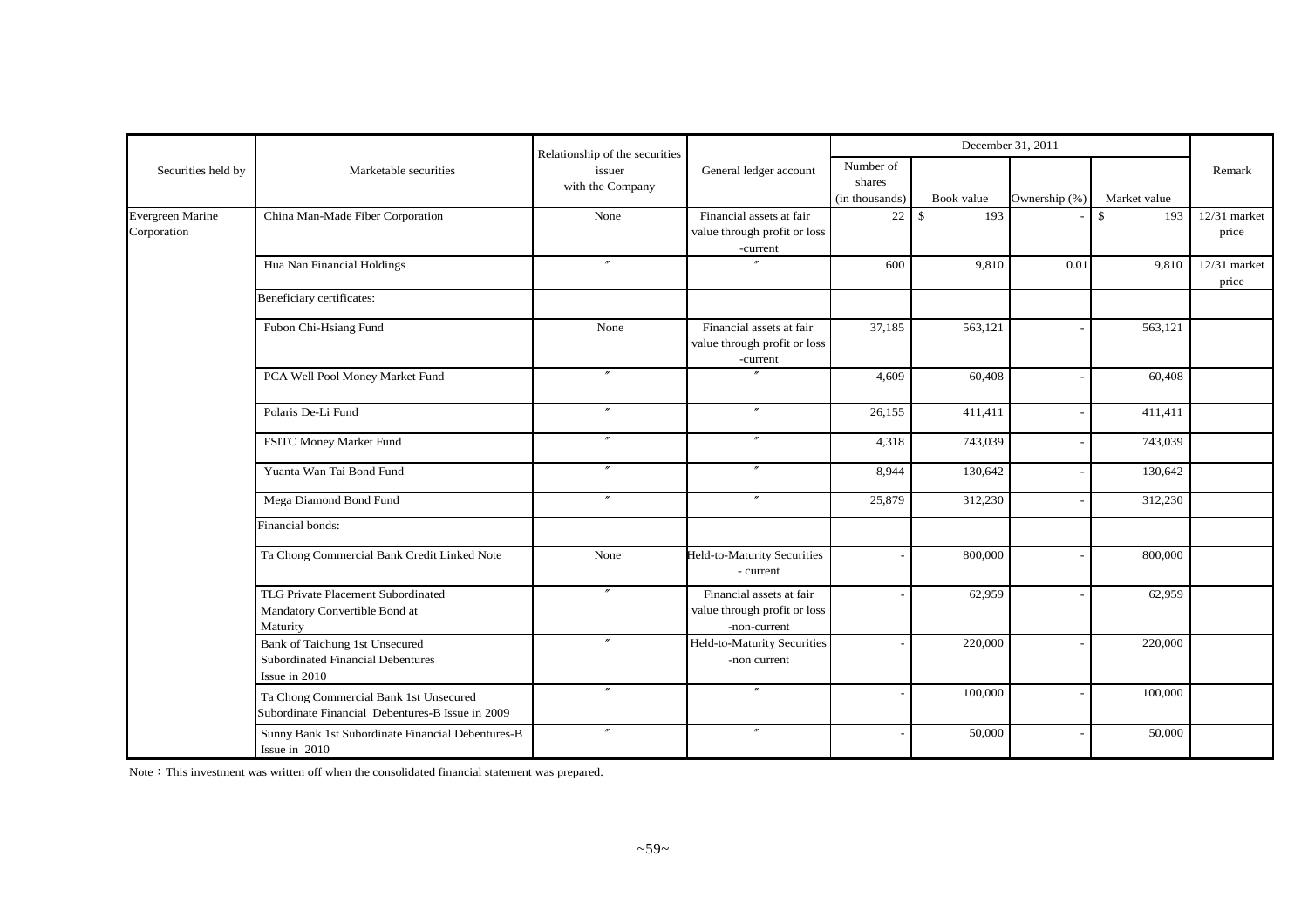|                                    |                                        |                                                                               |                            | Relationship        | Beginning balance                     |           |                                       | Addition    |                                       | Disposal                  |             |                            |                                       | Ending balance |
|------------------------------------|----------------------------------------|-------------------------------------------------------------------------------|----------------------------|---------------------|---------------------------------------|-----------|---------------------------------------|-------------|---------------------------------------|---------------------------|-------------|----------------------------|---------------------------------------|----------------|
| Securities held by                 | Marketable<br>securities               | General<br>ledger account                                                     | Counterparty               | with the<br>Company | Number of<br>shares (in<br>thousands) | Amount    | Number of<br>shares (in<br>thousands) | Amount      | Number of<br>shares (in<br>thousands) | Selling price             | Book value  | Gain (loss)<br>on disposal | Number of<br>shares (in<br>thousands) | Amount         |
| Evergreen<br>Marine<br>Corporation | Beneficary<br>Certificates:            |                                                                               |                            |                     |                                       |           |                                       |             |                                       |                           |             |                            |                                       |                |
|                                    | Fubon Chi-Hsiang<br>Fund               | <b>Financial Assets</b><br>at fair value<br>through profit or<br>loss-current | Open market<br>transaction | None                | 33,882                                | \$510,005 | 102,760                               | \$1,550,000 | 99,457                                | 1,500,187<br>$\mathbb{S}$ | \$1,498,883 | $\mathbb{S}$<br>1,304      | 37,185                                | \$561,122      |
|                                    | Mega Diamond<br><b>Bond Fund</b>       |                                                                               | $\mathbf{v}$               | $\prime\prime$      | 10,015                                | 120,000   | 111,519                               | 1,340,000   | 95,655                                | 1,150,086                 | 1,148,871   | 1,215                      | 25,879                                | 311,129        |
|                                    | <b>FSITC Money</b><br>Market Fund      |                                                                               | $\mathbf{r}$               | $\prime\prime$      |                                       |           | 7,531                                 | 1,290,000   | 3,213                                 | 550,005                   | 549,754     | 251                        | 4,318                                 | 740,246        |
|                                    | Yuanta Wan Tai<br><b>Bond Fund</b>     |                                                                               | $\mathbf{r}$               | $\prime\prime$      |                                       |           | 8,944                                 | 130,000     |                                       |                           |             |                            | 8,944                                 | 130,000        |
|                                    | Polaris De-Li<br>Fund                  | $\boldsymbol{''}$                                                             | $\mathbf{r}$               | $^{\prime\prime}$   | 5,754                                 | 90,000    | 28,705                                | 450,000     | 8,304                                 | 130,000                   | 129,945     | 55                         | 26,155                                | 410,055        |
|                                    | Fuh-Hwa Money<br>Market Fund           |                                                                               | $\overline{v}$             | $\boldsymbol{''}$   | 12,987                                | 180,021   | 32,443                                | 450,000     | 45,430                                | 630,231                   | 630,021     | 210                        |                                       |                |
|                                    | <b>TLG</b> Solomon<br><b>Bond Fund</b> | $\boldsymbol{''}$                                                             | $\overline{v}$             | $\boldsymbol{v}$    | 42,137                                | 510,011   | 56,126                                | 680,000     | 98,263                                | 1,191,190                 | 1,190,011   | 1,179                      |                                       |                |
|                                    | IBT 1699 Bond<br>Fund                  | $\prime$                                                                      | $\prime\prime$             | $\prime\prime$      | 18,548                                | 240,000   |                                       |             | 18.548                                | 240,098                   | 240,000     | 98                         |                                       | $\sim$         |

D. Acquisition or disposal of the same security with the accumulated cost exceeding \$100 million or 20% of the Company's paid-in capital for the year ended December 31, 2011

E. Aquisition of real estate properties exceeding \$100 million or 20% of the Company's paid-in capital for the year ended December 31, 2011 : None

F. Disposal of real estate properties exceeding \$100 million or 20% of the Company's paid-in capital for the year ended December 31, 2011 :

| Property<br>disposed of by | Property      | Date of<br>disposal | Date of<br>acquisition | Book value                     | Disposal<br>amount | Status of<br>collection of<br>proceeds | Gain (loss)<br>on disposal | Counterparty | Relationship<br>with the<br>Company | Reason for<br>disposal | Basis or reference<br>used in setting<br>the price | Other<br>commitments |
|----------------------------|---------------|---------------------|------------------------|--------------------------------|--------------------|----------------------------------------|----------------------------|--------------|-------------------------------------|------------------------|----------------------------------------------------|----------------------|
| Evergreen Marine           | Central       | 2011/5/31           |                        | $2005/11/30$   \$ 135.264   \$ | 300,366            | The fund had been                      | 165,102                    | Beijing      | None                                | Disposal               | Price Comparsion                                   |                      |
| Corporation                | international |                     |                        |                                |                    | remitted to the Master                 |                            | ChengXuan    |                                     |                        |                                                    |                      |
|                            | trade centre  |                     |                        |                                |                    | <b>International Shipping</b>          |                            | Auctions Co. |                                     |                        |                                                    |                      |
|                            | (Include)     |                     |                        |                                |                    | Agency Co.'s Bank                      |                            |              |                                     |                        |                                                    |                      |
|                            | parking lot)  |                     |                        |                                |                    | account                                |                            |              |                                     |                        |                                                    |                      |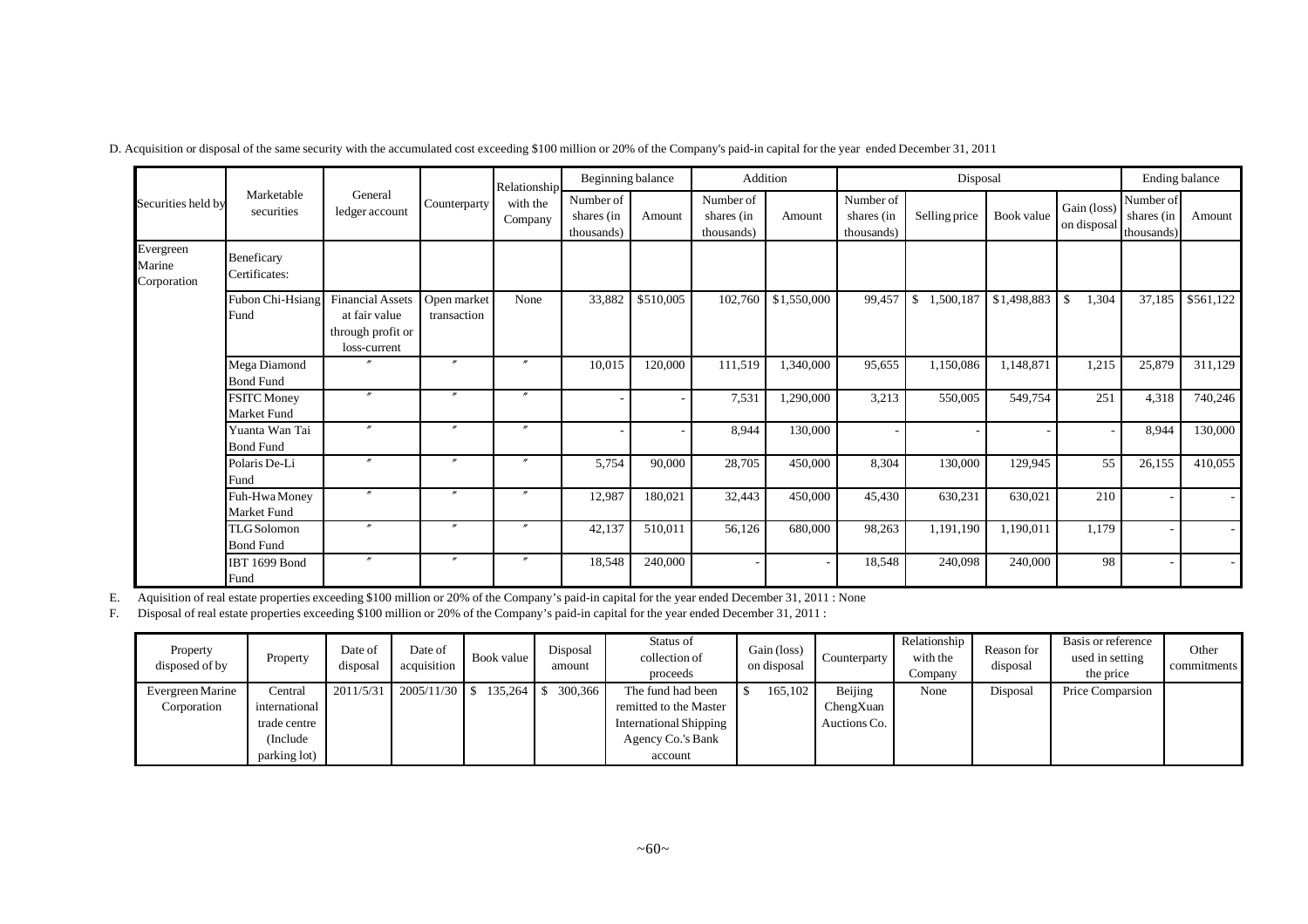G. Purchases from or sales to related parties exceeding \$100 million or 20% of the Company's paid-in capital for the year ended December 31, 2011

|                                 |                                                                |                                                            |                     | Transaction   |                               |                |            | Differences in transactions<br>term compared to a third party<br>transactions |                 | Notes/accounts receivable<br>(payable)                  |        |
|---------------------------------|----------------------------------------------------------------|------------------------------------------------------------|---------------------|---------------|-------------------------------|----------------|------------|-------------------------------------------------------------------------------|-----------------|---------------------------------------------------------|--------|
| Purchaser/seller                | Counterparty                                                   | Relationship with the<br>Company                           | Purchases/<br>Sales | Amount        | % of total<br>purchases/sales | Credit term    | Unit price | Credit term                                                                   | Balance         | % of total<br>notes/accounts<br>receivable<br>(payable) | Remark |
| Evergreen Marine<br>Corporation | Evergreen International<br>Storage & Transport<br>Corp. (EITC) | Investee accounted for<br>under equity method              | Purchases           | 551,703<br>S. | 3%                            | $30 - 60$ Days | <b>S</b>   |                                                                               | 10,728<br>I (\$ | 1%                                                      |        |
|                                 | Evergreen International<br>Corp.                               | Investee of the Company's<br>major shareholder             | Purchases           | 360,052       | 2%                            | $30 - 60$ Days |            |                                                                               | 22,761)         | 1%                                                      |        |
|                                 | $\prime\prime$                                                 | $^{\prime\prime}$                                          | Sales               | 1,900,307     | $12\%$                        | $30 - 60$ Days |            |                                                                               | 71,856          | 9%                                                      |        |
|                                 | <b>Taiwan Terminal</b><br>Services Co., Ltd.                   | Subsidiary of the<br>Company                               | Purchases           | 684,593       | 4%                            | $30 - 60$ Days |            |                                                                               | 38,695)         | 2%                                                      | (Note) |
|                                 | Gaining Enterprise S.A.                                        | Subsidiary of EITC<br>accounted for under equity<br>method | Purchases           | 1,552,673     | 10%                           | $30 - 60$ Days |            |                                                                               |                 |                                                         |        |

Note: This transaction was written off when the consolidated financial statement was prepared.

H. Receivables from related parties exceeding \$100 million or 20% of the Company's paid-in capital for the year ended December 31, 2011

|                                        |                                  |                                                  |                |               |        | Overdue receivables | Amount                                                 |                            |
|----------------------------------------|----------------------------------|--------------------------------------------------|----------------|---------------|--------|---------------------|--------------------------------------------------------|----------------------------|
| Creditor                               | Counterparty                     | Relationship with the<br>Company                 | <b>Balance</b> | Turnover rate | Amount | Action Taken        | received<br>subsequent to<br>the balance<br>sheet date | Allowance for<br>bad debts |
| <b>Evergreen Marine</b><br>Corporation | Evergreen International<br>Corp. | Investee of the Company's S<br>major shareholder | 143.272        |               |        |                     | 134,803 \$                                             |                            |

I. Derivative financial instruments undertaken for the year ended December 31, 2011: For related information, please see Note 10(2).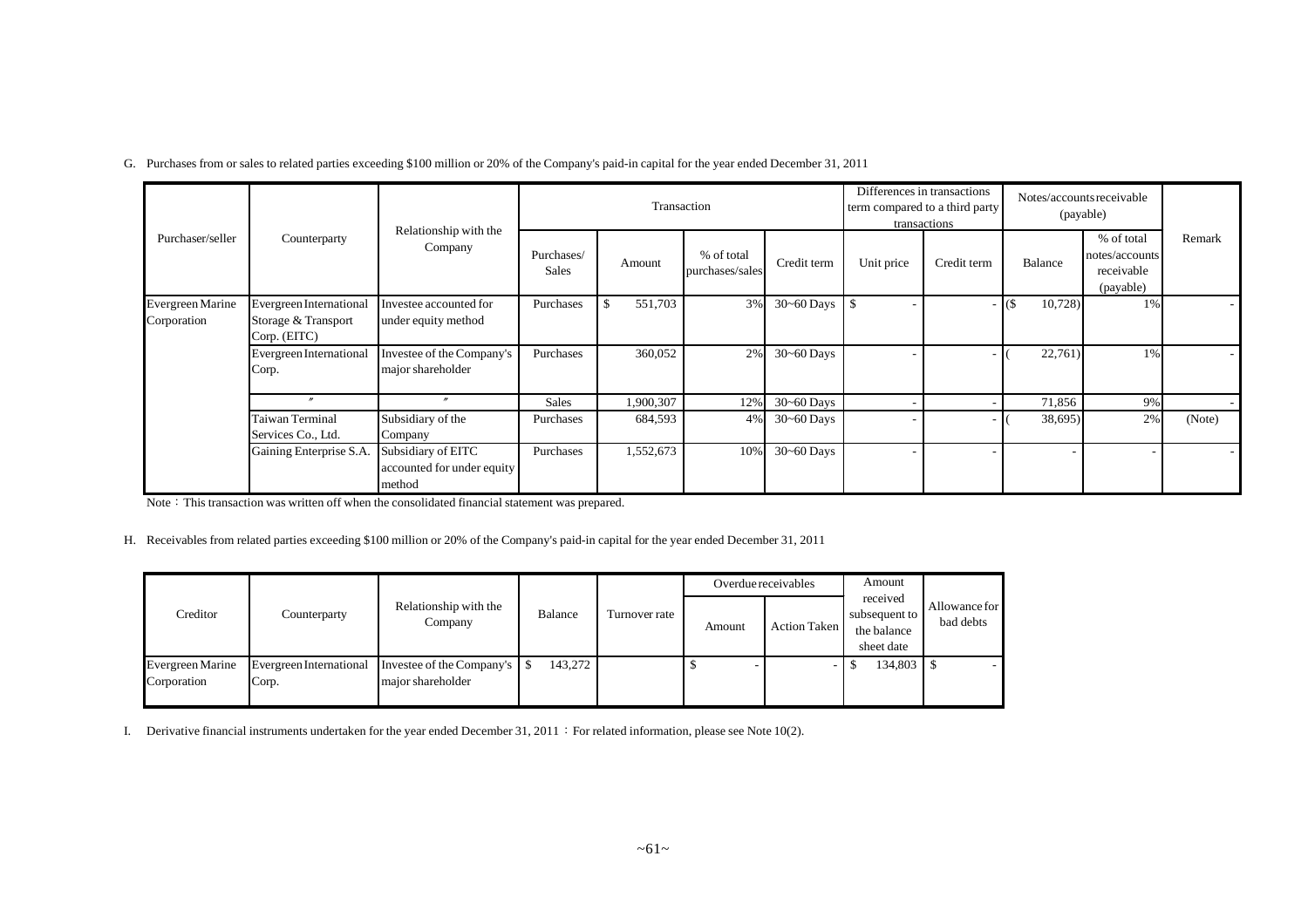#### (2)Disclosure information of investee company

A. Disclosure of location and related information of investee companies:

|                                    |                                                                       |                                                                                             |                                                                                  |                       | Initial investment amount |                                 | Shares held as of December 31, 2011 |                                 | Net income (loss) | Investment income                   |                                                         |
|------------------------------------|-----------------------------------------------------------------------|---------------------------------------------------------------------------------------------|----------------------------------------------------------------------------------|-----------------------|---------------------------|---------------------------------|-------------------------------------|---------------------------------|-------------------|-------------------------------------|---------------------------------------------------------|
| Investor                           | Investee                                                              | Location                                                                                    | Main activities                                                                  | <b>Ending Balance</b> | Beginning<br>balance      | No. of shares<br>(in thousands) | Ownership (%)                       | Book value                      | of the investee   | (loss) recognized by<br>the Company | Remark                                                  |
| Evergreen<br>Marine<br>Corporation | Peony<br>Investment S.A.                                              | East 53rd Street,<br>Marbella, MMG<br>Building, 2nd Floor,<br>Panama, Republic of<br>Panama | Investment activities                                                            | USD 476,500           | USD 476,500               | 4,765                           | 100.00                              | $\mathbf{s}$<br>44,769,469 (\$) | $3,832,744$ (\$)  | 3,998,886                           | Subsidiary of<br>the Company<br>(Note)                  |
|                                    | Taiwan Terminal<br>Services Co.,<br>Ltd.                              | 2F No.177 Szu Wei 4th<br>Rd. Lingya District,<br>Kaohsiung, Taiwan                          | Loading and<br>discharging<br>operations of<br>container yards                   | 55,000                | 55,000                    | 5,500                           | 55.00                               | 87,777                          | 8,667             | 4,767                               | (Note)                                                  |
|                                    | Everport<br>Terminal<br>Services Inc.                                 | 1209 N Orange St<br>Wilmington, DE, USA                                                     | <b>Termial Services</b>                                                          | <b>USD</b><br>100     | <b>USD</b>                | -1                              | 100.00                              | 3,028                           |                   |                                     | $\theta$<br>(Note)                                      |
|                                    | Charng Yang<br>Development<br>Co., Ltd.                               | 2F, No.369, Jingguo<br>Rd., Taoyuan City,<br>Taoyuan County,<br>Taiwan                      | Development, rental<br>and sale of<br>residential and<br>commercial<br>buildings | 320,000               | 320,000                   | 47,204                          | 40.00                               | 609,794                         | 149,671           | 59,868                              | Investee<br>accounted for<br>under the<br>equity method |
|                                    | Evergreen<br>International<br>Storage and<br>Transport<br>Corporation | No.899, Jingguo Rd.,<br>Taoyuan City, Taoyuan<br>County, Taiwan                             | Container<br>transportation and<br>gas stations                                  | 4,753,514             | 4,753,514                 | 424,062                         | 39.74                               | 7,991,293                       | 813,397           | 305,923                             |                                                         |
|                                    | Evergreen<br>Security<br>Corporation                                  | 4&5F, No.111,<br>Sungjiang Rd., Taipei,<br>Taiwan                                           | General security<br>guards services                                              | 25,000                | 25,000                    | 5,280                           | 31.25                               | 89,111                          | 37,652            | 11,766                              |                                                         |
|                                    | <b>EVA Airways</b><br>Corporation                                     | 11F, No.376, Section 1<br>Hsinnan Rd., Lu Chu<br>Township, Taoyuan<br>County, Taiwan        | International<br>passenger and cargo<br>transportation                           | 10,767,879            | 10,767,879                | 629,483                         | 19.32                               | 7,315,432                       | 209,027           | 40,375                              |                                                         |
|                                    | Taipei Port<br>Container<br>Terminal<br>Corporation                   | No.25 Siajhuwei,<br>Syuntang Village, Bali<br>District, New Taipei<br>City, Taiwan          | Container<br>distribution and<br>cargo stevedoring                               | 883,731               | 883,731                   | 88,344                          | 21.03                               | 807,008                         | 90,963            | 19, 133)                            |                                                         |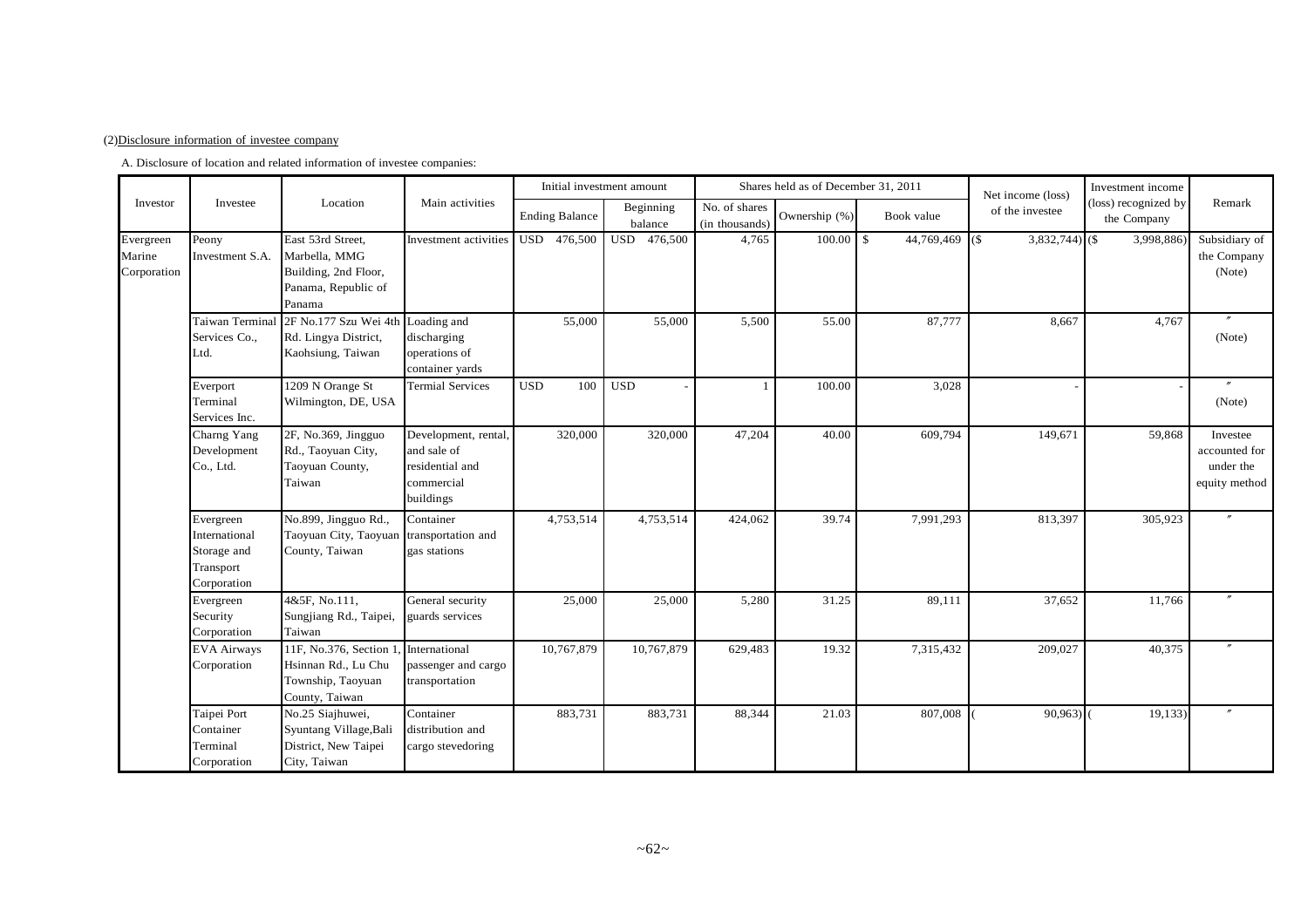|                             |                                                                         |                                                                                                               |                               |            | Initial investment amount |            |                      |                                 | Shares held as of December 31, 2011 |            |            |            | Net income (loss) |            | Investment income                   |                                                    |
|-----------------------------|-------------------------------------------------------------------------|---------------------------------------------------------------------------------------------------------------|-------------------------------|------------|---------------------------|------------|----------------------|---------------------------------|-------------------------------------|------------|------------|------------|-------------------|------------|-------------------------------------|----------------------------------------------------|
| Investor                    | Investee                                                                | Location                                                                                                      | Main activities               |            | <b>Ending Balance</b>     |            | Beginning<br>balance | No. of shares<br>(in thousands) | Ownership (%)                       |            | Book value |            | of the investee   |            | (loss) recognized by<br>the Company | Remark                                             |
| Peony<br>Investment<br>S.A. | Clove Holding<br>Ltd.                                                   | Craigmuir Chambers,<br>P. O. Box71, Road<br>Town, Tortola, B.V.I.                                             | Investment holding<br>company | <b>USD</b> | 52,549                    | <b>USD</b> | 52,549               | 10                              | $100.00$ USD                        |            | 64,025     | <b>USD</b> | 52,349            | <b>USD</b> | 52,349                              | Indirect<br>subsidiary of<br>the Company<br>(Note) |
|                             | Evergreen<br>(Deutschland)<br>GmbH                                      | Evergreen Building<br>Shipping Agency Amsinckstrasse 55<br>20097 Hamburg,<br>Germany                          | Shipping agency               | <b>USD</b> | 8,316                     | <b>USD</b> | 8,316                |                                 | 100.00                              | <b>USD</b> | 8,909      | <b>USD</b> | 373               | <b>USD</b> | 373                                 | (Note)                                             |
|                             | Evergreen<br>(Iteland) Ltd.                                             | 22 Fiztwilliam<br>Shipping Agency Place, Dublin 2, Ireland                                                    | Shipping agency               | <b>USD</b> | 95                        | <b>USD</b> | 95                   | 0.1                             | 100.00                              | <b>USD</b> | 205        | <b>USD</b> | 24                | <b>USD</b> | 24                                  | (Note)                                             |
|                             | Evergreen<br>Shipping Agency 5, Dangju-Dong,<br>(Korea)<br>Corporation. | 12FL, Royal Building<br>Chongro-Ku Seoul<br>Korea                                                             | Shipping agency               | <b>USD</b> | 2,426                     | <b>USD</b> | 2,426                | 121                             | 100.00                              | <b>USD</b> | 1,379      | (USD)      |                   | $89)$ (USD | 89)                                 | $\prime\prime$<br>(Note)                           |
|                             | Evergreen<br>(Netherlands)<br>B.V.                                      | PortCity II -<br>Shipping Agency Havennummer 2235<br>Waalhaven ZZ 19 3089<br>JH Rotterdam, The<br>Netherlands | Shipping agency               | <b>USD</b> | 3,977                     | <b>USD</b> | 3,977                | 0.047                           | 100.00                              | <b>USD</b> | 4.966      | <b>USD</b> | 278               | <b>USD</b> | 278                                 | (Note)                                             |
|                             | Evergreen<br>(Poland) SP. ZO.<br>∩                                      | <b>UL.SOLEC 22,00-410</b><br>Shipping Agency Warszawa, Poland                                                 | Shipping agency               | <b>USD</b> | 662                       | <b>USD</b> | 662                  | $\mathcal{D}$                   | 100.00                              | <b>USD</b> | 551        | <b>USD</b> | 32                | <b>USD</b> | 32                                  | (Note)                                             |
|                             | Greencompass<br>Marine S. A.                                            | East 53rd Street.<br>Marbella, MMG<br>Building, 2nd Floor,<br>Panama, Republic of<br>Panama                   | Marine<br>transportation      | <b>USD</b> | 353,500                   | <b>USD</b> | 353,500              | 3,535                           | 100.00                              | <b>USD</b> | 880,387    | (USD)      | $100,623$ (USD    |            | 100,623                             | $^{\prime\prime}$<br>(Note)                        |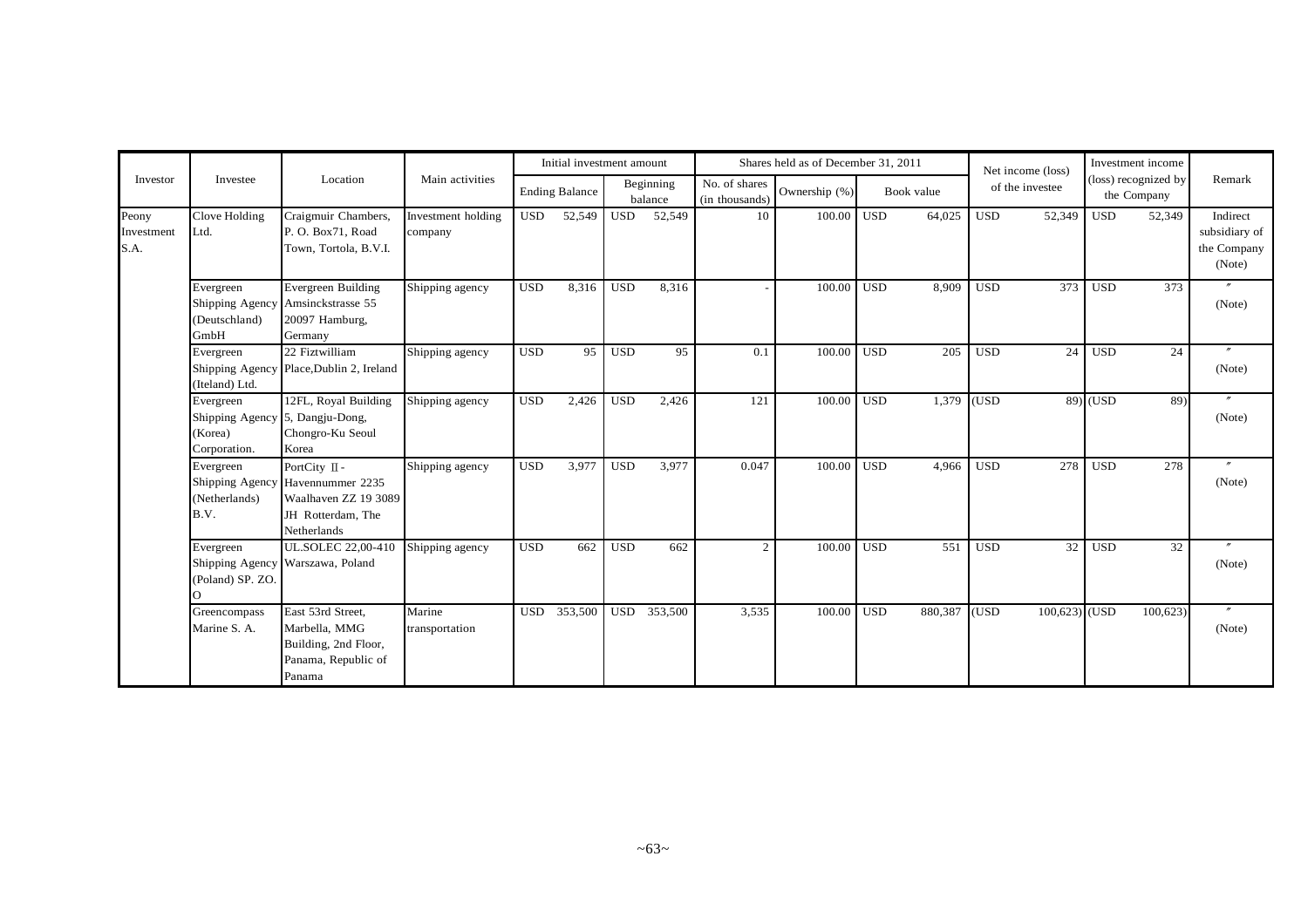|                             |                                                   |                                                                                                                                             |                                                                              |            | Initial investment amount |            |                      |                                 | Shares held as of December 31, 2011 |            |            |            | Net income (loss) |            | Investment income                   |                                                    |
|-----------------------------|---------------------------------------------------|---------------------------------------------------------------------------------------------------------------------------------------------|------------------------------------------------------------------------------|------------|---------------------------|------------|----------------------|---------------------------------|-------------------------------------|------------|------------|------------|-------------------|------------|-------------------------------------|----------------------------------------------------|
| Investor                    | Investee                                          | Location                                                                                                                                    | Main activities                                                              |            | <b>Ending Balance</b>     |            | Beginning<br>balance | No. of shares<br>(in thousands) | Ownership (%)                       |            | Book value |            | of the investee   |            | (loss) recognized by<br>the Company | Remark                                             |
| Peony<br>Investment<br>S.A. | Vigor Enterprise<br>S.A.                          | East 53Rd Street,<br>Marbella, MMG<br>Building, 2nd Floor,<br>Panama, Republic of<br>Panama                                                 | Investment holding<br>company                                                | <b>USD</b> | 500                       | <b>USD</b> | 500                  | $\overline{5}$                  | 100.00                              | <b>USD</b> | 512        | (USD)      |                   | $15)$ (USD | 15)                                 | Indirect<br>subsidiary of<br>the Company<br>(Note) |
|                             | Evergreen<br>Shipping Agency<br>(India) Pvt. Ltd. | Mararhon Nextgon<br>Innova"A"G01, Opp.Pe<br>ninsula Corporate<br>Park, Off G.K.Marg.<br>Lower Parel (W),<br>MUMBAI 400 013,<br><b>INDIA</b> | Shipping agency                                                              | <b>USD</b> | 184                       | <b>USD</b> | 184                  | 100                             | 99.99                               | <b>USD</b> | 2,859      | <b>USD</b> | 1,015             | <b>USD</b> | 1,015                               | $\prime\prime$<br>(Note)                           |
|                             | Evergreen<br>Argentina S.A.                       | Pje. Carabelas 344,<br>CABA, Bs. As.<br>Argentina                                                                                           | Leasing                                                                      | <b>USD</b> | 140                       | <b>USD</b> | 140                  | 150                             | 95.00                               | <b>USD</b> | 64         | (USD)      |                   | 190) (USD  | 180)                                | $^{\prime\prime}$<br>(Note)                        |
|                             | Evergreen<br>France S.A.S.                        | Tour Franklin-La<br>Shipping Agency Defense 8, 92042 Paris<br>La Defense Cedex-<br>France.                                                  | Shipping agency                                                              | <b>USD</b> | 907                       | <b>USD</b> | 907                  | $\mathfrak{F}$                  | 100.00                              | <b>USD</b> | 1.484      | <b>USD</b> | 195               | <b>USD</b> | 195                                 | (Note)                                             |
|                             | PT. Multi Bina<br>Pura<br>International           | JL. Raya Cakung<br>Cilincing, KM.4, Jakarta discharging<br>Utara 14260. Indonesia                                                           | Loading and<br>operations of<br>container yards and<br>inland transportation | <b>USD</b> | 20,204                    | <b>USD</b> | 20,204               | 68                              | 95.03                               | <b>USD</b> | 20,438     | <b>USD</b> | 3,540             | <b>USD</b> | 3,364                               | $^{\prime\prime}$<br>(Note)                        |
|                             | PT. Multi Bina<br>Transport                       | JL. Raya Cakung<br>Cilincing, KM.4, Jakarta cleaning and inland<br>Utara 14260, Indonesia transportation                                    | Container repair,                                                            | <b>USD</b> | 804                       | <b>USD</b> | 804                  | 2                               | 17.39                               | <b>USD</b> | 393        | <b>USD</b> | 918               | <b>USD</b> | 160                                 | $\prime\prime$<br>(Note)                           |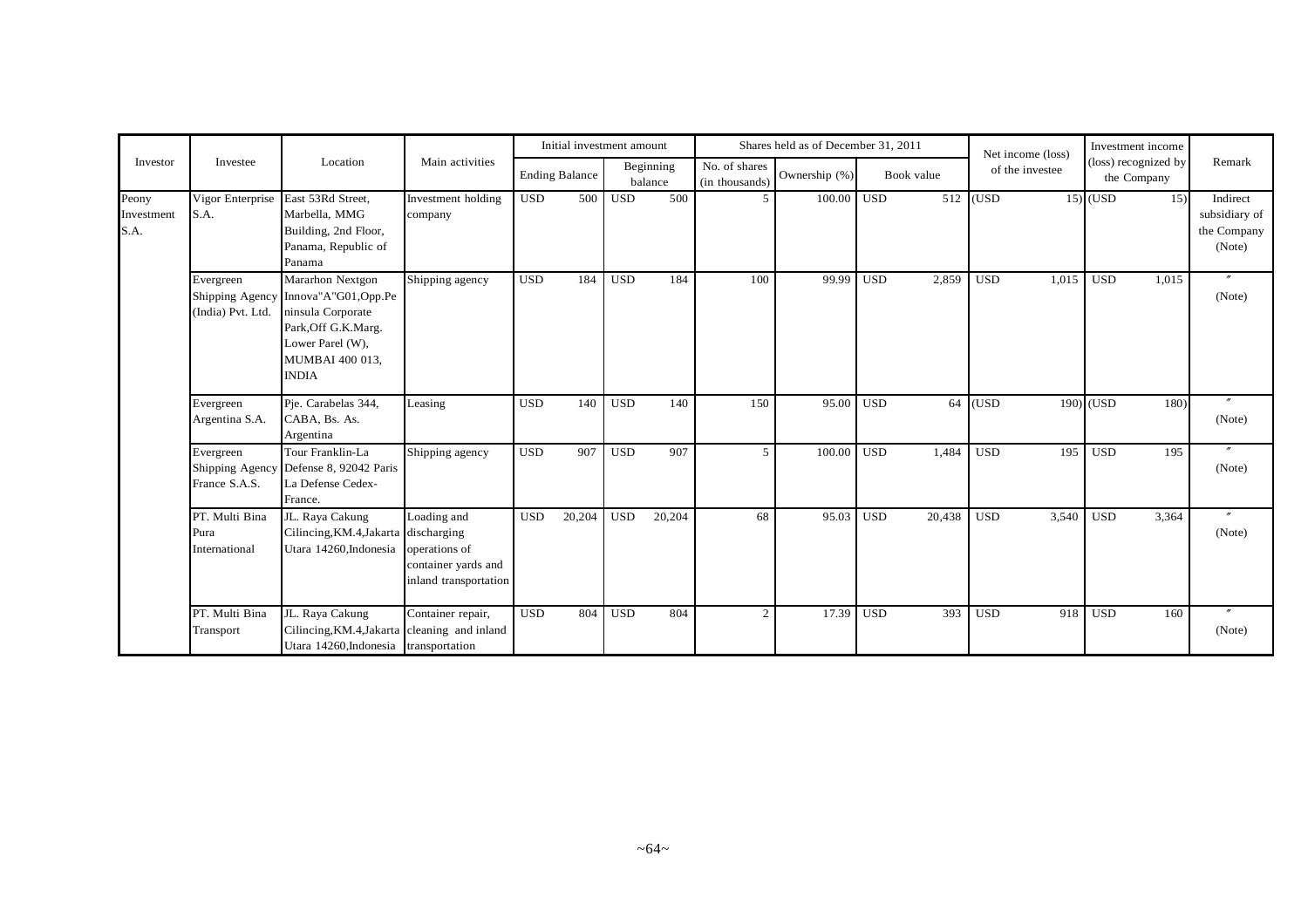|                             |                                                                    |                                                                                                                                        |                                                                                              |            | Initial investment amount |            |                      |                                 | Shares held as of December 31, 2011 |            |            |            | Net income (loss) |             | Investment income                   |                                                    |
|-----------------------------|--------------------------------------------------------------------|----------------------------------------------------------------------------------------------------------------------------------------|----------------------------------------------------------------------------------------------|------------|---------------------------|------------|----------------------|---------------------------------|-------------------------------------|------------|------------|------------|-------------------|-------------|-------------------------------------|----------------------------------------------------|
| Investor                    | Investee                                                           | Location                                                                                                                               | Main activities                                                                              |            | <b>Ending Balance</b>     |            | Beginning<br>balance | No. of shares<br>(in thousands) | Ownership (%)                       |            | Book value |            | of the investee   |             | (loss) recognized by<br>the Company | Remark                                             |
| Peony<br>Investment<br>S.A. | <b>Evergreen Heavy</b><br>Industrial Corp.<br>(Malaysia)<br>Berhad | Lot 139, Jalan, Cecair,<br>Phase 2 Free Trade<br>Zone Johor Port<br>Authority, 81700 Pasir<br>Gudang, Johor, Johore<br>Bahru, Malaysia | Container<br>manufacturing                                                                   | <b>USD</b> | 27,295                    | <b>USD</b> | 27,295               | 42,120                          | 84.44                               | <b>USD</b> | 45,914     | <b>USD</b> | 5.719             | <b>USD</b>  | 4,829                               | Indirect<br>subsidiary of<br>the Company<br>(Note) |
|                             | Armand<br>Investment<br>(Netherlands)<br>N.V.                      | Van Engelenweg 23<br>Curacao Netherlands<br>Antilles                                                                                   | Investment holding<br>company                                                                | <b>USD</b> | 9,203                     | <b>USD</b> | 9,203                |                                 | 70.00                               | <b>USD</b> | 8.734      | (USD)      |                   | 356) (USD   | 249)                                | (Note)                                             |
|                             | Evergreen<br>Shipping (Spain)<br>S.L.                              | Calle Siete Aguas, 11 -<br>Entlo. 46023 Valencia,<br>Spain                                                                             | Shipping agency                                                                              | <b>USD</b> | 3,870                     | <b>USD</b> | 3,870                | 3                               | 55.00                               | <b>USD</b> | 5,001      | <b>USD</b> | 4,442             | <b>USD</b>  | 2,443                               | $\boldsymbol{''}$<br>(Note)                        |
|                             | Evergreen<br>Shipping Agency Italy<br>(Italy) S.p.A.               | Scali Cerere, 9 Livorno                                                                                                                | Shipping agency                                                                              | <b>USD</b> | 2,352                     | <b>USD</b> | 2,352                | 0.55                            | 55.00                               | <b>USD</b> | 1,811      | (USD)      |                   | 563) (USD   | 309)                                | $^{\prime\prime}$<br>(Note)                        |
|                             | ShenZhen<br>Greentrans<br>Transportation<br>Co., Ltd.              | San Jiao Long<br>Warehouse & Storage<br>Zone, Fu kang Rd.,<br>Hengang town,<br>Shenzhen, China                                         | Loading,<br>discharging, storage,<br>repair, cleaning and<br>transportation of<br>containers | <b>USD</b> | 3,134                     | <b>USD</b> | 3,134                |                                 | 55.00                               | <b>USD</b> | 3,191      | (USD)      |                   | $122)$ (USD | 67)                                 | (Note)                                             |
|                             | Evergreen<br>Marine (UK)<br>Ltd.                                   | 160 Euston Road.<br>London NW 12 DX,<br>U.K.                                                                                           | Marine<br>transportation                                                                     | <b>USD</b> | 1,503                     | <b>USD</b> | 1,503                | 765                             | 51.00                               | <b>USD</b> | 98,097     | (USD)      | 59,660)           | (USD)       | 30,427)                             | (Note)                                             |
|                             | Evergreen<br>(Australia) Pty.<br>Ltd.                              | Level 13,181 Miller<br>Shipping Agency Street, North Sydney<br>NSW 2060 Australia                                                      | Shipping agency                                                                              | <b>USD</b> | 247                       | <b>USD</b> | 247                  | 0.675                           | 67.50                               | <b>USD</b> | 416        | <b>USD</b> | 418               | <b>USD</b>  | 282                                 | $\prime\prime$<br>(Note)                           |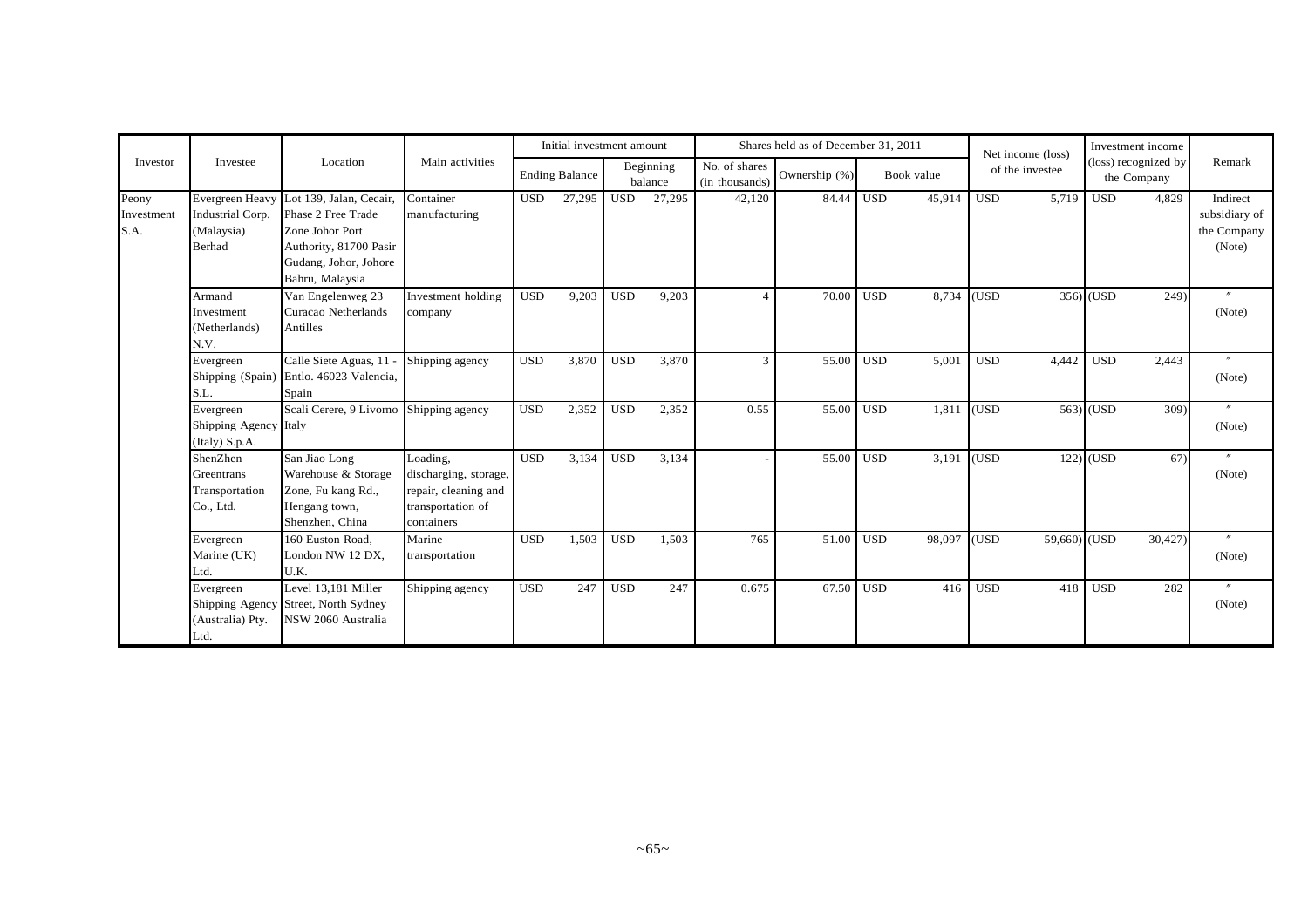|                             |                                                                     |                                                                                                                 |                                                                                                                                               |            | Initial investment amount |            |                      |                                 | Shares held as of December 31, 2011 |            |            |            | Net income (loss) |            | Investment income                   |                                                    |
|-----------------------------|---------------------------------------------------------------------|-----------------------------------------------------------------------------------------------------------------|-----------------------------------------------------------------------------------------------------------------------------------------------|------------|---------------------------|------------|----------------------|---------------------------------|-------------------------------------|------------|------------|------------|-------------------|------------|-------------------------------------|----------------------------------------------------|
| Investor                    | Investee                                                            | Location                                                                                                        | Main activities                                                                                                                               |            | <b>Ending Balance</b>     |            | Beginning<br>balance | No. of shares<br>(in thousands) | Ownership (%)                       |            | Book value |            | of the investee   |            | (loss) recognized by<br>the Company | Remark                                             |
| Peony<br>Investment<br>S.A. | Evergreen<br>Shipping Agency<br>(Russia) Ltd.                       | Evergreen Office, 11<br>Millionnaya Streeet,<br>ST. Petersburg, 191186<br><b>RUSSIA</b>                         | Shipping agency                                                                                                                               | <b>USD</b> | 848                       | <b>USD</b> | 848                  |                                 |                                     | 51.00 USD  | 976        | <b>USD</b> | 1,886             | <b>USD</b> | 962                                 | Indirect<br>subsidiary of<br>the Company<br>(Note) |
|                             | Evergreen<br>Ltd.                                                   | 200 Cantonment Road<br>Shipping Agency #12-02 Southpoint,<br>(Singapore) PTE. Singapore 089763                  | Shipping agency                                                                                                                               | <b>USD</b> | 2,157                     | <b>USD</b> | 2,157                | 765                             | 51.00 USD                           |            | 4,720      | <b>USD</b> | 685               | <b>USD</b> | 349                                 | (Note)                                             |
|                             | Evergreen<br>Shipping Agency<br>(Thailand) Co.,<br>Ltd.             | Green Tower, 24-25th<br>Floors 3656/81 Rama<br><b>IV Road Klongton</b><br>Klongtoey Bangkok<br>10110            | Shipping agency                                                                                                                               | <b>USD</b> | 1,474                     | <b>USD</b> | 1,474                | 408                             | 51.00                               | <b>USD</b> | 2,165      | <b>USD</b> | 1,388             | <b>USD</b> | 708                                 | $^{\prime\prime}$<br>(Note)                        |
|                             | Evergreen<br>(Vietnam) Corp.                                        | 11F, Fideco Tower 81-<br>Shipping Agency 85 Ham Nghi St.,<br>Dist.1, Ho Chi Minh<br>City, Vietnam               | Shipping agency                                                                                                                               | <b>USD</b> | 454                       | <b>USD</b> | 454                  |                                 | 51.00                               | <b>USD</b> | 1,429      | <b>USD</b> | 2,330             | <b>USD</b> | 1,188                               | (Note)                                             |
|                             | PT. Evergreen<br>Shipping Agency<br>Indonesia                       | <b>GD. MEGA PLAZA</b><br>9th Floors Jl. H.R.<br>Rasuna said kav. C-03<br>Jakarta 12920,<br>Indonesia            | Shipping agency                                                                                                                               | <b>USD</b> | 973                       | <b>USD</b> | 973                  | 0.459                           | 51.00                               | <b>USD</b> | 2,168      | <b>USD</b> | 1,452             | <b>USD</b> | 740                                 | (Note)                                             |
|                             | Evergreen<br>Agency (South<br>Africa) (PTY)<br>Ltd.                 | 9B Riley Road,<br>Bedfordview,<br>Johannesburg 2007,<br>South Africa                                            | Shipping agency                                                                                                                               | <b>USD</b> | 581                       | <b>USD</b> | 581                  | 5,500                           | 55.00                               | <b>USD</b> | 3,119      | <b>USD</b> | 2,417             | <b>USD</b> | 1,329                               | (Note)                                             |
|                             | Kingstrans<br>International<br>Logistics<br>(Tianjing) Co.,<br>Ltd. | No.295 JiYun East<br>Road, Tianjin Port<br><b>Container Logistics</b><br>Center.Binhai New<br>District, Tianjin | Inland container<br>transportation,<br>container storage,<br>loading, discharging,<br>leasing, repair,<br>cleaning, and related<br>activities | <b>USD</b> | 2,000                     | <b>USD</b> | 2,000                |                                 | 20.00                               | <b>USD</b> | 2,556      | <b>USD</b> | 841               | <b>USD</b> | 168                                 | (Note)                                             |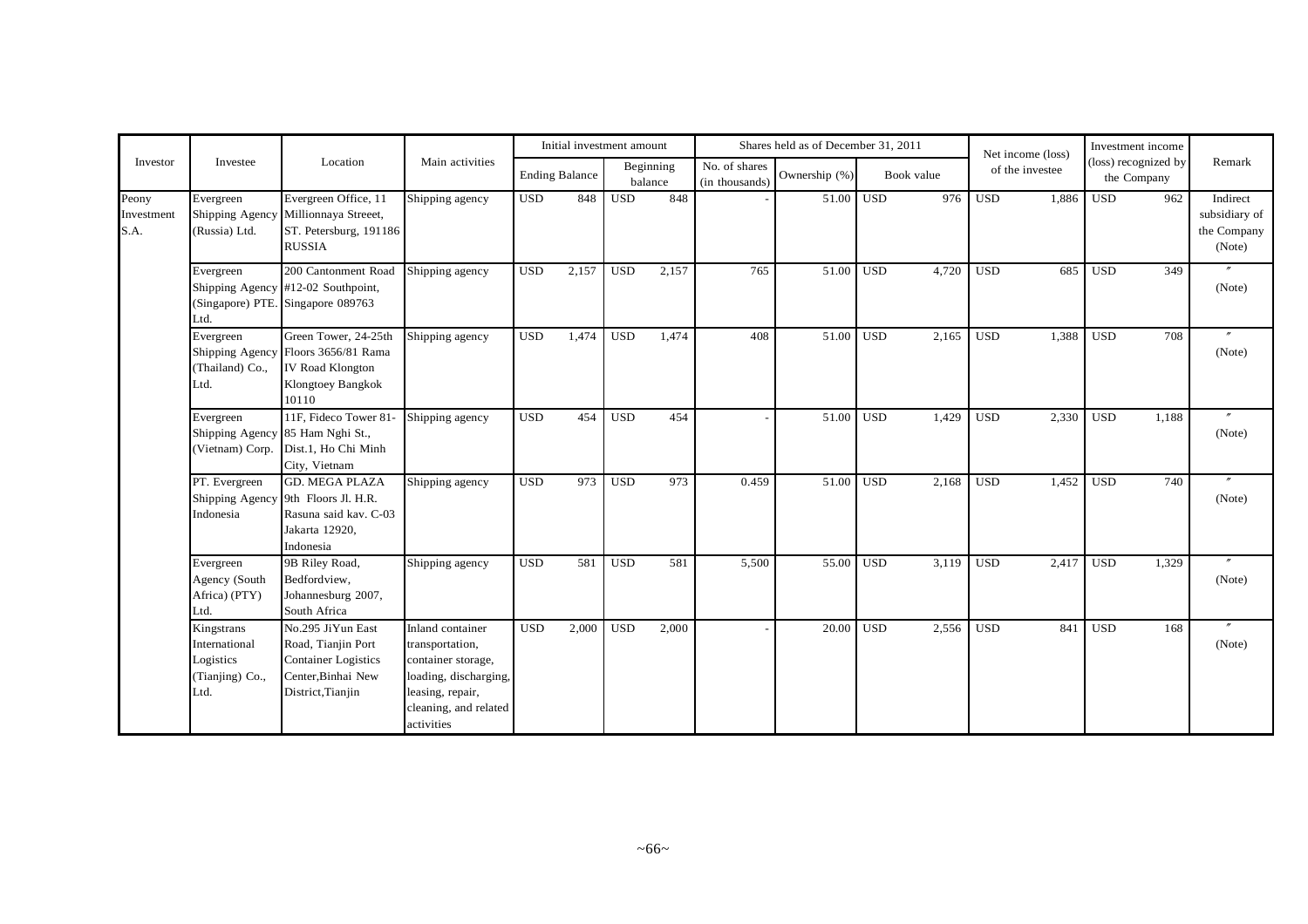|                             |                                                                               |                                                                                                                                         |                                                                                                                                               |            | Initial investment amount |              |                      |                                 | Shares held as of December 31, 2011 |            |            |            | Net income (loss) |            | Investment income                   |                                                                                |
|-----------------------------|-------------------------------------------------------------------------------|-----------------------------------------------------------------------------------------------------------------------------------------|-----------------------------------------------------------------------------------------------------------------------------------------------|------------|---------------------------|--------------|----------------------|---------------------------------|-------------------------------------|------------|------------|------------|-------------------|------------|-------------------------------------|--------------------------------------------------------------------------------|
| Investor                    | Investee                                                                      | Location                                                                                                                                | Main activities                                                                                                                               |            | <b>Ending Balance</b>     |              | Beginning<br>balance | No. of shares<br>(in thousands) | Ownership (%)                       |            | Book value |            | of the investee   |            | (loss) recognized by<br>the Company | Remark                                                                         |
| Peony<br>Investment<br>S.A. | Luanta<br>Investment<br>(NetherLands)<br>N.V.                                 | Waalhaven Z. z. 19,<br>PortCity II, 3089JH<br>Rotterdam                                                                                 | Investment holding<br>company                                                                                                                 | <b>USD</b> | 33,161                    | USD          | 27,559               | 460                             | 50.00                               | <b>USD</b> | 83,307     | (USD)      | $10,449$ (USD     |            | 5,225                               | Investee<br>company of<br>Peony<br>accounted for<br>under the<br>equity method |
|                             | <b>Balsam</b><br>Investment<br>(NetherLands)<br>N.V.                          | 21-A Van Engelenweg,<br>Curacao, Netherlands,<br>Antilles                                                                               | Investment holding<br>company                                                                                                                 | <b>USD</b> | 122,696                   | <b>USD</b>   | 106,213              | 0.451                           | 49.00                               | <b>USD</b> | 47,366     | (USD)      | 164,908) (USD     |            | 80,805)                             | $\overline{v}$                                                                 |
|                             | Ningbo Victory<br>Container Co.,<br>Ltd.                                      | No. 201 Xiaoshan<br>Road, Beilun District,<br>Ningbo, China                                                                             | Inland container<br>transportation,<br>container storage,<br>loading, discharging,<br>leasing, repair,<br>cleaning, and related<br>activities | <b>USD</b> | 1,199                     | <b>USD</b>   | 1,199                |                                 | 40.00                               | <b>USD</b> | 2,257      | <b>USD</b> | 516               | <b>USD</b> | 206                                 |                                                                                |
|                             | Qingdao<br>Evergreen<br>Container<br>Storage &<br>Transportation<br>Co., Ltd. | No.114 Huangho E.<br>Rd., Huangdao District<br>Qingdao, China                                                                           | Inland container<br>transportation,<br>container storage,<br>loading, discharging,<br>leasing, repair,<br>clearing, and related<br>activities | <b>USD</b> | 4,447                     | <b>USD</b>   | 4,447                |                                 | 40.00                               | <b>USD</b> | 7,666      | <b>USD</b> | 3,117             | <b>USD</b> | 1,247                               | $\prime\prime$                                                                 |
|                             | Green Peninsula<br>Agencies SDN.<br><b>BHD</b>                                | NO.7, Jalan Jurutera<br>U1/23, Section U1,<br>Hicom Glenmarie<br>Industrial Park, 40150<br>Shah Alam, Selangor<br>Darul Ehsan, Malaysia | Investment holding<br>company                                                                                                                 | <b>USD</b> | 7,255                     | $_{\rm USD}$ | 7,255                | 1,500                           | 30.00                               | <b>USD</b> | 7,203      | <b>USD</b> | 4,413             | <b>USD</b> | 1,324                               |                                                                                |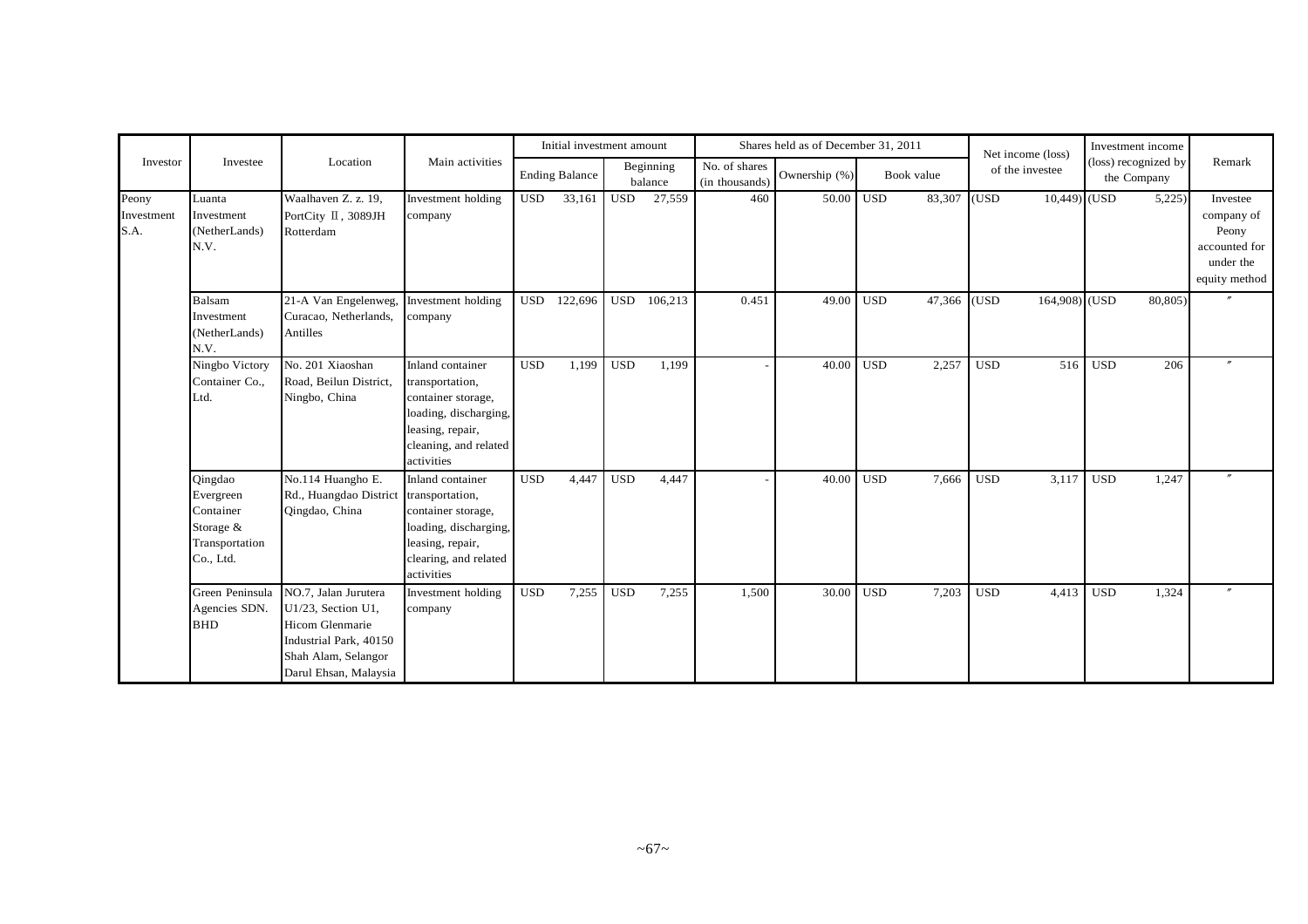|                                            |                                                     |                                                                                    |                                                    |            | Initial investment amount |            |                      |                                 | Shares held as of December 31, 2011 |            |            |            |                                      |             | Investment income                   |                                                                                                                       |
|--------------------------------------------|-----------------------------------------------------|------------------------------------------------------------------------------------|----------------------------------------------------|------------|---------------------------|------------|----------------------|---------------------------------|-------------------------------------|------------|------------|------------|--------------------------------------|-------------|-------------------------------------|-----------------------------------------------------------------------------------------------------------------------|
| Investor                                   | Investee                                            | Location                                                                           | Main activities                                    |            | <b>Ending Balance</b>     |            | Beginning<br>balance | No. of shares<br>(in thousands) | Ownership (%)                       |            | Book value |            | Net income (loss)<br>of the investee |             | (loss) recognized by<br>the Company | Remark                                                                                                                |
| Peony<br>Investment<br>S.A.                | Evergreen<br>Shipping Agency<br>Co (U.A.E.) Ltd.    | 5F, Shipping Tower,<br>Al-Mina Road, P.O.<br>Box 34984, Dubai,<br>U.A.E            | Shipping agency                                    | <b>USD</b> | 2,082                     | <b>USD</b> |                      |                                 | 49.00                               | <b>USD</b> | 2,082      | <b>USD</b> | 1,976                                | <b>USD</b>  |                                     | The shares of<br>new purchase<br>in the end of<br>this period, so<br>investment gain<br>or loss is not<br>recognized. |
| Armand<br>nvestment<br>Netherlands<br>N.V. | <b>Armand Estate</b><br>B.V.                        | Amsteldijk 166,<br>1101LH, Amsterdam                                               | Investment holding<br>company                      | <b>USD</b> | 13,636                    | <b>USD</b> | 13,636               | 0.04                            | 100.00                              | <b>USD</b> | 12,448     | (USD)      |                                      | $344)$ (USD | 344)                                | Indirect<br>subsidiary of<br>the Company<br>(Note)                                                                    |
| Armand<br>Estate B.V.                      | Taipei Port<br>Container<br>Terminal<br>Corporation | No.25 Siajhuwei,<br>Syuntang Village, Bali<br>District, New Taipei<br>City, Taiwan | Container<br>distribution and<br>cargo stevedoring | <b>USD</b> | 12,678                    | <b>USD</b> | 12,678               | 41                              | 9.76                                | <b>USD</b> | 12,344     | (USD)      | 3,095) (USD                          |             | 302)                                | Investee<br>company of<br><b>Armand Estate</b><br>B.V. accounted<br>for under the<br>equity method                    |
| Clove<br>Holding Ltd.                      | Ample Holding<br>Ltd.                               | Craigmuir<br>Chambers, P.O.BOX71<br>Road Town, Tortola,<br>B.V.I.                  | Investment holding<br>company                      | <b>USD</b> | 9                         | <b>USD</b> | $\overline{9}$       | 9                               | 90.00                               | <b>USD</b> | 35,882     | <b>USD</b> | 3,828                                | <b>USD</b>  | 3.445                               | Indirect<br>subsidiary of<br>the Company<br>(Note)                                                                    |
|                                            | <b>Island Equipment</b><br>LLC.                     | 655 Deep Valley Drive,<br>Suite 300, Rolling Hils<br>Estates, CA                   | Investment holding<br>company                      | <b>USD</b> | 144                       | <b>USD</b> | 144                  |                                 | 36.00                               | <b>USD</b> | 2,050      | <b>USD</b> | 984                                  | <b>USD</b>  | 354                                 | (Note)                                                                                                                |
| Ample<br>Holding Ltd.                      | Colon Container<br>Terminal S.A.                    | COCO SOLO NORTH Inland container<br><b>ADM BUILDING</b><br><b>PANAMA</b>           | storage and loading                                | <b>USD</b> | 22,860                    | <b>USD</b> | 22,860               | 22,860                          | 40.00                               | <b>USD</b> | 72,514     | <b>USD</b> | 10,091                               | <b>USD</b>  | 4,036                               | Investee<br>company of<br>Ample Holding<br>Ltd. accounted<br>for under the<br>equity method                           |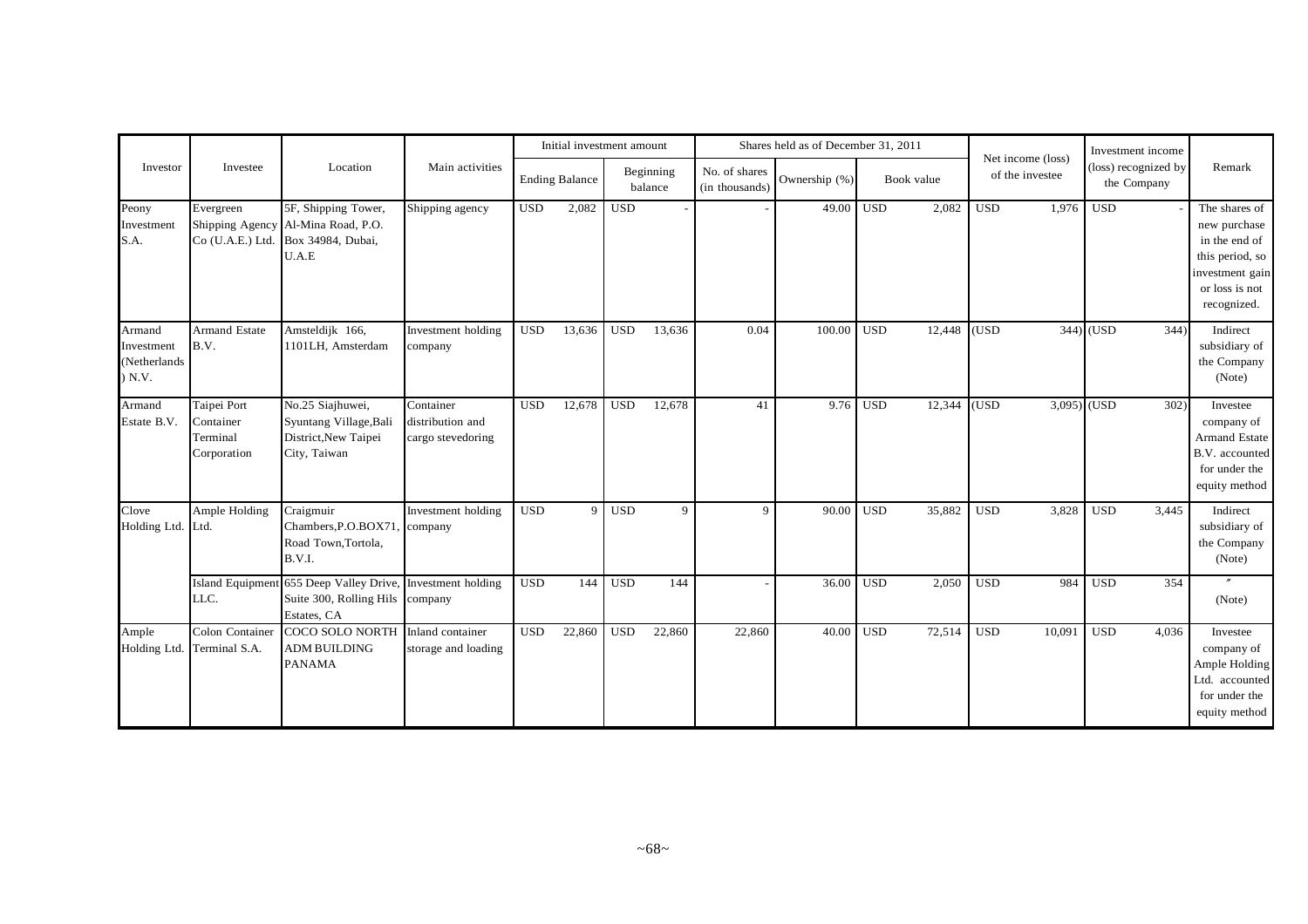|                                                |                                                    |                                                                                                                  |                                                                                                                                               |                       |     | Initial investment amount |     |                                 | Shares held as of December 31, 2011 |                           |                                      | Investment income                   |                                                    |
|------------------------------------------------|----------------------------------------------------|------------------------------------------------------------------------------------------------------------------|-----------------------------------------------------------------------------------------------------------------------------------------------|-----------------------|-----|---------------------------|-----|---------------------------------|-------------------------------------|---------------------------|--------------------------------------|-------------------------------------|----------------------------------------------------|
| Investor                                       | Investee                                           | Location                                                                                                         | Main activities                                                                                                                               | <b>Ending Balance</b> |     | Beginning<br>balance      |     | No. of shares<br>(in thousands) | Ownership (%)                       | Book value                | Net income (loss)<br>of the investee | (loss) recognized by<br>the Company | Remark                                             |
| Island<br>Equipment<br>LLC.                    | Whitney<br>Equipment LLC.                          | 2711 Centerville Road,<br>Suite 400, Wilmington,<br>Delaware 19808                                               | Equipment leasing<br>company                                                                                                                  | <b>USD</b>            | 200 | <b>USD</b>                | 200 |                                 | 100.00                              | <b>USD</b><br>1,883       | <b>USD</b><br>617                    | <b>USD</b><br>617                   | Indirect<br>subsidiary of<br>the Company<br>(Note) |
|                                                | Hemlock<br>Equipment LLC.                          | 2711 Centerville Road,<br>Suite 400, Wilmington, company<br>Delaware 19808                                       | Equipment leasing                                                                                                                             | <b>USD</b>            | 200 | <b>USD</b>                | 200 |                                 | 100.00                              | 4,271<br>USD <sup>1</sup> | 916<br><b>USD</b>                    | <b>USD</b><br>916                   | $\overline{u}$<br>(Note)                           |
| Evergreen<br>Marine (UK) International<br>Ltd. | Kingstrans<br>Logistics<br>(Tianjing) Co.,<br>Ltd. | No.295 JiYun East<br>Road, Tianjin Port<br><b>Container Logistics</b><br>Center, Binhai New<br>District, Tianjin | Inland container<br>transportation,<br>container storage,<br>loading, discharging,<br>leasing, repair,<br>cleaning, and related<br>activities | <b>USD 2,000</b>      |     | <b>USD 2,000</b>          |     |                                 | 20.00                               | GBP 1,350                 | <b>GBP 525</b>                       | <b>GBP 105</b>                      | Indirect<br>subsidiary of<br>the Company<br>(Note) |
|                                                | LLC.                                               | Island Equipment 655 Deep Valley Drive,<br>Suite 300, Rolling Hils company<br>Estates, CA                        | Investment holding                                                                                                                            | <b>USD 60</b>         |     | <b>USD 60</b>             |     |                                 | 15.00                               | GBP 493                   | GBP 614                              | <b>GBP 92</b>                       | $\prime$<br>(Note)                                 |
| PT. Multi<br><b>Bina Pura</b><br>International | PT. Multi Bina<br>Transport                        | JL. Raya Cakung<br>Cilincing KM.4, Jakarta cleaning and inland<br>Utara 14260, Indonesia transportation          | Container repair,                                                                                                                             | <b>USD 3,301</b>      |     | <b>USD 3,301</b>          |     | 8                               | 72.95                               | IDR 14,929,939            | IDR 8,045,989                        | IDR 5,869,549                       | $\overline{''}$<br>(Note)                          |

Note: This transaction was written off when the consolidated financial statement was prepared.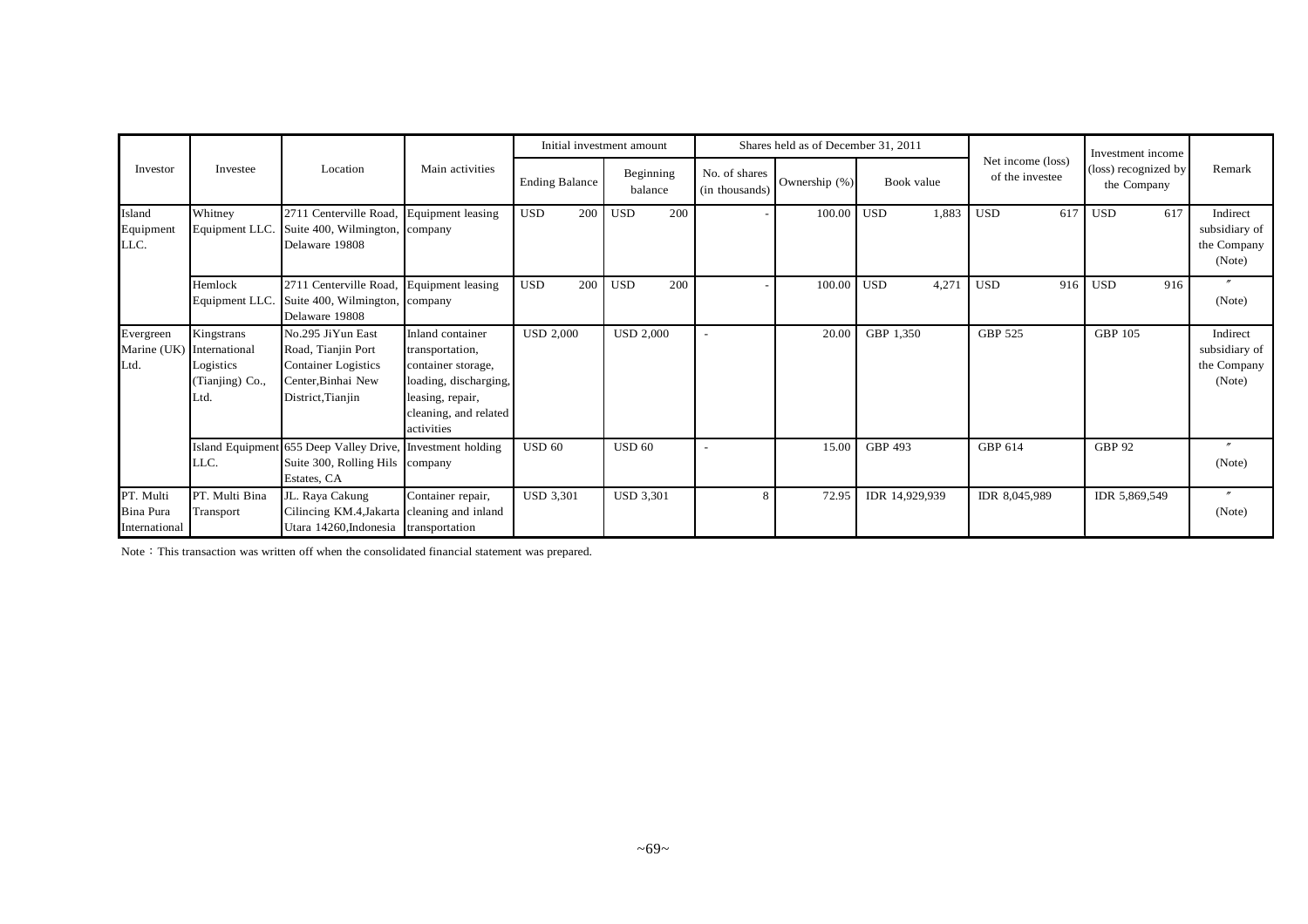|  |  | B.Loans granted for the year ended December 31, 2011 |  |
|--|--|------------------------------------------------------|--|
|--|--|------------------------------------------------------|--|

| No. | Creditor                 | Borrower                                         | General ledger   b<br>account | Maximum<br>outstanding<br>alance for the<br>year ended<br>December 31, | Balance at<br>December 31,<br>2011 | Utilized<br>Credits     | Interest rate<br>(% ) | Nature of loan<br>(Note 1) | Amount of<br>transaction<br>with the<br>borrower | Reason for<br>short-term<br>financing<br>(Note 2) | Allowance<br>for<br>doubtful<br>accounts |      | Collateral | Limit on loans<br>granted to a single<br>party (Note 3) | Ceiling on total<br>loans granted<br>(Note 3) |
|-----|--------------------------|--------------------------------------------------|-------------------------------|------------------------------------------------------------------------|------------------------------------|-------------------------|-----------------------|----------------------------|--------------------------------------------------|---------------------------------------------------|------------------------------------------|------|------------|---------------------------------------------------------|-----------------------------------------------|
|     |                          |                                                  |                               | 2011                                                                   |                                    |                         |                       |                            |                                                  |                                                   |                                          | Item | Value      |                                                         |                                               |
|     | Peony<br>Investment      | Kingtrans Intl.<br>Logistics                     | Receivables<br>from related   | $\mathbf{s}$<br>45,728                                                 | 45,415<br>$\mathcal{S}$            | 45,415<br>$\mathbf{\$}$ | 1.699                 | $\overline{2}$             |                                                  | Working<br>capital                                | \$                                       |      | S.         | 13,070,100<br>\$                                        | 26,140,201<br>-\$                             |
|     | S.A.                     | (Tianjin)Co.,Ltd                                 | parties<br>(Note4)            |                                                                        |                                    |                         |                       |                            |                                                  | requirement                                       |                                          |      |            |                                                         |                                               |
|     |                          | Luanta<br>Investment<br>(NetherLands)<br>N.V.    | $\overline{u}$                | 483,527                                                                | 546,359                            | 437,556                 | 1.350<br>$-4.585$     | 2                          |                                                  | $\overline{''}$                                   |                                          |      |            | 13,070,100                                              | 26,140,201                                    |
| 2   | Ltd.                     | Clove Holding Island Equipment<br>LLC.           | $\prime\prime$                | 143,009                                                                |                                    |                         |                       | $\overline{2}$             |                                                  | $\overline{v}$                                    |                                          |      |            | 13,070,100                                              | 26,140,201                                    |
| 3   | Evergreen<br>Marine (UK) | <b>Island Equipment</b><br>LLC.                  | $\prime$                      | 59,585                                                                 |                                    |                         | $\sim$                | $\overline{2}$             | $\overline{\phantom{a}}$                         | $\prime\prime$                                    |                                          |      |            | 13,070,100                                              | 26,140,201                                    |
|     | Ltd.                     | Kingtrans Intl.<br>Logistics<br>(Tianjin)Co.,Ltd | $\overline{\phantom{a}}$      | 45,728                                                                 | 45,415                             | 45,415                  | 1.699                 | $\overline{2}$             |                                                  | $\boldsymbol{''}$                                 |                                          |      |            | 13,070,100                                              | 26,140,201                                    |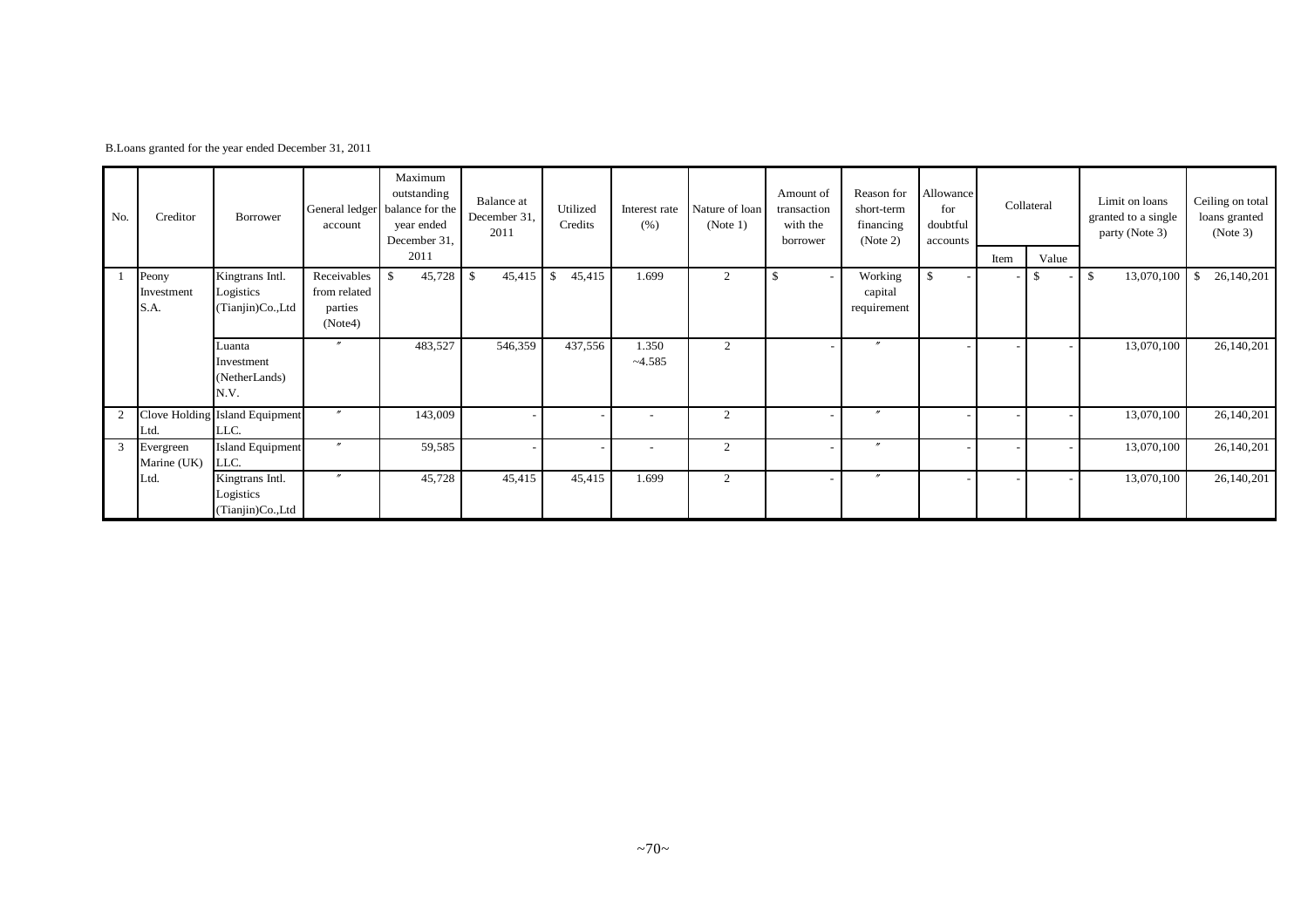Note 1:Nature of loans extended

"1" denotes the loans extended to the companies which have transactions with the Company or its subsidiaries.

"2" denotes the loans extended to the companies which require short-term financing.

Note 2:The reason that the loan was granted and the usage of the loan should be stated, if the nature of the loan is "2".

Note 3: The explanation of the equation of the limits and amounts is required and set forth as follows:

1.According to the Company's credit policy, the total amount of loans granted to a single company should not exceed 20% of the net worth stated in the latest financial statements.

The calculation is as follows:

The Company:65,350,502\*20%=13,070,100

2.According to the Company's credit policy, the total amount of loans granted by the Company or its subsidiaries should not exceed 40% of the net worth stated in the latest financial statements.

The calculation is as follows:

65,350,502 \*40%=26,140,201

Note4: This transaction was written off when the consolidated financial statement was prepared.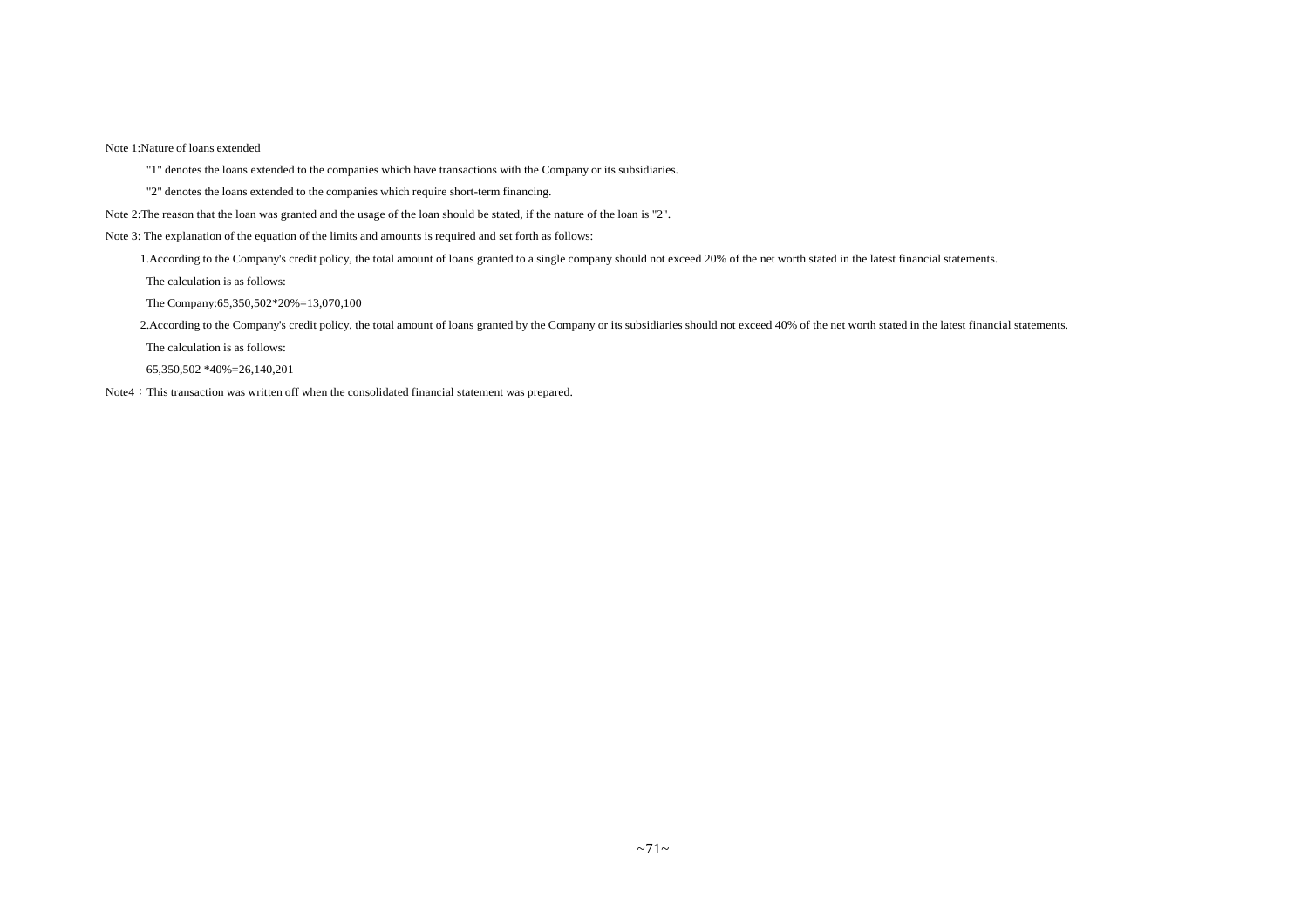C. Endorsements and guarantees provided as of December 31, 2011:

| Number   | Endorser                 | Party Being endorsed                        |                                  | Limit on<br>endorsement<br>provided for a | Maximum outstanding endorsement<br>endorsement amount at | Outstanding<br>amount at | Amount of<br>endorsements secured | Ratio of<br>accumulated<br>endorsement<br>amount to net | Ceiling on total<br>amount of<br>endorsements |
|----------|--------------------------|---------------------------------------------|----------------------------------|-------------------------------------------|----------------------------------------------------------|--------------------------|-----------------------------------|---------------------------------------------------------|-----------------------------------------------|
| (Note 1) |                          | counterparty                                | Relationship with the<br>Company | single party                              | December 31, 2011                                        | December 31,<br>2011     | with collateral                   | asset value of<br>the Company                           | provided                                      |
|          | Greencompass Marine S.A. | <b>Taranto Container</b><br>Terminal S.p.A. |                                  | 180,902 \$                                | $84,020$ \$<br>(USD 2,775)                               | 84,020 \$<br>(USD 2,775) |                                   | $0.28\%$ \$                                             | 74,638,695                                    |

Note 1: The number are assigned as follows:

"0" denotes issuer

The investee is numbered from "1" in sequence by different company.

Note 2: Nature of the counterparty's relationship with the Company or its subsidiaries

"1" denotes the endorsements/guarantees provided to the companies which have transactions with the Company or its subsidiaries.

"2" denotes the endorsements/guarantees provided to the subsidiaries of which the Company holds more than 50% of the common stock.

"3" denotes the endorsements/guarantees provided to the investees of which the Company together with its subsidiaries hold more than 50% of the common stock.

"4" denotes the endorsements/guarantees provided to the companies which directly or indirectly hold more than 50% of the Company's common stock.

"5" denotes the endorsements/guarantees provided pursuant to construction contracts.

"6" denotes the endorsements/guarantees provided to joint venture companies based on the Company's or its subsidiaries proportionate equity interest in the Company.

Note 3: The equation of the maximum limits and amounts should be explained. If there are contingent losses in the financial statemnents, the amount should be interpreted by the Company. According to the Company's credit policy, the total amount of endorsements or guarantees provided by the Company or its subsidiaries should not exceeded 250% of the net worth states in the latest financial statement.

The calculation is as follows:

The Company: \$29,855,478 \*250%=\$74,638,695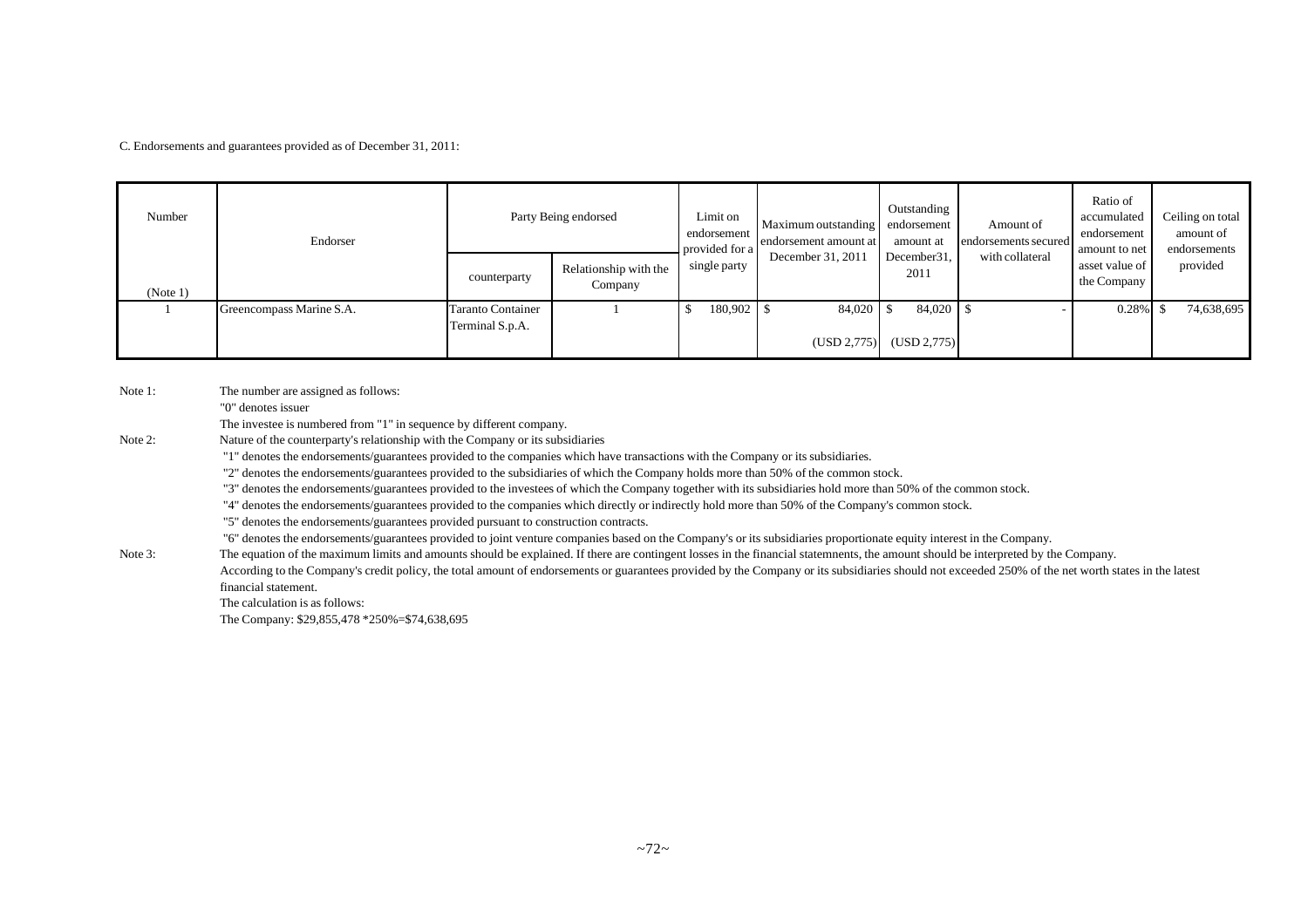|                          |                                                    | Relationship of the                   |                                                                            |                                       |            | December 31, 2011 |                   |            |              |        |
|--------------------------|----------------------------------------------------|---------------------------------------|----------------------------------------------------------------------------|---------------------------------------|------------|-------------------|-------------------|------------|--------------|--------|
| Securities held by       | Marketable securities                              | securities issuer<br>with the Company | General ledger account                                                     | Number of<br>shares<br>(in thousands) |            | Book value        | Ownership<br>(% ) |            | Market value | Remark |
| Peony Investment<br>S.A. | Clove Holding Ltd.                                 | Indirect subsidiary<br>of the Company | Long-term equity<br>investment accounted<br>for under the equity<br>method | 10                                    | <b>USD</b> | 64,025            | 100.00            | <b>USD</b> | 64,025       | (Note) |
|                          | Evergreen Shipping Agency (Deutschland)<br>GmbH    | $\overline{v}$                        | $\overline{v}$                                                             |                                       | <b>USD</b> | 8,909             | 100.00            | <b>USD</b> | 8,909        | (Note) |
|                          | Evergreen Shipping Agency (Ireland) Ltd.           | $\prime\prime$                        | $^{\prime\prime}$                                                          | 0.1                                   | <b>USD</b> | 205               | 100.00            | <b>USD</b> | 205          | (Note) |
|                          | Evergreen Shipping Agency (Korea)<br>Corporation   | $\overline{''}$                       | $\theta$                                                                   | 121                                   | <b>USD</b> | 1,379             | 100.00            | <b>USD</b> | 1,379        | (Note) |
|                          | Evergreen Shipping Agency (Netherlands)<br>B.V.    | $\overline{v}$                        | $^{\prime\prime}$                                                          | 0.047                                 | <b>USD</b> | 4,966             | 100.00            | <b>USD</b> | 4,966        | (Note) |
|                          | Evergreen Shipping Agency (Poland)<br>SP.ZO.O      | $\overline{''}$                       | $^{\prime\prime}$                                                          | $\overline{2}$                        | <b>USD</b> | 551               | 100.00            | <b>USD</b> | 551          | (Note) |
|                          | Greencompass Marine S.A.                           | $\overline{''}$                       | $^{\prime\prime}$                                                          | 3,535                                 | <b>USD</b> | 880,387           | 100.00            | <b>USD</b> | 880,387      | (Note) |
|                          | Vigor Enterprise S.A.                              | $\prime$                              | $^{\prime\prime}$                                                          | 5                                     | <b>USD</b> | 512               | 100.00            | <b>USD</b> | 512          | (Note) |
|                          | Evergreen Shipping Agency (India) Pvt Ltd.         | $\overline{''}$                       | $\overline{r}$                                                             | 100                                   | <b>USD</b> | 2,859             | 99.99             | <b>USD</b> | 2,859        | (Note) |
|                          | Evergreen Argentina S.A.                           | $\overline{''}$                       | $^{\prime\prime}$                                                          | 150                                   | <b>USD</b> | 64                | 95.00             | <b>USD</b> | 64           | (Note) |
|                          | Evergreen Shipping Agency France S.A.              | $\overline{''}$                       | $^{\prime\prime}$                                                          | $\overline{5}$                        | <b>USD</b> | 1.484             | 100.00            | <b>USD</b> | 1,484        | (Note) |
|                          | PT Multi Bina Pura International                   | $\overline{''}$                       | $^{\prime\prime}$                                                          | 68                                    | <b>USD</b> | 20,438            | 95.03             | <b>USD</b> | 20,438       | (Note) |
|                          | PT Multi Bina Transport                            | $\prime\prime$                        | $^{\prime\prime}$                                                          | $\overline{2}$                        | <b>USD</b> | 393               | 17.39             | <b>USD</b> | 393          | (Note) |
|                          | Evergreen Heavy Industrial Corp (Malaysia)<br>Bhd. | $\overline{v}$                        | $^{\prime\prime}$                                                          | 42,120                                | <b>USD</b> | 45,914            | 84.44             | <b>USD</b> | 45,914       | (Note) |
|                          | Armand Investment (Netherlands) N.V.               | $\overline{''}$                       | $\prime$                                                                   | $\overline{4}$                        | <b>USD</b> | 8,734             | 70.00             | <b>USD</b> | 8,734        | (Note) |
|                          | Evergreen Shipping (Spain) S.L.                    | $\overline{v}$                        | $^{\prime\prime}$                                                          | 3                                     | <b>USD</b> | 5,001             | 55.00             | <b>USD</b> | 5,001        | (Note) |
|                          | Evergreen Shipping Agency (Italy) S.p.A.           | $\prime$                              | $^{\prime\prime}$                                                          | 0.55                                  | <b>USD</b> | 1.811             | 55.00             | <b>USD</b> | 1,811        | (Note) |
|                          | Shenzhen Greentrans Transportation Co.,<br>Ltd.    | $\overline{''}$                       | $^{\prime\prime}$                                                          |                                       | <b>USD</b> | 3,191             | 55.00             | <b>USD</b> | 3,191        | (Note) |
|                          | Evergreen Marine (UK) Ltd.                         | $\overline{''}$                       | $^{\prime\prime}$                                                          | 765                                   | <b>USD</b> | 98,097            | 51.00             | <b>USD</b> | 98,097       | (Note) |

D. Marketable securities held as of December 31, 2011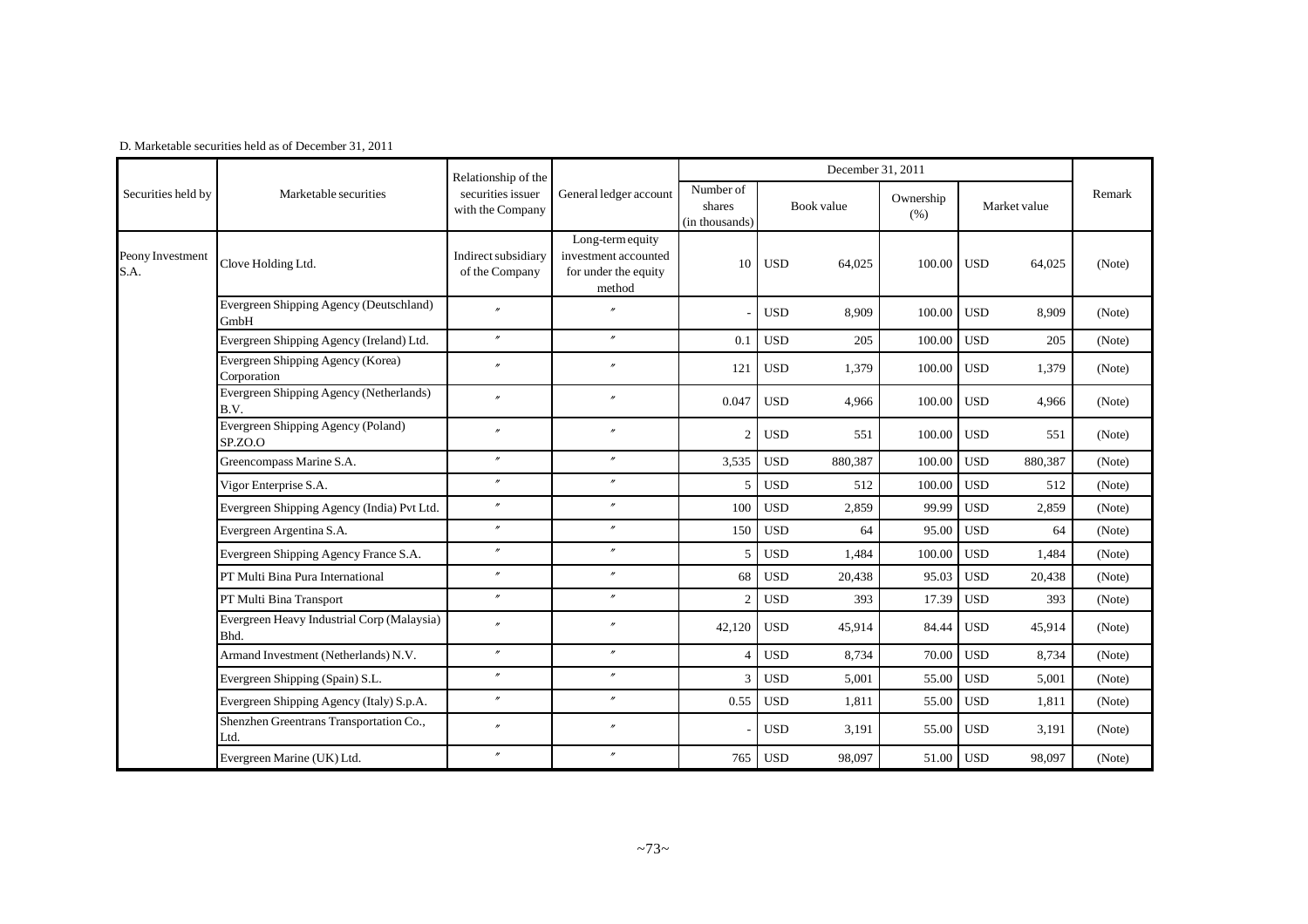|                          |                                                                   | Relationship of the                                                                     |                                                                            |                                       |            | December 31, 2011 |                   |                      |        |
|--------------------------|-------------------------------------------------------------------|-----------------------------------------------------------------------------------------|----------------------------------------------------------------------------|---------------------------------------|------------|-------------------|-------------------|----------------------|--------|
| Securities held by       | Marketable securities                                             | securities issuer<br>with the Company                                                   | General ledger account                                                     | Number of<br>shares<br>(in thousands) |            | Book value        | Ownership<br>(% ) | Market value         | Remark |
| Peony Investment<br>S.A. | Evergreen Shipping Agency (Australia) Pty<br>Ltd.                 | Indirect subsidiary<br>of the Company                                                   | Long-term equity<br>investment accounted<br>for under the equity<br>method | 0.675                                 | <b>USD</b> | 416               | 67.50             | <b>USD</b><br>416    | (Note) |
|                          | Evergreen Shipping Agency (Russia) Ltd.                           | $\pmb{\prime\prime}$                                                                    | $\theta$                                                                   |                                       | <b>USD</b> | 976               | 51.00             | <b>USD</b><br>976    | (Note) |
|                          | Evergreen Shipping Agency (Singapore) Pte<br>Ltd                  | $\overline{r}$                                                                          |                                                                            | 765                                   | <b>USD</b> | 4,720             | 51.00             | <b>USD</b><br>4,720  | (Note) |
|                          | Evergreen Shipping Agency (Thailand) Co.,<br>Ltd.                 | n                                                                                       | $^{\prime\prime}$                                                          | 408                                   | <b>USD</b> | 2,165             | 51.00             | <b>USD</b><br>2,165  | (Note) |
|                          | Evergreen Shipping Agency (Vietnam) Corp.                         | $^{\prime\prime}$                                                                       | $\theta$                                                                   |                                       | <b>USD</b> | 1,429             | 51.00             | <b>USD</b><br>1,429  | (Note) |
|                          | PT. Evergreen Shipping Agency Indonesia                           | $^{\prime\prime}$                                                                       | $^{\prime\prime}$                                                          | 0.459                                 | <b>USD</b> | 2,168             | 51.00             | <b>USD</b><br>2,168  | (Note) |
|                          | Evergreen Agency (South Africa) (PTY) Ltd.                        | $^{\prime\prime}$                                                                       | $\boldsymbol{''}$                                                          | 5,500                                 | <b>USD</b> | 3,119             | 55.00             | <b>USD</b><br>3,119  | (Note) |
|                          | Kingtrans Intl. Logistics (Tianjin) Co., Ltd.                     | $^{\prime\prime}$                                                                       | $^{\prime\prime}$                                                          |                                       | <b>USD</b> | 2,556             | 20.00             | <b>USD</b><br>2,556  | (Note) |
|                          | Luanta Investment (Netherlands) N.V.                              | <b>Investee of Peony</b><br>Investment S.A.<br>accounted for under<br>the equity method |                                                                            | 460                                   | <b>USD</b> | 83,307            | 50.00             | <b>USD</b><br>83,307 |        |
|                          | Balsam Investment (Netherlands) N.V.                              | $\theta$                                                                                | $^{\prime\prime}$                                                          | 0.451                                 | <b>USD</b> | 47,366            | 49.00             | <b>USD</b><br>47,366 |        |
|                          | Evergreen Shipping Agency Co. (U.A.E.)<br><b>LLC</b>              | n                                                                                       | $^{\prime\prime}$                                                          |                                       | <b>USD</b> | 2,082             | 49.00             | <b>USD</b><br>2,082  |        |
|                          | Ningbo Victory Container Co., Ltd.                                | $\theta$                                                                                | $\boldsymbol{''}$                                                          |                                       | <b>USD</b> | 2,257             | 40.00             | <b>USD</b><br>2,257  |        |
|                          | Qingdao Evergreen Container Storage &<br>Transportation Co., Ltd. | n                                                                                       | $^{\prime\prime}$                                                          |                                       | <b>USD</b> | 7,666             | 40.00             | <b>USD</b><br>7,666  |        |
|                          | Green Peninsula Agencies SDN. BHD.                                | $^{\prime\prime}$                                                                       | $^{\prime\prime}$                                                          | 1,500                                 | <b>USD</b> | 7,203             | 30.00             | <b>USD</b><br>7,203  |        |
|                          | Dongbu Pusan Container Terminal Co. Ltd.                          | None                                                                                    | Financial assets carried<br>at cost - non-current                          | 300                                   | <b>USD</b> | 1,556             | 15.00             | <b>USD</b><br>1,556  |        |
|                          | Hutchison Inland Container Depots Ltd.                            | $^{\prime\prime}$                                                                       | $^{\prime\prime}$                                                          | 0.75                                  | <b>USD</b> | 1,492             | 7.50              | <b>USD</b><br>1,492  |        |
|                          | Colombo - South Asia Gateway Terminal                             | $^{\prime\prime}$                                                                       | $\boldsymbol{''}$                                                          | 18,942                                | <b>USD</b> | 2,412             | 5.00              | <b>USD</b><br>2,412  |        |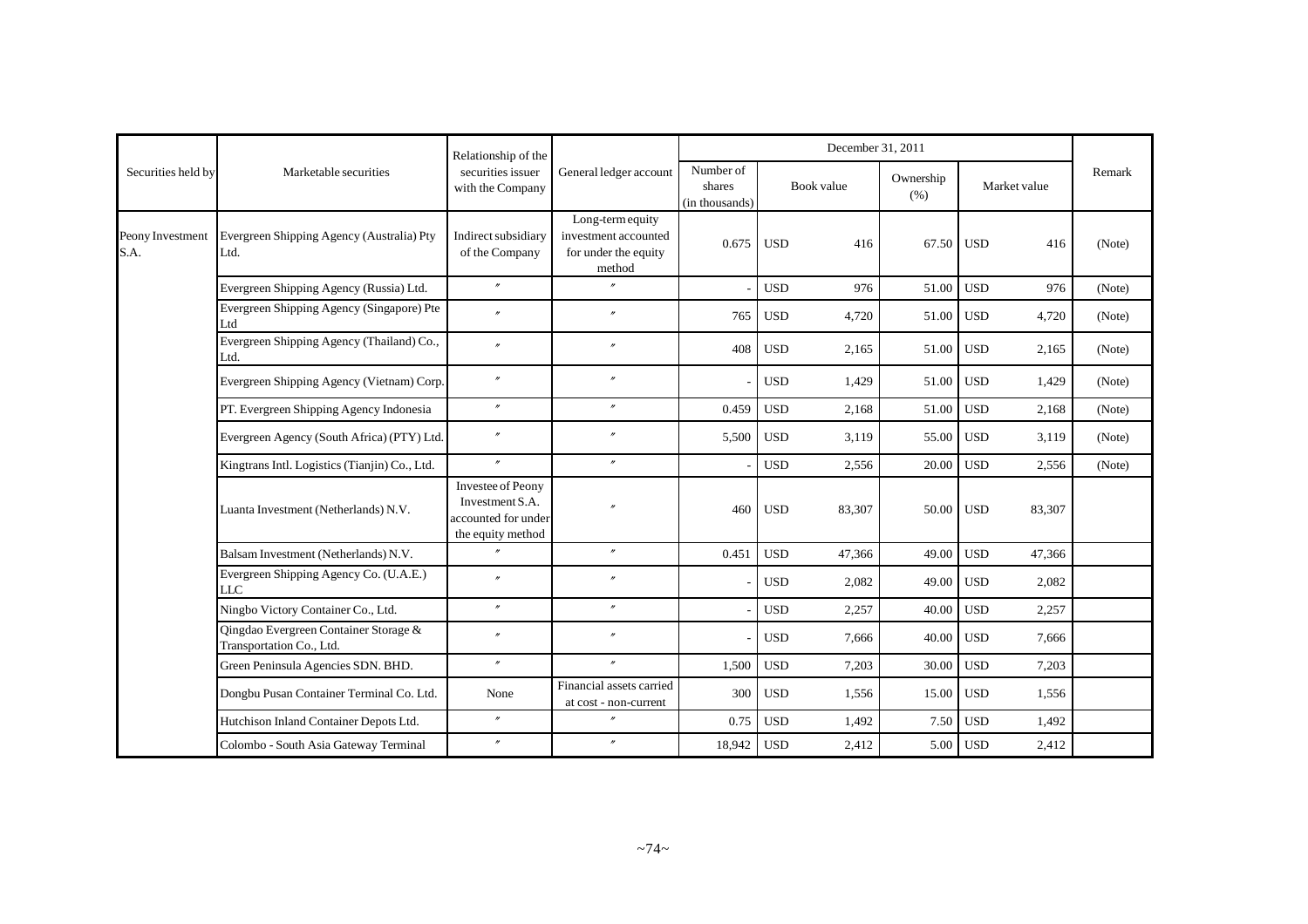|                                           |                                               | Relationship of the                                                   |                                                                            |                                       |            | December 31, 2011 |                   |            |              |        |
|-------------------------------------------|-----------------------------------------------|-----------------------------------------------------------------------|----------------------------------------------------------------------------|---------------------------------------|------------|-------------------|-------------------|------------|--------------|--------|
| Securities held by                        | Marketable securities                         | securities issuer<br>with the Company                                 | General ledger account                                                     | Number of<br>shares<br>(in thousands) |            | Book value        | Ownership<br>(% ) |            | Market value | Remark |
| PT. Multi Bina<br>Pura International      | PT. Multi Bina Transport                      | Indirect subsidiary<br>of the Peony                                   | Long-term equity<br>investment accounted<br>for under the equity<br>method | 8                                     | <b>IDR</b> | 14,929,939        | 72.95             | <b>IDR</b> | 14,929,939   | (Note) |
| Clove Holding<br>Ltd.                     | Ample Holding LTD.                            | $\theta$                                                              |                                                                            | $\mathbf Q$                           | <b>USD</b> | 35,882            | 90.00             | <b>USD</b> | 35,882       | (Note) |
|                                           | Island Equipment LLC.                         | $\theta$                                                              | $\overline{''}$                                                            |                                       | <b>USD</b> | 2,050             | 36.00             | <b>USD</b> | 2,050        | (Note) |
| Ample Holding<br>Ltd.                     | Colon Container Terminal S.A.                 | Investee of the<br>Ample accounted<br>for under the equity<br>method  |                                                                            | 22,860                                | <b>USD</b> | 72,514            | 40.00             | <b>USD</b> | 72,514       |        |
| <b>Island Equipment</b><br><b>LLC</b>     | Whitney Equipment LLC.                        | Investee of the<br>Island accounted<br>for under the equity<br>method |                                                                            |                                       | <b>USD</b> | 1,883             | 100.00            | <b>USD</b> | 1,883        | (Note) |
|                                           | Hemlock Equipment LLC.                        | $^{\prime\prime}$                                                     | $^{\prime\prime}$                                                          |                                       | <b>USD</b> | 4,271             | 100.00            | <b>USD</b> | 4,271        | (Note) |
| <b>Evergreen Marine</b><br>(UK) Ltd.      | Island Equipment LLC.                         | Investee of the<br>EMU accounted for<br>under the equity<br>method    |                                                                            |                                       | <b>GBP</b> | 493               | 15.00             | <b>GBP</b> | 493          | (Note) |
|                                           | Kingtrans Intl. Logistics (Tianjin) Co., Ltd. | Indirect subsidiary<br>of the Peony                                   |                                                                            |                                       | <b>GBP</b> | 1,350             | 20.00             | <b>GBP</b> | 1,350        | (Note) |
|                                           | Evergreen Shipping Agency (UK) Limited        | Investee of the<br>EMU accounted for<br>under cost method             | Financial assets carried<br>at cost - non-current                          |                                       | <b>GBP</b> | 0.001             | 100.00            | <b>GBP</b> | 0.001        |        |
|                                           | Lloyd triestino UK Limited                    | $\theta$                                                              | $^{\prime\prime}$                                                          |                                       | <b>GBP</b> | 0.3               | 100.00            | <b>GBP</b> | 0.3          |        |
| Armand<br>Investment<br>(Netherlands) N.V | Armand Estate B.V.                            | Indirect subsidiary<br>of the Peony                                   | Long-term equity<br>investment accounted<br>for under the equity<br>method | 0.04                                  | <b>USD</b> | 12,448            | 100.00            | <b>USD</b> | 12,448       | (Note) |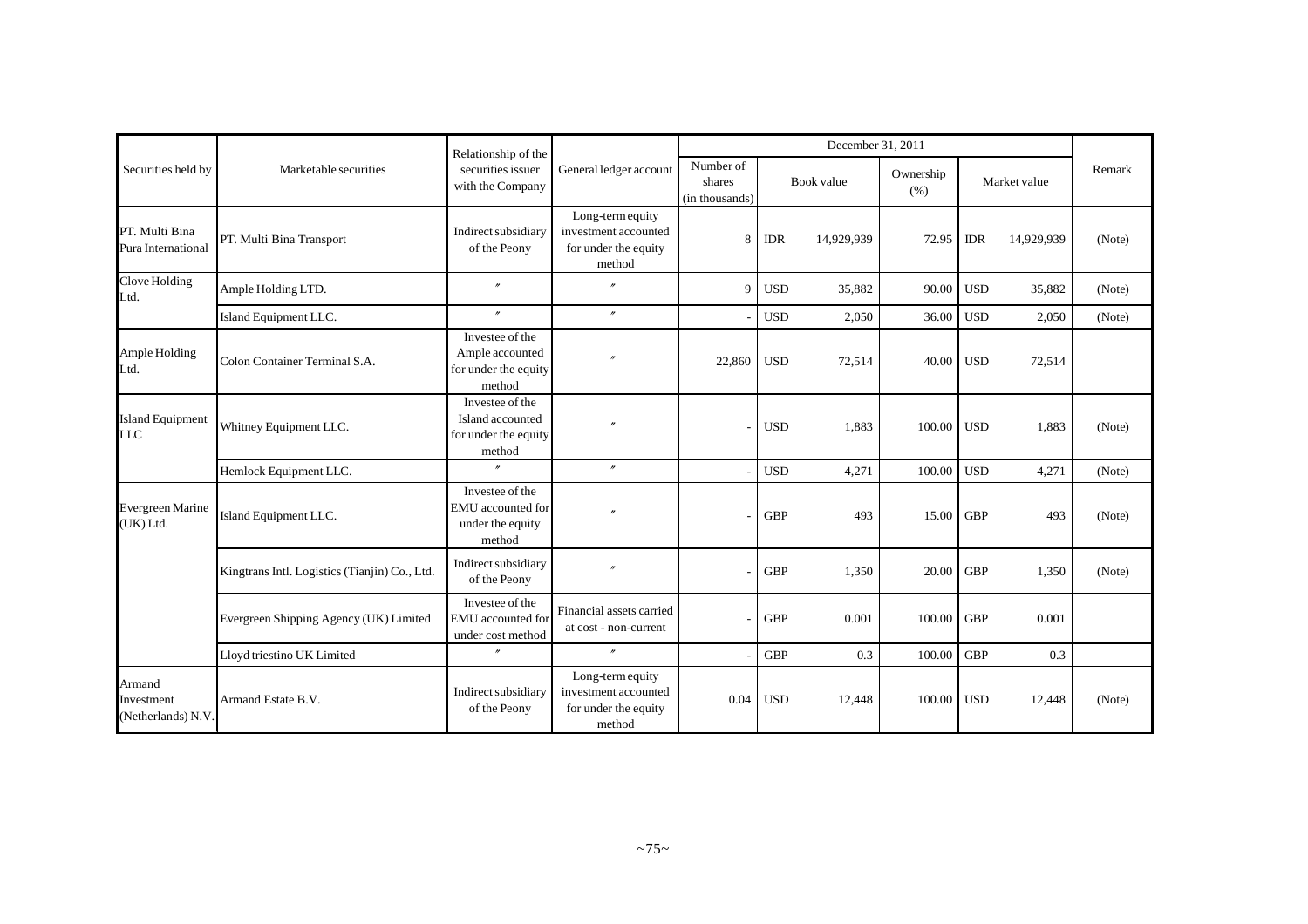|                                                         |                                                            | Relationship of the                                                                         |                                                      |                                       |            | December 31, 2011 |                   |                      |        |
|---------------------------------------------------------|------------------------------------------------------------|---------------------------------------------------------------------------------------------|------------------------------------------------------|---------------------------------------|------------|-------------------|-------------------|----------------------|--------|
| Securities held by                                      | Marketable securities                                      | securities issuer<br>with the Company                                                       | General ledger account                               | Number of<br>shares<br>(in thousands) |            | Book value        | Ownership<br>(% ) | Market value         | Remark |
| <b>Armand Estate</b><br>B.V.                            | Taipei Port Container Terminal Corporation                 | Investee of the<br><b>Armand Estate</b><br>B.V. accounted for<br>under the equity<br>method |                                                      | 41                                    | <b>USD</b> | 12,344            | 9.76              | 12,344<br><b>USD</b> |        |
| Greencompass<br>Marine S.A.                             | Financial bonds                                            | None                                                                                        | Held-to-maturity<br>financial assets-non-<br>current |                                       | <b>USD</b> | 5,000             |                   | <b>USD</b><br>5,000  |        |
| Evergreen<br>Shipping Agency<br>(Singapore) Pte<br>Ltd. | RTW AIR SERVICES (S) PL                                    | Investee of the EGS<br>accounted for under<br>cost method                                   | Financial assets carried<br>at cost - non-current    | 30                                    | SGD        | 44                | 2.00              | SGD<br>44            |        |
| Evergreen<br>Shipping Agency<br>(Thailand) Co.,<br>Ltd. | Green Siam Air Service Co.                                 | Investee of the EGT<br>accounted for under<br>cost method                                   |                                                      | $\overline{4}$                        | <b>THB</b> | 1,160             | 2.00              | THB<br>1,160         |        |
| Evergreen<br>Shipping Agency<br>(Deutschland)<br>GmbH   | Evergreen Shipping Agency (Austria) GmbH EGD accounted for | Investee of the<br>under cost method                                                        |                                                      |                                       | <b>EUR</b> | 18                | 100.00 EUR        | 18                   |        |
|                                                         | Zoll Pool Hafen Hamburg AG                                 | $\theta$                                                                                    | $\overline{u}$                                       | 10                                    | <b>EUR</b> | 10                | 3.36              | <b>EUR</b><br>10     |        |
|                                                         | Evergreen Shipping Agency (Switzerland)<br>S.A.            | $^{\prime\prime}$                                                                           | $\overline{''}$                                      | 0.1                                   | <b>EUR</b> | 69                | 100.00            | <b>EUR</b><br>69     |        |

Note: This transaction was written off when the consolidated financial statement was prepared.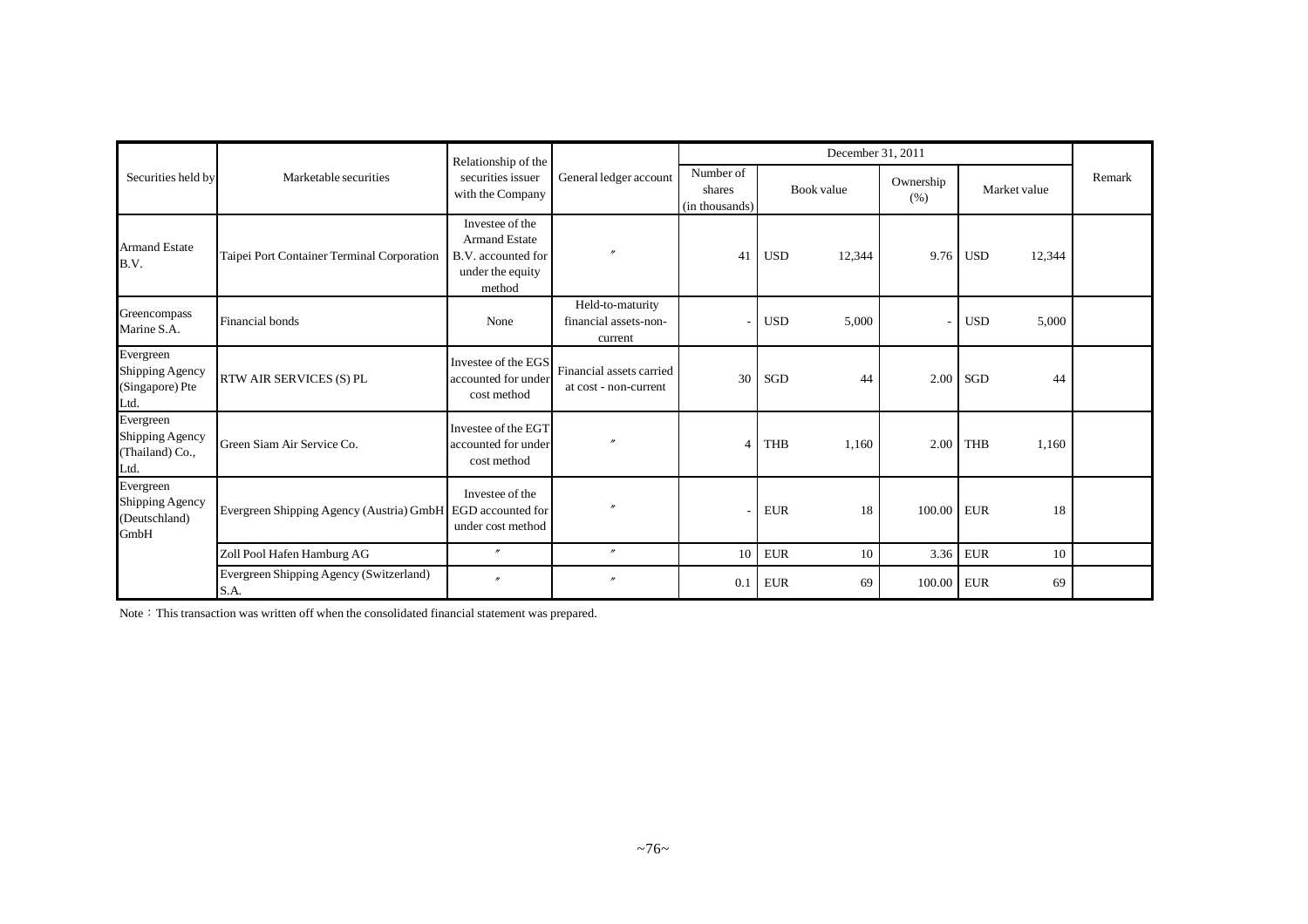E.Acquisition or disposal of the same security with the accumulated cost exceeding \$100 million or 20% of the Company's paid-in capital for the year ended December 31, 2011 : None. F.Acquisition of real estate properties exceeding \$100 million or 20% of the Company's paid-in capital or the year ended December 31, 2011 : None. G.Disposal of real estate properties exceeding \$100 million or 20% of the Company's paid-in capital or the year ended December 31, 2011 : None. H.Purchases from or sales to related parties exceeding \$100 million or 20% of the Company's paid-in capital for the year ended December 31, 2011

|                                                           |                                                           | Relationship        | Transaction                |             |         |                               |                | Differences in transactions<br>term compared to a third party | transactions             | Notes/accounts receivable<br>(payable) |         |                                                         |        |
|-----------------------------------------------------------|-----------------------------------------------------------|---------------------|----------------------------|-------------|---------|-------------------------------|----------------|---------------------------------------------------------------|--------------------------|----------------------------------------|---------|---------------------------------------------------------|--------|
| Purchaser/seller                                          | Counterparty                                              | with the<br>Company | Purchases/<br><b>Sales</b> |             | Amount  | % of total<br>purchases/sales | Credit term    | Unit price                                                    | Credit term              |                                        | Balance | % of total<br>notes/accounts<br>receivable<br>(payable) | Remark |
| <b>Taiwan Terminal Services</b><br>Co., Ltd.              | Evergreen Marine<br>Corp.                                 | The parent          | <b>Sales</b>               | \$          | 684,593 | 97%                           | 30~60 Days     | $\mathcal{S}$<br>$\overline{\phantom{a}}$                     |                          | \$                                     | 38,695  | 51%                                                     | (Note) |
| Greencompass Marine                                       | Evergreen Marine                                          | Related party       | <b>Sales</b>               | <b>USD</b>  | 13,148  | 1%                            | $15 - 30$ Days | $\equiv$                                                      | $\sim$                   |                                        |         |                                                         |        |
| S.A.                                                      | (Hong Kong) Ltd.                                          |                     | Purchases                  | <b>USD</b>  | 30,519  | 1%                            | $15 - 30$ Days | $\equiv$                                                      |                          |                                        |         |                                                         |        |
|                                                           | Evergreen International<br>S.A.                           | Related party       | Purchases                  | <b>USD</b>  | 31,968  | 2%                            | $15 - 30$ Days | $\overline{\phantom{m}}$                                      |                          |                                        |         |                                                         |        |
|                                                           | Italia Marittima S.p.A                                    | $^{\prime\prime}$   | Purchases                  | <b>USD</b>  | 18,461  | 1%                            | 15~30 Days     | $\overline{\phantom{m}}$                                      | $\sim$                   |                                        |         |                                                         |        |
|                                                           | Evergreen Marine<br>(Singapore) Pte. Ltd.                 | Related party       | Purchases                  | <b>USD</b>  | 16,437  | 1%                            | 15~30 Days     | $\overline{\phantom{a}}$                                      | $\overline{\phantom{a}}$ |                                        |         |                                                         |        |
|                                                           | <b>Evergreen Shipping</b><br>Agency (Deutschland)<br>GmbH | Related party       | Purchases                  | <b>USD</b>  | 4,216   | 0%                            | $15 - 30$ Days | $\overline{\phantom{m}}$                                      |                          |                                        |         |                                                         | (Note) |
|                                                           | Evergreen Shipping<br>Agency (Netherlands)<br>B.V.        | Related party       | Purchases                  | <b>USD</b>  | 3,798   | 0%                            | 15~30 Days     | $\overline{\phantom{m}}$                                      |                          |                                        |         |                                                         | (Note) |
|                                                           | Evergreen Shipping<br>Agency France S.A.S.                | Related party       | Purchases                  | <b>USD</b>  | 5,680   | 0%                            | 15~30 Days     | $\equiv$                                                      |                          |                                        |         |                                                         | (Note) |
|                                                           | Evergreen International<br>Corp.                          | Related party       | Purchases                  | <b>USD</b>  | 4.079   | 0%                            | $15 - 30$ Days | $\overline{\phantom{a}}$                                      | $\overline{\phantom{a}}$ |                                        |         |                                                         |        |
| Evergreen Marine (UK)<br>Ltd.                             | <b>Evergreen International</b><br>Corp.                   | Related party       | Purchases                  | <b>GBP</b>  | 2,829   | 0%                            | $30 - 60$ Days | $\equiv$                                                      |                          | <b>GBP</b>                             | 158     | 1%                                                      |        |
| <b>Evergreen Shipping</b><br>Agency (Deutschland)<br>GmbH | Greencompass Marine<br>S.A.                               | Related party       | <b>Sales</b>               | ${\rm EUR}$ | 2,702   | 26%                           | None           | $\overline{\phantom{m}}$                                      |                          | <b>EUR</b>                             | 244     | 3%                                                      | (Note) |
|                                                           | Italia Marittima S.p.A                                    | Related party       | Sales                      | <b>EUR</b>  | 2,947   | 28%                           | $\mathbf{H}$   |                                                               |                          | <b>EUR</b>                             | 266     | 4%                                                      |        |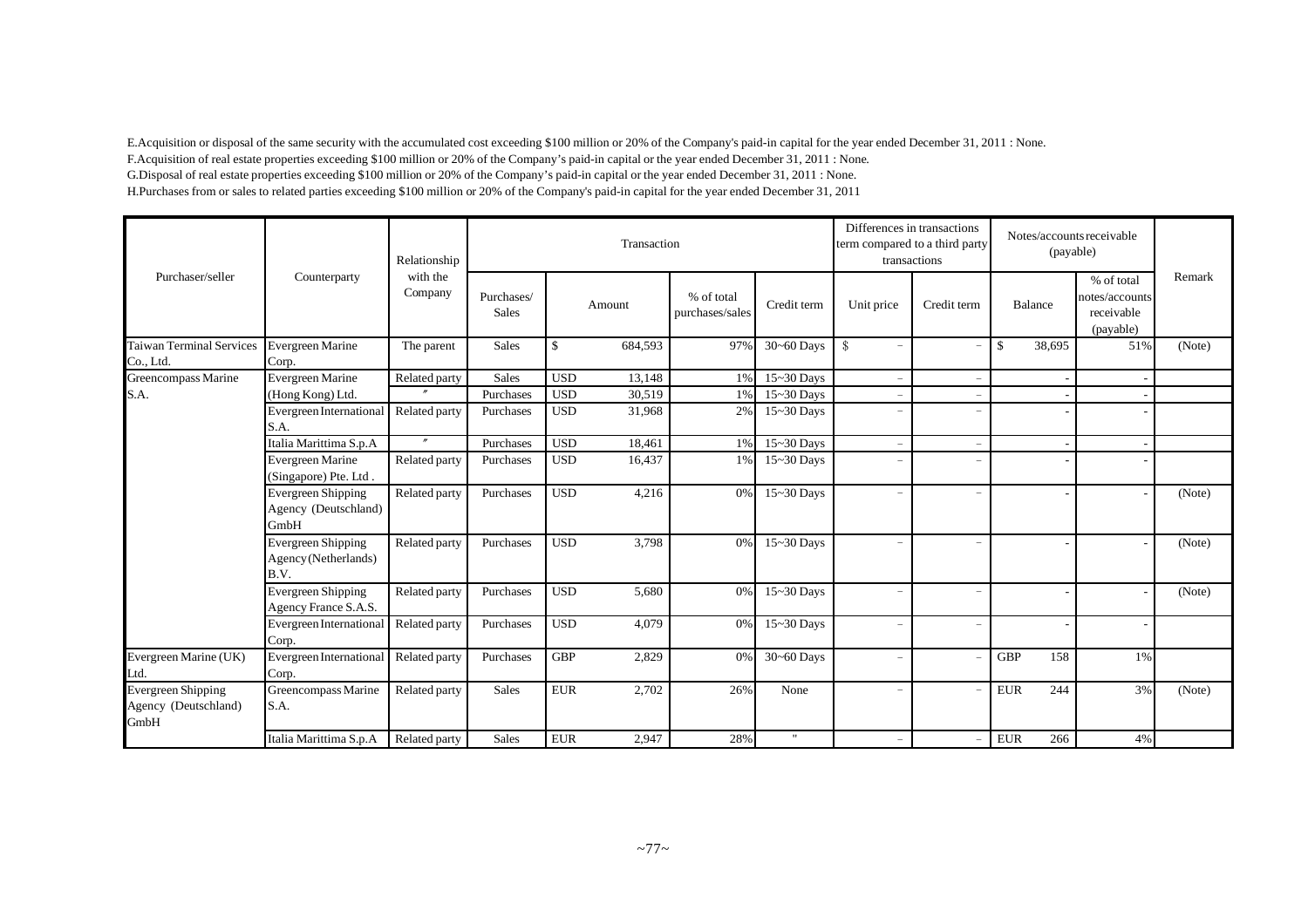|                                                                        |                                           | Relationship        |                            | Transaction |         |                               |             |                                           | Differences in transactions<br>term compared to a third party<br>transactions | Notes/accounts receivable<br>(payable) |                                                         |        |
|------------------------------------------------------------------------|-------------------------------------------|---------------------|----------------------------|-------------|---------|-------------------------------|-------------|-------------------------------------------|-------------------------------------------------------------------------------|----------------------------------------|---------------------------------------------------------|--------|
| Purchaser/seller                                                       | Counterparty                              | with the<br>Company | Purchases/<br><b>Sales</b> |             | Amount  | % of total<br>purchases/sales | Credit term | Unit price                                | Credit term                                                                   | Balance                                | % of total<br>notes/accounts<br>receivable<br>(payable) | Remark |
| <b>Evergreen Shipping</b><br>Agency (Netherlands) B.V. S.A.            | Greencompass Marine                       | Related party       | Sales                      | <b>EUR</b>  | 2,654   | 25%                           | None        | $\mathcal{S}$<br>$\overline{\phantom{0}}$ |                                                                               |                                        |                                                         | (Note) |
|                                                                        | Evergreen Marine<br>(Singapore) Pte. Ltd. | Related party       | <b>Sales</b>               | <b>EUR</b>  | 2,749   | 25%                           | 11.         | $\qquad \qquad -$                         | $\overline{\phantom{0}}$                                                      |                                        |                                                         |        |
| <b>Evergreen Shipping</b><br>Agency France S.A.S.                      | Greencompass Marine<br>S.A.               | $\prime\prime$      | <b>Sales</b>               | <b>EUR</b>  | 3,999   | 63%                           | 11.         | $\overline{\phantom{0}}$                  | $\overline{\phantom{0}}$                                                      |                                        |                                                         | (Note) |
| Island Equipment LLC                                                   | Seaside Transporation<br>Service LLC      | $^{\prime\prime}$   | <b>Sales</b>               | <b>USD</b>  | 4,496   | 27%                           | 5 Days      | $\qquad \qquad -$                         | $\overline{\phantom{a}}$                                                      | <b>USD</b><br>9                        | 100%                                                    |        |
| Evergreen Heavy Industrial Evergreen Marine<br>Corp. (Malaysia) Berhad | Corp.                                     | The parent          | Sales                      | <b>MYR</b>  | 174,227 | 64%                           | 45 Days     | $\overline{\phantom{m}}$                  | $\qquad \qquad$                                                               |                                        |                                                         | (Note) |
|                                                                        | Greencompass Marine<br>S.A.               | Related party       | Sales                      | <b>MYR</b>  | 72,026  | 26%                           | 45 Days     | $\qquad \qquad -$                         | $\overline{\phantom{a}}$                                                      | 20,126<br>MYR                          | 100%                                                    | (Note) |
|                                                                        | Evergreen Marine<br>(Singapore) Pte. Ltd. | Related party       | <b>Sales</b>               | <b>MYR</b>  | 27,820  | 10%                           | 45 Days     | $\qquad \qquad -$                         | $\qquad \qquad$                                                               |                                        |                                                         |        |

Note: This transaction was written off when the consolidated financial statement was prepared.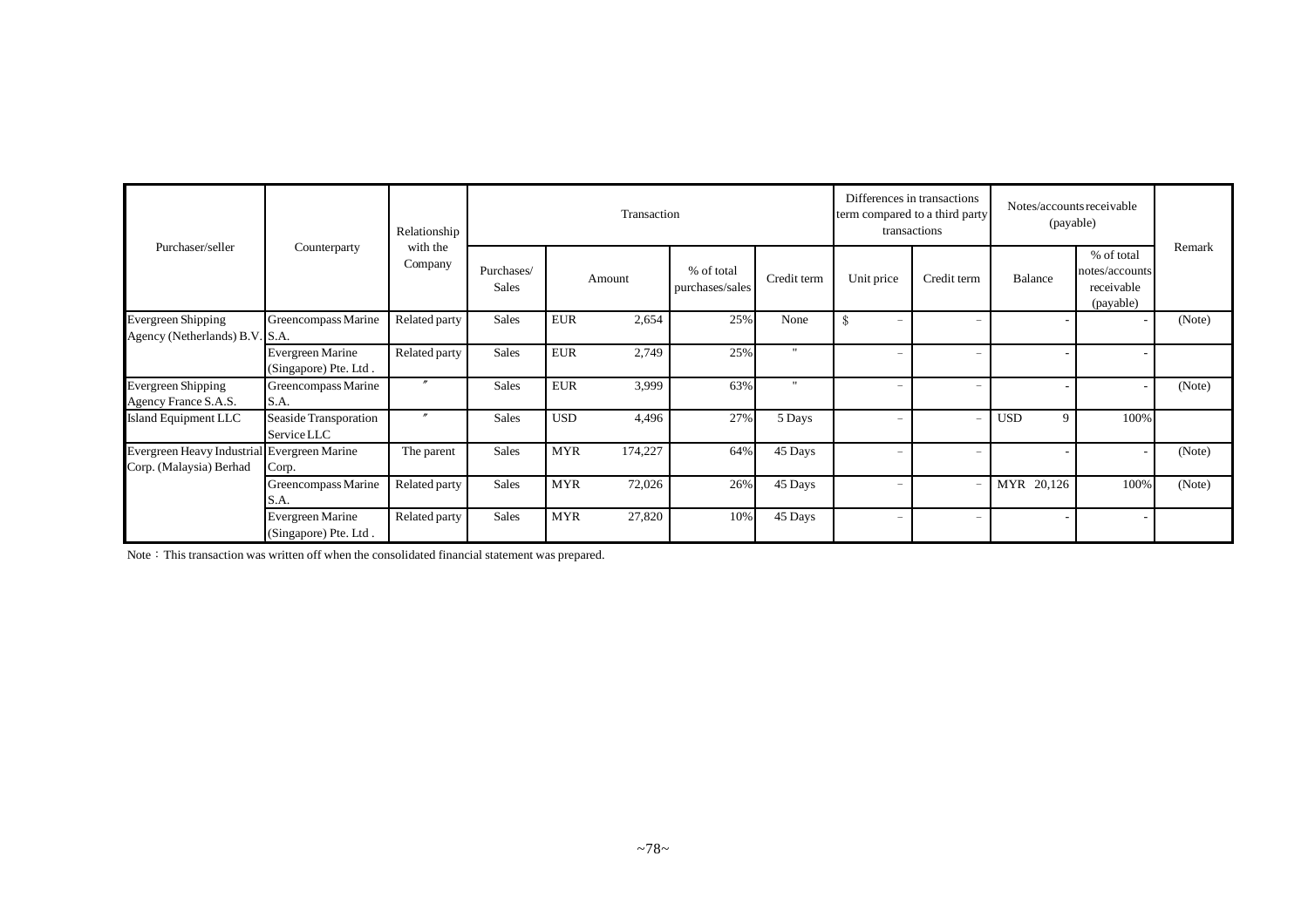I. Receivables from related parties exceeding \$100 million or 20% of the Company's paid-in capital for the year ended December 31, 2011

| Creditor          | Counterparty                               | Relationship with the Company | Balance    |        | Turnover rate |            | Overdue receivables | Amount received<br>subsequent to the balance | Allowance for bad<br>debts |
|-------------------|--------------------------------------------|-------------------------------|------------|--------|---------------|------------|---------------------|----------------------------------------------|----------------------------|
|                   |                                            |                               |            |        |               | Amount     | <b>Action Taken</b> | sheet date                                   |                            |
| Peony Investment  | Luanta Investment (Netherlands)            | Related party                 | <b>USD</b> | 14,603 |               | USD        |                     | 14,603 USD<br><b>USD</b>                     |                            |
| S.A.              | N.V.                                       |                               |            |        |               |            |                     |                                              |                            |
| Evergreen Heavy   | Greencompass Marine S.A.                   |                               | <b>MYR</b> | 20,126 |               | MYR        |                     | 20,126 MYR<br><b>MYR</b>                     |                            |
| Industrial Corp.  |                                            | (Note)                        |            |        |               |            |                     |                                              |                            |
| (Malaysia) Berhad |                                            |                               |            |        |               |            |                     |                                              |                            |
|                   | Greencompass Marine Evergreen Marine Corp. | The Parent                    | <b>USD</b> | 4,489  |               | <b>USD</b> |                     | 4,489 USD<br><b>USD</b>                      |                            |
| S.A.              |                                            | (Note)                        |            |        |               |            |                     |                                              |                            |

Note: This transaction was written off when the consolidated financial statement was prepared.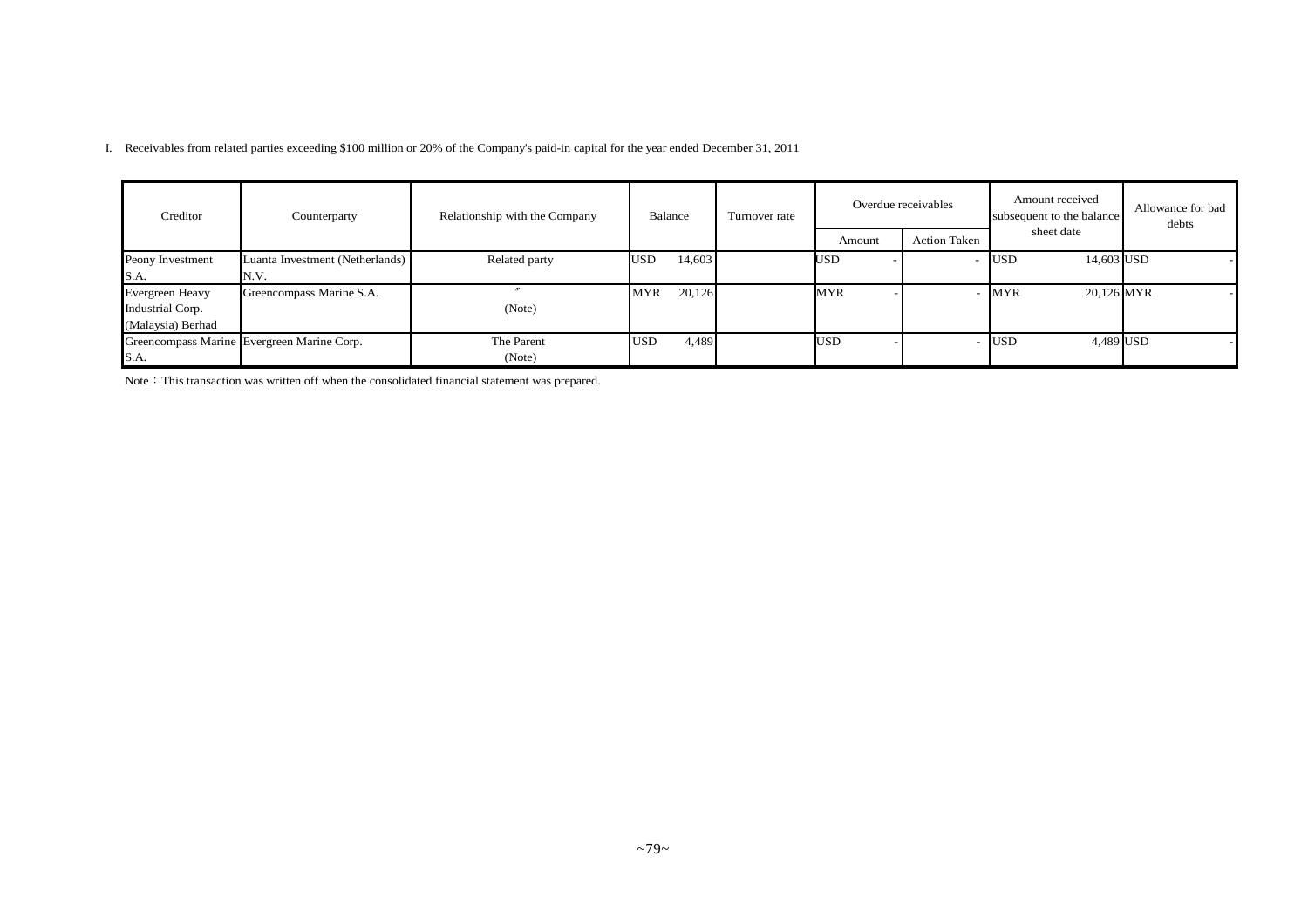## J. Derivative financial instruments transactions:

Evergreen Marine (UK) Ltd. -investee of the Company- is engaged in interest rate swaps and cross currency swaps in order to hedge the risks resulting from the fluctuation of interest rates and exchange rates. As of December 31, 2011, the outstanding derivative instruments are as follows:

|                                  | December 31, 2011         |                   |  |  |  |
|----------------------------------|---------------------------|-------------------|--|--|--|
|                                  | <b>Notional Principal</b> |                   |  |  |  |
| Derivative financial instruments | (Contractual Amount)      | Fair Value        |  |  |  |
| Interest rate swaps (IRS)        | <b>USD 39,700</b>         | (USD 8,260)       |  |  |  |
| Cross currency swaps (CCS)       | <b>USD 321</b>            | USD <sub>60</sub> |  |  |  |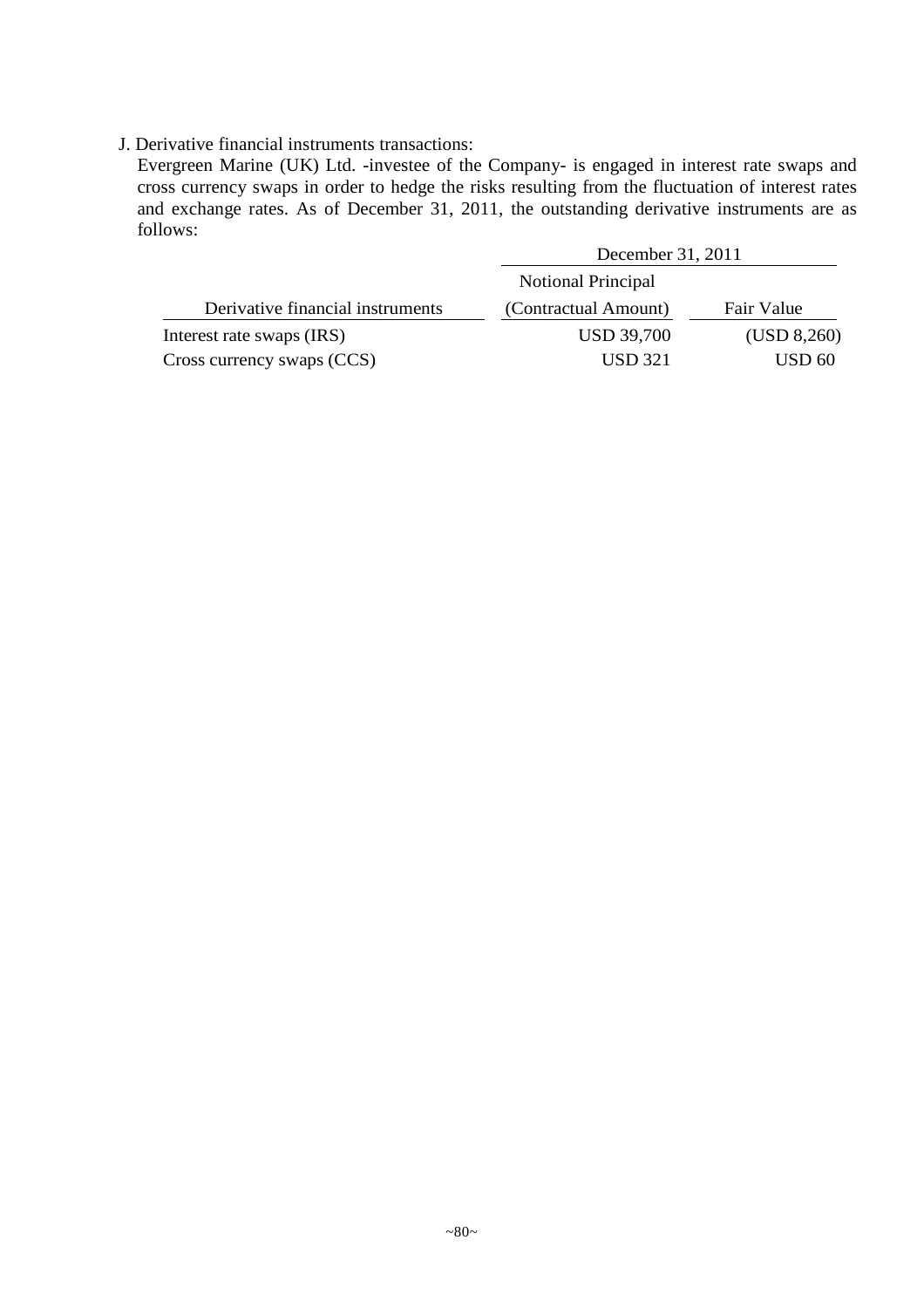|                                                       |                                                                                                           |                      |                                  |                                                                                   |                      | Amount remitted   | Accumulated                                                                  |                                                              |                                                                                                                              |                                                                 | Accumulated                                                                                   |
|-------------------------------------------------------|-----------------------------------------------------------------------------------------------------------|----------------------|----------------------------------|-----------------------------------------------------------------------------------|----------------------|-------------------|------------------------------------------------------------------------------|--------------------------------------------------------------|------------------------------------------------------------------------------------------------------------------------------|-----------------------------------------------------------------|-----------------------------------------------------------------------------------------------|
| Investee in<br>Mainland China                         | Main activities                                                                                           | Paid-in Capital      | Investment<br>method<br>(Note 1) | Accumulated amount<br>of remittance to<br>Mainland China as of<br>January 1, 2011 | to Mainland<br>China | back to<br>Taiwan | amount of<br>remittance to<br>Mainland<br>China as of<br>December 31<br>2011 | Ownership<br>held by the<br>Company<br>(direct/<br>indirect) | Investment income Book value of<br>(loss) recognized by<br>the Company for the<br>vearended<br>December 31, 2011<br>(Note 2) | investment in<br>Mainland<br>China as of<br>December 31<br>2011 | amount of<br>investment<br>income<br>remitted back<br>to Taiwan as<br>of December<br>31, 2011 |
| Ningbo Victory                                        | Inland container<br>Container Co., Ltd. transportation, container<br>storage, loading, and<br>discharging | <b>CNY</b><br>24,119 | (2)                              | $30,806$ \$                                                                       |                      | $\mathbb{S}$      | 30,806<br>- \$                                                               | 40.00                                                        | 6,062<br>$\mathbb{S}$                                                                                                        | $\mathbb{S}$<br>68,332                                          | $\overline{\phantom{a}}$                                                                      |
|                                                       |                                                                                                           |                      |                                  | (USD 1,018)                                                                       |                      |                   | (USD 1,018)                                                                  |                                                              | (USD 206)                                                                                                                    | (USD 2, 257)                                                    |                                                                                               |
| Qingdao Evergreen<br>Transportation Co.,<br>Ltd.      | Inland container<br>Container Storage & transportation, container<br>storage, loading, and<br>discharging | 92,500<br><b>CNY</b> | (2)                              | 134,637<br>(USD 4,447)                                                            |                      |                   | 134,637<br>-8<br>(USD 4,447)                                                 | 40.00                                                        | $\mathbf{\hat{S}}$<br>36,651<br>(USD 1,247)                                                                                  | $\mathbb{S}$<br>232,092<br>(USD 7,666)                          |                                                                                               |
| Shenzhen<br>Greentrans<br>Transportation Co.,<br>Ltd. | Inland container loading,<br>discharging, restore,<br>repair, clearing, and<br>related activities         | <b>CNY</b><br>44,960 | (2)                              | 94,894<br>S<br>(USD 3, 134)                                                       |                      |                   | 94,894<br>(USD 3, 134)                                                       | $55.00$ (\$)                                                 | 1,971)<br>$(-USD 67)$                                                                                                        | 96,614<br>(USD 3, 191)                                          |                                                                                               |
| <b>Inland Container</b><br>Depots Co., Ltd.           | Shenzhen Hutchison Inland container yards                                                                 | 92,000<br><b>HKD</b> | (2)                              | 24,560<br>.S<br>(HKD 6,304)                                                       |                      |                   | 24,560<br>-\$<br>(HKD 6,304)                                                 | 6.85                                                         | \$                                                                                                                           | 24,560<br>\$<br>(HKD 6, 304)                                    |                                                                                               |

(3)Disclosure of information on indirect investments in Mainland China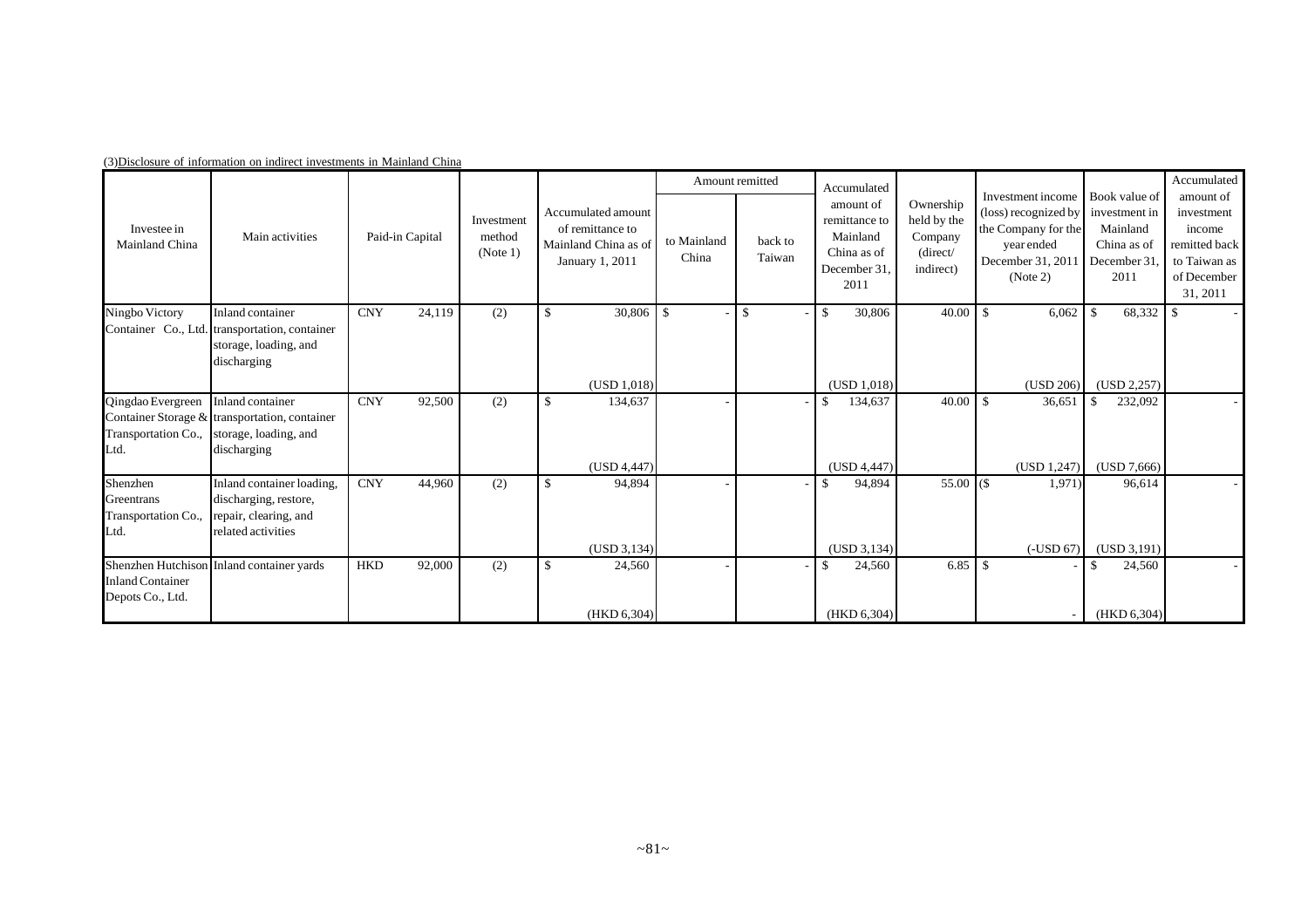| Investee in Mailand China                              | Main activities                                                                                                                            | Paid-in Capital                                                    | Investment<br>method<br>(Note1) | Accumulated<br>amount of<br>remittance to<br>Mainland China as<br>of January 1, 2011 | Amount remitted<br>to<br>Mainland<br>China | back to<br>Taiwan | Accumulated<br>amount of<br>remittance to<br>Mainland China as<br>of December 31,<br>2011 | Ownership<br>held by the<br>Company<br>(direct/<br>indirect) | Investment income<br>(loss) recognized by the<br>Company for the year<br>ended December 31,<br>2011 (Note 2) | Book value of<br>investment in<br>Mainland<br>China as of<br>December 31,<br>2011 | Accumulated<br>amount of<br>investment income<br>remitted back to<br>Taiwan as of<br>December 31, 2011 |
|--------------------------------------------------------|--------------------------------------------------------------------------------------------------------------------------------------------|--------------------------------------------------------------------|---------------------------------|--------------------------------------------------------------------------------------|--------------------------------------------|-------------------|-------------------------------------------------------------------------------------------|--------------------------------------------------------------|--------------------------------------------------------------------------------------------------------------|-----------------------------------------------------------------------------------|--------------------------------------------------------------------------------------------------------|
| Kingtrans Intl. Logistics<br>(Tianjin) Co., Ltd.       | Inland container<br>transportation, container<br>storage, loading,<br>discharging, leasing,<br>repair, cleaning, and<br>related activities | 77,929<br><b>CNY</b>                                               | (2)                             | 121,106<br>в.<br>(USD 4,000)                                                         | . <b>\$</b>                                |                   | 121,106<br>ъ<br>(USD 4,000)                                                               | 40.00                                                        | 9,886<br>(USD 336)                                                                                           | 154,777<br>- \$<br>(USD 5,112)                                                    |                                                                                                        |
| Balance of investments in<br>Mainland China as of<br>. | <b>Investment Amount</b><br>Approved by the                                                                                                | Quota of Investments in<br>Mainland China imposed by the<br>______ |                                 |                                                                                      |                                            |                   |                                                                                           |                                                              |                                                                                                              |                                                                                   |                                                                                                        |

| танианы слина аз оп | Approved by the              | <b>Manhand China imposed by the</b> |
|---------------------|------------------------------|-------------------------------------|
| December 31, 2011   | <b>Investment Commission</b> | Investment Commission of the        |
|                     | of the Ministry of           | Ministry of Economic Affairs        |
|                     | <b>Economic Affairs</b>      | (MOEA)                              |
|                     | $(MOEA)$ (Note 3)            |                                     |
| \$406,003           | \$1,092,749                  | 39,210,301<br>\$                    |
| (USD 12,599)        | (USD 36,092)                 |                                     |
| (HKD 6,304)         |                              |                                     |

(Net worth of the Company:\$65,350,502)

1.Note 1:Investment in Mainland China can be conducted by the following ways:

(1) Remitting the funds to Mainland China via a third country

(2) Via a new investee to be set up in a third country

(3) Via an existing investee set up in a third country

(4) Investing directly in Mainland China

(5) Others

Note 2:Investment income (loss) for the year

(1) Denotes that the investee is still in the start-up stage.

(2) Denotes the basis on which the investment income (loss) is recognized.

(a) Based on the investee's financial statements audited by an international accounting firm other than the Company's auditor

(b) Based on the investee's financial statements audited by the Company's auditor

(c) Others

Note 3:The amount in the table should be stated in New Taiwan Dollars.

2. Investment company and the mainland is directly or indirectly through a third country of significant transactions occurred : None.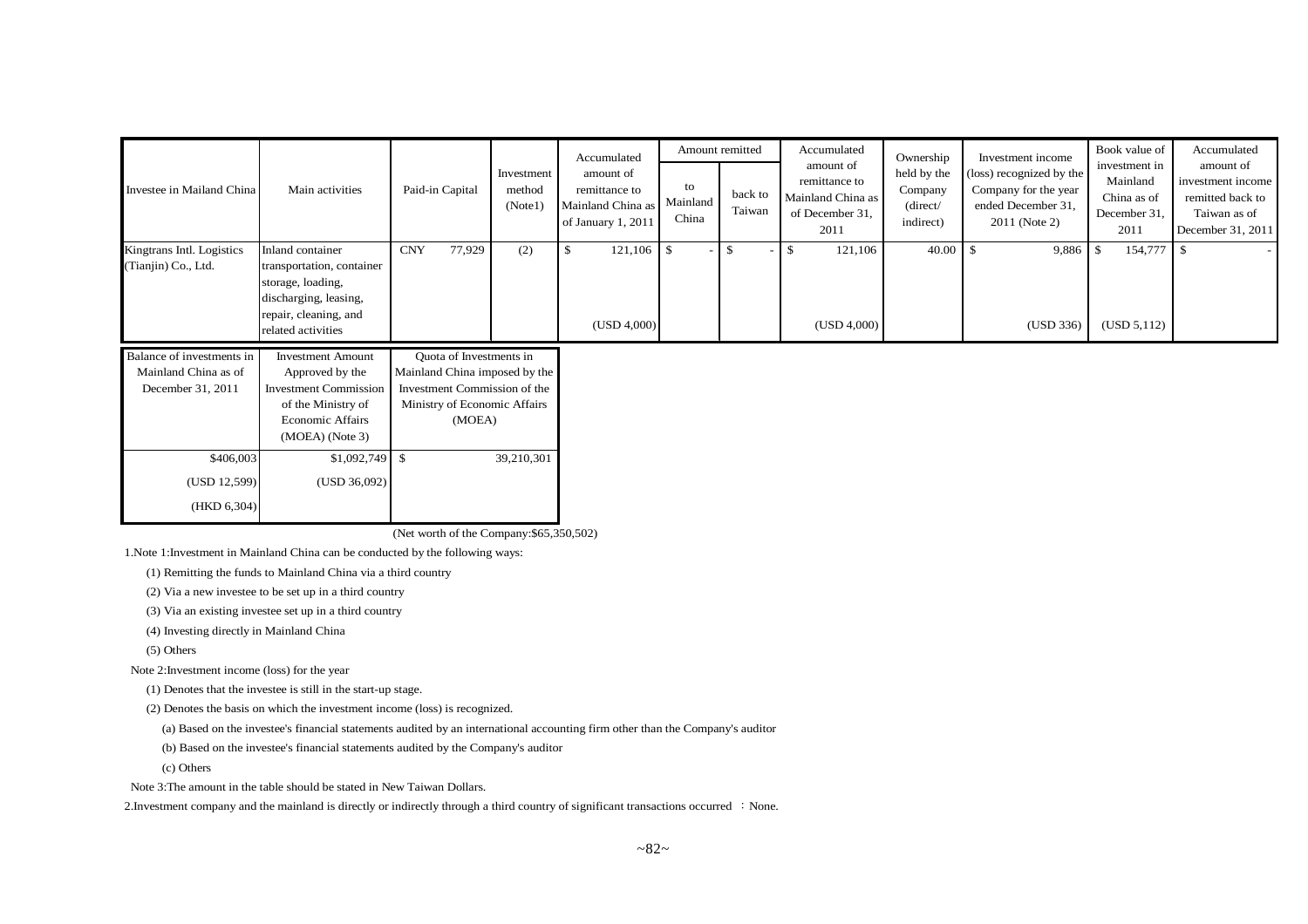| (4) Business and significant transactions between the company and its subsidiary |
|----------------------------------------------------------------------------------|
|----------------------------------------------------------------------------------|

 $December 31, 2011$ 

|                    |                                 |                                                   |                          |                                      | Transaction            |                 |                                               |
|--------------------|---------------------------------|---------------------------------------------------|--------------------------|--------------------------------------|------------------------|-----------------|-----------------------------------------------|
| Number<br>(Note 1) | Name of party                   | Counterparty                                      | Relationship<br>(Note 2) | Account                              | Amount                 | Trade condition | Ratio of total revenue or total<br>assets (%) |
| $\mathbf{0}$       | Evergreen Marine<br>Corporation | Taiwan Terminal Service Co., Ltd.                 | $\mathbf{1}$             | Accounts payable                     | 38,695<br>$\mathbf{s}$ | Note3           | 0.03                                          |
|                    |                                 | $\prime$                                          | $\mathbf{1}$             | Operating revenue                    | 2,946                  | u,              | $\sim$                                        |
|                    |                                 |                                                   | 1                        | Operating cost                       | 684,593                | $\mathbf{u}$    | 0.63                                          |
|                    |                                 | Greencompass Marine S.A.                          |                          | Accounts receivable                  | 7,698                  |                 | 0.01                                          |
|                    |                                 | $^{\prime}$                                       |                          | Other receivables                    | 61                     |                 | $\sim$                                        |
|                    |                                 | $^{\prime}$                                       | -1                       | Accounts payable                     | 135,838                |                 | 0.10                                          |
|                    |                                 | $\overline{u}$                                    | 1                        | Agency reciprocal accounts-<br>Debit | 855,420                | u,              | 0.62                                          |
|                    |                                 |                                                   | $\mathbf{1}$             | Operating revenue                    | 87,171                 |                 | 0.08                                          |
|                    |                                 |                                                   | 1                        | Operating cost                       | 41,749                 |                 | 0.04                                          |
|                    |                                 | Evergreen Marine (UK) Limited                     |                          | Accounts receivable                  | 2,895                  |                 | $\sim$                                        |
|                    |                                 | $\prime$                                          | $\mathbf{1}$             | Other receivables                    | 2,477                  | $\mathbf{u}$    | $\sim$                                        |
|                    |                                 | $^{\prime}$                                       |                          | Agency reciprocal accounts-<br>Debit | 43,492                 |                 | 0.03                                          |
|                    |                                 | $\overline{H}$                                    | 1                        | Operating revenue                    | 33,821                 |                 | 0.03                                          |
|                    |                                 | PT.Multi Bina Pura International                  | $\mathbf{1}$             | Other receivables                    |                        |                 | $\sim$                                        |
|                    |                                 | Evergreen Shipping Agency (India) Pvt. Ltd.       | $\mathbf{1}$             | Operating cost                       | 1,601                  |                 |                                               |
|                    |                                 | $\mathcal{U}$                                     | $\mathbf{1}$             | Other receivables                    | $\overline{1}$         | $\mathbf{u}$    | $\sim$                                        |
|                    |                                 |                                                   | $\mathbf{1}$             | Agency accounts - debit              | 76,227                 |                 | 0.06                                          |
|                    |                                 | Evergreen Shipping Agency (Thailand) CO.,<br>Ltd. | 1                        | Operating cost                       | 20,732                 |                 | 0.02                                          |
|                    |                                 | $\mathcal{U}$                                     | $\mathbf{1}$             | Agency accounts - debit              | 9,660                  |                 | 0.01                                          |
|                    |                                 | PT. Evergreen Shipping Agency Indonesia           | $\mathbf{1}$             | Agency accounts - debit              | 21,245                 |                 | 0.02                                          |
|                    |                                 | $\prime\prime$                                    | $\mathbf{1}$             | Operating cost                       | 28,170                 |                 | 0.03                                          |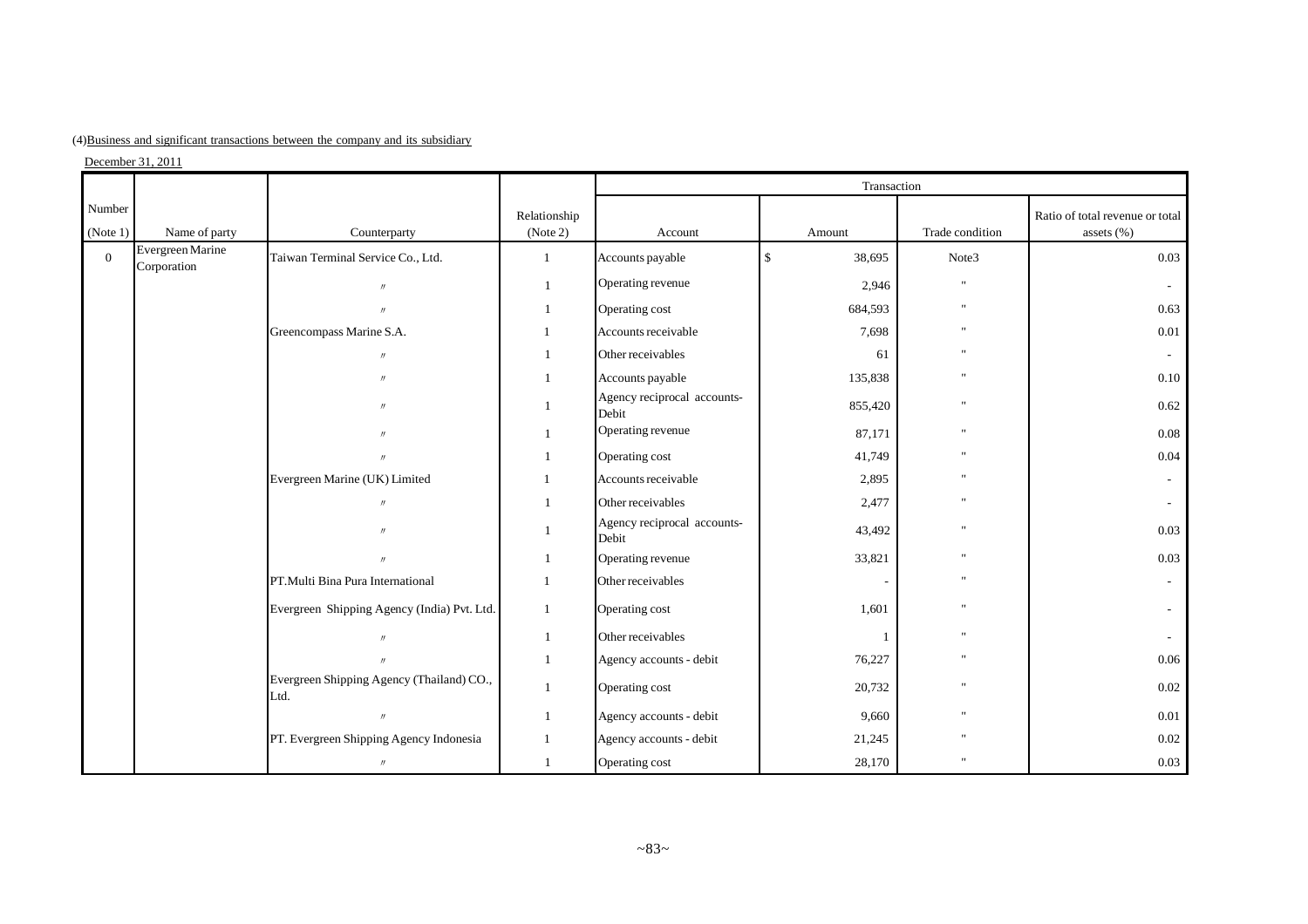|                    |                                 |                                                    |                          |                          | Transaction         |                 |                                                   |
|--------------------|---------------------------------|----------------------------------------------------|--------------------------|--------------------------|---------------------|-----------------|---------------------------------------------------|
| Number<br>(Note 1) | Name of party                   | Counterparty                                       | Relationship<br>(Note 2) | Account                  | Amount              | Trade condition | Ratio of total revenue or total<br>assets $(\% )$ |
| $\mathbf{0}$       | Evergreen Marine<br>Corporation | Evergreen Shipping Agency (Singapore) Pte.<br>Ltd. | $\mathbf{1}$             | Agency accounts - debit  | $\mathbb{S}$<br>951 | Note3           | $\sim$                                            |
|                    |                                 | $\prime\prime$                                     | $\mathbf{1}$             | Operating cost           | 11,744              | $\mathbf{u}$    | 0.01                                              |
|                    |                                 | Evergreen Shipping Agency (Korea)<br>Corporation   | $\mathbf{1}$             | Operating cost           | 1,655               |                 |                                                   |
|                    |                                 |                                                    | $\mathbf{1}$             | Agency accounts - debit  | 768                 |                 |                                                   |
|                    |                                 | Evergreen Shipping Agency (Deutschland)<br>GmbH    | $\mathbf{1}$             | Agency accounts - debit  | 2,421               |                 |                                                   |
|                    |                                 | $^{\prime\prime}$                                  | $\overline{1}$           | Operating cost           | 9,097               |                 | $0.01\,$                                          |
|                    |                                 | Evergreen Shipping Agency (Ireland) Ltd.           | 1                        | Agency accounts - debit  | 459                 |                 |                                                   |
|                    |                                 | $\prime$                                           | $\mathbf{1}$             | Operating cost           | 645                 |                 |                                                   |
|                    |                                 | Evergreen Shipping Agency (Netherlands)<br>B.V.    | $\overline{1}$           | Other receivables        |                     |                 |                                                   |
|                    |                                 | $\prime$                                           |                          | Agency accounts - credit | 83,252              |                 | 0.06                                              |
|                    |                                 |                                                    |                          | Operating cost           | 8,529               |                 | $0.01\,$                                          |
|                    |                                 | Evergreen Shipping Agency (Poland)<br>SP.ZO.O      | $\mathbf{1}$             | Agency accounts - debit  | 69                  |                 |                                                   |
|                    |                                 | $\prime$                                           |                          | Account payable          |                     |                 |                                                   |
|                    |                                 | $\prime$                                           |                          | Operating cost           | 933                 |                 |                                                   |
|                    |                                 | Evergreen Shipping Agency France S.A.              |                          | Account payable          |                     |                 |                                                   |
|                    |                                 | $\overline{H}$                                     |                          | Agency accounts - credit | 38                  |                 |                                                   |
|                    |                                 |                                                    |                          | Operating cost           | 602                 |                 |                                                   |
|                    |                                 | Evergreen Shipping (Spain) S.L.                    |                          | Operating cost           | 1,603               |                 |                                                   |
|                    |                                 | $\prime$                                           |                          | Agency accounts - credit | 10                  |                 |                                                   |
|                    |                                 | Evergreen Shipping Agency (Italy) S.p.A.           | 1                        | Agency accounts - debit  | 12,822              |                 | $0.01\,$                                          |
|                    |                                 | $\prime$                                           | $\mathbf{1}$             | Operating cost           | 5,312               |                 |                                                   |
|                    |                                 | Evergreen Shipping Agency (Russia) Limited         | $\mathbf{1}$             | Other receivables        | $\overline{2}$      |                 |                                                   |
|                    |                                 |                                                    | $\mathbf{1}$             | Agency accounts - credit | 1,133               |                 |                                                   |
|                    |                                 | Evergreen Shipping Agency (Vietnam) Corp.          | $\mathbf{1}$             | Operating cost           | 10,111              |                 | 0.01                                              |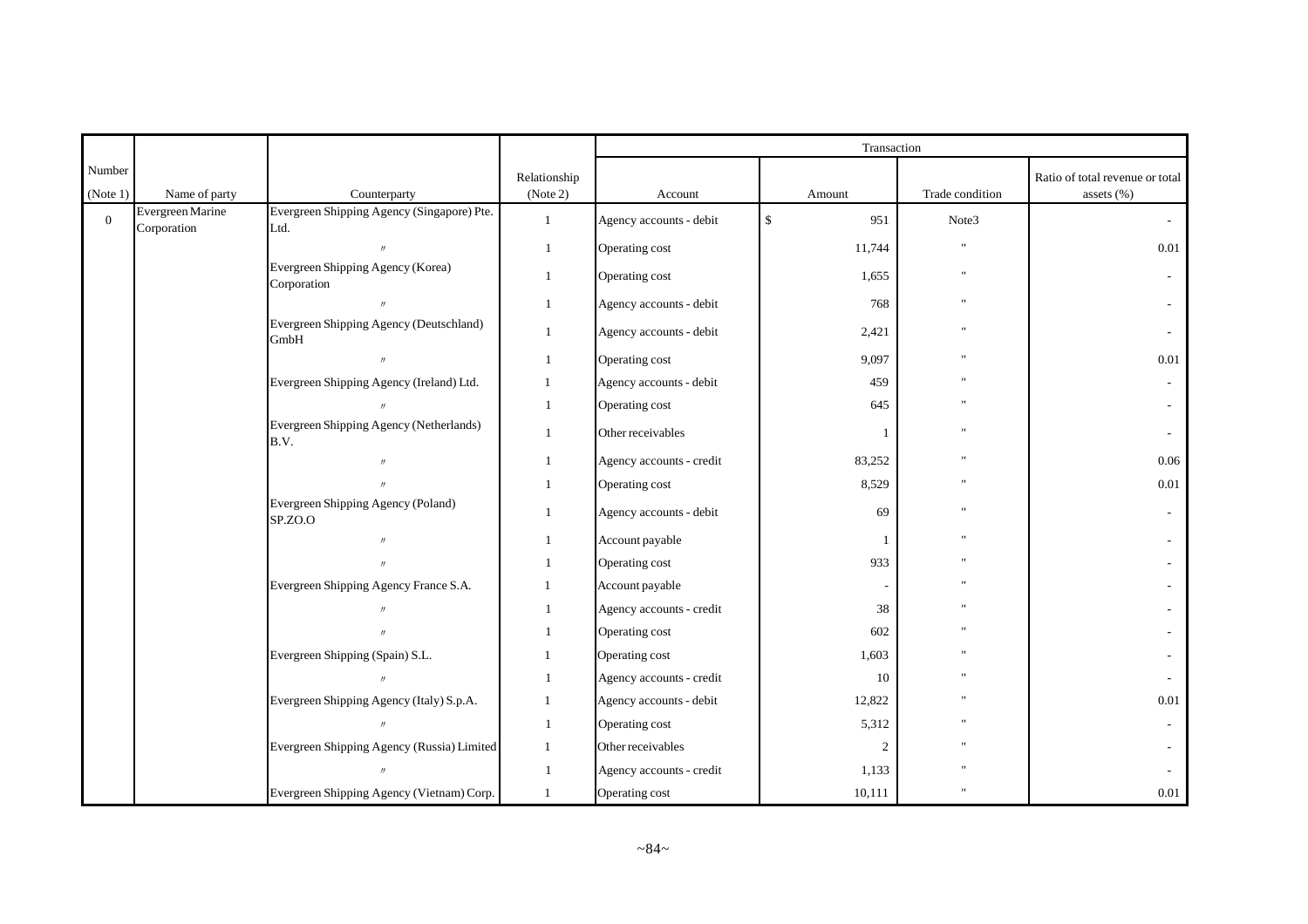|                    |                                 |                                                         |                             |                                      | Transaction           |                 |                                                   |
|--------------------|---------------------------------|---------------------------------------------------------|-----------------------------|--------------------------------------|-----------------------|-----------------|---------------------------------------------------|
| Number<br>(Note 1) | Name of party                   | Counterparty                                            | Relationship<br>(Note 2)    | Account                              | Amount                | Trade condition | Ratio of total revenue or total<br>assets $(\% )$ |
| $\mathbf{0}$       | Evergreen Marine<br>Corporation | Evergreen Shipping Agency (Vietnam) Corp.               | $\mathbf{1}$                | Agency accounts - credit             | $\mathbb{S}$<br>3,722 | Note3           |                                                   |
|                    |                                 | Evergreen Shipping Agency (Australia) Pty.<br>Ltd.      | $\mathbf{1}$                | Agency accounts - credit             | 65                    |                 |                                                   |
|                    |                                 | $\prime\prime$                                          | 1                           | Operating cost                       | 2                     |                 |                                                   |
|                    |                                 | Evergreen Shipping Agency (Sounth Africa)<br>(PTY) Ltd. |                             | Agency accounts - debit              | 1,379                 |                 |                                                   |
|                    |                                 | Everport Terminal Services Inc.                         | $\mathbf{1}$                | Short-term advances                  | 2,991                 |                 |                                                   |
| $\overline{1}$     | Greencompass Marine<br>S.A.     | Evergreen Marine (UK) Limited                           | $\mathfrak{Z}$              | Accounts receivable                  | 41,600                |                 | 0.03                                              |
|                    |                                 | $^{\prime}$                                             | $\sqrt{3}$                  | Agency reciprocal accounts-<br>debit | 17,662                |                 | 0.01                                              |
|                    |                                 | $^{\prime\prime}$                                       | $\sqrt{3}$                  | Accounts payable                     | 23,434                |                 | $0.02\,$                                          |
|                    |                                 | Evergreen Heavy Industrial Co., (Malaysia)<br>Berhad    | $\mathfrak{Z}$              | Accounts payable                     | 192,268               |                 | 0.14                                              |
|                    |                                 | Evergreen Shipping Agency (India) Pvt. Ltd.             | 3                           | Agency accounts - debit              | 15,609                |                 | $0.01\,$                                          |
|                    |                                 | $\overline{u}$                                          | $\ensuremath{\mathfrak{Z}}$ | Agency accounts - credit             | 99                    |                 |                                                   |
|                    |                                 |                                                         | $\mathfrak{Z}$              | Operating cost                       | 22,472                |                 | $0.02\,$                                          |
|                    |                                 | Evergreen Shipping Agency (Thailand) Co.,<br>Ltd.       | $\mathfrak{Z}$              | Agency accounts - debit              | 9,263                 |                 | $0.01\,$                                          |
|                    |                                 | $\prime\prime$                                          | 3                           | Agency accounts - credit             | 24,731                |                 | 0.02                                              |
|                    |                                 |                                                         | 3                           | Operating cost                       | 42,826                |                 | 0.04                                              |
|                    |                                 | PT. Evergreen Shipping Agency Indonesia                 | 3                           | Accounts receivable                  | 3,147                 |                 |                                                   |
|                    |                                 | $\boldsymbol{\mu}$                                      | $\mathfrak{Z}$              | Operating cost                       | 26,118                |                 | $0.02\,$                                          |
|                    |                                 | Evergreen Shipping Agency (Singapore) Pte.<br>Ltd.      | $\mathfrak{Z}$              | Agency accounts - debit              | 3,760                 |                 |                                                   |
|                    |                                 | $\prime$                                                | $\ensuremath{\mathfrak{Z}}$ | Operating cost                       | 22,899                |                 | $0.02\,$                                          |
|                    |                                 | Evergreen Shipping Agency (Korea)<br>Corporation        | $\mathfrak{Z}$              | Agency accounts - debit              | 31,894                |                 | $0.02\,$                                          |
|                    |                                 | $^{\prime\prime}$                                       | 3                           | Agency accounts - credit             | 8,796                 |                 | 0.01                                              |
|                    |                                 | $\prime$                                                | 3                           | Operating cost                       | 36,923                |                 | 0.03                                              |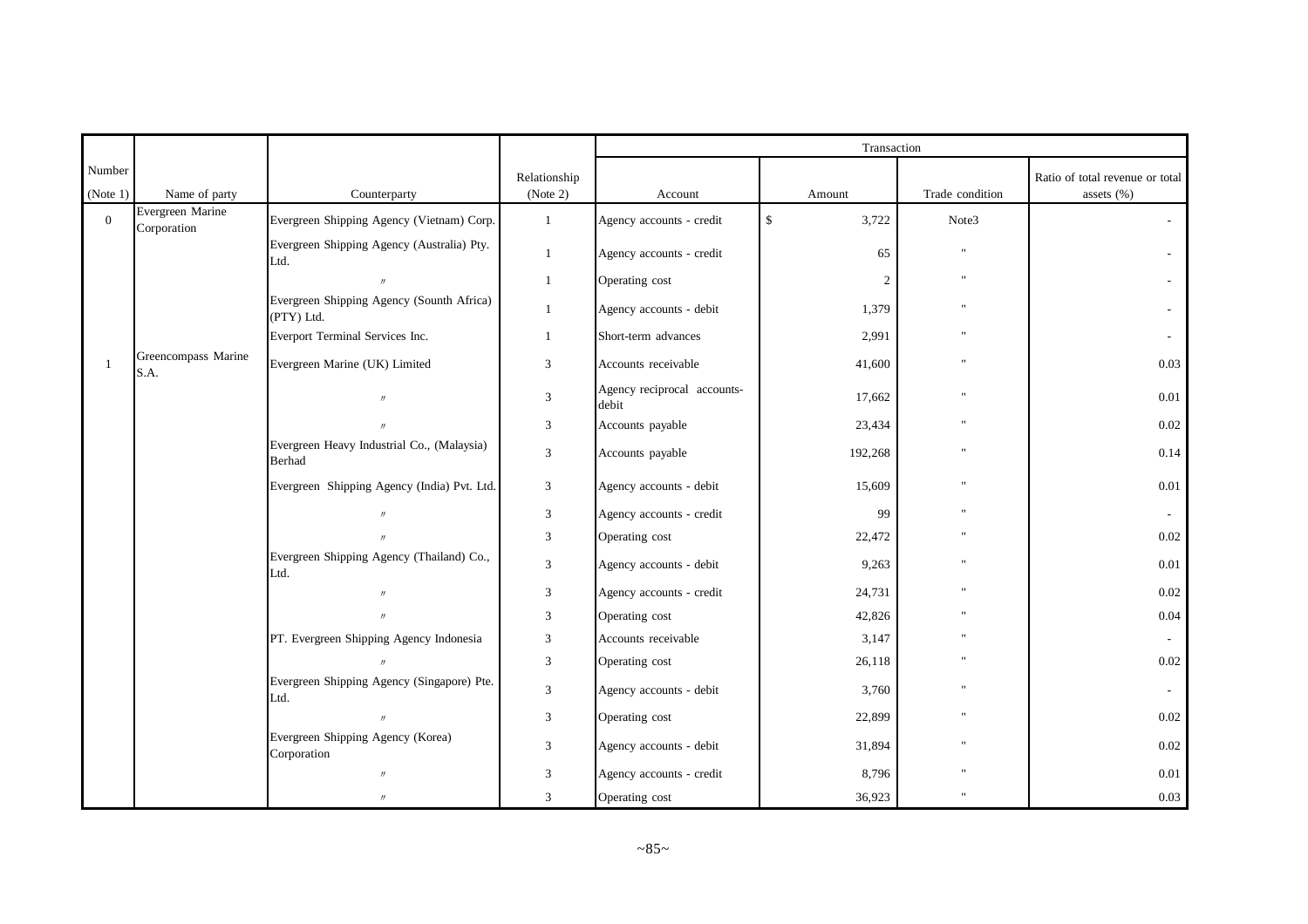|              |                             |                                                    |                             |                          | Transaction           |                 |                                 |
|--------------|-----------------------------|----------------------------------------------------|-----------------------------|--------------------------|-----------------------|-----------------|---------------------------------|
| Number       |                             |                                                    | Relationship                |                          |                       |                 | Ratio of total revenue or total |
| (Note 1)     | Name of party               | Counterparty                                       | (Note 2)                    | Account                  | Amount                | Trade condition | assets $(\% )$                  |
| $\mathbf{1}$ | Greencompass Marine<br>S.A. | Evergreen Shipping Agency (Deutschland)<br>GmbH    | $\overline{3}$              | Agency accounts - debit  | $\mathbb{S}$<br>9,142 | Note3           | 0.01                            |
|              |                             | $\boldsymbol{\eta}$                                | $\ensuremath{\mathfrak{Z}}$ | Accounts payable         | 9,564                 |                 | $0.01\,$                        |
|              |                             | $^{\prime\prime}$                                  | 3                           | Operating cost           | 123,928               |                 | 0.11                            |
|              |                             | Evergreen Shipping Agency (Ireland) Ltd.           | 3                           | Operating cost           | 7,499                 |                 | 0.01                            |
|              |                             | $\prime\prime$                                     | $\mathfrak 3$               | Agency accounts - debit  | 343                   |                 |                                 |
|              |                             | $\overline{u}$                                     | 3                           | Accounts payable         | 6                     |                 |                                 |
|              |                             | Evergreen Shipping Agency (Netherlands)<br>B.V.    | 3                           | Accounts receivable      | 6,304                 |                 |                                 |
|              |                             | $\overline{H}$                                     | $\mathfrak 3$               | Agency accounts - credit | 12,201                |                 | $0.01\,$                        |
|              |                             |                                                    | 3                           | Operating cost           | 111,624               |                 | $0.10\,$                        |
|              |                             | Evergreen Shipping Agency (Poland)<br>SP.ZO.O      | 3                           | Agency accounts - debit  | 1,184                 |                 | $\overline{\phantom{a}}$        |
|              |                             | $^{\prime\prime}$                                  | $\mathfrak 3$               | Operating cost           | 5,586                 |                 | 0.01                            |
|              |                             | $\overline{u}$                                     | $\mathfrak{Z}$              | Accounts payable         |                       |                 | $\sim$                          |
|              |                             | Evergreen Shipping Agency France S.A.              | 3                           | Agency accounts - debit  | 6,630                 |                 | $\sim$                          |
|              |                             |                                                    | 3                           | Operating cost           | 166,965               |                 | 0.15                            |
|              |                             | Evergreen Shipping (Spain) S.L.                    | $\mathfrak z$               | Agency accounts - debit  | 7,628                 |                 | $0.01\,$                        |
|              |                             | $^{\prime\prime}$                                  | 3                           | Operating cost           | 44,757                |                 | 0.04                            |
|              |                             | Evergreen Shipping Agency (Italy) S.p.A.           | 3                           | Agency accounts - debit  | 37,895                |                 | 0.03                            |
|              |                             |                                                    | 3                           | Agency accounts - credit | 13,056                |                 | 0.01                            |
|              |                             | $\overline{u}$                                     | $\ensuremath{\mathfrak{Z}}$ | Operating cost           | 41,580                |                 | $0.04\,$                        |
|              |                             | Evergreen Shipping Agency (Vietnam) Corp.          | 3                           | Agency accounts - credit | 6,191                 |                 |                                 |
|              |                             |                                                    | $\mathfrak 3$               | Operating cost           | 26,089                |                 | 0.02                            |
|              |                             | Evergreen Shipping Agency (Australia) Pty.<br>Ltd. | $\mathfrak{Z}$              | Accounts payable         | 19                    |                 |                                 |
|              |                             |                                                    | 3                           | Agency accounts - debit  | 3,984                 |                 |                                 |
|              |                             |                                                    | 3                           | Agency accounts - credit | 598                   |                 |                                 |
|              |                             | $^{\prime}$                                        | 3                           | Operating cost           | 5,071                 |                 |                                 |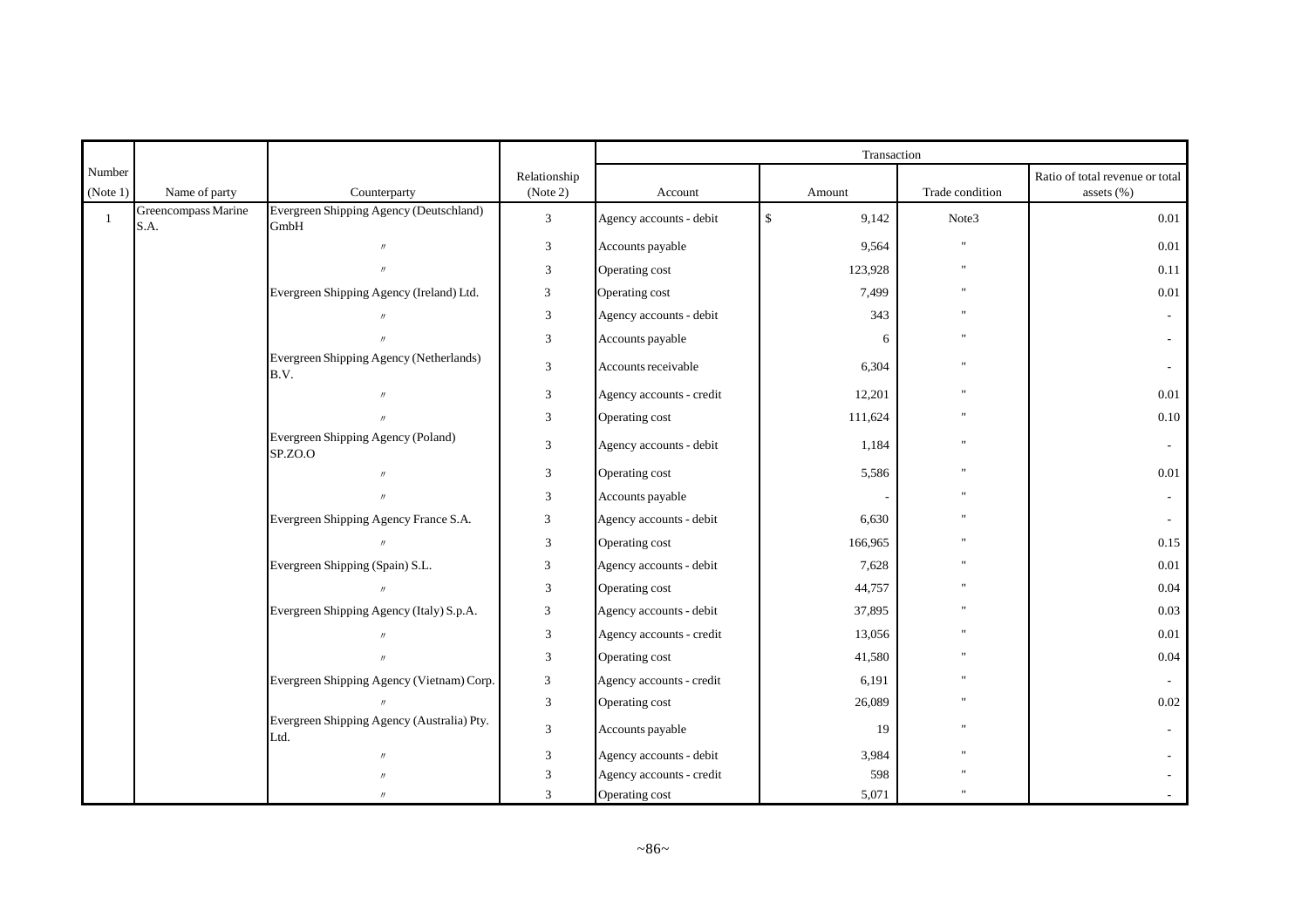|                |                                  |                                                         |                |                          | Transaction           |                 |                                 |
|----------------|----------------------------------|---------------------------------------------------------|----------------|--------------------------|-----------------------|-----------------|---------------------------------|
| Number         |                                  |                                                         | Relationship   |                          |                       |                 | Ratio of total revenue or total |
| (Note 1)       | Name of party                    | Counterparty                                            | (Note 2)       | Account                  | Amount                | Trade condition | assets $(\% )$                  |
| $\overline{1}$ | Greencompass Marine<br>S.A.      | Evergreen Shipping Agency (Sounth Africa)<br>(PTY) Ltd. | 3              | Agency accounts - debit  | $\mathbb{S}$<br>4,518 | Note3           |                                 |
|                |                                  |                                                         | 3              | Agency accounts - credit | 114                   |                 |                                 |
|                |                                  |                                                         | $\mathfrak{Z}$ | Operating cost           | 619                   |                 |                                 |
| 2              | Evergreen Marine (UK)<br>Limited | Evergreen Shipping Agency (Thailand) Co.,<br>Ltd.       | 3              | Agency accounts - debit  | 10,498                |                 | 0.01                            |
|                |                                  |                                                         | 3              | Agency accounts - credit | 20,080                |                 | 0.01                            |
|                |                                  |                                                         | 3              | Operating cost           | 31,377                |                 | 0.03                            |
|                |                                  | Evergreen Shipping Agency (India) Pvt. Ltd.             | 3              | Operating cost           | 25,539                |                 | 0.02                            |
|                |                                  |                                                         | 3              | Agency accounts - debit  | 7,665                 |                 | 0.01                            |
|                |                                  | PT. Evergreen Shipping Agency Indonesia                 | 3              | Agency accounts - debit  | 684                   |                 |                                 |
|                |                                  |                                                         | 3              | Operating cost           | 33,298                |                 | 0.03                            |
|                |                                  | Evergreen Shipping Agency (Singapore) Pte.<br>Ltd.      | 3              | Accounts receivable      | 2,157                 |                 |                                 |
|                |                                  |                                                         | 3              | Agency accounts - credit | 1,855                 |                 |                                 |
|                |                                  |                                                         | 3              | Operating cost           | 12,293                |                 | 0.01                            |
|                |                                  | Evergreen Shipping Agency (Korea)<br>Corporation        | 3              | Agency accounts - debit  | 505                   |                 | $\sim$                          |
|                |                                  |                                                         | 3              | Operating cost           | 11,617                |                 | 0.01                            |
|                |                                  | Evergreen Shipping Agency (Deutschland)<br>GmbH         | 3              | Agency accounts - debit  | 819                   |                 |                                 |
|                |                                  |                                                         | $\mathfrak{Z}$ | Accounts payable         | 5,593                 |                 |                                 |
|                |                                  |                                                         | 3              | Agency accounts - credit | 1,245                 |                 |                                 |
|                |                                  |                                                         | 3              | Operating cost           | 66,124                |                 | 0.06                            |
|                |                                  | Evergreen Shipping Agency (Ireland) Ltd.                | 3              | Other receivables        | 134                   |                 |                                 |
|                |                                  |                                                         | 3              | Agency accounts - debit  | 1,297                 |                 |                                 |
|                |                                  |                                                         | 3              | Operating cost           | 5,162                 |                 |                                 |
|                |                                  | Evergreen Shipping Agency (Netherlands)<br>B.V.         | 3              | Accounts receivable      | 1,966                 |                 |                                 |
|                |                                  | $\overline{u}$                                          | 3              | Agency accounts - credit | 6,592                 |                 |                                 |
|                |                                  | $^{\prime\prime}$                                       | 3              | Operating cost           | 94,808                |                 | 0.09                            |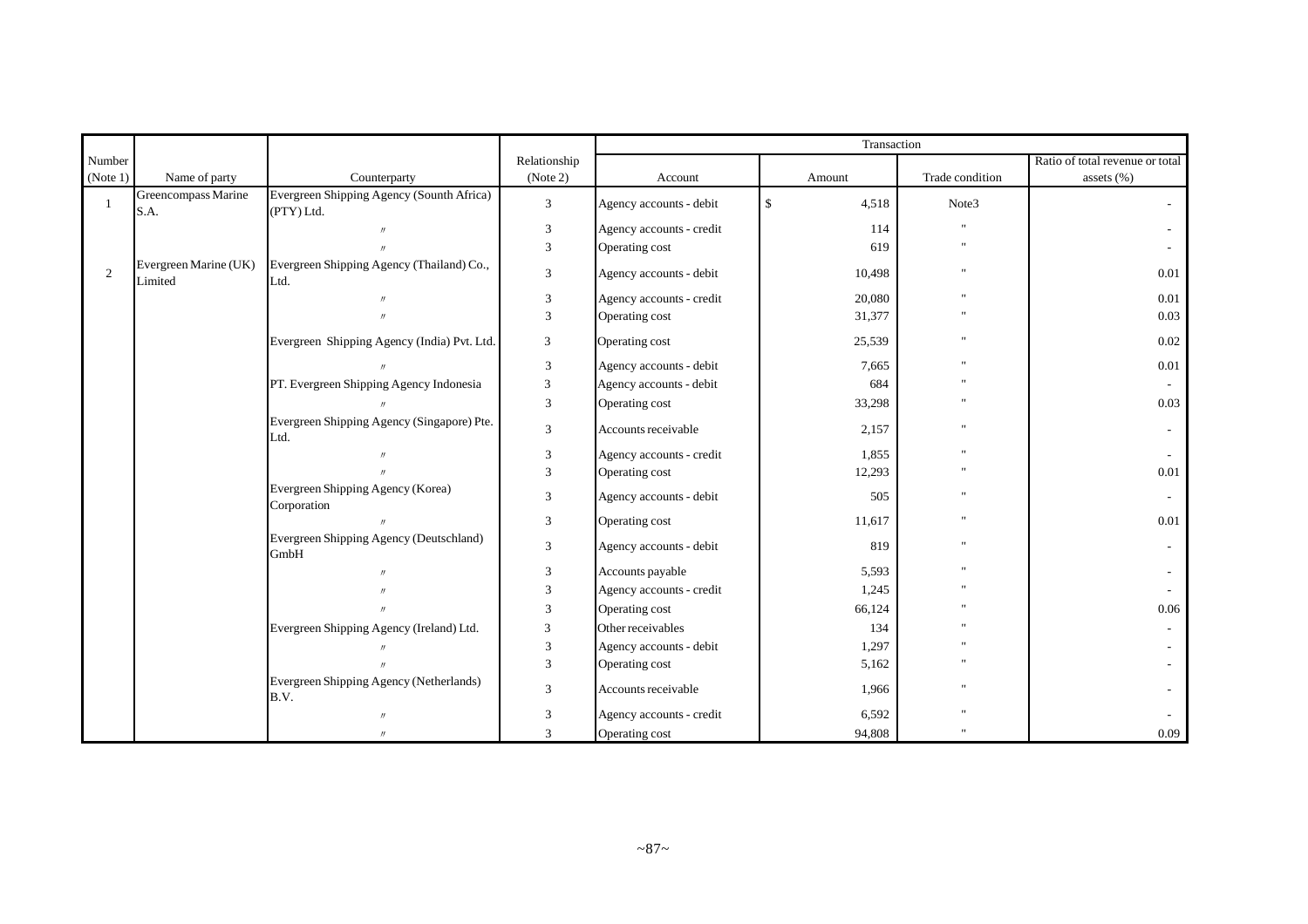|          |                                  |                                                         |                             |                          | Transaction        |                 |                                 |
|----------|----------------------------------|---------------------------------------------------------|-----------------------------|--------------------------|--------------------|-----------------|---------------------------------|
| Number   |                                  |                                                         | Relationship                |                          |                    |                 | Ratio of total revenue or total |
| (Note 1) | Name of party                    | Counterparty                                            | (Note 2)                    | Account                  | Amount             | Trade condition | assets (%)                      |
| 2        | Evergreen Marine (UK)<br>Limited | Evergreen Shipping Agency (Poland)<br>SP.ZO.O           | 3                           | Accounts receivable      | $\mathbb{S}$<br>82 | Note3           |                                 |
|          |                                  |                                                         | 3                           | Agency accounts - credit | 20                 |                 |                                 |
|          |                                  | $\prime$                                                | 3                           | Operating cost           | 3,787              | $\mathbf{u}$    |                                 |
|          |                                  | Evergreen Shipping Agency France S.A.                   | 3                           | Agency accounts - debit  | 1,135              |                 |                                 |
|          |                                  |                                                         | 3                           | Operating cost           | 21,291             |                 | 0.02                            |
|          |                                  | Evergreen Shipping Agency (Russia) Limited              | 3                           | Operating cost           | 2,505              |                 |                                 |
|          |                                  |                                                         | 3                           | Accounts payable         | 2,601              | $\mathbf{u}$    |                                 |
|          |                                  | Evergreen Shipping (Spain) S.L.                         | 3                           | Agency accounts - debit  | -11                |                 |                                 |
|          |                                  |                                                         | $\mathfrak{Z}$              | Operating cost           | 19,787             |                 | 0.02                            |
|          |                                  | Evergreen Shipping Agency (Italy) S.p.A.                | 3                           | Agency accounts - debit  | 10,725             |                 | 0.01                            |
|          |                                  |                                                         | 3                           | Agency accounts - credit | 953                | $^{\prime}$     |                                 |
|          |                                  |                                                         | $\ensuremath{\mathfrak{Z}}$ | Operating cost           | 14,396             |                 | 0.01                            |
|          |                                  | Evergreen Shipping Agency (Vietnam) Corp.               | 3                           | Agency accounts - credit | 1,121              |                 |                                 |
|          |                                  |                                                         | 3                           | Agency accounts - debit  | 4,929              | $\mathbf{u}$    |                                 |
|          |                                  |                                                         | 3                           | Operating cost           | 30,706             |                 | 0.03                            |
|          |                                  | Evergreen Shipping Agency (Australia) Pty.<br>Ltd.      | $\ensuremath{\mathfrak{Z}}$ | Operating cost           | 593                |                 | $\sim$                          |
|          |                                  |                                                         | $\mathfrak{Z}$              | Agency accounts - credit | 86                 |                 |                                 |
|          |                                  |                                                         | $\mathfrak{Z}$              | Agency accounts - debit  | 421                | $\mathbf{u}$    |                                 |
|          |                                  | Evergreen Shipping Agency (Sounth Africa)<br>(PTY) Ltd. | 3                           | Agency accounts - debit  | 346                | $\mathbf{u}$    |                                 |
|          |                                  | $\prime$                                                | $\mathfrak{Z}$              | Operating cost           | 1,040              |                 |                                 |
|          |                                  | Kingtrans Intl. Logistics (Tianjin) Co., Ltd            | 3                           | Other receivables        | 45,415             | $\mathbf{u}$    | 0.03                            |
| 3        | Peony Investment S.A.            | PT. Evergreen Shipping Agency Indonesia                 | 3                           | Other receivables        | 24,936             |                 | $0.02\,$                        |
|          |                                  | Evergreen Argentina S.A.                                | 3                           | Other receivables        | 8                  |                 |                                 |
|          |                                  |                                                         | $\mathfrak{Z}$              | Other Payables           | 425                |                 |                                 |
|          |                                  | Kingtrans Intl. Logistics (Tianjin) Co., Ltd            | 3                           | Other receivables        | 45,505             |                 | 0.03                            |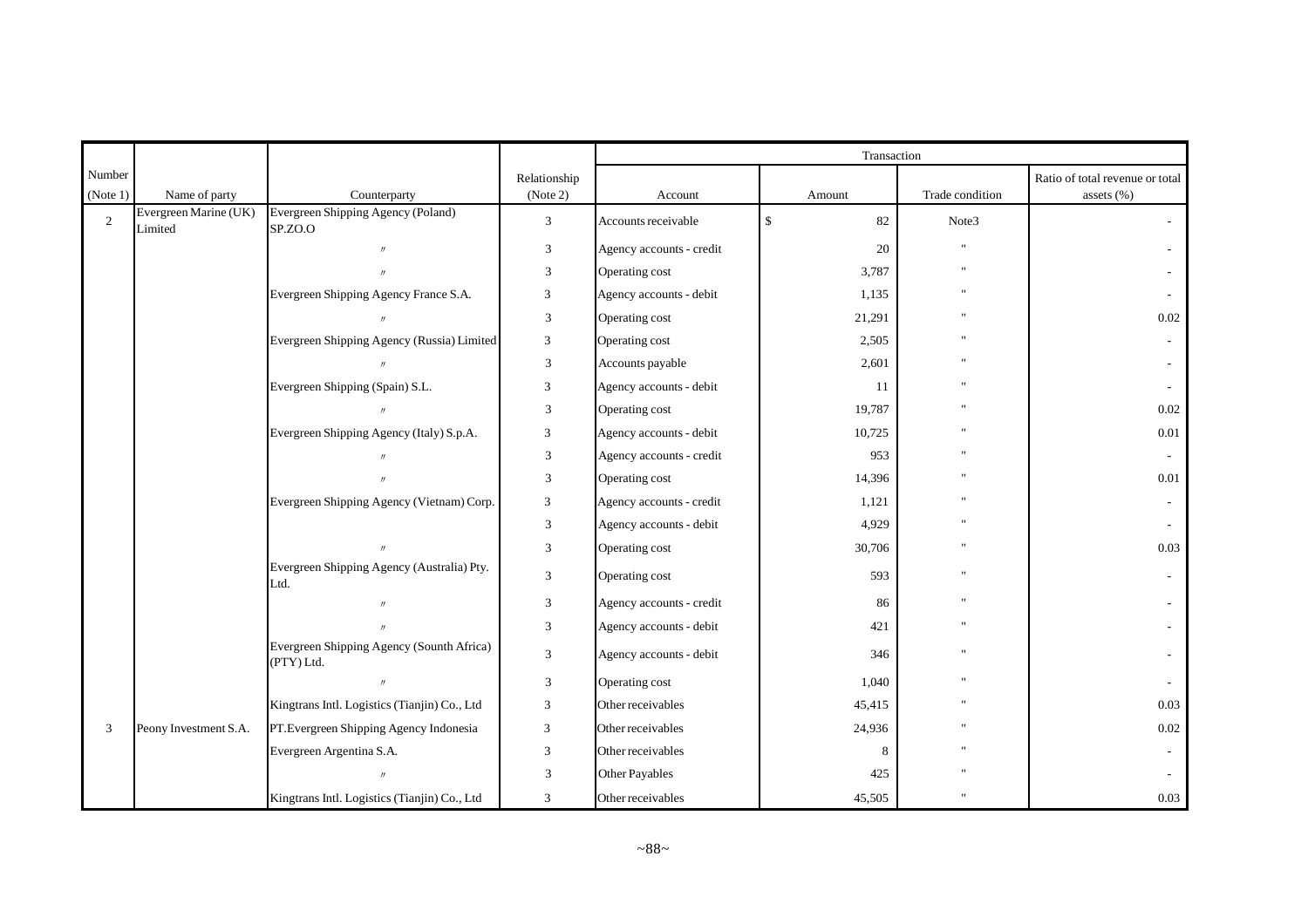|                    |                                                                                       |                                                                 |                          |                     | Transaction |                 |                                                   |  |
|--------------------|---------------------------------------------------------------------------------------|-----------------------------------------------------------------|--------------------------|---------------------|-------------|-----------------|---------------------------------------------------|--|
| Number<br>(Note 1) | Name of party                                                                         | Counterparty                                                    | Relationship<br>(Note 2) | Account             | Amount      | Trade condition | Ratio of total revenue or total<br>assets $(\% )$ |  |
| $\overline{4}$     | PT.Multi Bina Pura<br>International                                                   | PT.Multi Bina Transport                                         | 3                        | Accounts receivable | 410         | Note3           |                                                   |  |
|                    |                                                                                       | $\prime$                                                        | 3                        | Accounts payable    | 454         |                 |                                                   |  |
|                    |                                                                                       | $^{\prime\prime}$                                               | 3                        | Other payable       | 280         | $\mathbf{u}$    |                                                   |  |
|                    |                                                                                       |                                                                 | 3                        | Operating revenue   | 6,227       | $\mathbf{u}$    | 0.01                                              |  |
|                    |                                                                                       | $^{\prime\prime}$                                               | 3                        | Operating cost      | 4,387       | $\mathbf{u}$    | $\sim$                                            |  |
|                    |                                                                                       | PT. Evergreen Shipping Agency Indonesia                         | 3                        | Accounts receivable | 1,267       | $\mathbf{u}$    | $\sim$                                            |  |
| 5                  | Island Equipment LLC.                                                                 | Everport Terminal Services Inc.                                 | 3                        | Other receivables   | 4,389       | $\mathbf{u}$    |                                                   |  |
| 6                  | Evergreen Shipping<br>Agency (Russia)                                                 | Evergreen Shipping Agency (Deutschland)<br><b>GmbH</b>          | 3                        | Accounts receivable | 6,239       | $\mathbf{u}$    |                                                   |  |
|                    |                                                                                       |                                                                 | 3                        | Accounts payable    | 13,137      | $\mathbf{u}$    | 0.01                                              |  |
|                    |                                                                                       |                                                                 | 3                        | Operating revenue   | 57,620      | $\mathbf{u}$    | 0.05                                              |  |
| 7                  | Evergreen Heavy<br>Industrial Co., (Malaysia) Evergreen Marine Corp.<br><b>Berhad</b> |                                                                 | $\overline{c}$           | Operating revenue   | 1,652,183   | $\mathbf{u}$    | 1.53                                              |  |
|                    |                                                                                       | Greencompass Marine S.A.                                        | 3                        | Operating revenue   | 692,044     | $\mathbf{u}$    | 0.64                                              |  |
| 8                  |                                                                                       | PT.Multi Bina Transport PT. Evergreen Shipping Agency Indonesia | 3                        | Accounts receivable | 4,667       | $\mathbf{u}$    |                                                   |  |

Note 1: Transaction between the Company and the subsidiary are shown as follows:

(1) the "0" represents the Company.

(2) the subsidiary are numbered from "1" in sequence.

Note 2: The relationship are shown as follows:

(1) the Company to the subsidiary.

(2) the subsidiary to the Company

(3) the subsidiary to the subsidiary.

Note 3: There is no difference of trade type compared with ordinary transaction.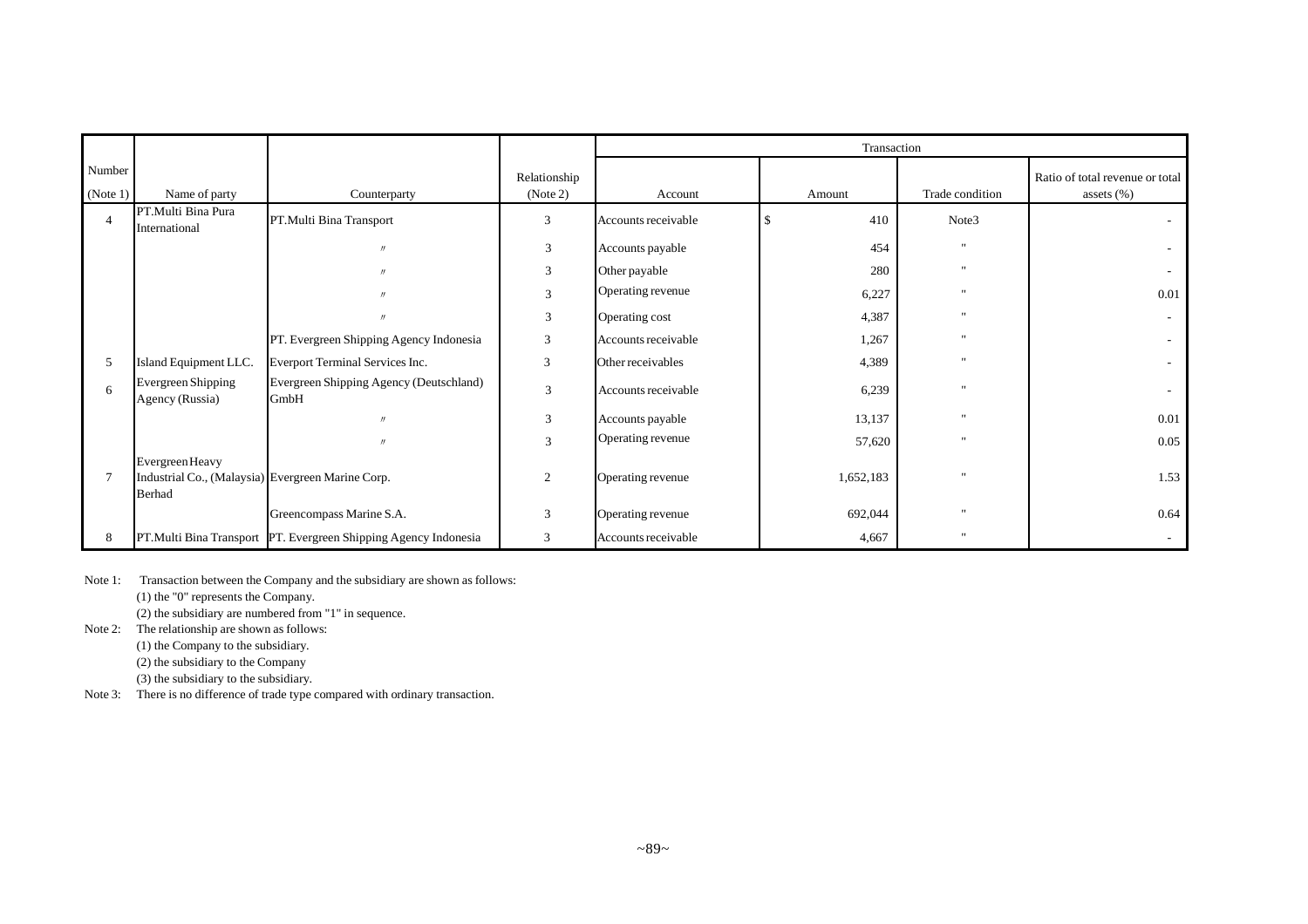#### $December 31, 2010$

|                    |                                 |                                                   |                          |                                       | Transaction                  |                 |                                               |
|--------------------|---------------------------------|---------------------------------------------------|--------------------------|---------------------------------------|------------------------------|-----------------|-----------------------------------------------|
| Number<br>(Note 1) | Name of party                   | Counterparty                                      | Relationship<br>(Note 2) | Account                               | Amount                       | Trade condition | Ratio of total revenue or total<br>assets (%) |
| $\mathbf{0}$       | Evergreen Marine<br>Corporation | Taiwan Terminal Service Co., Ltd.                 | $\mathbf{1}$             | Accounts payable                      | 50,949<br>$\mathbf{\hat{S}}$ | Note3           | 0.03                                          |
|                    |                                 | $\prime\prime$                                    | $\mathbf{1}$             | Operating revenue                     | 2,905                        | $\prime\prime$  |                                               |
|                    |                                 | $^{\prime\prime}$                                 | $\mathbf{1}$             | Operating cost                        | 672,076                      | $\prime$        | 0.60                                          |
|                    |                                 | Greencompass Marine S.A.                          | $\mathbf{1}$             | Accounts receivable                   | 6,736                        | $\prime\prime$  | 0.02                                          |
|                    |                                 | $^{\prime\prime}$                                 | $\mathbf{1}$             | Accounts payable                      | 25,280                       | $\prime\prime$  | 0.02                                          |
|                    |                                 | $\mathbf{u}$                                      | $\overline{1}$           | Other receivables                     | $\overline{4}$               | $\prime$        | $0.01\,$                                      |
|                    |                                 | $^{\prime\prime}$                                 |                          | Agency reciprocal accounts-<br>debit  | 623,468                      | $\prime\prime$  | 0.17                                          |
|                    |                                 |                                                   | $\mathbf{1}$             | Operating revenue                     | 414,213                      | $\prime\prime$  | 0.46                                          |
|                    |                                 | $\prime$                                          | $\mathbf{1}$             | Operating cost                        | 242,542                      | $\prime$        | 0.22                                          |
|                    |                                 | Evergreen Marine (UK) Limited                     | 1                        | Accounts receivable                   | 2,618                        | $\prime$        |                                               |
|                    |                                 | $\prime\prime$                                    | $\overline{1}$           | Accounts payable                      | 3,655                        | $\prime$        |                                               |
|                    |                                 | $\prime$                                          | 1                        | Other receivables                     | 612                          | $\prime\prime$  |                                               |
|                    |                                 |                                                   | $\mathbf{1}$             | Agency reciprocal accounts-<br>credit | 2,750                        | $\prime$        | 0.11                                          |
|                    |                                 | $^{\prime\prime}$                                 | 1                        | Operating revenue                     | 35,458                       | $\prime$        | 0.03                                          |
|                    |                                 | PT. Multi Bina Pura International                 | 1                        | Other receivables                     | 2                            | $\prime$        |                                               |
|                    |                                 | Evergreen Shipping Agency (India) Pvt. Ltd.       | $\mathbf{1}$             | Operating cost                        | 6,423                        | $\prime\prime$  | 0.01                                          |
|                    |                                 | $\prime\prime$                                    | $\mathbf{1}$             | Agency accounts - debit               | 1,933                        | $\prime$        | 0.03                                          |
|                    |                                 | Evergreen Shipping Agency (Thailand) CO.,<br>Ltd. | $\mathbf{1}$             | Operating cost                        | 17,884                       | $\prime$        | $0.01\,$                                      |
|                    |                                 | $^{\prime\prime}$                                 | $\mathbf{1}$             | Agency accounts - debit               | 10,877                       | $\prime\prime$  | 0.02                                          |
|                    |                                 | PT. Evergreen Shipping Agency Indonesia           | $\mathbf{1}$             | Other receivables                     | $\overline{1}$               | $\prime$        |                                               |
|                    |                                 | $^{\prime\prime}$                                 | $\overline{1}$           | Agency accounts - debit               | 15,352                       | $\prime$        | 0.02                                          |
|                    |                                 | $^{\prime\prime}$                                 | $\mathbf{1}$             | Operating cost                        | 35,203                       | $\prime$        | 0.03                                          |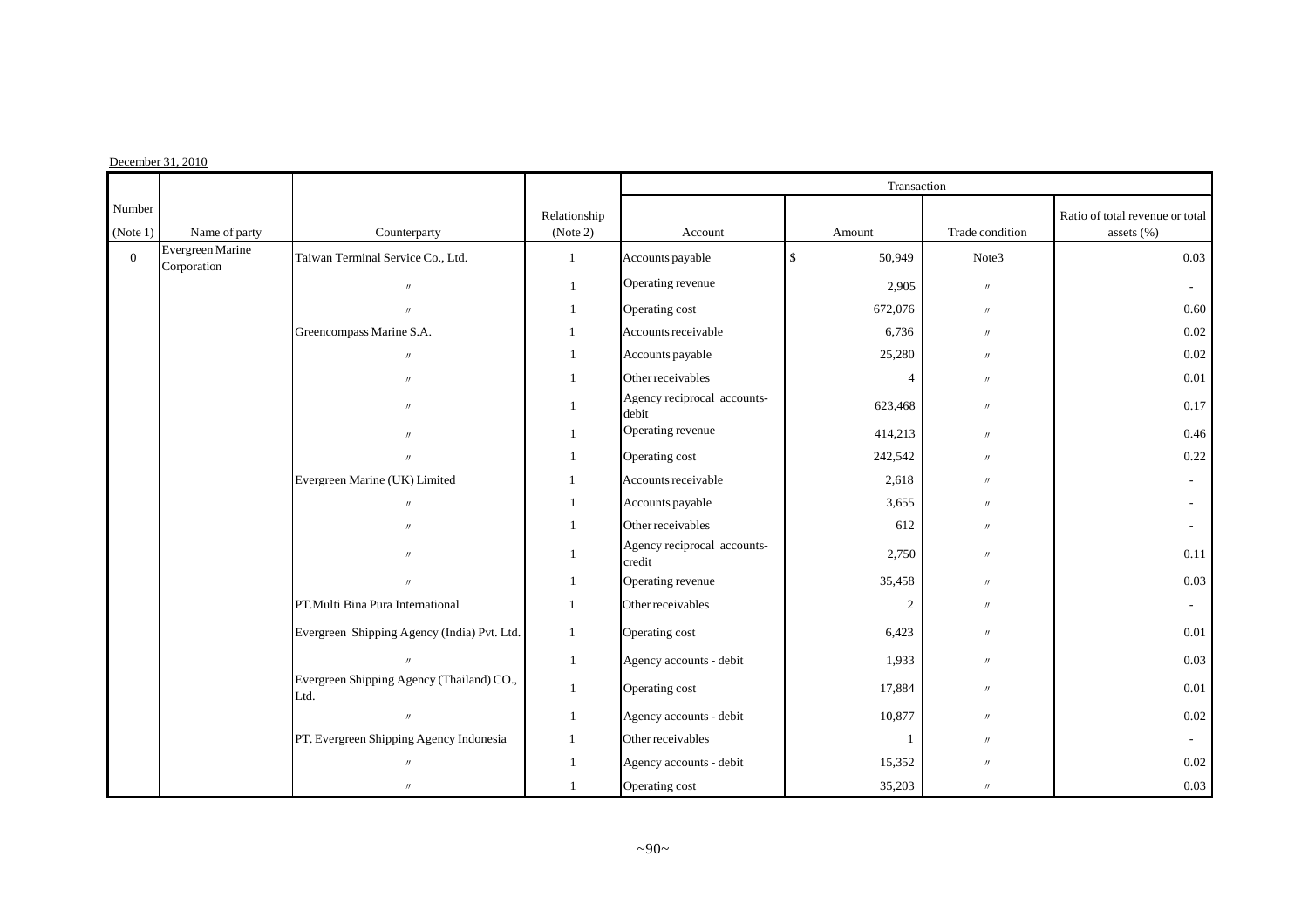|                    |                                 |                                                    |                          |                          | Transaction        |                 |                                               |
|--------------------|---------------------------------|----------------------------------------------------|--------------------------|--------------------------|--------------------|-----------------|-----------------------------------------------|
| Number<br>(Note 1) | Name of party                   | Counterparty                                       | Relationship<br>(Note 2) | Account                  | Amount             | Trade condition | Ratio of total revenue or total<br>assets (%) |
| $\overline{0}$     | Evergreen Marine<br>Corporation | Evergreen Shipping Agency (Singapore) Pte.<br>Ltd. | $\mathbf{1}$             | Agency accounts - credit | $\mathbb{S}$<br>98 | Note3           | $\sim$                                        |
|                    |                                 | $^{\prime\prime}$                                  | $\mathbf{1}$             | Operating cost           | 11,204             | $\mathbf{u}$    | 0.01                                          |
|                    |                                 | Evergreen Shipping Agency (Korea)<br>Corporation   | $\mathbf{1}$             | Operating cost           | 2,716              | $\mathbf{H}$    |                                               |
|                    |                                 |                                                    | 1                        | Agency accounts - credit | 295                |                 |                                               |
|                    |                                 | Evergreen Shipping Agency (Deutschland)<br>GmbH    | $\mathbf{1}$             | Agency accounts - credit | 1,722              |                 |                                               |
|                    |                                 | $\prime$                                           | 1                        | Operating cost           | 11,490             |                 | 0.01                                          |
|                    |                                 | Evergreen Shipping Agency (Ireland) Ltd.           | 1                        | Agency accounts - credit | 256                |                 |                                               |
|                    |                                 |                                                    | $\mathbf{1}$             | Operating cost           | 283                |                 |                                               |
|                    |                                 | Evergreen Shipping Agency (Netherlands)<br>B.V.    | $\mathbf{1}$             | Other receivables        | 1                  | $\mathbf{u}$    |                                               |
|                    |                                 | $^{\prime}$                                        | 1                        | Agency accounts - credit | 75,829             |                 |                                               |
|                    |                                 |                                                    | 1                        | Operating cost           | 5,303              |                 |                                               |
|                    |                                 | Evergreen Shipping Agency (Poland)<br>SP.ZO.O      | $\mathbf{1}$             | Agency accounts - debit  | 755                | $\mathbf{u}$    |                                               |
|                    |                                 | $\prime\prime$                                     | 1                        | Operating cost           | 1,827              |                 |                                               |
|                    |                                 | Evergreen Shipping Agency France S.A.              | 1                        | Agency accounts - credit | $\tau$             |                 |                                               |
|                    |                                 |                                                    | 1                        | Operating cost           | 2,299              |                 |                                               |
|                    |                                 | Evergreen Shipping (Spain) S.L.                    | $\mathbf{1}$             | Operating cost           | 1,468              |                 |                                               |
|                    |                                 |                                                    | $\mathbf{1}$             | Agency accounts - debit  | 279                |                 |                                               |
|                    |                                 | Evergreen Shipping Agency (Italy) S.p.A.           | $\mathbf{1}$             | Agency accounts - debit  | 4,381              |                 |                                               |
|                    |                                 | $\prime\prime$                                     | 1                        | Operating cost           | 8,227              |                 | 0.01                                          |
|                    |                                 | Evergreen Shipping Agency (Russia) Limited         | 1                        | Other receivables        | $\overline{c}$     |                 | $\sim$                                        |
|                    |                                 | Evergreen Shipping Agency (Vietnam) Corp.          | $\mathbf{1}$             | Operating cost           | 8,102              |                 | 0.01                                          |
|                    |                                 |                                                    | 1                        | Agency accounts - credit | 22,565             |                 |                                               |
|                    |                                 | Evergreen Shipping Agency (Australia) Pty.<br>Ltd. | 1                        | Agency accounts - credit | 115                |                 |                                               |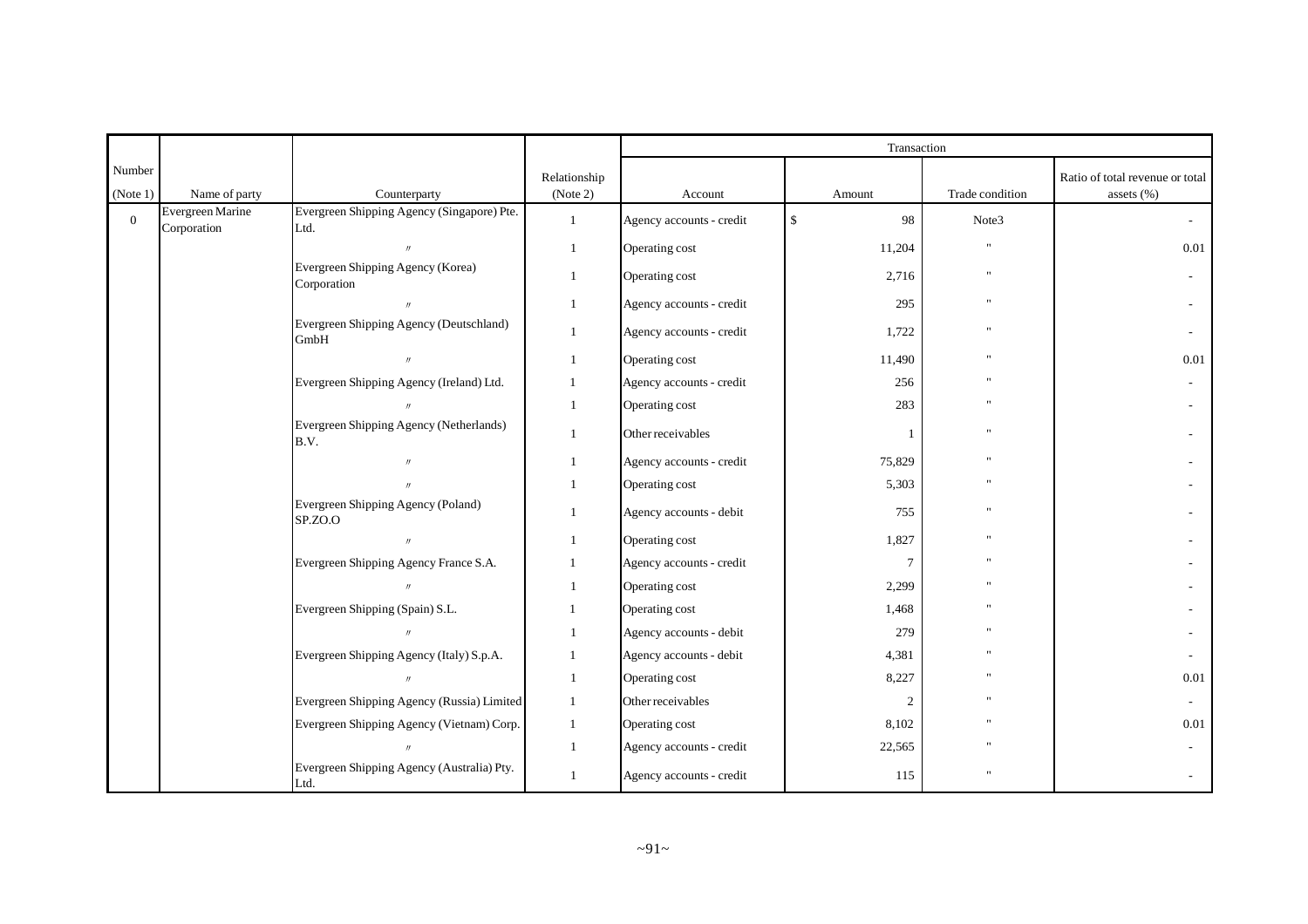|                    |                                 |                                                         |                          |                                      | Transaction         |                 |                                               |
|--------------------|---------------------------------|---------------------------------------------------------|--------------------------|--------------------------------------|---------------------|-----------------|-----------------------------------------------|
| Number<br>(Note 1) | Name of party                   | Counterparty                                            | Relationship<br>(Note 2) | Account                              | Amount              | Trade condition | Ratio of total revenue or total<br>assets (%) |
| $\mathbf{0}$       | Evergreen Marine<br>Corporation | Evergreen Shipping Agency (Sounth Africa)<br>(PTY) Ltd. | $\mathbf{1}$             | Agency accounts - debit              | $\mathbb{S}$<br>469 | Note3           | $\mathcal{L}_{\mathcal{A}}$                   |
| -1                 | Greencompass Marine<br>S.A.     | Evergreen Marine (UK) Limited                           | $\mathfrak{Z}$           | Agency reciprocal accounts-<br>debit | 6,902               | $\mathbf{u}$    | 0.01                                          |
|                    |                                 | $\prime\prime$                                          | $\mathfrak{Z}$           | Accounts payable                     | 584                 | $\mathbf{H}$    | $\sim$                                        |
|                    |                                 | Evergreen Heavy Industrial Co., (Malaysia)<br>Berhad    | $\sqrt{3}$               | Operating cost                       | 1,429,119           | $\mathbf{u}$    | 1.43                                          |
|                    |                                 | $^{\prime\prime}$                                       | $\mathfrak{Z}$           | Accounts payable                     | 267,046             |                 | $0.01\,$                                      |
|                    |                                 | Evergreen Shipping Agency (India) Pvt. Ltd.             | 3                        | Accounts receivable                  | 14,129              | $\mathbf{u}$    | 0.01                                          |
|                    |                                 | $^{\prime\prime}$                                       | 3                        | Agency accounts - debit              |                     |                 | $\sim$                                        |
|                    |                                 |                                                         | 3                        | Operating cost                       | 17,949              | $\mathbf{u}$    | 0.02                                          |
|                    |                                 | Evergreen Shipping Agency (Thailand) Co.,<br>Ltd.       | $\overline{3}$           | Accounts receivable                  | 12,133              | $\mathbf{u}$    | 0.03                                          |
|                    |                                 |                                                         | 3                        | Agency accounts - credit             | 11,319              | $\mathbf{u}$    | 0.01                                          |
|                    |                                 | $^{\prime\prime}$                                       | 3                        | Operating cost                       | 43,938              |                 | 0.04                                          |
|                    |                                 | PT. Evergreen Shipping Agency Indonesia                 | 3                        | Accounts receivable                  | 20,799              |                 | 0.02                                          |
|                    |                                 | $^{\prime\prime}$                                       | $\overline{3}$           | Agency accounts - debit              | 18,277              |                 | $\sim$                                        |
|                    |                                 |                                                         | $\overline{3}$           | Operating cost                       | 30,904              |                 | 0.03                                          |
|                    |                                 | Evergreen Shipping Agency (Singapore) Pte.<br>Ltd.      | $\mathfrak{Z}$           | Accounts receivable                  | 18,776              | $\mathbf{u}$    | 0.01                                          |
|                    |                                 | $^{\prime\prime}$                                       | 3                        | Agency accounts - debit              | 11,846              |                 |                                               |
|                    |                                 |                                                         | 3                        | Agency accounts - credit             | 2,301               | $\mathbf{u}$    |                                               |
|                    |                                 |                                                         | 3                        | Operating cost                       | 18,481              |                 | 0.02                                          |
|                    |                                 | Evergreen Shipping Agency (Korea)<br>Corporation        | 3                        | Accounts receivable                  | 57,954              |                 | 0.05                                          |
|                    |                                 | $^{\prime\prime}$                                       | 3                        | Agency accounts - debit              | 37,784              |                 | $\sim$                                        |
|                    |                                 |                                                         | 3                        | Operating cost                       | 31,233              | $\mathbf{u}$    | 0.03                                          |
|                    |                                 | Evergreen Shipping Agency (Deutschland)<br>GmbH         | 3                        | Accounts receivable                  | 127,193             |                 | $0.10\,$                                      |
|                    |                                 | $\prime$                                                | 3                        | Accounts payable                     | 10,756              | $\mathbf{u}$    |                                               |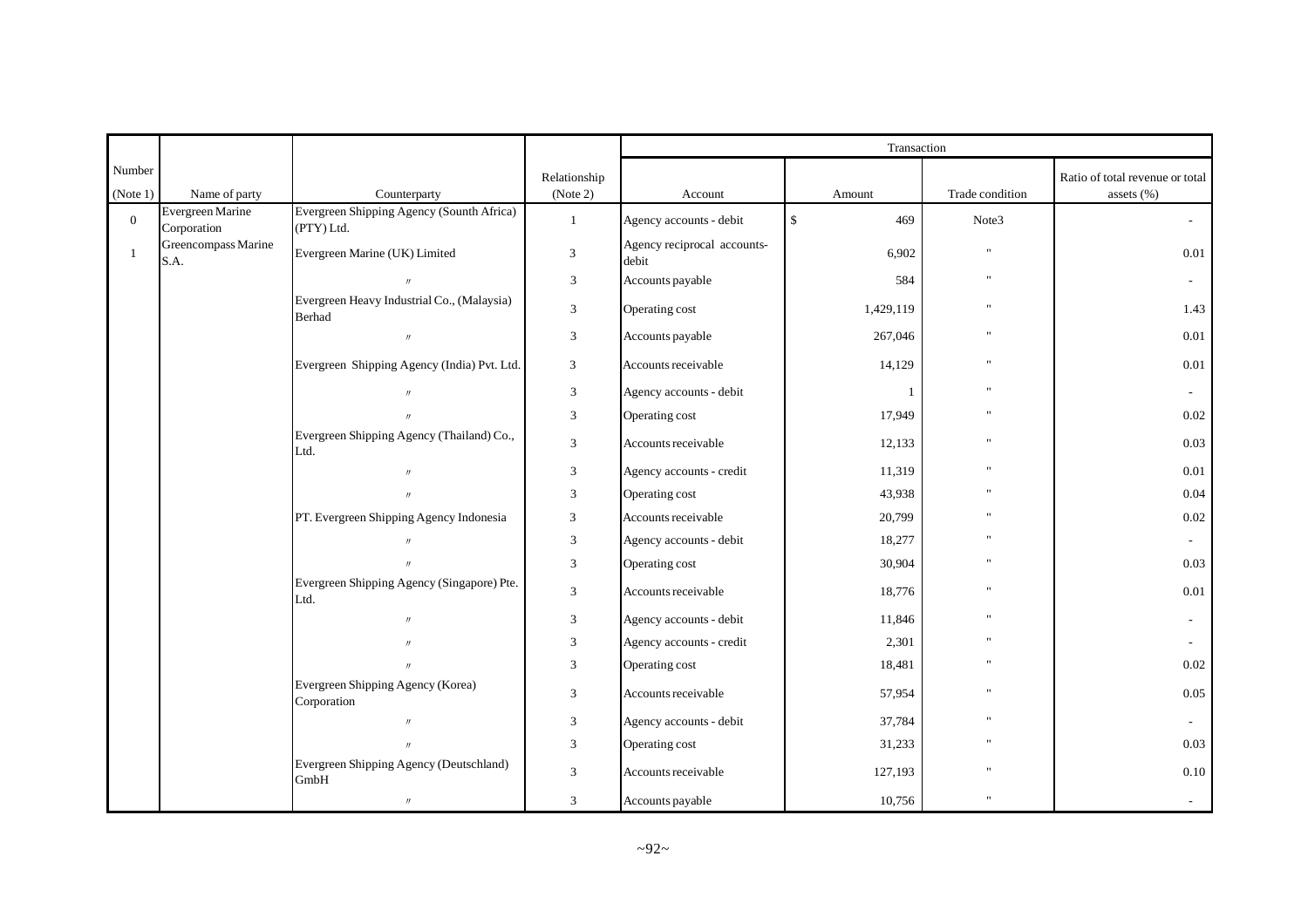|                    |                             |                                                 |                          |                          | Transaction           |                 |                                                   |
|--------------------|-----------------------------|-------------------------------------------------|--------------------------|--------------------------|-----------------------|-----------------|---------------------------------------------------|
| Number<br>(Note 1) | Name of party               | Counterparty                                    | Relationship<br>(Note 2) | Account                  | Amount                | Trade condition | Ratio of total revenue or total<br>assets $(\% )$ |
| $\overline{1}$     | Greencompass Marine<br>S.A. | Evergreen Shipping Agency (Deutschland)<br>GmbH | $\mathfrak{Z}$           | Agency accounts - debit  | $\mathbb{S}$<br>3,505 | Note3           | $\sim$                                            |
|                    |                             | $\mathcal{U}$                                   | 3                        | Operating cost           | 57,151                | $^{\prime}$     | 0.04                                              |
|                    |                             | Evergreen Shipping Agency (Ireland) Ltd.        | 3                        | Accounts receivable      | 8,813                 |                 | 0.02                                              |
|                    |                             | $\mathcal{U}$                                   | 3                        | Agency accounts - debit  | 2,064                 |                 |                                                   |
|                    |                             |                                                 | 3                        | Agency accounts - credit | 10                    |                 |                                                   |
|                    |                             |                                                 | 3                        | Operating cost           | 3,830                 |                 |                                                   |
|                    |                             | Evergreen Shipping Agency (Netherlands)<br>B.V. | $\mathfrak{Z}$           | Accounts receivable      | 51,113                | $\mathbf{u}$    | 0.02                                              |
|                    |                             | $\prime$                                        | 3                        | Agency accounts - debit  | 6,314                 | $\mathbf{u}$    |                                                   |
|                    |                             |                                                 | 3                        | Operating cost           | 60,175                |                 | 0.04                                              |
|                    |                             | Evergreen Shipping Agency (Poland)<br>SP.ZO.O   | 3                        | Accounts receivable      | 9,479                 | $\mathbf{u}$    | 0.02                                              |
|                    |                             | $\mathbf{u}$                                    | 3                        | Accounts payable         | 164                   |                 |                                                   |
|                    |                             |                                                 | 3                        | Agency accounts - debit  | 38,792                |                 |                                                   |
|                    |                             |                                                 | 3                        | Operating cost           | 3,895                 |                 |                                                   |
|                    |                             | Evergreen Shipping Agency France S.A.           | 3                        | Operating cost           | 70,493                |                 | 0.04                                              |
|                    |                             | $\prime$                                        | 3                        | Agency accounts - debit  | 2,900                 |                 |                                                   |
|                    |                             | Evergreen Shipping (Spain) S.L.                 | 3                        | Operating cost           | 55,462                |                 | 0.05                                              |
|                    |                             |                                                 | 3                        | Accounts receivable      | 120,141               |                 | $0.10\,$                                          |
|                    |                             |                                                 | 3                        | Agency accounts - debit  | 94,540                |                 |                                                   |
|                    |                             | $\prime$                                        | $\mathfrak{Z}$           | Agency accounts - credit | 8,778                 |                 |                                                   |
|                    |                             | Evergreen Shipping Agency (Italy) S.p.A.        | 3                        | Agency accounts - debit  | 7,348                 |                 | 0.01                                              |
|                    |                             |                                                 | 3                        | Agency accounts - credit | 9,839                 |                 |                                                   |
|                    |                             |                                                 | 3                        | Operating cost           | 61,290                |                 | 0.06                                              |
|                    |                             | Evergreen Shipping Agency (Russia) Limited      | 3                        | Accounts receivable      | 8,445                 |                 | $0.01\,$                                          |
|                    |                             | Evergreen Shipping Agency (Vietnam) Corp.       | 3                        | Accounts receivable      | 13,030                |                 | 0.01                                              |
|                    |                             | $^{\prime\prime}$                               | 3                        | Operating cost           | 20,515                | $\mathbf{u}$    | $0.02\,$                                          |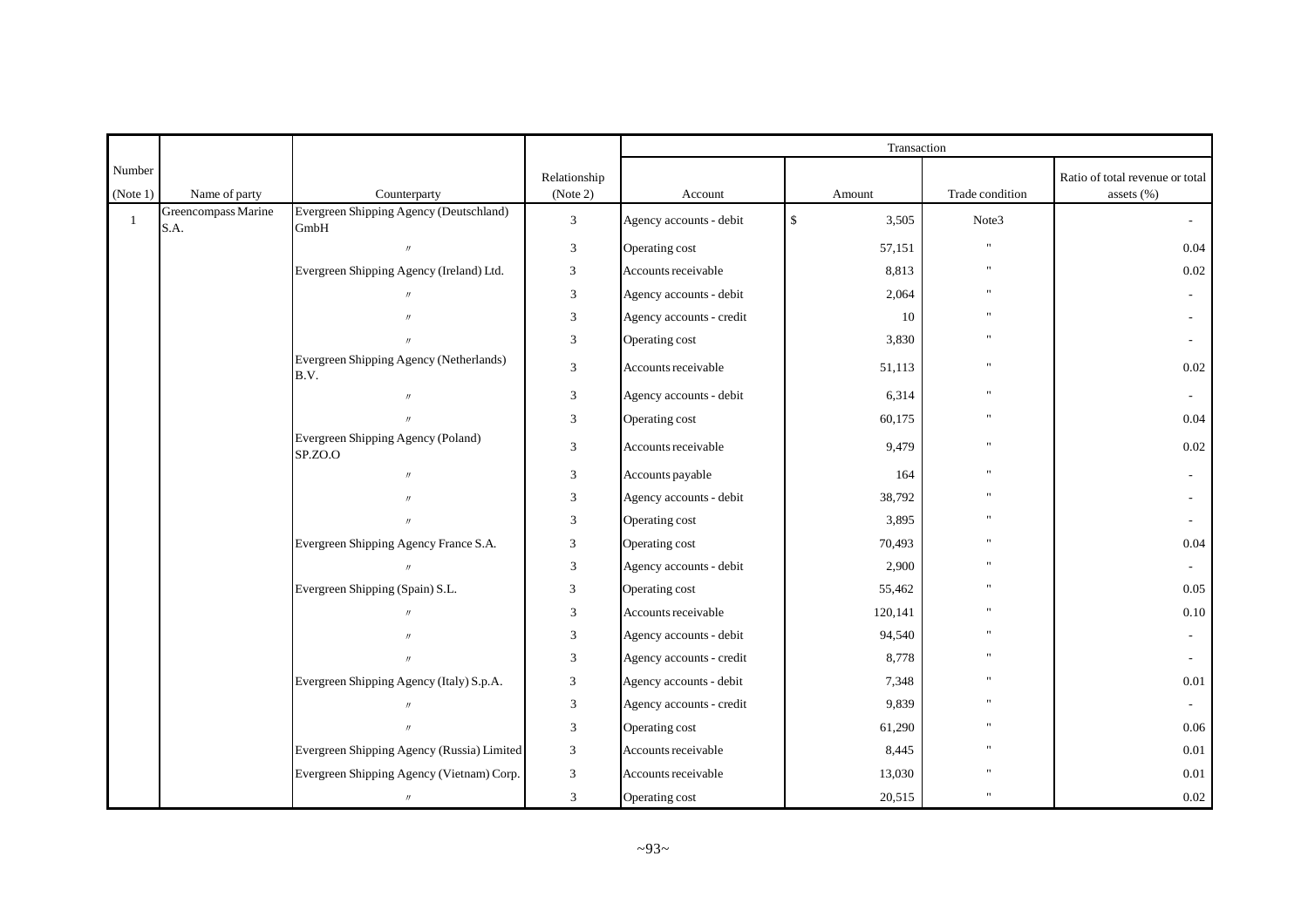|                    |                                  |                                                         |                          | Transaction              |              |                 |                                               |  |
|--------------------|----------------------------------|---------------------------------------------------------|--------------------------|--------------------------|--------------|-----------------|-----------------------------------------------|--|
| Number<br>(Note 1) | Name of party                    | Counterparty                                            | Relationship<br>(Note 2) | Account                  | Amount       | Trade condition | Ratio of total revenue or total<br>assets (%) |  |
| -1                 | Greencompass Marine<br>S.A.      | Evergreen Shipping Agency (Vietnam) Corp.               | $\overline{3}$           | Agency accounts - debit  | \$<br>$\tau$ | Note3           |                                               |  |
|                    |                                  | Evergreen Shipping Agency (Australia) Pty.<br>Ltd.      | $\mathfrak{Z}$           | Accounts receivable      | 7,982        | $\mathbf{u}$    |                                               |  |
|                    |                                  | $\mathcal{U}$                                           | 3                        | Agency accounts - debit  | 3,156        |                 |                                               |  |
|                    |                                  |                                                         | 3                        | Agency accounts - credit | 420          |                 |                                               |  |
|                    |                                  |                                                         | 3                        | Operating cost           | 5,230        |                 |                                               |  |
|                    |                                  | Evergreen Shipping Agency (Sounth Africa)<br>(PTY) Ltd. | 3                        | Accounts receivable      | 280          |                 |                                               |  |
|                    |                                  | $\mathcal{U}$                                           | $\mathfrak{Z}$           | Agency accounts - debit  | 82           |                 |                                               |  |
|                    |                                  | $\overline{u}$                                          | 3                        | Operating cost           | 399          |                 |                                               |  |
| 2                  | Evergreen Marine (UK)<br>Limited | Evergreen Shipping Agency (Thailand) Co.,<br>Ltd.       | $\mathbf{3}$             | Agency accounts - debit  | 3,064        |                 | 0.01                                          |  |
|                    |                                  | $^{\prime\prime}$                                       | $\mathfrak{Z}$           | Agency accounts - credit | 18,360       |                 | 0.02                                          |  |
|                    |                                  |                                                         | 3                        | Operating cost           | 45,068       |                 | 0.04                                          |  |
|                    |                                  | Evergreen Shipping Agency (India) Pvt. Ltd.             | 3                        | Operating cost           | 23,569       |                 | 0.02                                          |  |
|                    |                                  |                                                         | $\mathfrak{Z}$           | Agency accounts - debit  | 1,458        |                 |                                               |  |
|                    |                                  | PT. Evergreen Shipping Agency Indonesia                 | 3                        | Accounts receivable      | 10,505       |                 |                                               |  |
|                    |                                  |                                                         | 3                        | Agency accounts - debit  | 3,957        |                 |                                               |  |
|                    |                                  |                                                         | 3                        | Operating cost           | 42,772       |                 |                                               |  |
|                    |                                  | Island Equipment LLC.                                   | 3                        | Other receivables        | 58,254       |                 | 0.05                                          |  |
|                    |                                  | Evergreen Shipping Agency (Singapore) Pte.<br>Ltd.      | 3                        | Accounts receivable      | 3,146        |                 |                                               |  |
|                    |                                  | $\mathcal{U}$                                           | $\mathfrak{Z}$           | Agency accounts - debit  | 841          |                 |                                               |  |
|                    |                                  | $\mathbf{u}$                                            | 3                        | Operating cost           | 13,853       |                 | 0.01                                          |  |
|                    |                                  | Evergreen Shipping Agency (Korea)<br>Corporation        | 3                        | Operating cost           | 16,933       |                 | 0.01                                          |  |
|                    |                                  | $\mathcal{U}$                                           | 3                        | Agency accounts - debit  | 35,809       |                 |                                               |  |
|                    |                                  | $\mathcal{U}$                                           | 3                        | Agency accounts - credit | 3,519        |                 |                                               |  |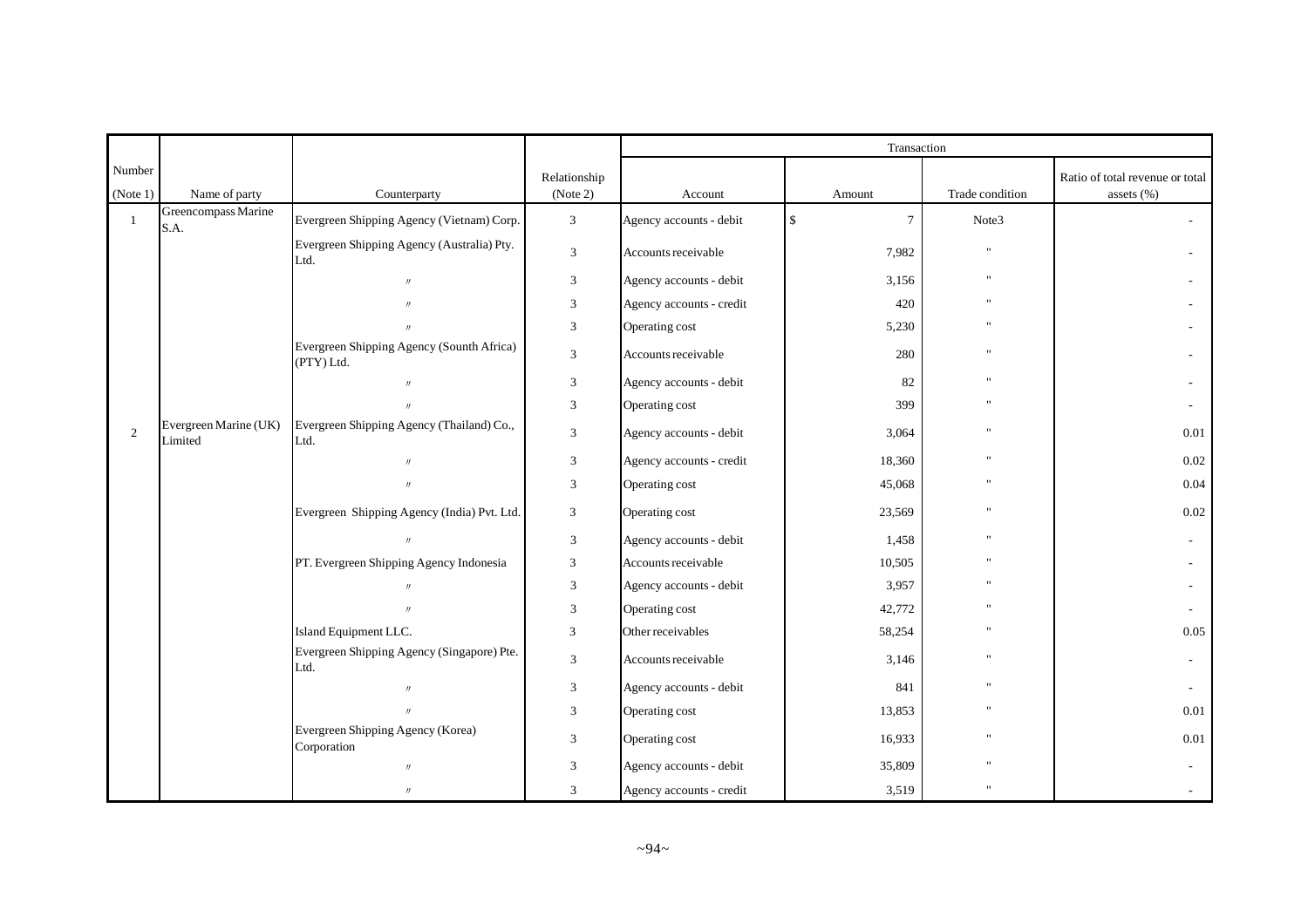|                    |                                  |                                                 |                          | Transaction              |                       |                 |                                                   |  |
|--------------------|----------------------------------|-------------------------------------------------|--------------------------|--------------------------|-----------------------|-----------------|---------------------------------------------------|--|
| Number<br>(Note 1) | Name of party                    | Counterparty                                    | Relationship<br>(Note 2) | Account                  | Amount                | Trade condition | Ratio of total revenue or total<br>assets $(\% )$ |  |
| 2                  | Evergreen Marine (UK)<br>Limited | Evergreen Shipping Agency (Deutschland)<br>GmbH | 3                        | Accounts payable         | $\mathbb{S}$<br>4,951 | Note3           | 0.01                                              |  |
|                    |                                  | $\mathcal{U}$                                   | 3                        | Agency accounts - credit | 14,858                | $\mathbf{u}$    | 0.02                                              |  |
|                    |                                  | $\overline{u}$                                  | 3                        | Operating cost           | 97,690                | $^{\prime}$     | $0.10\,$                                          |  |
|                    |                                  | Evergreen Shipping Agency (Ireland) Ltd.        | 3                        | Accounts receivable      | 161                   |                 |                                                   |  |
|                    |                                  |                                                 | 3                        | Agency accounts - debit  | 1,147                 |                 | $\sim$                                            |  |
|                    |                                  |                                                 | 3                        | Operating cost           | 7,880                 |                 | 0.01                                              |  |
|                    |                                  | Evergreen Shipping Agency (Netherlands)<br>B.V. | $\mathfrak{Z}$           | Operating cost           | 102,413               | $\mathbf{u}$    | $0.10\,$                                          |  |
|                    |                                  | $\overline{u}$                                  | 3                        | Accounts receivable      | 7,142                 | $\mathbf{u}$    | 0.01                                              |  |
|                    |                                  |                                                 | 3                        | Agency accounts - debit  | 28,422                |                 |                                                   |  |
|                    |                                  |                                                 | 3                        | Agency accounts - credit | 16,527                |                 |                                                   |  |
|                    |                                  | Evergreen Shipping Agency (Poland)<br>SP.ZO.O   | 3                        | Operating cost           | 6,068                 | $\mathbf{u}$    | 0.01                                              |  |
|                    |                                  | $\overline{u}$                                  | 3                        | Accounts receivable      | 1,288                 |                 |                                                   |  |
|                    |                                  |                                                 | 3                        | Agency accounts - debit  | 5,160                 |                 |                                                   |  |
|                    |                                  |                                                 | 3                        | Agency accounts - credit | 1,500                 |                 |                                                   |  |
|                    |                                  | Evergreen Shipping Agency France S.A.           | 3                        | Agency accounts - debit  | 11                    |                 |                                                   |  |
|                    |                                  | $^{\prime\prime}$                               | 3                        | Agency accounts - credit | 4,783                 |                 |                                                   |  |
|                    |                                  |                                                 | 3                        | Operating cost           | 63,998                |                 | 0.07                                              |  |
|                    |                                  | Evergreen Shipping (Spain) S.L.                 | 3                        | Operating cost           | 30,775                |                 | 0.03                                              |  |
|                    |                                  | $^{\prime\prime}$                               | 3                        | Agency accounts - debit  | 13,742                |                 |                                                   |  |
|                    |                                  |                                                 | 3                        | Agency accounts - credit | 26                    |                 |                                                   |  |
|                    |                                  | Evergreen Shipping Agency (Italy) S.p.A.        | 3                        | Agency accounts - debit  | 5,173                 |                 |                                                   |  |
|                    |                                  |                                                 | 3                        | Agency accounts - credit | 8,079                 |                 |                                                   |  |
|                    |                                  |                                                 | 3                        | Operating cost           | 19,345                |                 | 0.02                                              |  |
|                    |                                  | Evergreen Shipping Agency (Russia) Limited      | 3                        | Accounts payable         | 1,449                 |                 |                                                   |  |
|                    |                                  | $^{\prime\prime}$                               | 3                        | Agency accounts - credit | 823                   |                 |                                                   |  |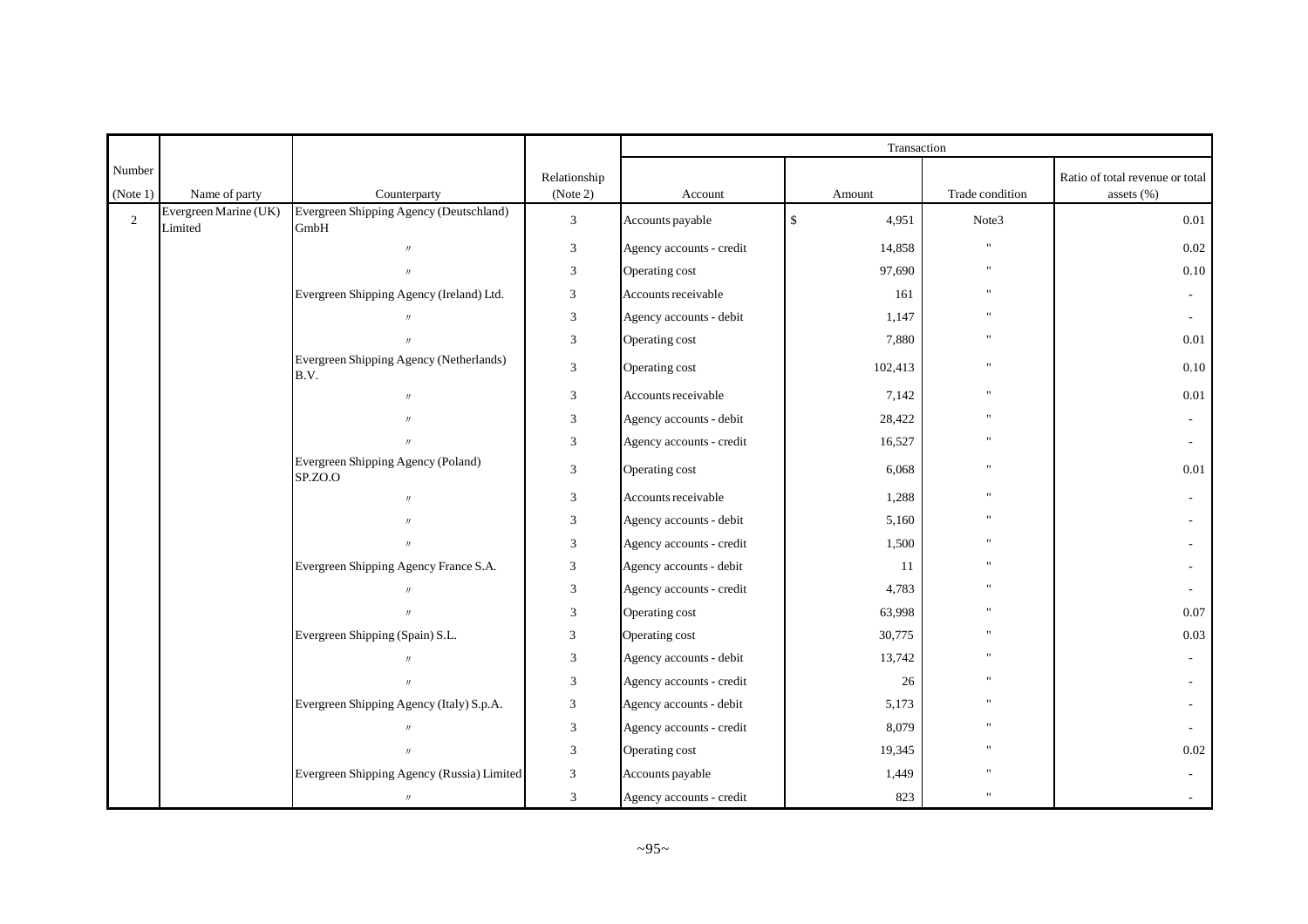|                    |                                                           |                                                                  |                          | Transaction              |              |                 |                                                   |  |
|--------------------|-----------------------------------------------------------|------------------------------------------------------------------|--------------------------|--------------------------|--------------|-----------------|---------------------------------------------------|--|
| Number<br>(Note 1) | Name of party                                             | Counterparty                                                     | Relationship<br>(Note 2) | Account                  | Amount       | Trade condition | Ratio of total revenue or total<br>assets $(\% )$ |  |
| $\overline{2}$     | Evergreen Marine (UK)<br>Limited                          | Evergreen Shipping Agency (Vietnam) Corp.                        | 3                        | Operating cost           | 38,878<br>\$ | Note3           | 0.03                                              |  |
|                    |                                                           |                                                                  | 3                        | Agency accounts - credit | 1,417        | $\mathbf{H}$    |                                                   |  |
|                    |                                                           | Evergreen Shipping Agency (Australia) Pty.<br>Ltd.               | $\overline{3}$           | Operating cost           | 439          | $\mathbf{u}$    |                                                   |  |
|                    |                                                           | $^{\prime\prime}$                                                | $\overline{3}$           | Agency accounts - credit | 18           | $\mathbf{u}$    |                                                   |  |
|                    |                                                           | Evergreen Shipping Agency (Sounth Africa)<br>(PTY) Ltd.          | 3                        | Agency accounts - debit  | 400          | $\mathbf{u}$    |                                                   |  |
|                    |                                                           | $^{\prime\prime}$                                                | 3                        | Operating cost           | 630          | $\mathbf{u}$    |                                                   |  |
| 3                  | PT.Multi Bina Pura<br>International                       | PT.Multi Bina Transport                                          | 3                        | Accounts receivable      | 412          | $^{\prime}$     |                                                   |  |
|                    |                                                           | $\prime\prime$                                                   | 3                        | Accounts payable         | 396          | $\mathbf{u}$    |                                                   |  |
|                    |                                                           | $^{\prime\prime}$                                                | 3                        | Other payable            | 239          |                 |                                                   |  |
|                    |                                                           |                                                                  | 3                        | Operating revenue        | 6,273        | $\mathbf{u}$    | 0.01                                              |  |
|                    |                                                           | $^{\prime\prime}$                                                | 3                        | Operating cost           | 4,698        |                 |                                                   |  |
|                    |                                                           | PT. Evergreen Shipping Agency Indonesia                          | 3                        | Accounts receivable      | 980          | $\mathbf{H}$    |                                                   |  |
| $\overline{4}$     | Clove Holding Ltd.                                        | Island Equipment LLC.                                            | 3                        | Other receivables        | 139,810      |                 | 0.11                                              |  |
| 5                  | <b>Evergreen Shipping</b><br>Agency (Deutschland)<br>GmbH | Evergreen Shipping Agency (Russia) Limited                       | 3                        | Accounts payable         | 3,384        |                 | 0.01                                              |  |
|                    |                                                           |                                                                  | $\mathfrak{Z}$           | Accounts receivable      | 4,569        | $\mathbf{u}$    |                                                   |  |
|                    |                                                           |                                                                  | 3                        | Operating cost           | 53,978       | $\mathbf{u}$    | 0.05                                              |  |
| 6                  |                                                           | PT. Multi Bina Transport PT. Evergreen Shipping Agency Indonesia | 3                        | Accounts receivable      | 4,105        | $\mathbf{u}$    |                                                   |  |

Note 1: Transaction between the Company and the subsidiary are shown as follows:

(1) the "0" represents the Company.

(2) the subsidiary are numbered from "1" in sequence.

Note 2: The relationship are shown as follows:

(1) the Company to the subsidiary.

(2) the subsidiary to the Company

(3) the subsidiary to the subsidiary.

Note 3: There is no difference of trade type compared with ordinary transaction.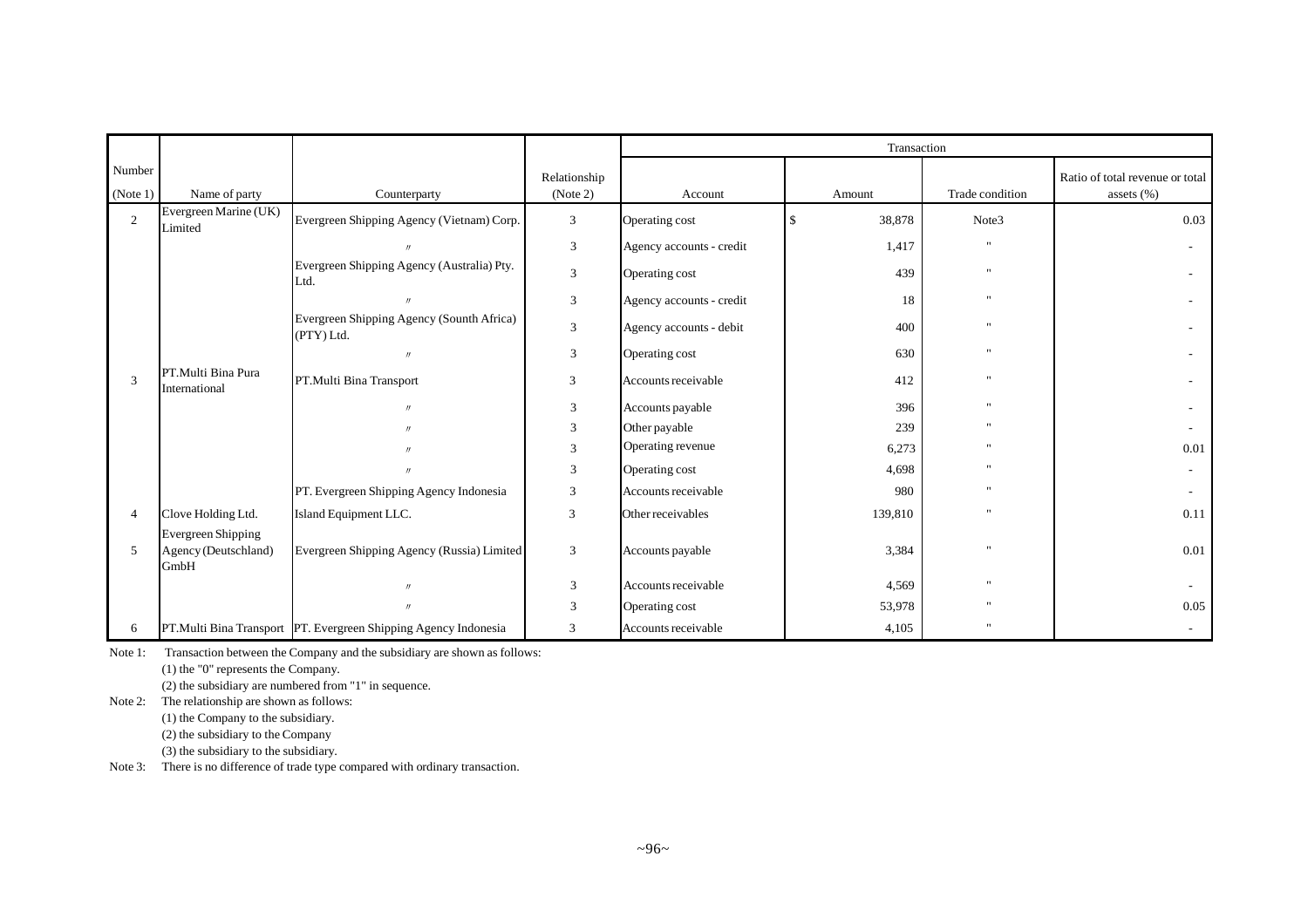## 11. SEGMENT INFORMATION

## (1) General information

A.Management has determined the operating segments based on the reports reviewed by the chief operating decision-maker that are used to make strategic decisions.

- B.The Company has grouped some operating segments according to similar economic characters and conform to collecting conditions as 'reportable operating segment' and has categorized other operating segments which do not meet the quantitative thresholds required as 'all other segments'. The revenue and labor sourcing of every reportable operating segment is as follows:
	- (a) Transportation department:

Main revenues are derived from marine income and agency income.

(b) Investing and holding department:

Main revenues are derived from investments in transportation.

(c) Other department

Main revenues are derived from manufacturing container.

(2) Measurement of segment information

The Company assesses the performance of the operating segments based on the profits and losses of segments.

(3) Information on segment profit (loss), assets and liabilities

The segment information provided to the chief operating decision-maker for the reportable segments is as follows:

|                                                                   | 2011 |                  |               |               |               |                          |     |              |
|-------------------------------------------------------------------|------|------------------|---------------|---------------|---------------|--------------------------|-----|--------------|
|                                                                   |      |                  |               | Investing and |               |                          |     |              |
|                                                                   |      | Transportation   |               | holding       |               | Other                    |     |              |
|                                                                   |      | Department       |               | Department    |               | Department               |     | Total        |
| Segments revenue                                                  | \$   | 107,373,921      | $\mathcal{S}$ | 492,990       | $\mathcal{S}$ | 289,147                  | \$. | 108,156,058  |
| Interst income                                                    |      | 199,963          |               | 38,897        |               | 661                      |     | 239,521      |
| Interst expense                                                   |      | 397,702) (       |               | $14,911)$ (   |               | $3,152)$ (               |     | 415,765)     |
| Depreciation and amortization<br>Investment income                |      | $5,325,095$ (    |               | 178,529) (    |               | $37,602$ (               |     | 5,541,226)   |
| (loss) under the equity method                                    |      |                  |               |               |               |                          |     |              |
|                                                                   |      | 398,799          |               | 2,337,334)    |               | $\overline{\phantom{0}}$ |     | 1,938,535)   |
| Other items                                                       |      | 105,253,473)     |               | 1,540,585     |               | 206,320)                 |     | 103,919,208) |
| Segments profit (loss)<br>Recognizable assets                     | (\$  | $3,003,587$ (\$) |               | 458,302)      | \$            | 42,734                   | (   | 3,419,155)   |
| Long-term equity<br>investments accounted<br>for under the equity | \$   | 105,181,314      | $\mathbb{S}$  | 6,841,902     | \$            | 2,069,723                | S.  | 114,092,939  |
| method                                                            |      | 16,812,639       |               | 7,107,106     |               |                          |     | 23,919,745   |
| Segments assets                                                   | \$   | 121,993,953      | \$            | 13,949,008    | \$            | 2,069,723                | S.  | 138,012,684  |
| Segments liabilities                                              | \$   | 69,773,205       | \$            | 2,023,832     | \$            | 614,112                  |     | 72,411,149   |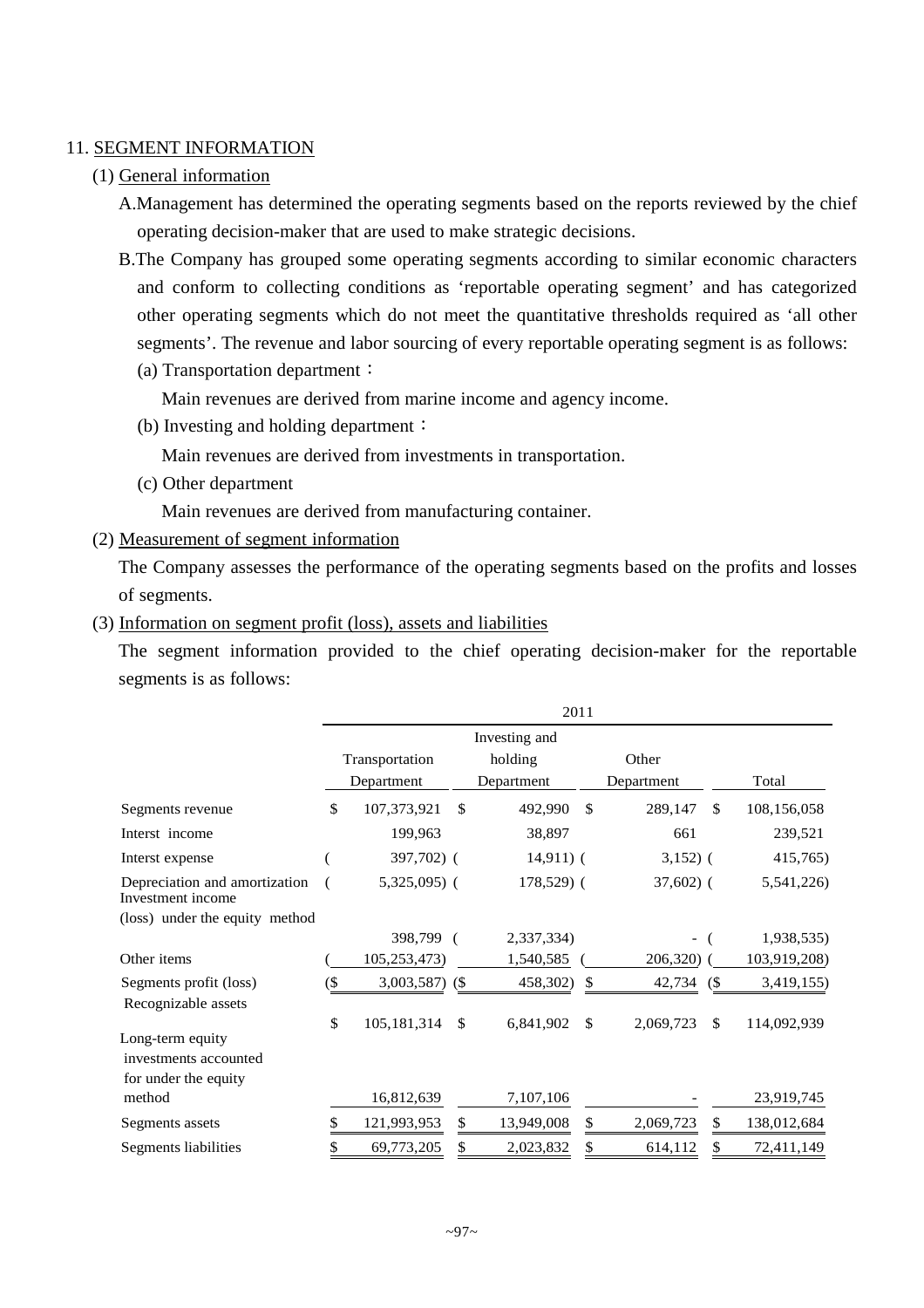|                                                                   | 2010          |                |               |             |               |            |    |               |
|-------------------------------------------------------------------|---------------|----------------|---------------|-------------|---------------|------------|----|---------------|
|                                                                   | Investing and |                |               |             |               |            |    |               |
|                                                                   |               | Transportation |               | holding     |               | Others     |    |               |
|                                                                   |               | Department     |               | Department  |               | Department |    | Total         |
| Segments revenue                                                  | \$            | 108,532,369    | <sup>\$</sup> | 558,852     | <sup>\$</sup> | 261,955    | S. | 109, 353, 176 |
| Interst income                                                    |               | 204,362        |               | 14,565      |               | 1,700      |    | 220,627       |
| Interst expense                                                   |               | 378,396) (     |               | $105,807$ ( |               | $14)$ (    |    | 484,217)      |
| Depreciation and amortization<br>Investment income                |               | $5,395,371$ (  |               | $225,473$ ( |               | 38,793) (  |    | 5,659,637)    |
| or loss under the equity method                                   |               |                |               |             |               |            |    |               |
|                                                                   |               | 2,816,179      |               | 1,521,247   |               |            |    | 4,337,426     |
| Other items                                                       |               | 88,756,386)    |               | $159,953$ ) |               | 95,459)    |    | 89,011,798)   |
| Segments profit (loss)<br>Recognizable assets                     | \$            | 17,022,757     | \$            | 1,603,431   | \$            | 129,389    |    | 18,755,577    |
|                                                                   | \$            | 93,258,375     | \$            | 6,913,791   | \$            | 2,030,010  | \$ | 102, 202, 176 |
| Long-term equity<br>investments accounted<br>for under the equity |               |                |               |             |               |            |    |               |
| method                                                            |               | 17,812,865     |               | 9,550,442   |               |            |    | 27,363,307    |
| Segments assets                                                   |               | 111,071,240    | S             | 16,464,233  | \$            | 2,030,010  |    | 129, 565, 483 |
| Segments liabilities                                              |               | 54,087,569     |               | 4,597,765   | \$            | 658,584    |    | 59,343,918    |

(4) Reconciliation for segment profit (loss), assets and liabilities

- A.Sales between segments are carried out at arm's length. The revenue from external parties reported to the chief operating decision-maker is measured in a manner consistent with that in the income statement.
- B. The amounts provided to the chief operating decision-maker with respect to total assets are measured in a manner consistent with that in the balance sheet.
- C. The amounts provided to the chief operating decision-maker with respect to total liabilities are measured in a manner consistent with that in the balance sheet.

## (5) Trade information

|                | December 31, 2011 |         |    | December 31, 2010 |         |
|----------------|-------------------|---------|----|-------------------|---------|
|                | $%$ of            |         |    |                   | $%$ of  |
|                |                   | Account |    |                   | Account |
| Service routes | Amount            | Balance |    | Amount            | Balance |
| North America  | \$<br>41,136,771  | 40      | \$ | 39,778,709        | 38      |
| Europe         | 25,710,482        | 25      |    | 31,404,244        | 30      |
| Asia           | 21,596,805        | 21      |    | 20,936,163        | 20      |
| Other          | 14,397,869        | 14      |    | 12,561,697        | 12      |
|                | 102,841,927       | 100     |    | 104,680,813       | 100     |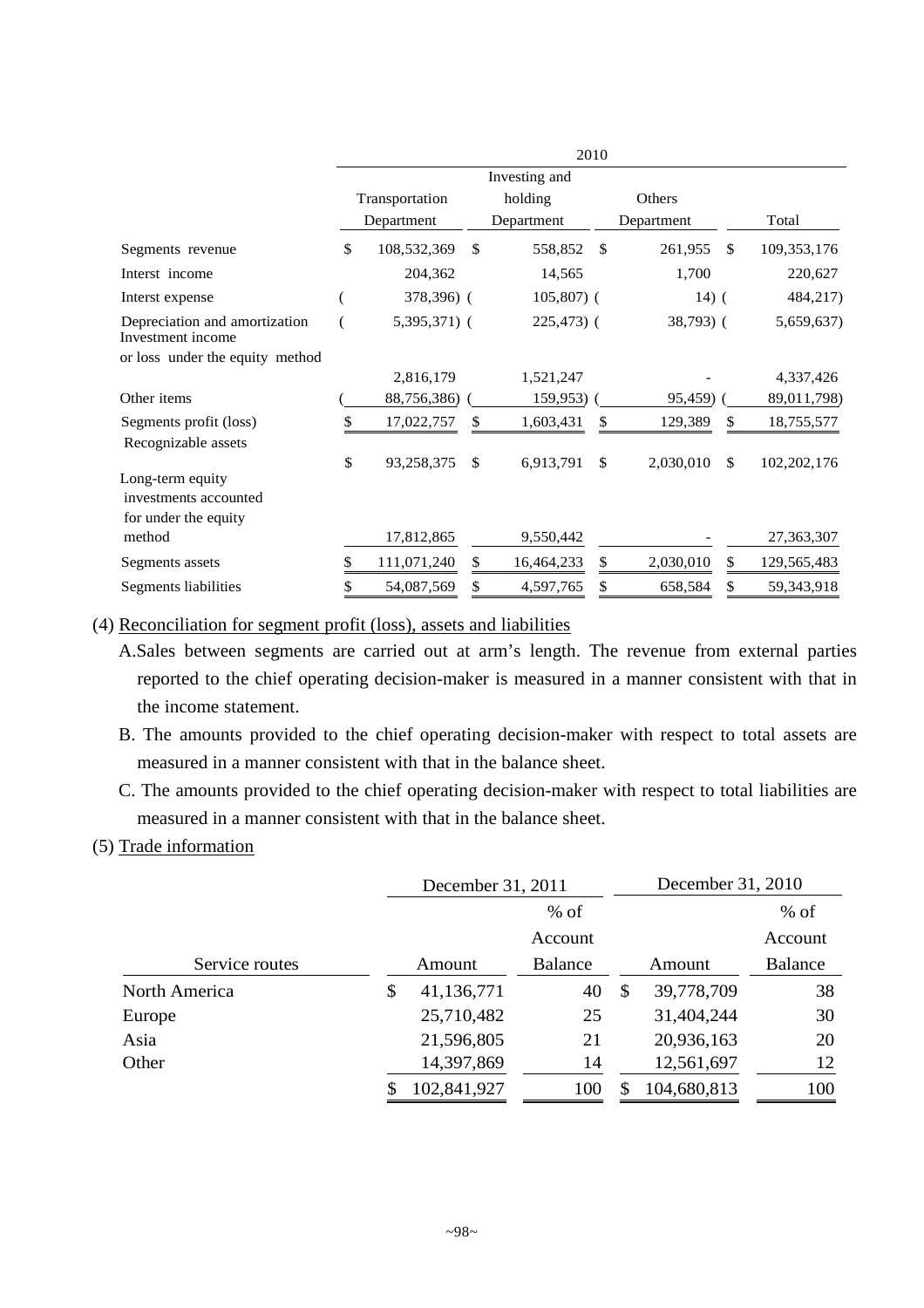## (6) Region information

|               | 2011                    |             | 2010                    |             |  |  |  |
|---------------|-------------------------|-------------|-------------------------|-------------|--|--|--|
|               |                         | Non-current |                         | Non-current |  |  |  |
| Region        | <b>Operating Income</b> | Asset       | <b>Operating Income</b> | Asset       |  |  |  |
| Taiwan        | 15,258,095<br>\$        | 15,041,255  | 16,586,236<br>S         | 11,575,364  |  |  |  |
| North America | 59,697,203              | 25,011,064  | 54,788,870              | 22,354,146  |  |  |  |
| Europe        | 31,482,983              | 23,590,140  | 36,523,465              | 18,252,470  |  |  |  |
| Asia          | 1,286,382               | 1,499,875   | 1,041,555               | 885,761     |  |  |  |
| Other         | 431,395                 | 16,378      | 413,050                 | 21,991      |  |  |  |
|               | 108,156,058             | 65,158,712  | 109,353,176             | 53,089,732  |  |  |  |

## (7) Information on major customers

The Group provides services to customers all over the world. No single customer of the Company accounts for more than 10% of the Company's operating revenues.

# 13. DISCLOSURES RELATING TO THE ADOPTION OF IFRSs

Pursuant to the regulations of the Financial Supervisory Commission, Executive Yuan, R.O.C., effective January 1, 2013, a public company whose stock is listed on the Taiwan Stock Exchange Corporation or traded in the GreTai Securities Market should prepare financial statements in accordance with the International Financial Reporting Standards, International Accounting Standards, and relevant interpretations and interpretative bulletins ("IFRSs") that are ratified by the Financial Supervisory Commission.

The Company discloses the following information in advance prior to the adoption of IFRSs under the requirements of Jin-Guan-Zheng-Shen-Zi Order No. 0990004943 of the Financial Supervisory Commission, dated February 2, 2010:

Major contents and status of execution of the Company's plan for IFRSs adoption:

(1) The Company has formed an IFRSs group headed by the Company's chief financial officer, which is responsible for setting up a plan relative to the Company's transition to IFRSs. The major contents and status of execution of this plan are outlined below:

|    | Working Items for IFRSs Adoption                           | <b>Status of Execution</b> |
|----|------------------------------------------------------------|----------------------------|
|    | a. Formation of an IFRSs group                             | Done                       |
| b. | Setting up a plan relative to the Company's transition     | Done                       |
|    | to IFRS <sub>s</sub>                                       |                            |
|    | c. Identification of the differences between current       | Done                       |
|    | accounting policies and IFRSs                              |                            |
|    | d. Identification of consolidated entities under the IFRSs | Done                       |
|    | framework                                                  |                            |
|    | e. Evaluation of the impact of each exemption and          | Done                       |
|    | option on the Company under IFRS $1 -$ First-time          |                            |
|    | Adoption of International Financial Reporting              |                            |
|    | <b>Standards</b>                                           |                            |
| f. | Evaluation of needed information system adjustments        | Done                       |
| g. | Evaluation of needed internal control adjustments          | Done                       |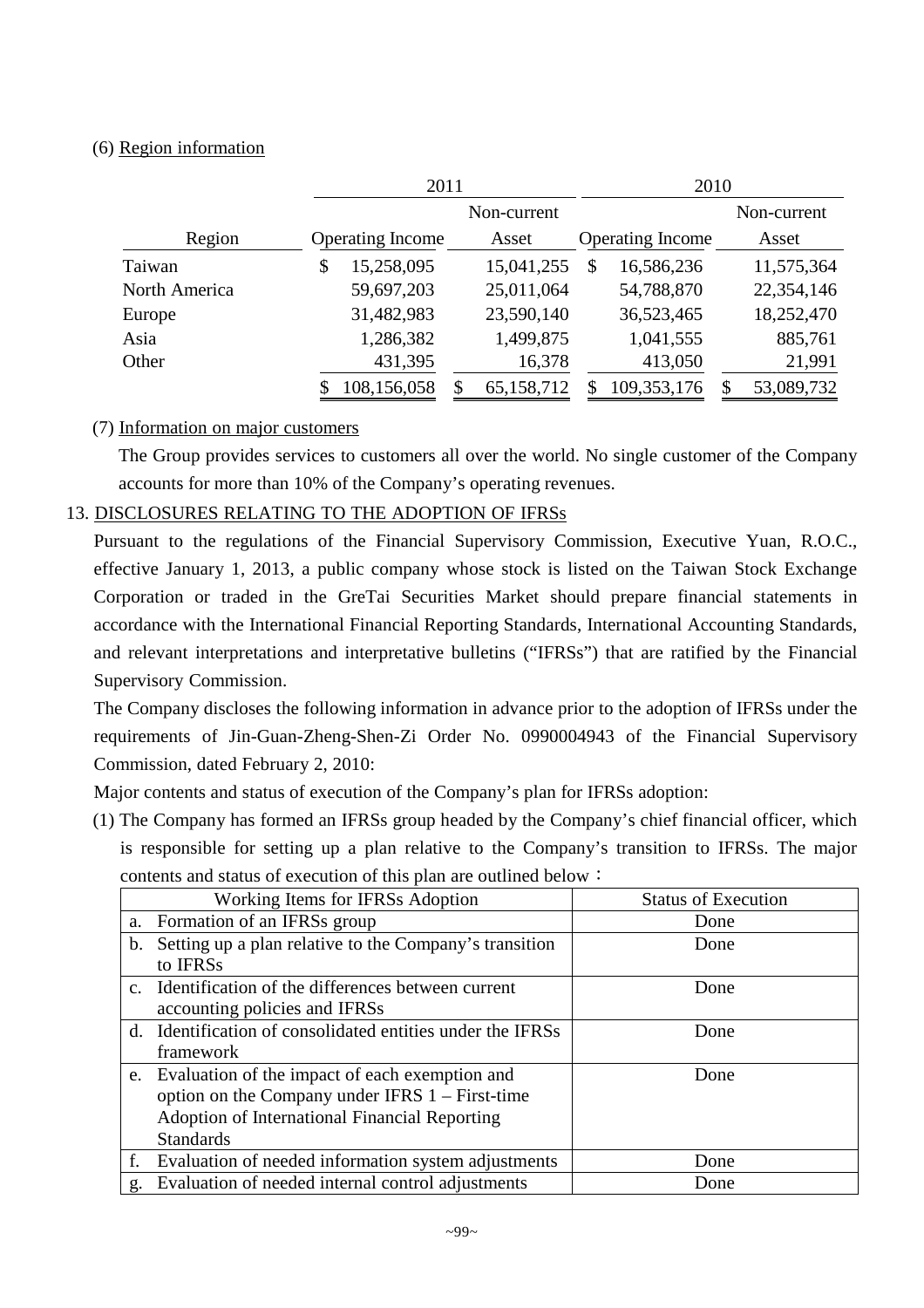|                | h. Establish IFRSs accounting policies                | Done       |
|----------------|-------------------------------------------------------|------------|
| $\mathbf{i}$ . | Selection of exemptions and options available under   | Done       |
|                | IFRS 1 – First-time Adoption of International         |            |
|                | <b>Financial Reporting Standards</b>                  |            |
|                | Preparation of statement of financial position on the | In process |
|                | date of transition to IFRSs                           |            |
|                | k. Preparation of IFRSs comparative financial         | In process |
|                | information for 2012                                  |            |
|                | 1. Completion of relevant internal control (including | In process |
|                | financial reporting process and relevant information  |            |
|                | system) adjustments                                   |            |

(2) Material differences that may arise between current accounting policies used in the preparation of financial statements and IFRSs and "Rules Governing the Preparation of Financial Statements by Securities Issuers" that will be used in the preparation of financial statements in the future:

The Company uses the IFRSs already ratified currently by the Financial Supervisory Commission and the "Rules Governing the Preparation of Financial Statements by Securities Issuers" that will be applied in 2013 as the basis for evaluation of material differences in accounting policies as mentioned above. However, the Company's current evaluation results may be different from the actual differences that may arise when new issuances of or amendments to IFRSs are subsequently ratified by the Financial Supervisory Commission or relevant interpretations or amendments to the "Rules Governing the Preparation of Financial Statements by Securities Issuers" come in the future.

Material differences identified by the Company that may arise between current accounting policies and the accounting policy follows "Rules Governing the Preparation of Financial Statements by Securities Issuers" that will be used in the preparation of financial statements in the future are set forth below:

A.Financial assets: equity instruments

In accordance with the amended "Rules Governing the Preparation of Financial Statements by Securities Issuers", dated July 7, 2011, unlisted stocks and emerging stocks held by the Company should be measured at cost and recognized in "Financial assets carried at cost". However, in accordance with IAS 39, "Financial Instruments: Recognition and Measurement", investments in equity instruments without an active market but with reliable fair value measurement (i.e. the variability of the estimation interval of reasonable fair values of such equity instruments is insignificant, or the probability for these estimates can be made reliably) should be measured at fair value.

- B.Business combinations
	- (a) Although no rules concerning the recognition of costs related to the acquisition in a business combination are specified in current accounting standards in R.O.C., in practice, certain acquisition-related costs are usually viewed as part of the acquisition cost of the acquiring corporation. However, in accordance with IFRS 3, "Business Combinations", all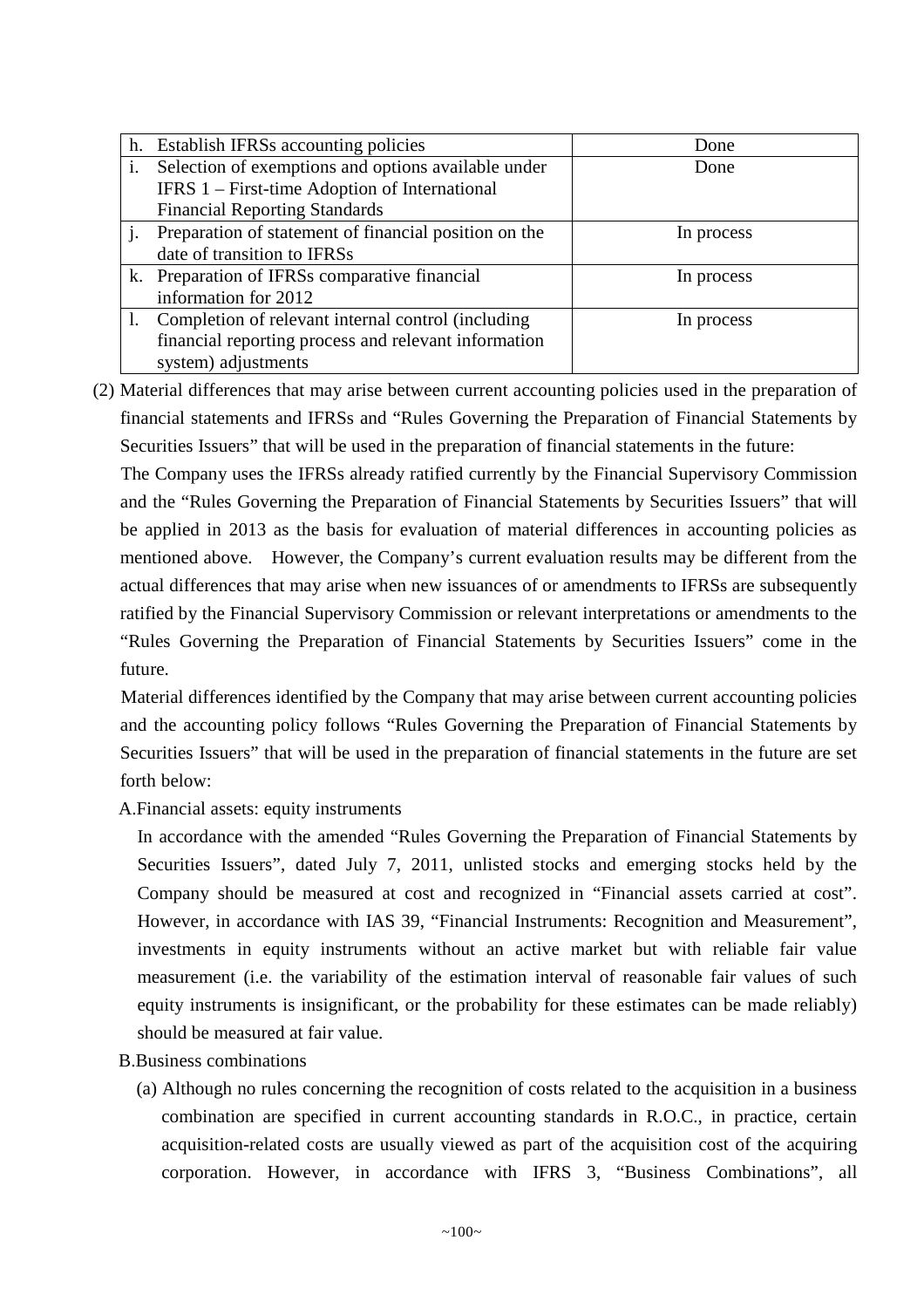acquisition-related costs must be expensed by the acquiring corporation when such costs are incurred and services are received.

- (b)The measurement date for the equity stock issued in a business combination is the announcement date of the combination agreement in accordance with current accounting standards in R.O.C. and is the acquisition date in accordance with IFRS 3, "Business Combinations".
- (c) In accordance with current accounting standards in R.O.C., the minority interest on the consolidated financial statements should be measured based on the book value of the acquired corporation. In accordance with IFRS 3, "Business Combinations", the non-controlling interest in the acquired corporation should be measured at fair value (or at the non-controlling interest's proportionate share of the acquired corporation's identifiable net assets).

C.Investment property

In accordance with current accounting standards in R.O.C., the Company's property that is leased to others is presented in 'Property, plant and equipment' account. In accordance with IAS 41, "Investment Property", property that meets the definition of investment property is classified and accounted for as 'Investment property'.

- D.Pensions
	- (a) The discount rate used to calculate pensions shall be determined with reference to the factors specified in R.O.C. SFAS 18, paragraph 23. However, IAS 19, "Employee Benefits", requires an entity to determine the rate used to discount employee benefits with reference to market yields on high quality corporate bonds that match the currency at the end day of the reporting period and duration of its pension plan; when there is no deep market in corporate bonds, an entity is required to use market yields on government bonds (at the end day of the reporting period) instead.
	- (b) In accordance with current accounting standards in R.O.C., the unrecognized transitional net benefit obligation should be amortized on a straight-line basis over the average remaining service period of employees still in service and expected to receive benefits. However, The Company is the first time to adopt IFRS and is inapplicable in accordance with IAS 19, "Employee Benefits".
	- (c) In accordance with current accounting standards in R.O.C., the excess of the accumulated benefit obligation over the fair value of the pension plan (fund) assets at the balance sheet date is the minimum amount of pension liability that is required to be recognized on the balance sheet ("minimum pension liability"). However, IAS 19, "Employee Benefits", has no regulation regarding the minimum pension liability.
	- (d) In accordance with current accounting standards in R.O.C., actuarial pension gain or loss of the Company is recognized in net pension cost of current period using the 'corridor' method. However, IAS 19, "Employee Benefits", requires that actuarial pension gain or loss should